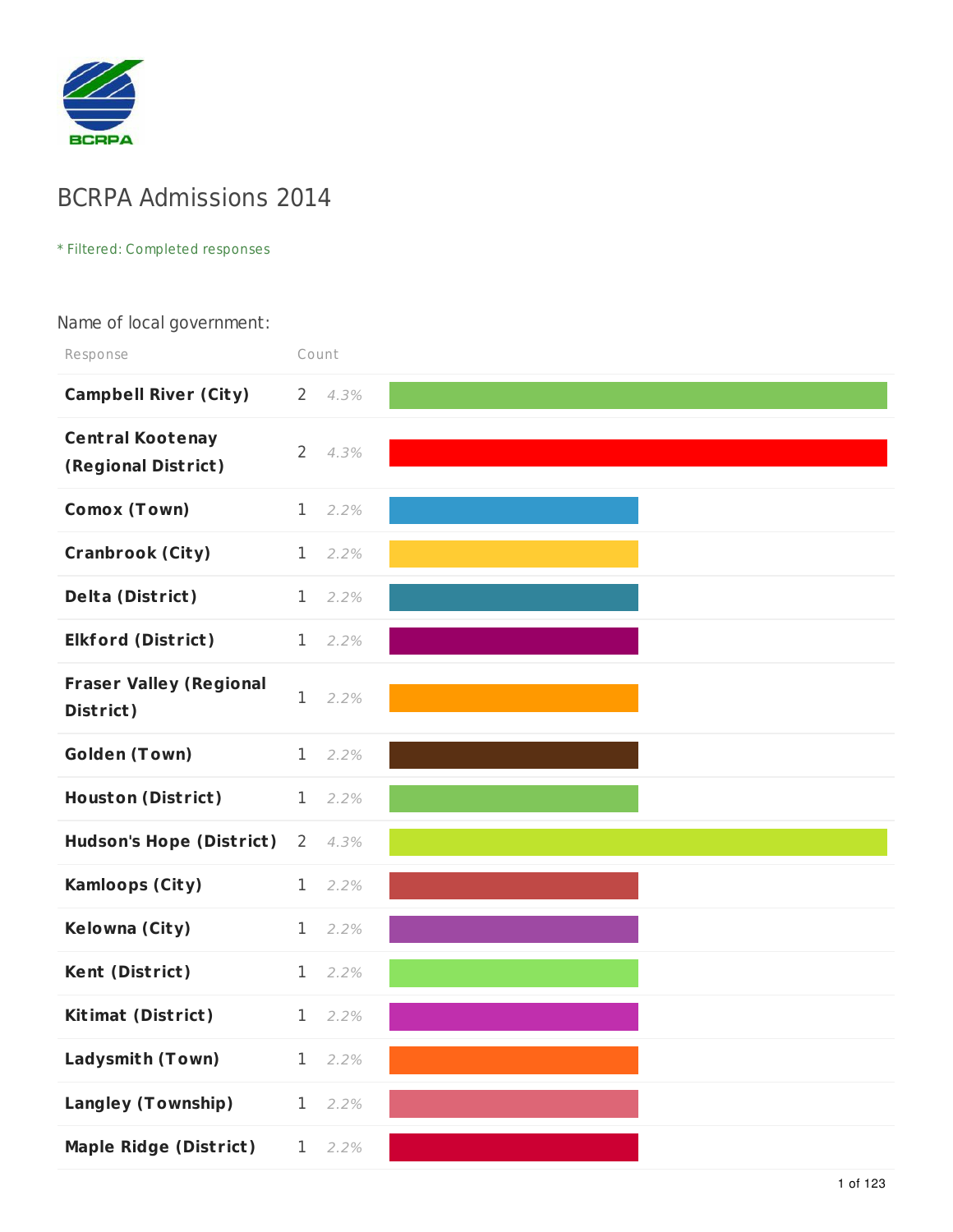| Nക്യം Mestminster (City)                        | $q$ ount $2%$          |
|-------------------------------------------------|------------------------|
| <b>North Cowichan</b><br>(District)             | $\mathbf 1$<br>2.2%    |
| <b>Oak Bay (District)</b>                       | $\mathbf{1}$<br>2.2%   |
| <b>Osoyoos (Town)</b>                           | $\mathbf 1$<br>2.2%    |
| <b>Peachland (District)</b>                     | $\mathbf 1$<br>2.2%    |
| Port Alberni (City)                             | $\mathbf 1$<br>2.2%    |
| <b>Port Coquitlam (City)</b>                    | $\mathbf{1}$<br>2.2%   |
| <b>Prince George (City)</b>                     | $\mathbf 1$<br>2.2%    |
| <b>Revelstoke (City)</b>                        | $\mathbf 1$<br>2.2%    |
| <b>Saanich (District)</b>                       | $\mathbf{1}$<br>2.2%   |
| <b>Smithers (Town)</b>                          | $\mathbf 1$<br>2.2%    |
| <b>Sparwood (District)</b>                      | 1<br>2.2%              |
| <b>Squamish (District)</b>                      | $\mathbf 1$<br>2.2%    |
| <b>Strathcona (Regional</b><br>District)        | $\mathbf 1$<br>2.2%    |
| <b>Summerland (District)</b>                    | $1 \quad 2.2\%$        |
| <b>Surrey (City)</b>                            | $1 \quad 2.2\%$        |
| <b>Taylor (District)</b>                        | $\mathbf 1$<br>2.2%    |
| <b>Terrace (City)</b>                           | $\mathbf{1}$<br>2.2%   |
| <b>Trail (City)</b>                             | $\mathbf 1$<br>2.2%    |
| Ucluelet (District)                             | $\mathbf 1$<br>2.2%    |
| Vernon (City)                                   | $\overline{2}$<br>4.3% |
| Victoria (City)                                 | $\mathbf 1$<br>2.2%    |
| West Kelowna (District)                         | 2.2%<br>1              |
| <b>Whistler (Resort</b><br><b>Municipality)</b> | 1<br>2.2%              |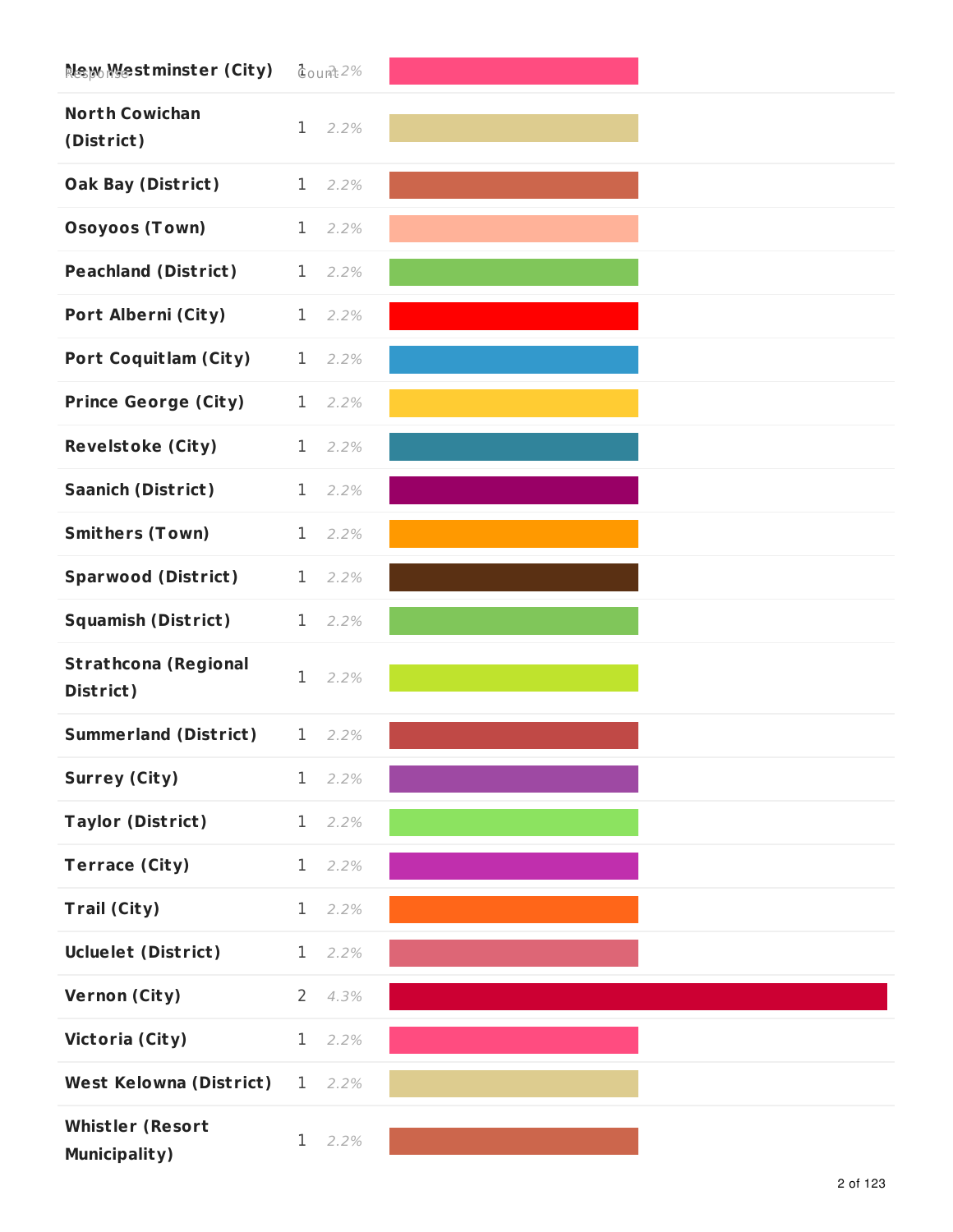| <b>VERRARES Lake (City)</b>                       | $Q$ ount <sub>2.2%</sub> |
|---------------------------------------------------|--------------------------|
|                                                   | Total: 46                |
|                                                   |                          |
| Facility website                                  |                          |
| Response                                          | Count                    |
|                                                   | 45 responses             |
|                                                   |                          |
| http://saanich.ca/                                |                          |
| www.houston.ca                                    |                          |
| www.terrace.ca                                    |                          |
| www.peachland.ca                                  |                          |
| www.golden.ca                                     |                          |
| www.revelstoke.ca                                 |                          |
| www.sparwood.ca                                   |                          |
| www.northcowichan.ca                              |                          |
| www.newwestpcr.ca                                 |                          |
| whistler.ca/recreation                            |                          |
| www.summerland.ca                                 |                          |
| www.cranbrook.ca and www.westernfinancialplace.ca |                          |
| http://www.rdck.ca/                               |                          |
| www.portcoquitlam.ca                              |                          |
| www.Ladysmith.ca                                  |                          |
| www.oakbay.ca\parks-recreation                    |                          |
| campbellriver.ca                                  |                          |
| www.elkford.ca                                    |                          |

www.comox.ca/rec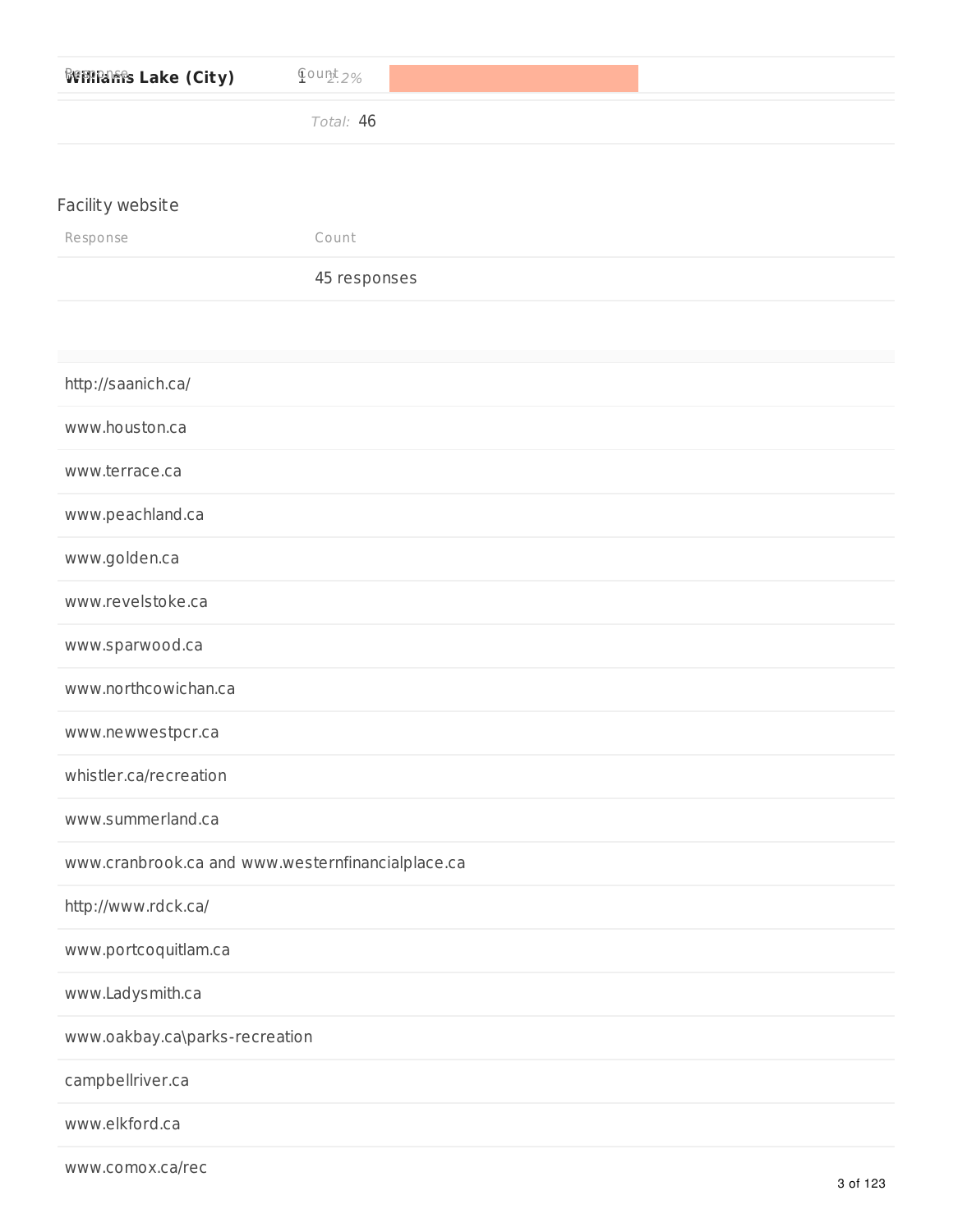| mrpmparksandleisure.ca                               |
|------------------------------------------------------|
| greatervernonrecreation.ca                           |
| www.trail.ca                                         |
| www.victoria.ca                                      |
| www.district.kent.bc.ca                              |
| www.districtofwestkelowna.ca                         |
| www.kaltireplace.ca                                  |
| www.rdck.ca                                          |
| www.districtoftaylor.com                             |
| www.osoyoos.ca                                       |
| www.strathconard.ca                                  |
| www.kitimat.ca                                       |
| www.surrey.ca                                        |
| www.activewilliamslake.com                           |
| ucluelet.ca                                          |
| www.princegeorge.ca                                  |
| http://www.campbellriver.ca/parks-recreation-culture |
| www.kelowna.ca                                       |
| www.smithers.ca                                      |
| www.hudsonshope.ca                                   |
| www.hudsonshope.ca                                   |
| www.kamloops.ca                                      |
| www.portalberni.ca                                   |
| https://squamish.ca                                  |
| fvrd.bc.ca                                           |

 $t\rightarrow t$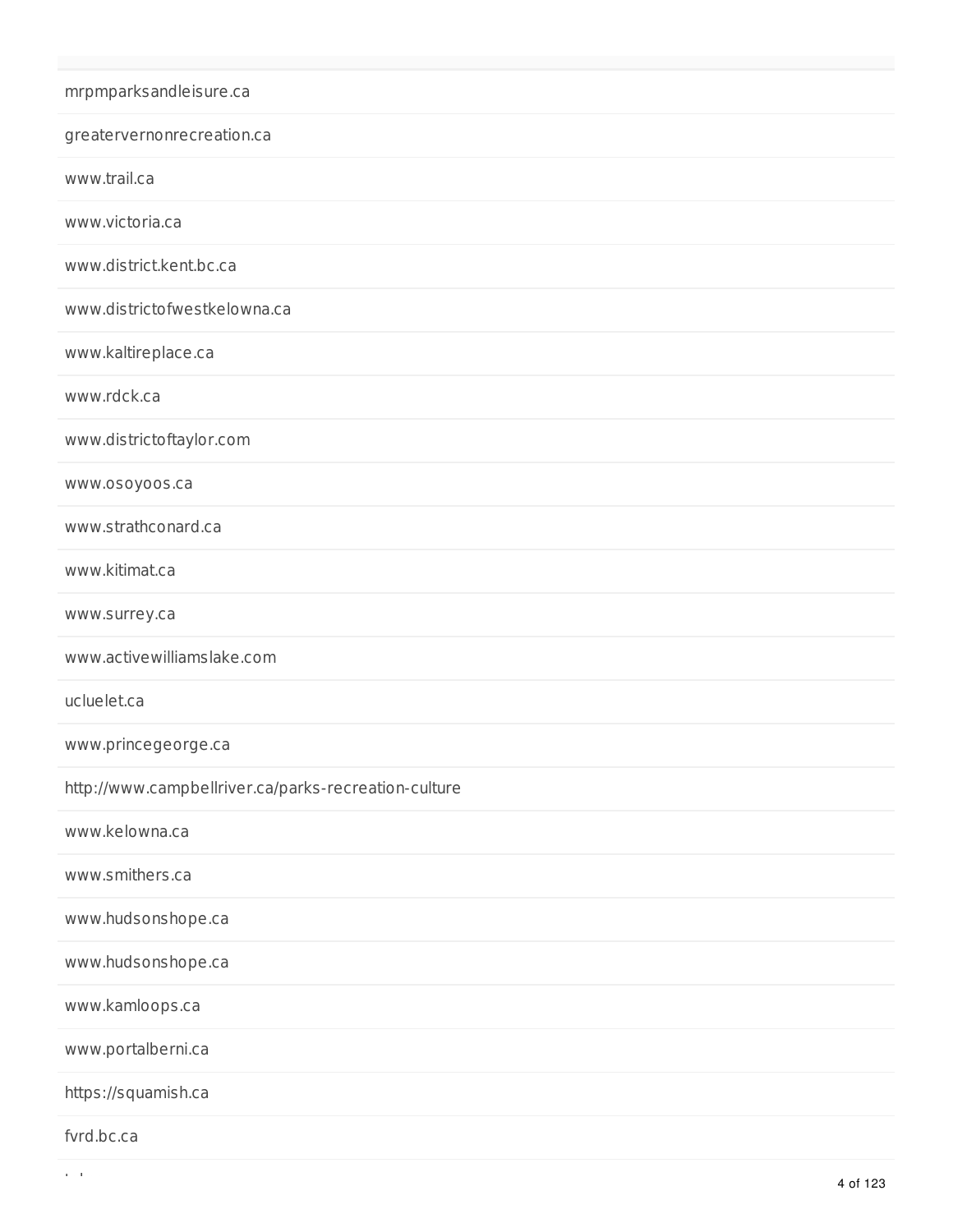### Facility names

| Variable          | Count        |
|-------------------|--------------|
| <b>Facility 1</b> | 13 responses |
| <b>Facility 2</b> | 9 responses  |
| <b>Facility 3</b> | 5 responses  |
| <b>Facility 4</b> | 3 responses  |

| Western Financial Place aquatic centre |
|----------------------------------------|
| Outdoor Pools                          |
| Centennial Outdoor Rink                |
|                                        |
| WEstern Financial Place arena          |
| Centennial Pool                        |
| Arenas                                 |
| Civic Arena                            |
| Castlegar & District Community Complex |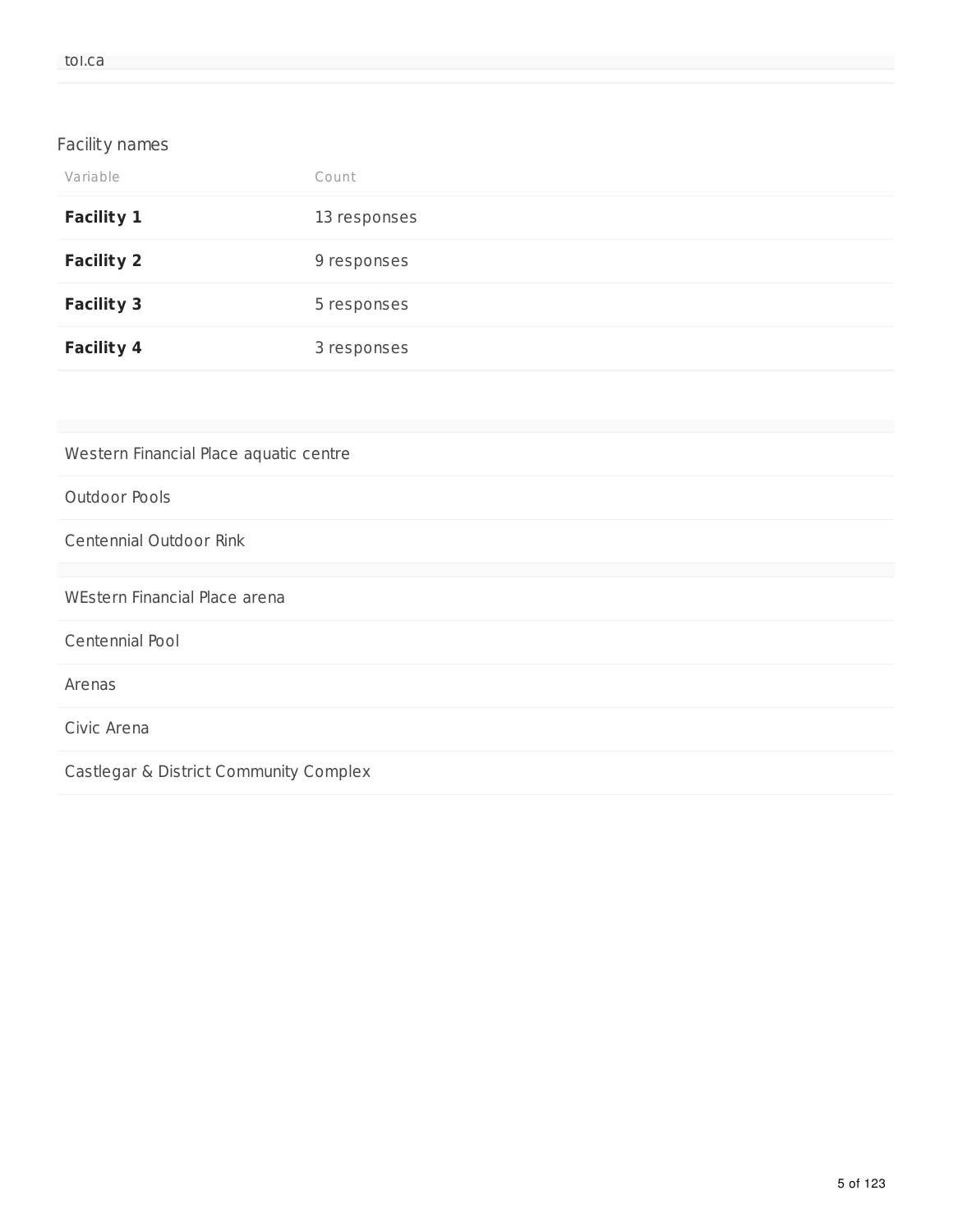#### Kinsmen Arena

Sportsplex

Pitt Meadows Family Recreation Centre

**Auditorium** 

Ferny Coombe Pool

Jim Lind Arena

Priest Valley Arena

Nelson & District Community Complex

Public Skating/Drop-in Hockey

Memorial Arena

Creston and District Community Complex

Community Centre

Maple Ridge Leisure Centre

Swimming Pool

Community Recreation & Cultural Centre

Royal LePage Place Arena

Kal Tire Place

Creston & District Community Complex

District Ice Centre

Outdoor Pool

Outdoor Pool

Brennan Park Recreation Centre

Defining Admission and Calculation of rates: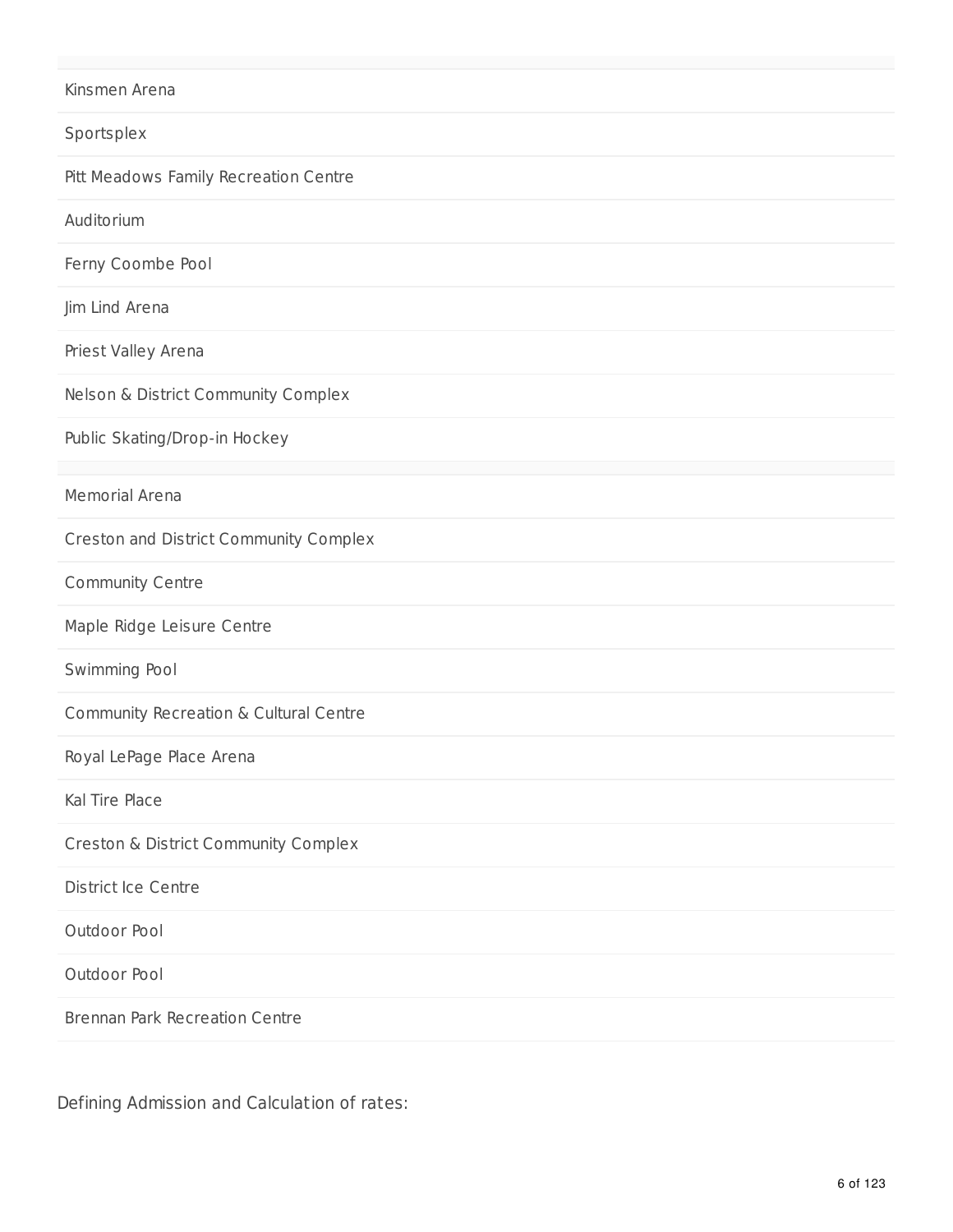| Variable                                            | Count        |
|-----------------------------------------------------|--------------|
| Infant/Toddler                                      | 34 responses |
| Pre-school                                          | 32 responses |
| <b>Child</b>                                        | 42 responses |
| Youth                                               | 39 responses |
| <b>Student</b>                                      | 36 responses |
| <b>Adult</b>                                        | 44 responses |
| <b>Senior</b>                                       | 44 responses |
| <b>Family</b>                                       | 42 responses |
| Other                                               | 14 responses |
| <b>Website location for</b><br>admissions and rates | 35 responses |

http://saanich.ca/parkrec/recreation/dropin/index.html

http://www.houston.ca/siteengine/activepage.asp?PageID=68

terrace.ca

www.golden.ca

www.revelstoke.ca

whistler.ca/recreation

www.cranbrook.ca or www.westernfinancialplace.ca

www.delta.ca

http://www.rdck.ca/assets/Services/Recreation/Chelseys~Graphics/Nelson\_Fall14\_Final\_web.pdf

www.portcoquitlam.ca

www.Ladysmith.ca

https://www.oakbay.ca/parks-recreation/rates-schedules/rates-passes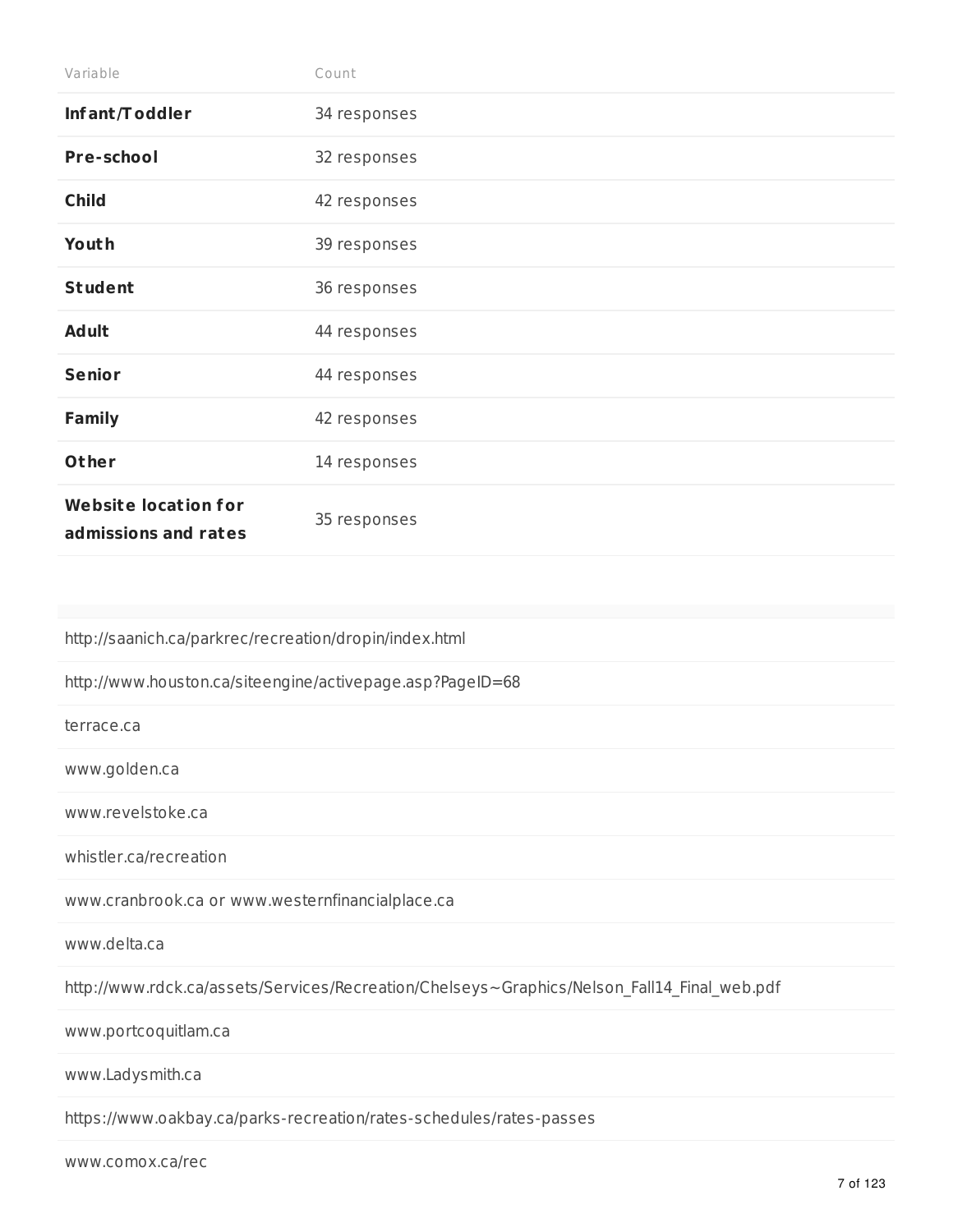| mrpmparksandleisure.ca                                                              |
|-------------------------------------------------------------------------------------|
| greatervernonrecreation.ca                                                          |
| www.trail.ca                                                                        |
| www.victoriai.ca/recreation                                                         |
| www.district.kent.bc.ca                                                             |
| kaltireplace.ca                                                                     |
| www.rdck.ca                                                                         |
| www.osoyoos.ca                                                                      |
| http://www.kitimat.ca/EN/main/residents/recreation-leisure/fees.html                |
| http://www.surrey.ca/culture-recreation/6035.aspx                                   |
| www.activewilliamslake.ca                                                           |
| ucluelet.ca                                                                         |
| www.princegeorge.ca                                                                 |
| http://www.campbellriver.ca/parks-recreation-culture                                |
| http://www.kelowna.ca/CM/Page2262.aspx                                              |
| http://www.smithers.ca/uploads/Bylaw_No_1745_-_Recreation_Fees__Charges_2014-15.pdf |
| www.hudsonshope.ca                                                                  |
| www.tournamentcapital.com                                                           |
| www.portalberni.ca                                                                  |
| squamish.ca                                                                         |
| www.fvrd.bc.ca                                                                      |
| http://www.tol.ca/Parks-Recreation/Recreation-Admission-Fees                        |
|                                                                                     |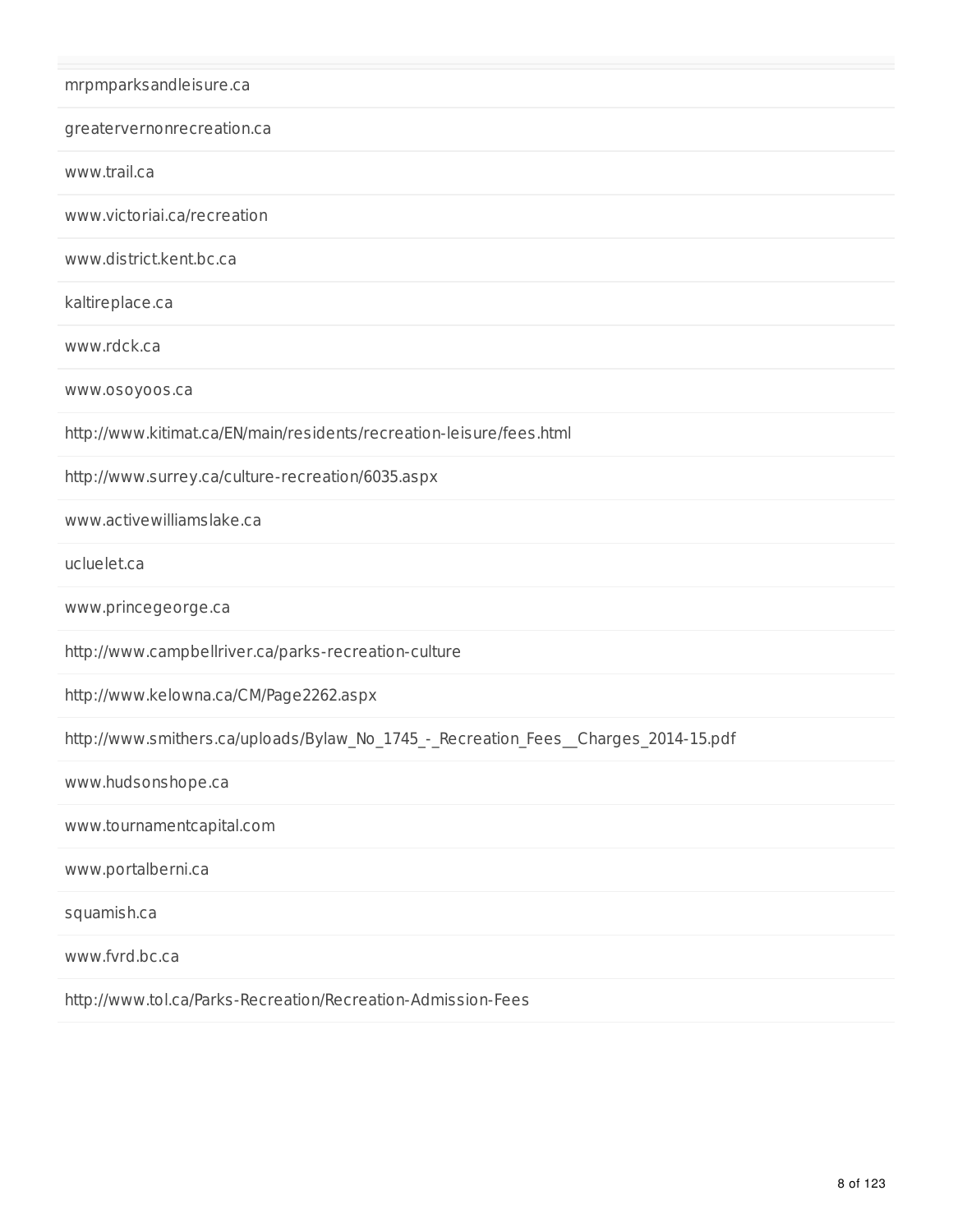n/a

n/a

Persons with a disability - pay the same rates as others in their age group

we classifiy a student and teen as the same category

young adult - ages 19 - 24 years; super senior - ages 85+

Golden Guest: 84+ years

80+ free

super senior 85 plus

Disabled Person - a person who in some aspect of their life may require support due to a physical or cognitive limitation. Accompanying Volunteer - a person accompanying a patron / participant for the direct benefit of the patron participating in recreation service.

Adult Shinny Hockey 85+ years old 90 years and older super senior: 75+ years Drop in Hockey 3.00

one or both parents/guardians plus up to four children, whether related or not (or all children in the same family, even if there are more than four)

Max of 2 adults and children living in household

10.75

n/a

two parent(s) or guardians and all children or youth under the age of 18 years living within the same residence

Adults and dependent children who are under the age of 18 and living in the same home. Foster children under the age of 18 residing with the family full time may also be included in the family pass

two adults and thier children

you, your spouse and your depenedants (18 and under)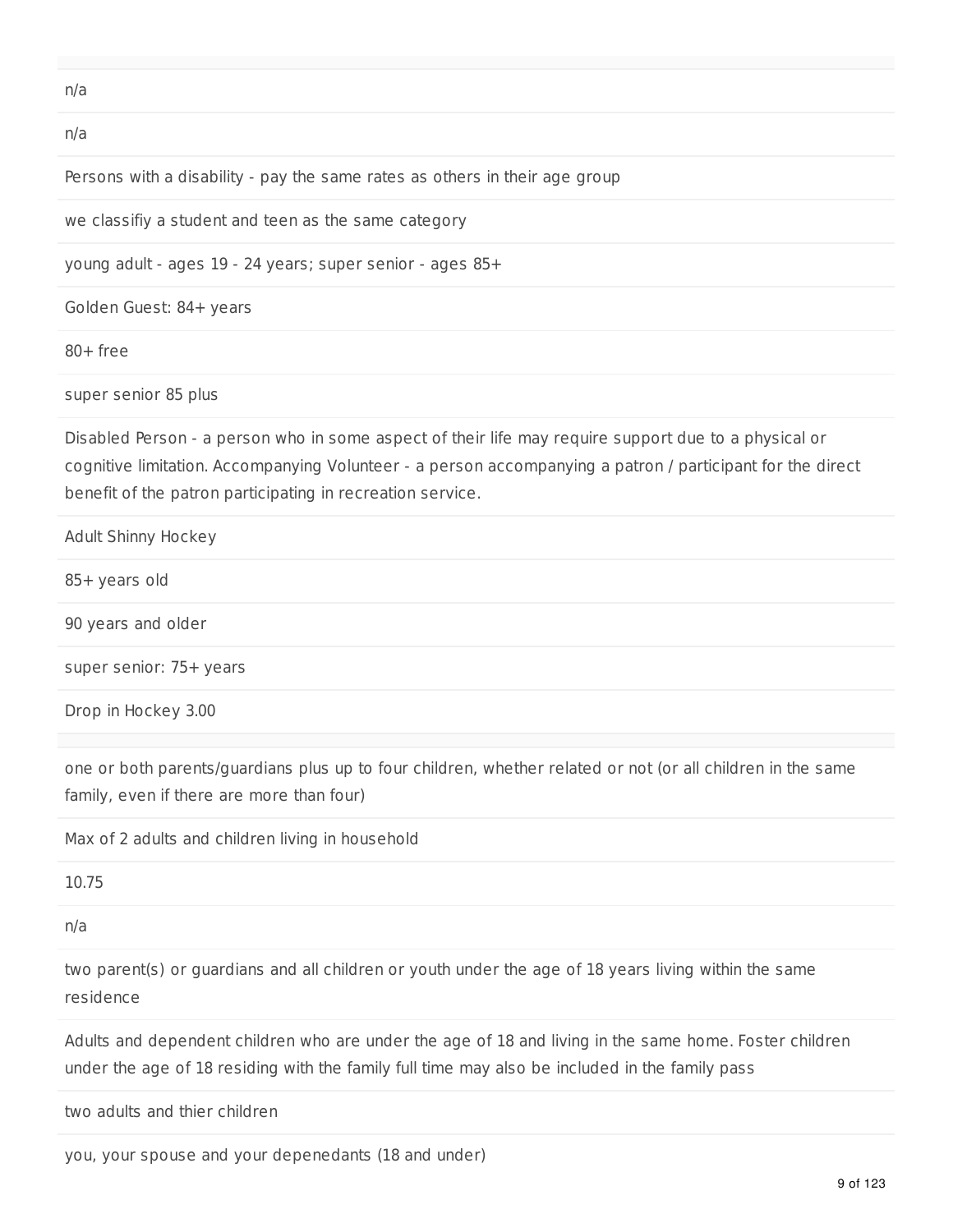\$9.50 (consists of 2 adults and their own children under 19 years)

means one or more adults, and his/her children residing in the same house hold

1-2 adults of the same household & their children aged 18 and under

2 adults and 3 children

2 adults and # of kids living in that household

2 adults & their immediate children

2 adults with 3 under 18 or 1 adult with 4 under 18

1 adult & 2+ children

Mom, Dad and own children

Adults and children under 18 years of age living in the same residence

2 adults with their own children grandchildren up to the age of 19

2 adults & kids under 19

2 adults and 4 childrens or 1 adult and 5 children

2 adults/up tp 3 children

parents or guardians with dependent children aged 19 years and under. Family rate pays for one or both parents/guardians whether related on not and to a maximum of 5 children in the same family.

2 adults and four children under 18

max 2 adults and their immediate children living in the home under 19 years of age

two adults three children

4 people

2 adults and their children under the age of 19 living in the same household

max/6/ min 1adult/max 2 adults

Per person drop-in or max 2 adults + dependents for a pass

 $4$  kids  $+$  2 adults

n/a

1 or 2 adults with their children 18 years of age and younger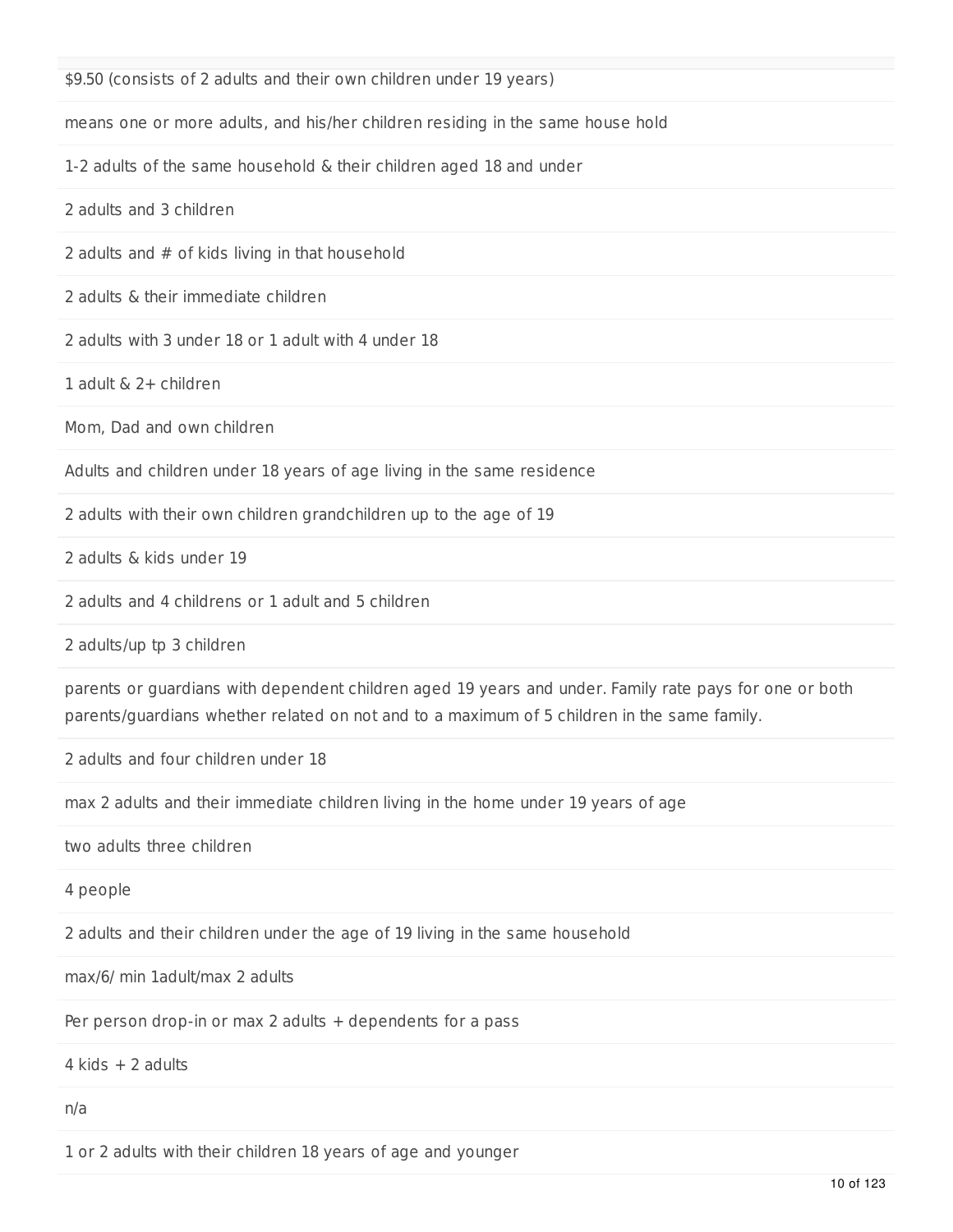1-2 adults & up to 4 children

two parents and all of their children under 19 years of age who are related by birth, legal status or marriage

10

no stipulations

Any 2 adults and any children under 19 living at same address

2 adulat & 4 children

2 adults & 4 children

9.00

a combination of parents, guardians or grandparents with children under the age of 19 years who reside in the same household. Maximum two adults per family

| $60+$ years        |
|--------------------|
| $60+$              |
| 3.25               |
| n/a                |
| 60 years and over  |
| 64 years and older |
| $65 +$             |
| $50+$ or $65+$     |
| n/a                |
| $(65 + years)$     |
| $60+$              |
| ages 60 - 84 years |
| 60-84 years        |
| $60 +$ years       |
| $60+$              |
|                    |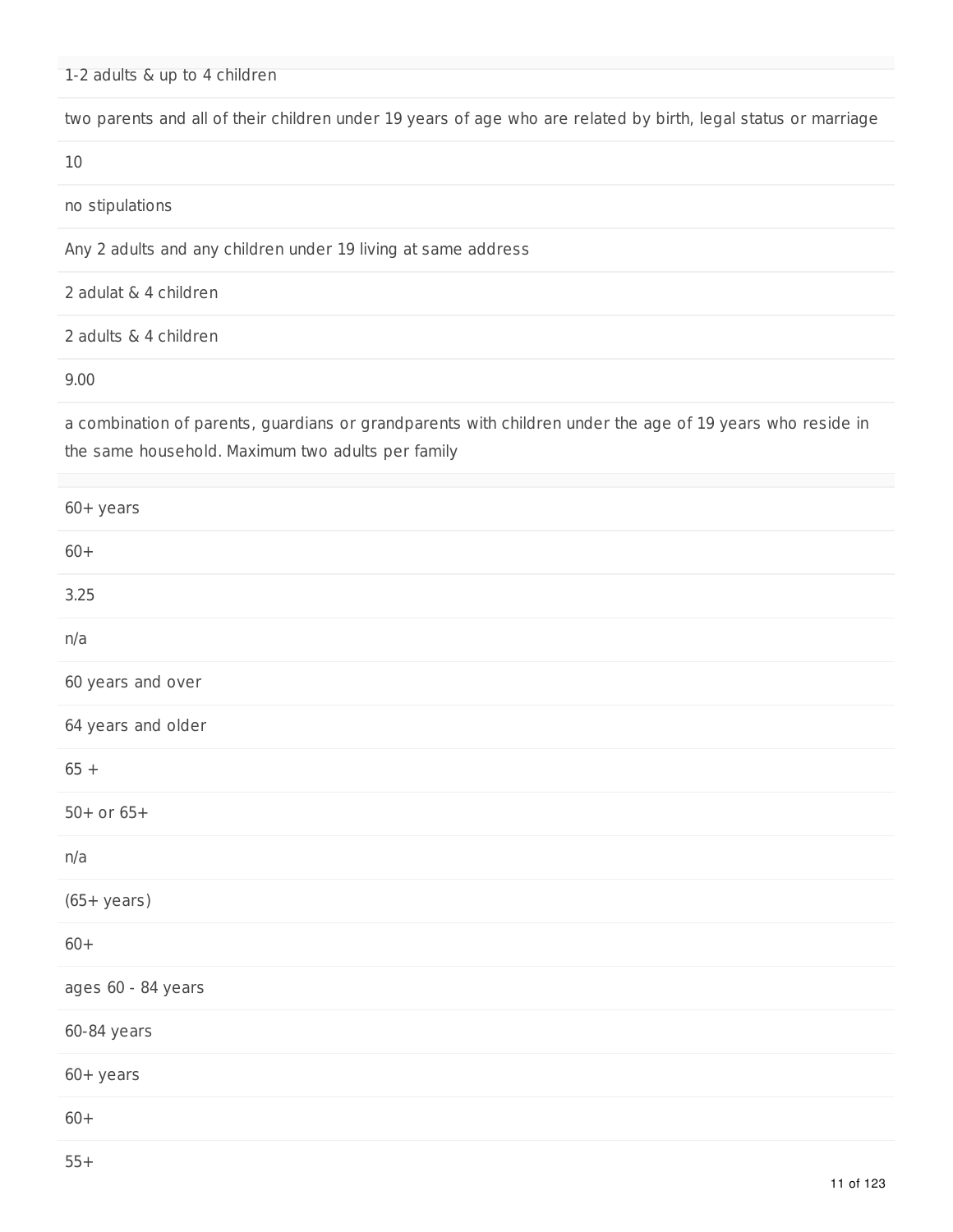| $60 +$ years       |
|--------------------|
| 60 plus years      |
| 60 years and over  |
| 60plus             |
| $65+$              |
| 60 years plus      |
| 60 plus            |
| $60 + years$       |
| $65+years$         |
| $65+years$         |
| 60-84 years old    |
| 60 and up          |
| $60+$              |
| 60 yr & over       |
| $60 + yrs$         |
| $60+$              |
| $55+$              |
| n/a                |
| 65 years and older |
| $60+$              |
| 65-74 years        |
| 65 years & over    |
| 65 and older       |
| $60+$              |
| $55+$              |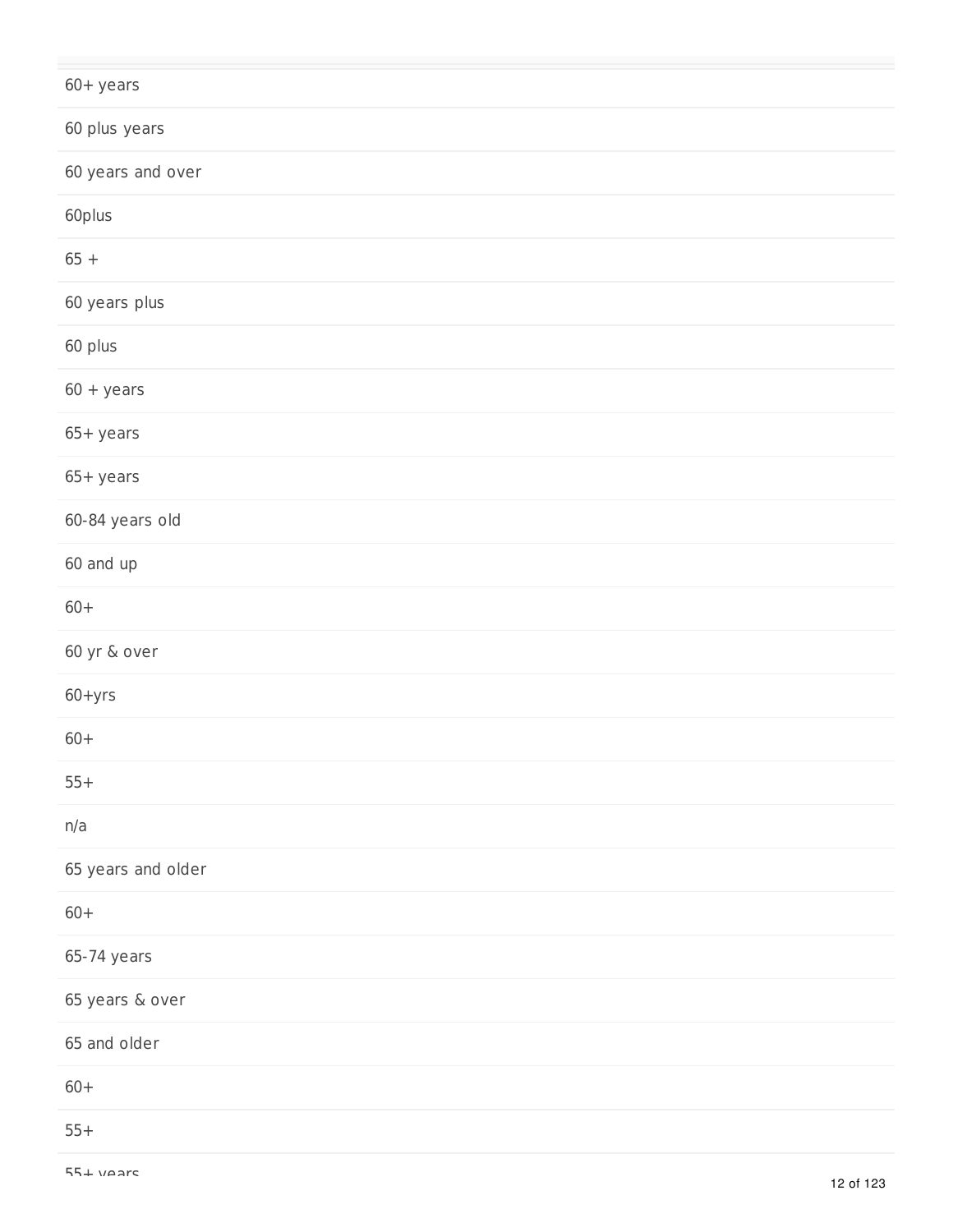|  | UU YUU J |
|--|----------|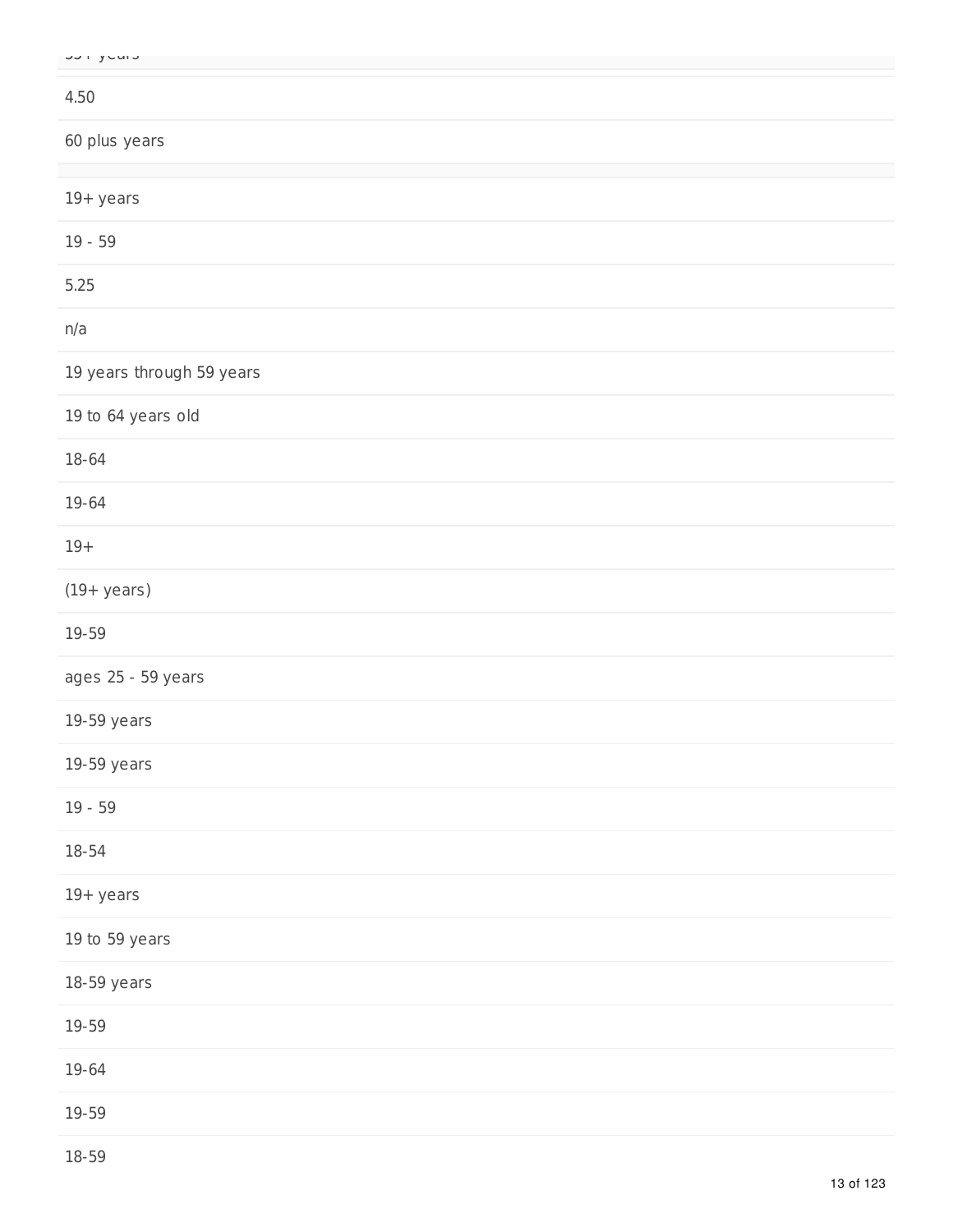| 19 - 59 years                  |
|--------------------------------|
| $18 - 64$                      |
| $19-64$ years                  |
| 19-59 years old                |
| $18 - 60$                      |
| 19-59                          |
| 19 - 59yrs                     |
| 18-60yrs                       |
| 19-59                          |
| $19 - 54$                      |
| $19+$                          |
| 19 to 65 years                 |
| $19+$                          |
| $19-64$ years                  |
| 18 plus                        |
| 19 years & over                |
| 19 years and over              |
| 19-59                          |
| 19 - 54 yrs                    |
| $5.00$                         |
| 19 - 59 years                  |
| 13 - 18 years or with valid ID |
| 3.25                           |
| n/a                            |
|                                |

13 years through 18 years or enrolled in a full time post-secondary educational program at a recognized college or university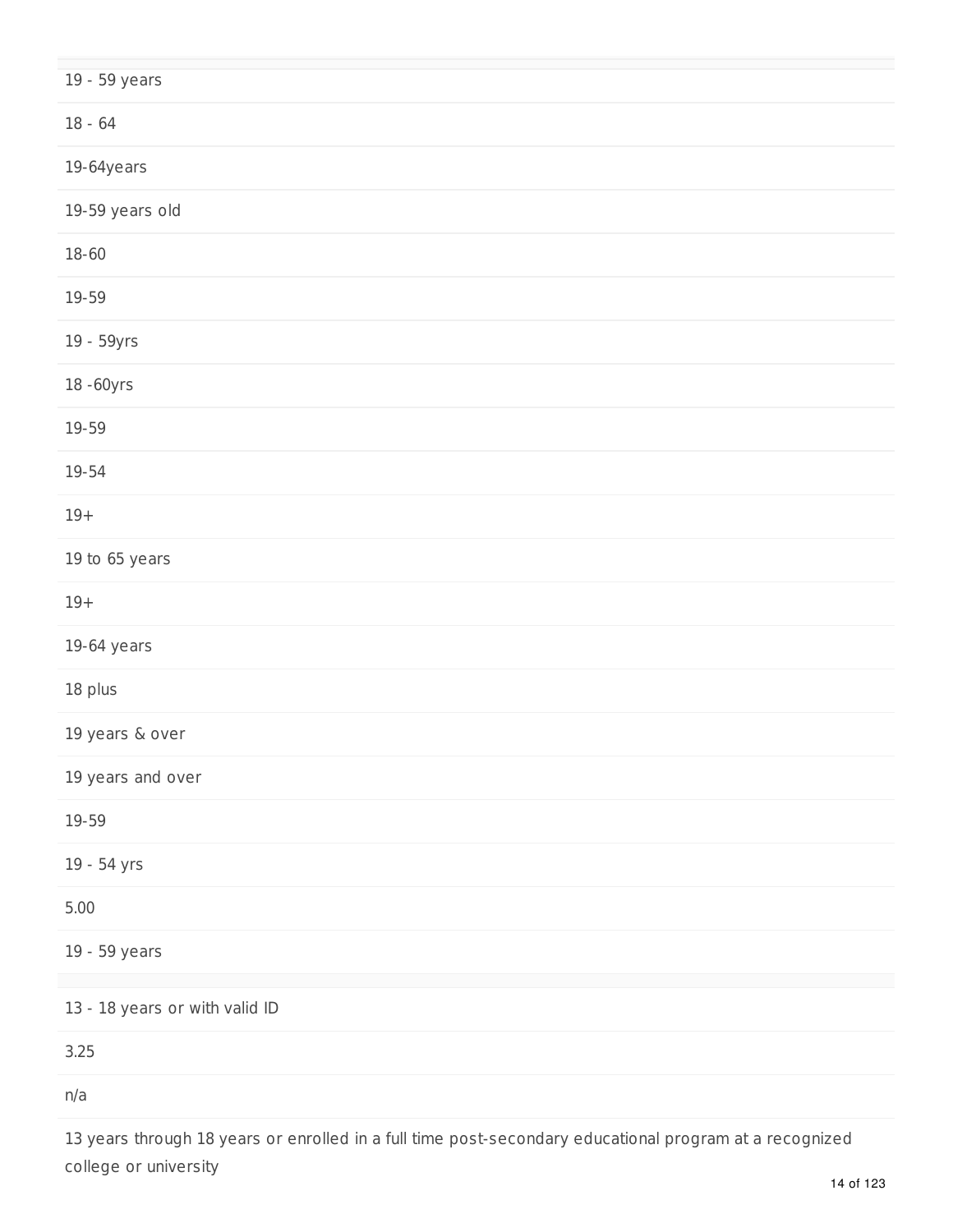## 13 to 18 years old (aslo known as teen)

#### 13-18

n/a

Adult who is at a recognized secondary or post secondary institution and can produce a valid full time student card

| 15-18 years                                                                                                                                      |
|--------------------------------------------------------------------------------------------------------------------------------------------------|
| n/a                                                                                                                                              |
| $13 - 18$                                                                                                                                        |
| 18+ with valid student card                                                                                                                      |
| 16-18 yrs                                                                                                                                        |
| full time enrollment                                                                                                                             |
| 13-18                                                                                                                                            |
| 15 to 18, or post secondary students                                                                                                             |
| post secondary valid student card                                                                                                                |
| An adult who is in attendance at a recognized secondary/ post secondary institution and produces a valid<br>student card at the time of purchase |
| 15-18 years old                                                                                                                                  |
| $5 - 18$                                                                                                                                         |
| 12-18 or with valid student ID                                                                                                                   |
| 13 - 18yrs                                                                                                                                       |
| $18 + yrs$                                                                                                                                       |
| Post-Secondary Accredited                                                                                                                        |
| 13-18                                                                                                                                            |
| n/a                                                                                                                                              |
| 13-18 years with valid full time student card                                                                                                    |
| $15 - 18$                                                                                                                                        |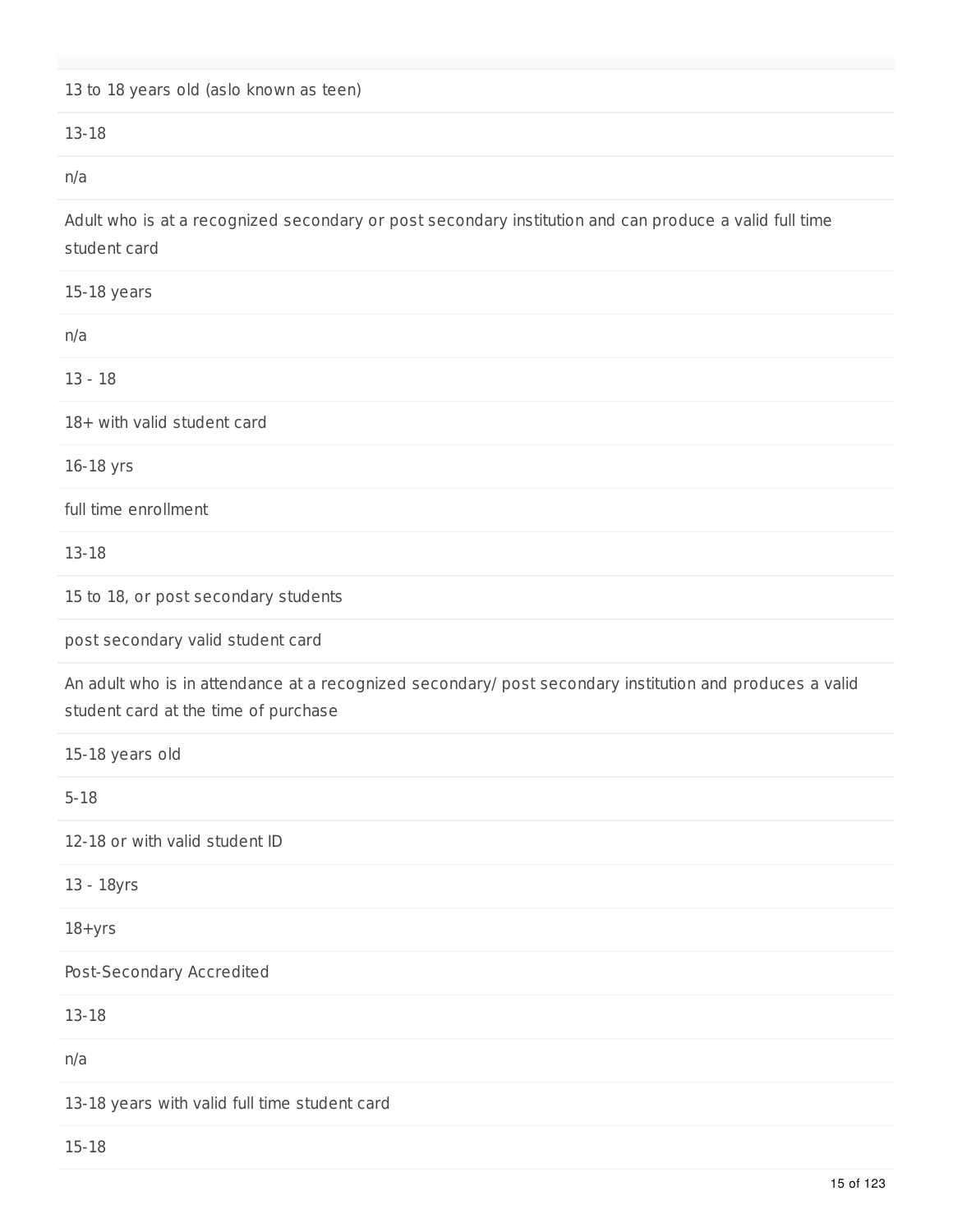| with valid ID from a recognized post secondary institution |
|------------------------------------------------------------|
| age 5-18                                                   |
| n/a                                                        |
| n/a                                                        |
| With valid TRU student card                                |
| not applicable                                             |
| 4.00                                                       |
| with valid ID                                              |
|                                                            |
| n/a                                                        |
| $13 - 18$                                                  |
| 2.75                                                       |
| n/a                                                        |
| 13 years through 18 years                                  |
| $6 - 12$                                                   |
| $13 - 18$                                                  |
| $13 - 18$                                                  |
| Teen (13-18 years)                                         |
| $13 - 18$                                                  |
| ages 13 - 18 years                                         |
| 13-18 years                                                |
| $13 - 18$                                                  |
| $5 - 17$                                                   |
| 12-15 yrs                                                  |
| 14 to 18 years                                             |
| $13-17$ years                                              |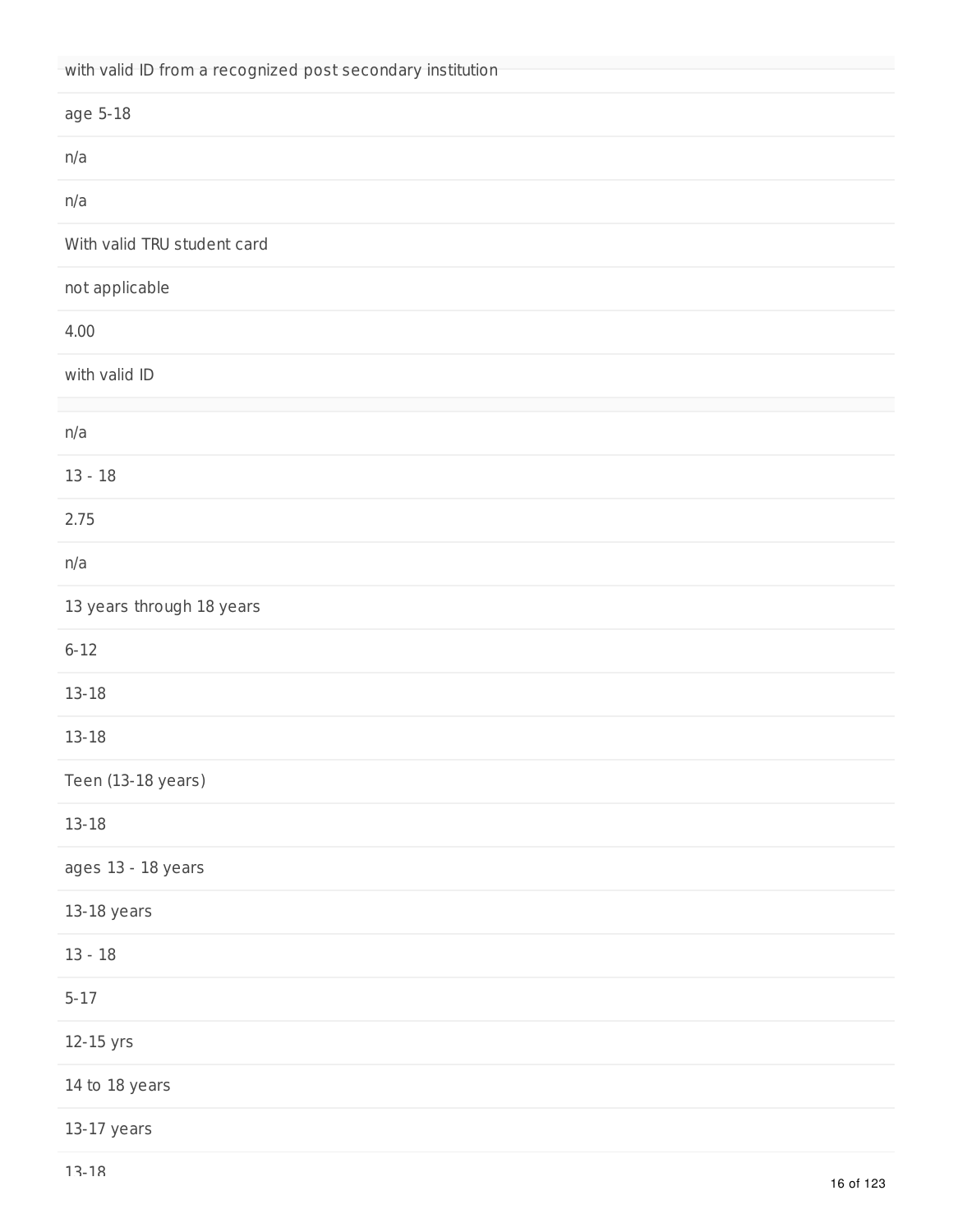| ن ب            |
|----------------|
| $7 - 18$       |
| 7 to 14 years  |
| $13 - 17$      |
| 13 - 18 years  |
| 13 - 18 years  |
| 7-18 years     |
| $11 - 17$      |
| $12 - 18$      |
| 15-18yrs       |
| $13 - 18$      |
| $13 - 18$      |
| 13 - 18 years  |
| 13 to 18 years |
| $12 - 18$      |
| $13-18$ years  |
| 13 to 18 years |
| $13-18$ years  |
| $14 - 18$      |
| 13 - 18 yrs    |
| 3.75           |
| 13 - 18 years  |
| $5 - 12$ years |
| $6 - 12$       |
| 2.75           |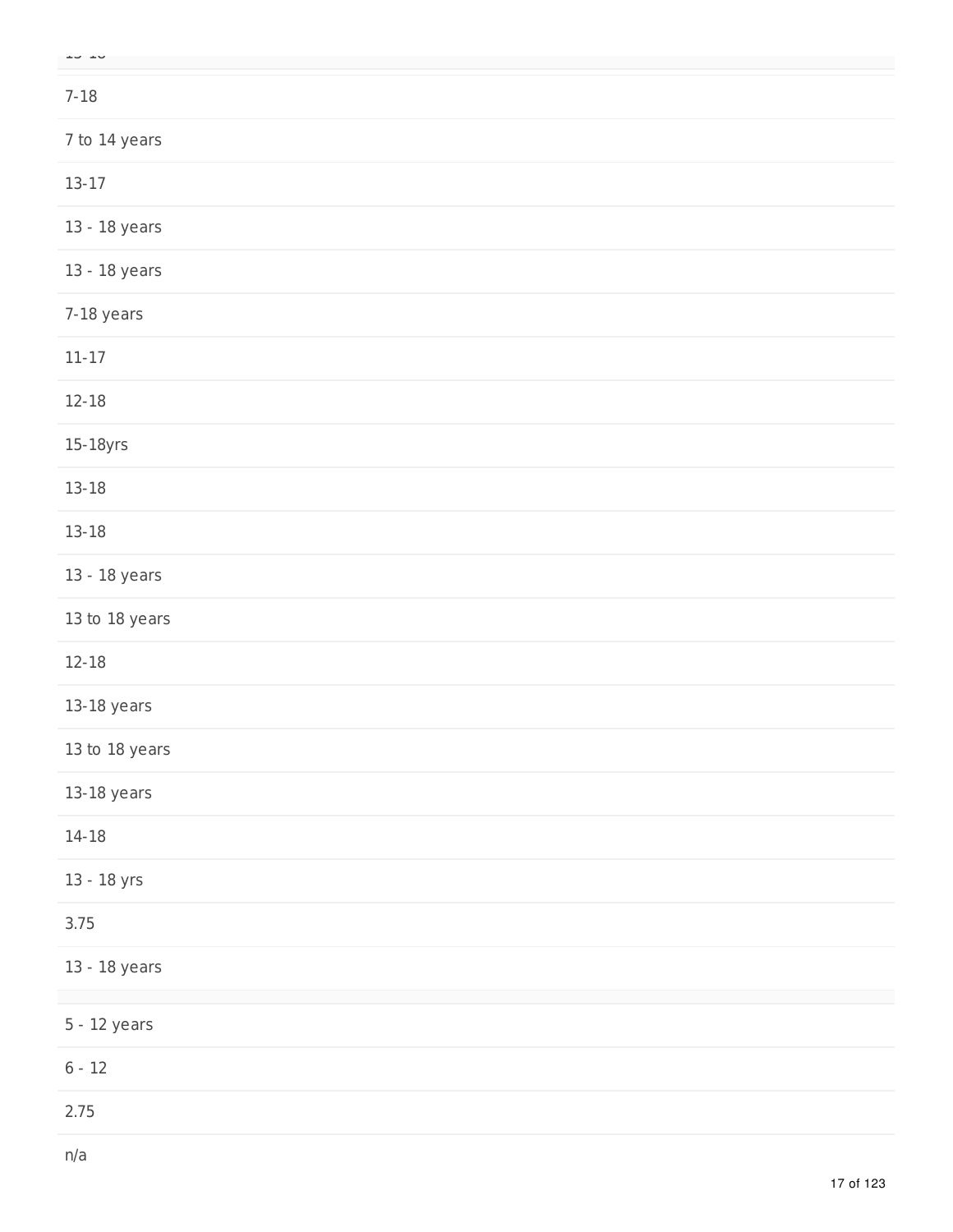| 5 years through 12 years |
|--------------------------|
| 3years to 12 years old   |
| $6 - 12$                 |
| $4 - 12$                 |
| $4 - 12$                 |
| $(6-12 \text{ years})$   |
| $3 - 12$                 |
| ages 2 - 12 years        |
| 2-14years                |
| 4-12 years               |
| $3 - 12$                 |
| $5 - 17$                 |
| 5 - 11 yrs               |
| 6 to 13 years            |
| 5-12 years               |
| $3 - 12$                 |
| 2 to 6 years             |
| $6 - 12$                 |
| 4 - 12 years             |
| 5 - 12 years             |
| 2-14 years old           |
| $5 - 10$                 |
| $6 - 12$                 |
| 6- 12yrs                 |
| $5-14yrs$                |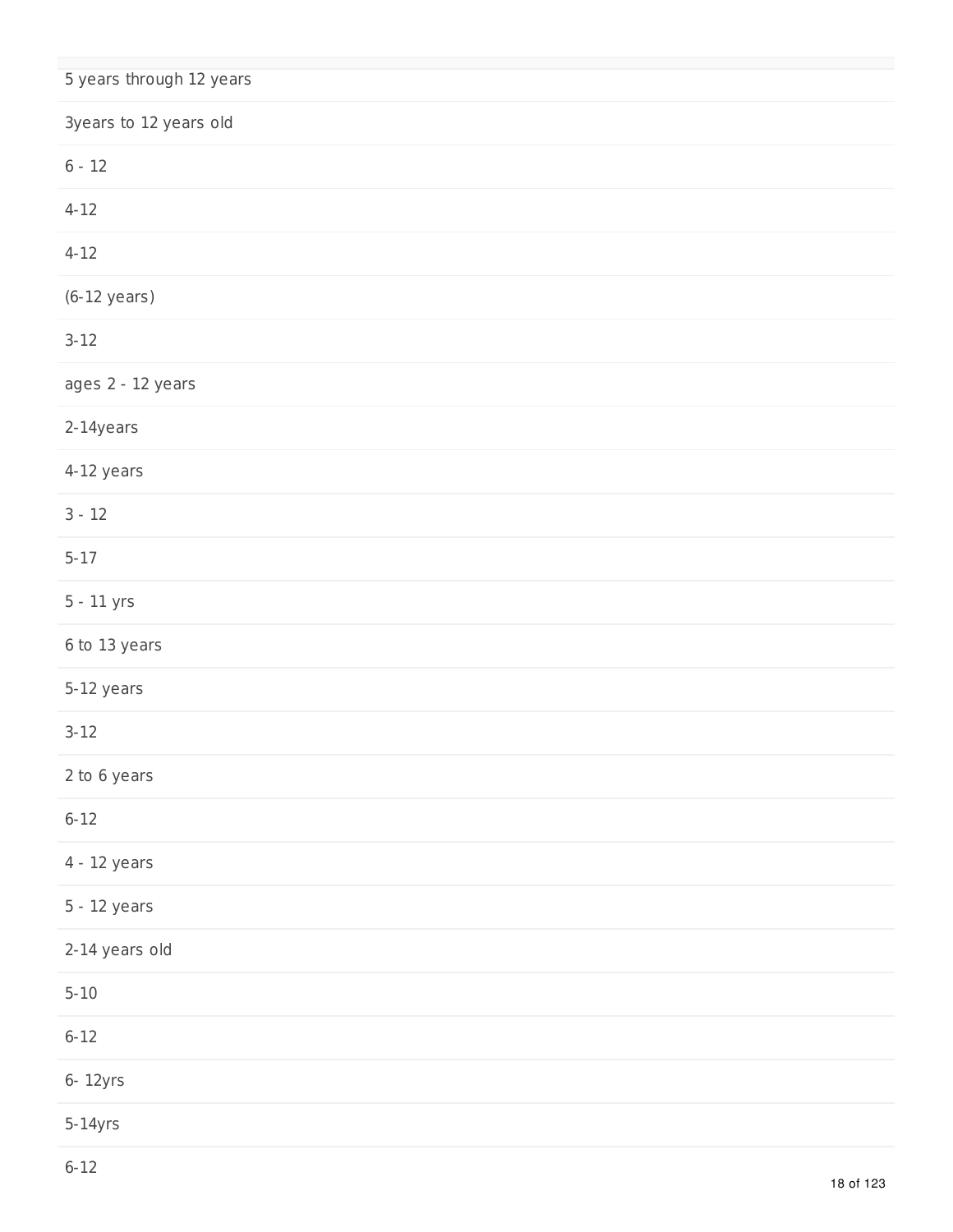| $4 - 12$           |
|--------------------|
| $6 - 12$ years     |
| 3 to 12 years      |
| $6-12$ yrs         |
| 7-12 years         |
| 12 years & under   |
| 12 and under       |
| $4 - 13$           |
| $1 - 18$           |
| 6 - 12 yrs         |
| 2.25               |
| $4 - 12$ years     |
| 4 years and under  |
| $3 - 5$            |
| 2.75               |
| n/a                |
| 5 and under - FREE |
| Under age 3        |
| $3 - 5$            |
| $(3-5$ years)      |
| $0-3$ yrs          |
| $3 - 12$           |
| up to 5            |
| $2$ $1/2 - 5$ yrs  |
| 3 to 5 years       |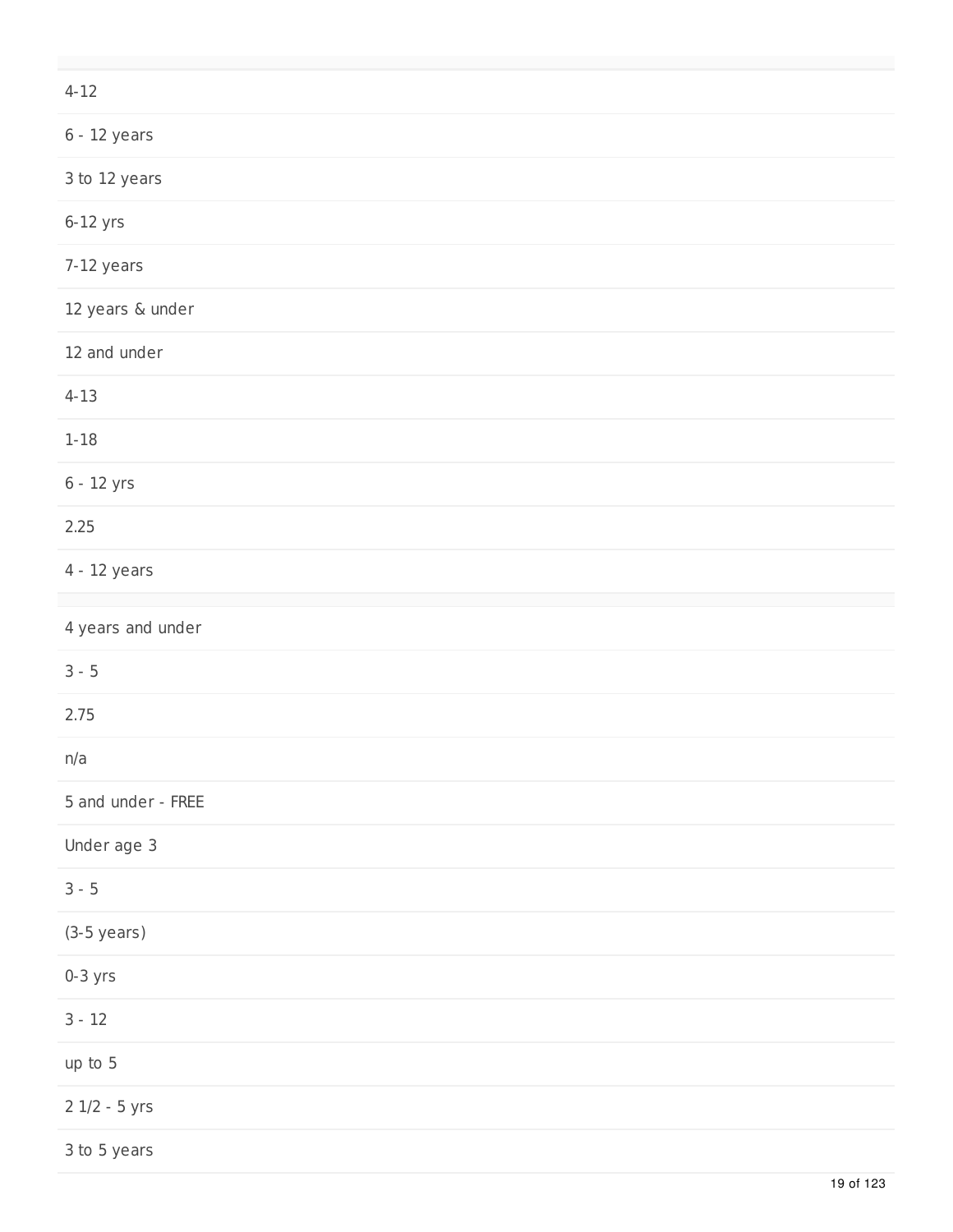| 0-4 years                    |
|------------------------------|
| $3 - 6$                      |
| $0 - 5$                      |
| 24 months - 5 years          |
| 3-6 years                    |
| $2 - 4$                      |
| $4 - 5$                      |
| $3 - 6$ yrs                  |
| $2-5yrs$                     |
| $2 - 5$                      |
| 2 years of age and younger   |
| must be accompanied by adult |
| 3-6 years                    |
| parent and tot               |
| n/a                          |
| n/a                          |
| $0 - 3$                      |
| $3 - 5$ yrs                  |
| Under 4 free                 |
| n/a                          |
| $0 - 3$                      |
| n/a                          |
| 5 and under - FREE           |
| 0-2 years                    |
| under 2                      |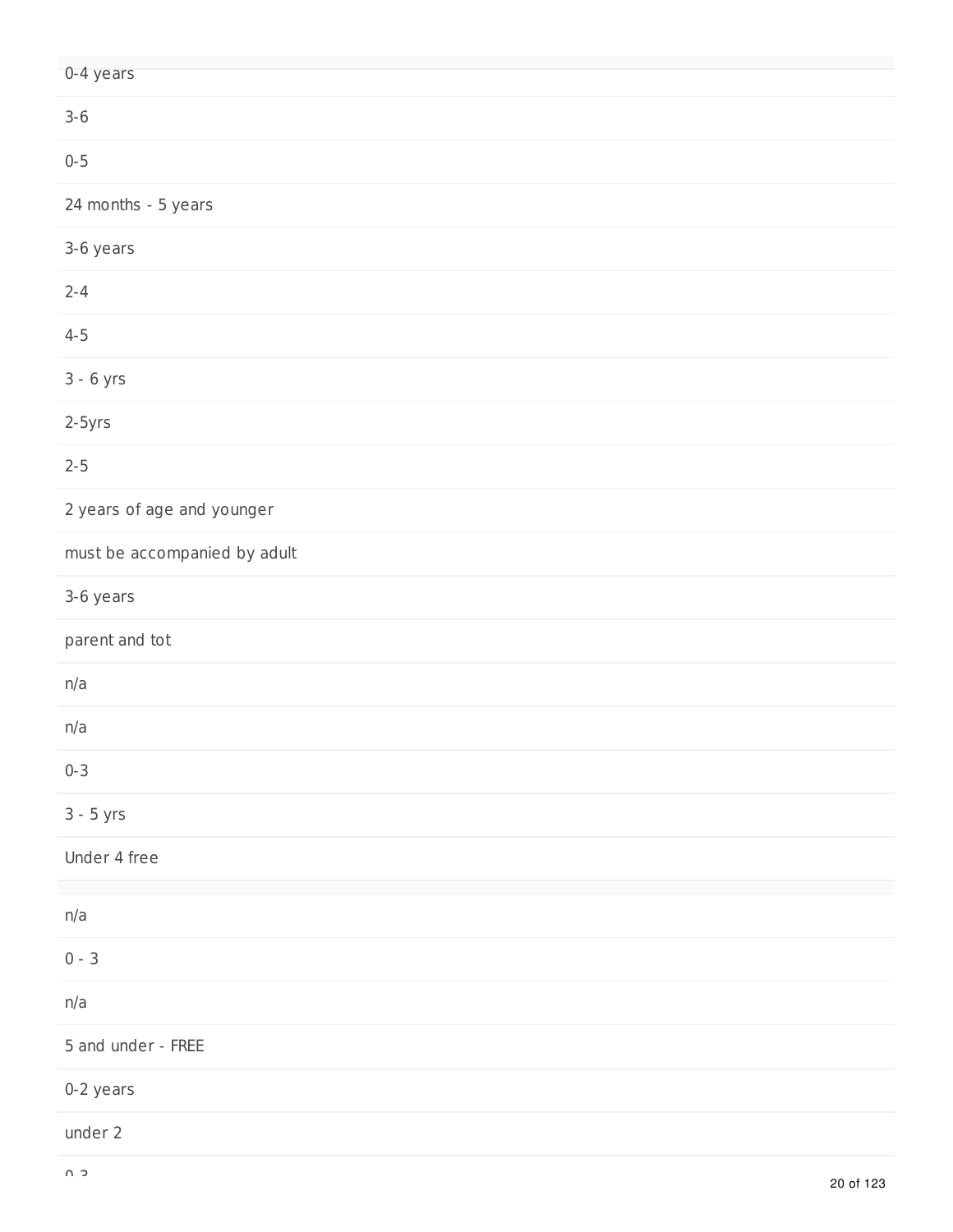| ×<br>٠ | л.<br>v |
|--------|---------|

| (under 3 years)                              |
|----------------------------------------------|
| $0 - 2$                                      |
| $0 - 1$ year                                 |
| 0-under 2 years                              |
| n/a                                          |
| Under 3 Free                                 |
| newborn - 5 yrs                              |
| 0-2 years                                    |
| $0 - 2$                                      |
| under 3                                      |
| Up to 2 years                                |
| Infant - Birth -1 year / Toddler - 1-3 years |
| $0 - 24$ months                              |
| 1-2years                                     |
| 0-2 years old                                |
| $0 - 2$                                      |
| $0 - 3$                                      |
| $0-2yrs$                                     |
| $0 - 1$                                      |
| $0 - 3$                                      |
| 2 years of age and younger                   |
| Under 3                                      |
| 3 years & under                              |
| 3 years and under                            |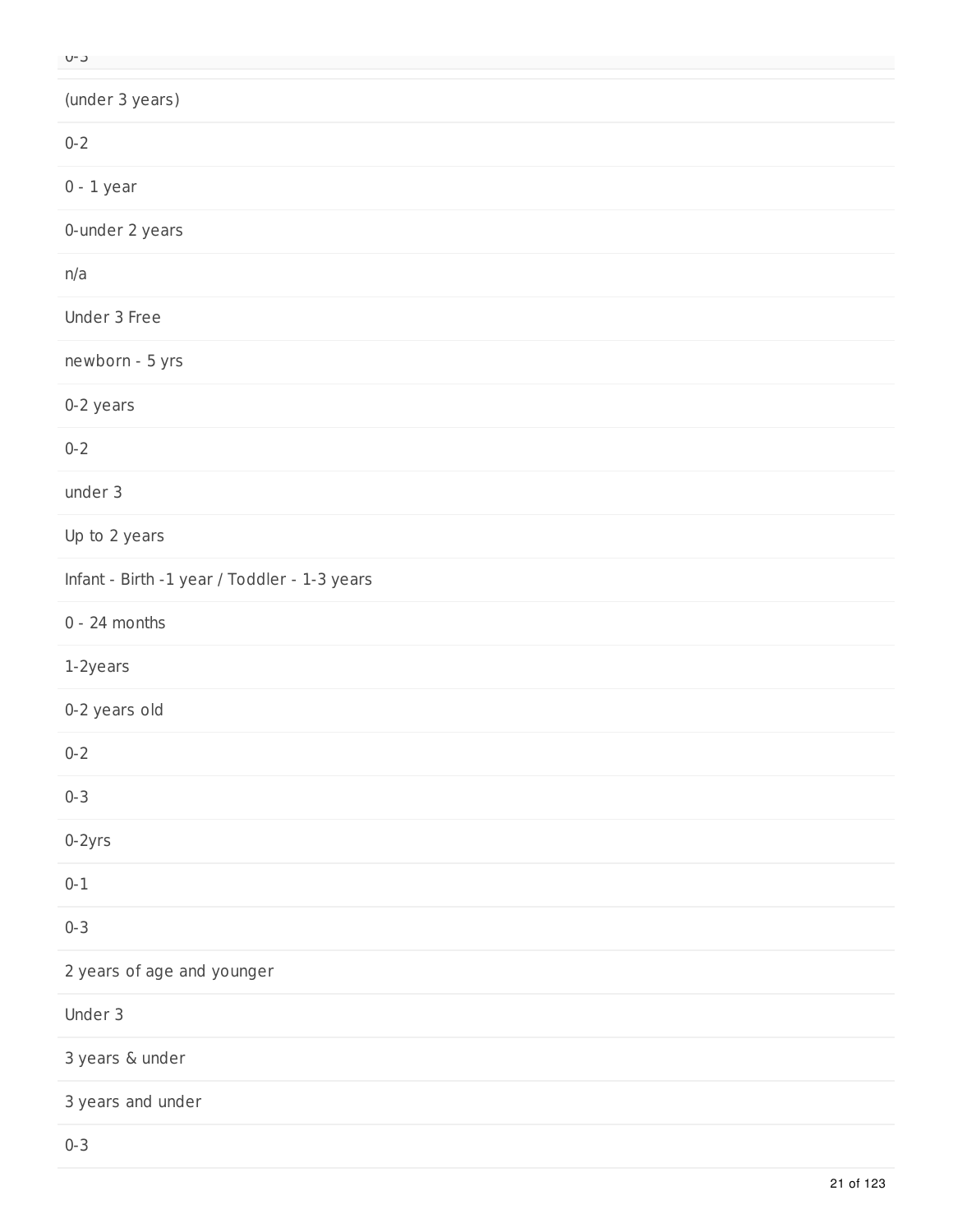| Under 4 free                      |                                                                                                       |  |
|-----------------------------------|-------------------------------------------------------------------------------------------------------|--|
| How do you verify student status? |                                                                                                       |  |
| Response                          | Count                                                                                                 |  |
|                                   | 42 responses                                                                                          |  |
|                                   |                                                                                                       |  |
|                                   | student card or letter from the school registrar confirming registration at an accredited institution |  |
| N/A                               |                                                                                                       |  |
| student id                        |                                                                                                       |  |
| n/a                               |                                                                                                       |  |
|                                   | Students must provide a valid identification card when requested                                      |  |
| In school on a full time basis    |                                                                                                       |  |
| student card                      |                                                                                                       |  |
| student card                      |                                                                                                       |  |
| n/a                               |                                                                                                       |  |

N/A

valid student card

6 mos - 2 yrs

We offer a grade 5, 6 & 7 pass program that is administered through the Delta School System.

Adults attending college/ university need to show valid student ID or verification of current enrollment to receive Student Rate

n/a

13 - 18 years - school ID

valid student card

Student ID Card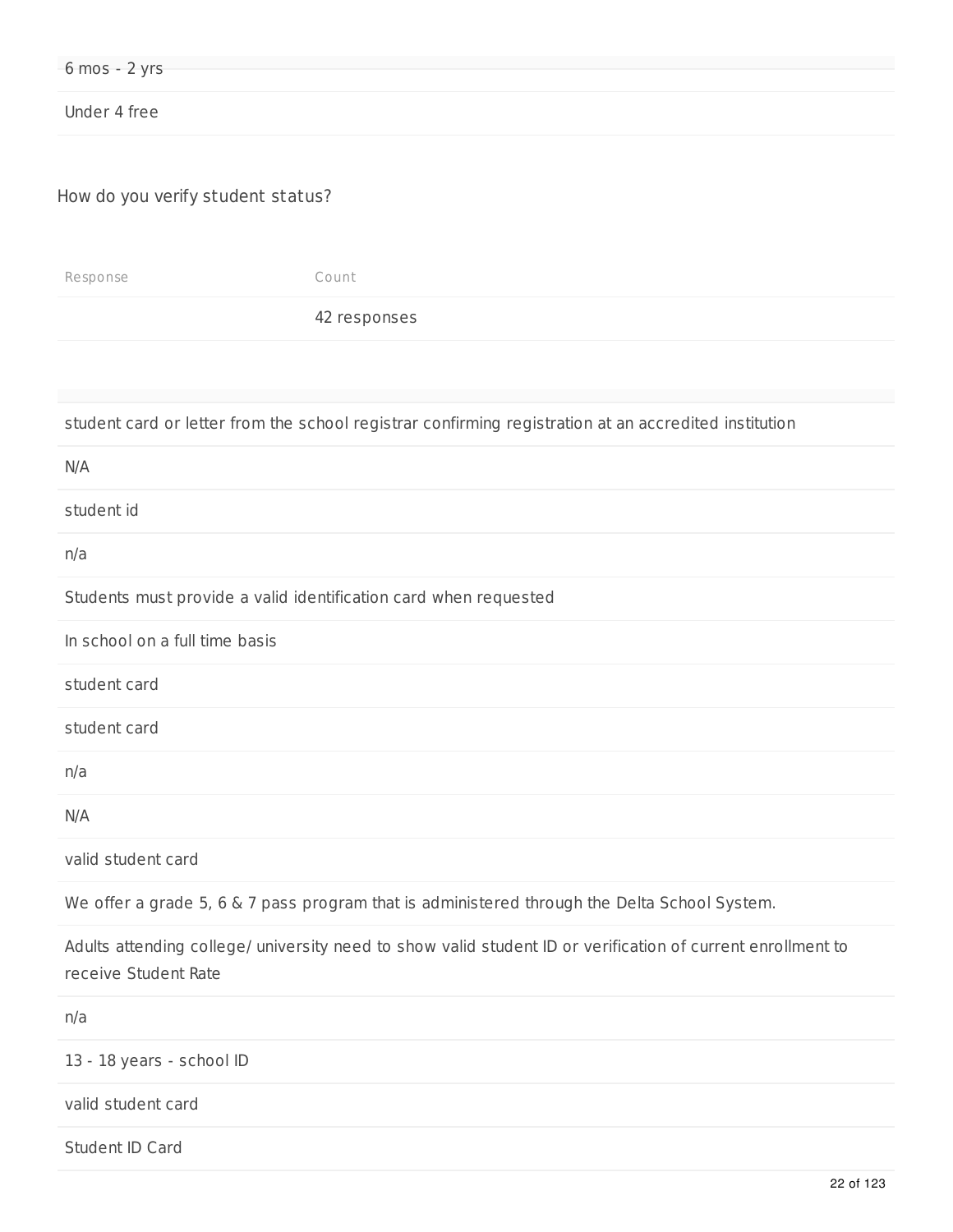| copy of registration from secondary education facility                     |
|----------------------------------------------------------------------------|
| Current student ID and/or Proof of regsitration in 3 Post Seconday Courses |
| don't have a student rate                                                  |
| student cards                                                              |
| valid student card                                                         |
| Must produce valid student card                                            |
| n/a                                                                        |
| college/university student cards of adult aged participants                |
| n/a                                                                        |
| Valid Student ID card                                                      |
| Student ID                                                                 |
| <b>Active Student Card</b>                                                 |
| view student card                                                          |
| Must show student card                                                     |
| n/a                                                                        |
| valid full time student cards                                              |
| Student Id Card                                                            |
| Must have valid ID from a recognized post-secondary institution            |
| ask                                                                        |
| n/a                                                                        |
| n/a                                                                        |
| Proof of valid TRU student card.                                           |
| n/a                                                                        |
| student cards                                                              |
| We require valid studnet ID                                                |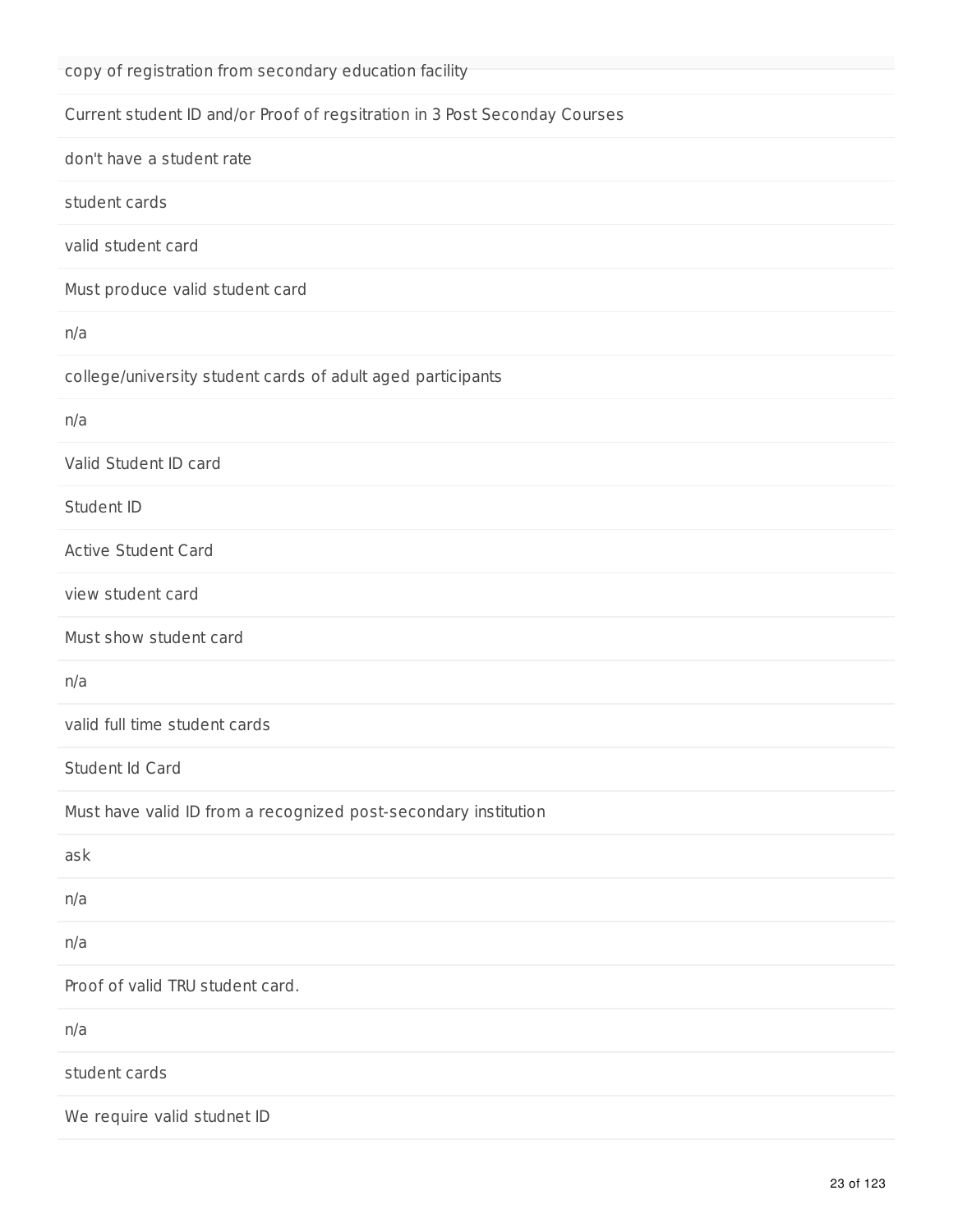## Admission rates: | Not Used

| Variable          | True                   | False       |           |
|-------------------|------------------------|-------------|-----------|
| Infant/Toddler    | 25<br>54.3%            | 21<br>45.7% | Total: 46 |
| <b>Pre-school</b> | 27<br>58.7%            | 19<br>41.3% | Total: 46 |
| <b>Child</b>      | 8<br>17.4%             | 38<br>82.6% | Total: 46 |
| Youth             | 10<br>21.7%            | 36<br>78.3% | Total: 46 |
| <b>Student</b>    | 14<br>30.4%            | 32<br>69.6% | Total: 46 |
| <b>Adult</b>      | $\overline{2}$<br>4.3% | 44<br>95.7% | Total: 46 |
| Senior            | 3<br>6.5%              | 43<br>93.5% | Total: 46 |
| <b>Family</b>     | $\overline{4}$<br>8.7% | 42<br>91.3% | Total: 46 |
| Other             | 15<br>32.6%            | 31<br>67.4% | Total: 46 |

## Admission rates: | Single

| Variable       | Count        |
|----------------|--------------|
| Infant/Toddler | 20 responses |
| Pre-school     | 19 responses |
| <b>Child</b>   | 37 responses |
| Youth          | 33 responses |
| <b>Student</b> | 27 responses |
| <b>Adult</b>   | 42 responses |
| <b>Senior</b>  | 40 responses |
| <b>Family</b>  | 38 responses |
| Other          | 9 responses  |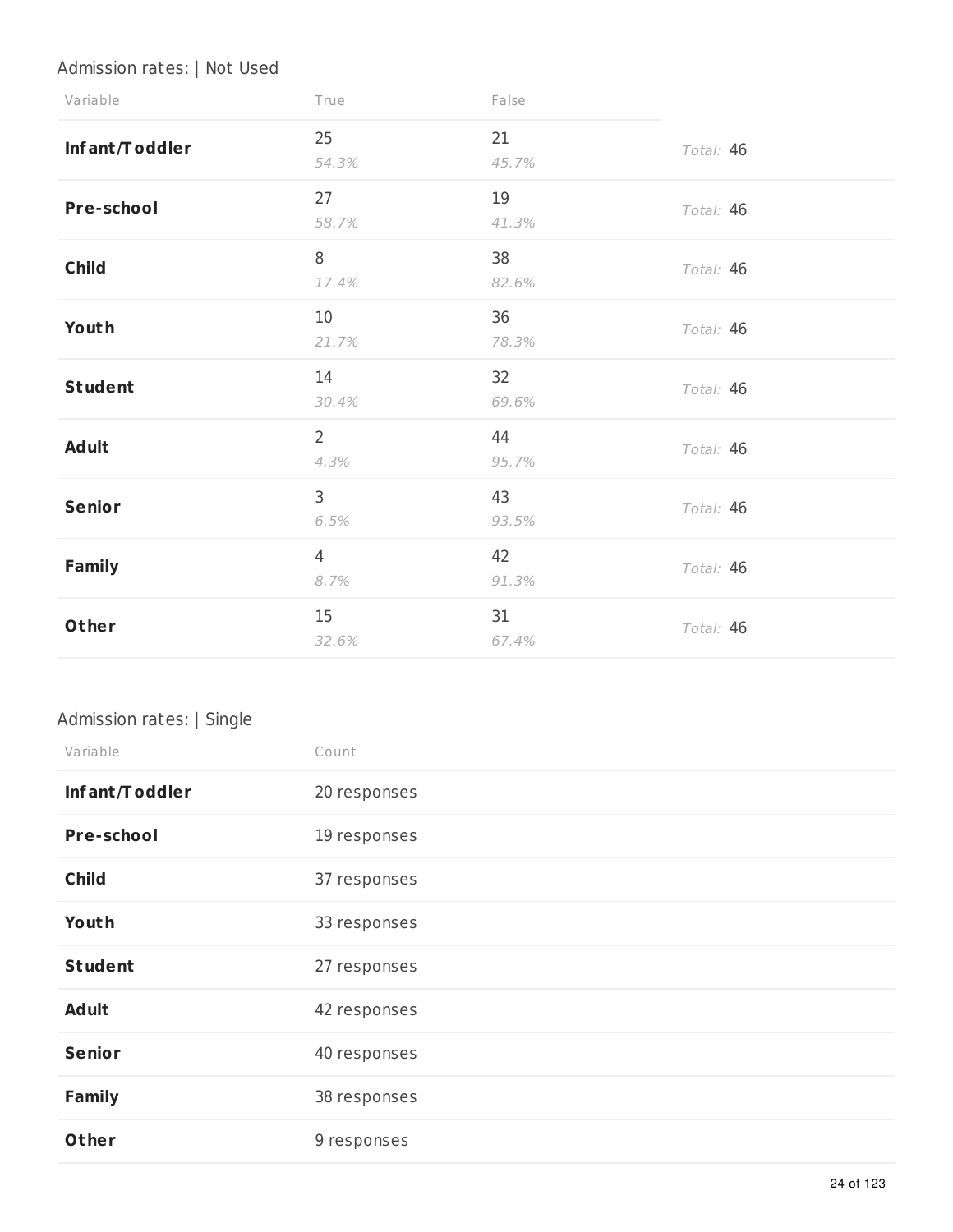| 4.00                       |
|----------------------------|
| $5.00$                     |
| Free                       |
| N/A                        |
| Senior 75+ 2.75            |
| 5.25                       |
| Free                       |
| \$1.50                     |
| 2.90                       |
| 12.50                      |
| \$11.00                    |
| 10.50                      |
| \$13.75                    |
| 11.25                      |
| 16.50                      |
| 9.50                       |
| 28.10/ 14.04 resident rate |
| 3.75                       |
| 14.00                      |
| 12.00                      |
| 11.05                      |
| $13.5\,$                   |
| $10.00\,$                  |
| 10.44                      |
| 12.05                      |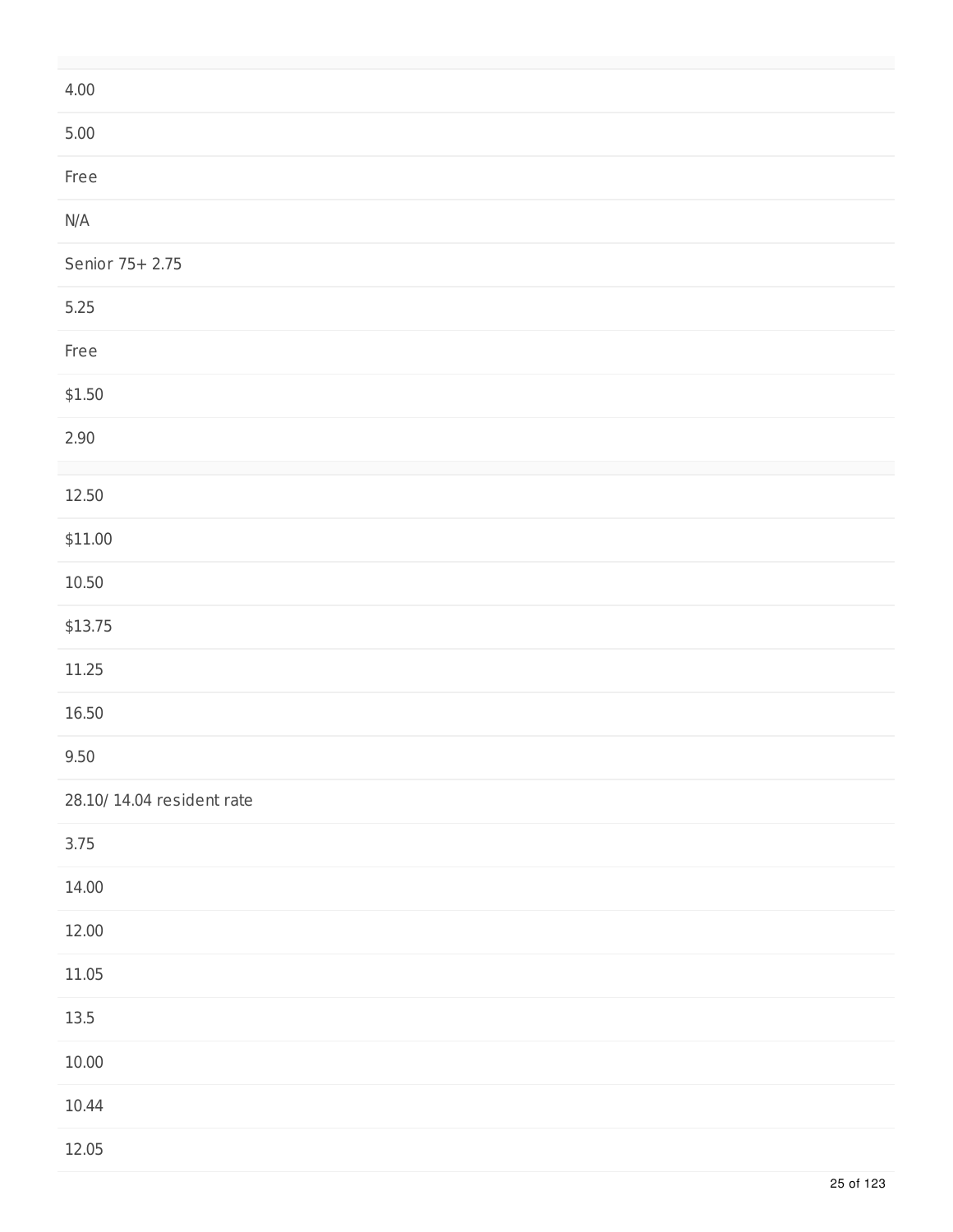| 13.15                                                              |
|--------------------------------------------------------------------|
| \$11.20                                                            |
| \$10.10                                                            |
| 10.00                                                              |
| 12.60                                                              |
| 16.17                                                              |
| $7.50\,$                                                           |
| 11.50                                                              |
| 13.40                                                              |
| \$3.00                                                             |
| 10.54                                                              |
| \$4.50 1st family member plus \$3.25 for additional family members |
| $7.00\,$                                                           |
| 13.65                                                              |
| $10\,$                                                             |
| $8.00\,$                                                           |
| 10.00                                                              |
| 13.50 (pool only)                                                  |
| $12\,$                                                             |
| 9.28                                                               |
| 9.00                                                               |
| 9.86                                                               |
| $5.25$                                                             |
| \$4.00                                                             |
| $3.25$                                                             |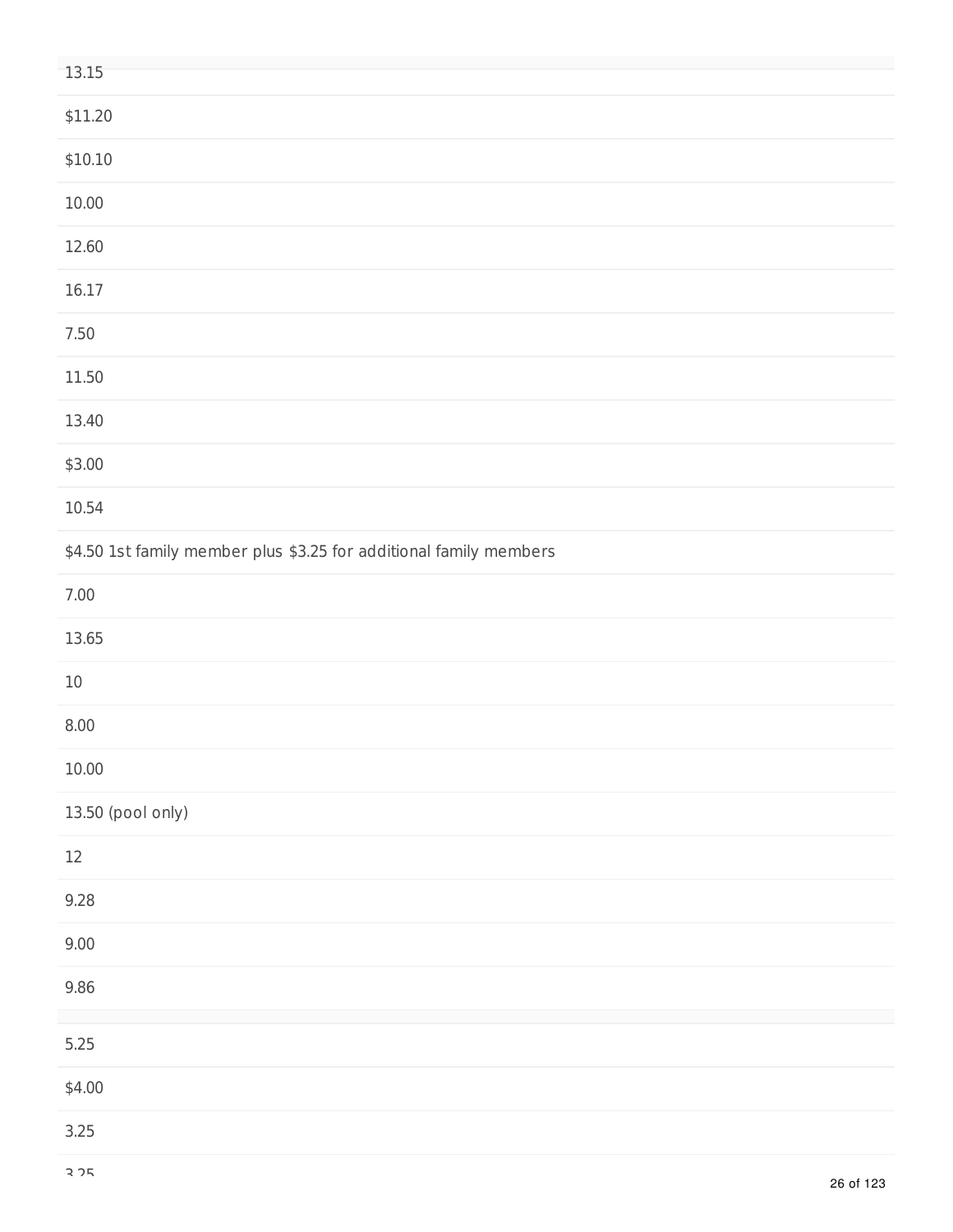| M.<br>۰. | M.<br>۰. |
|----------|----------|

| $- - -$                  |
|--------------------------|
| \$4.25                   |
| 4.30                     |
| 2.86                     |
| 3.75                     |
| 8.95/ 4.45 resident rate |
| 4.50                     |
| 5.00                     |
| 4.50                     |
| 3.85                     |
| 5.25                     |
| 6.00                     |
| 3.00                     |
| 3.90                     |
| 25% off adult rate       |
| $5.10$                   |
| \$4.40                   |
| \$3.95                   |
| $3.60$                   |
| 4.00                     |
| 5.16                     |
| $$2$$                    |
| $2.50\,$                 |
| 4.25                     |
| 2.45                     |
| \$4.50                   |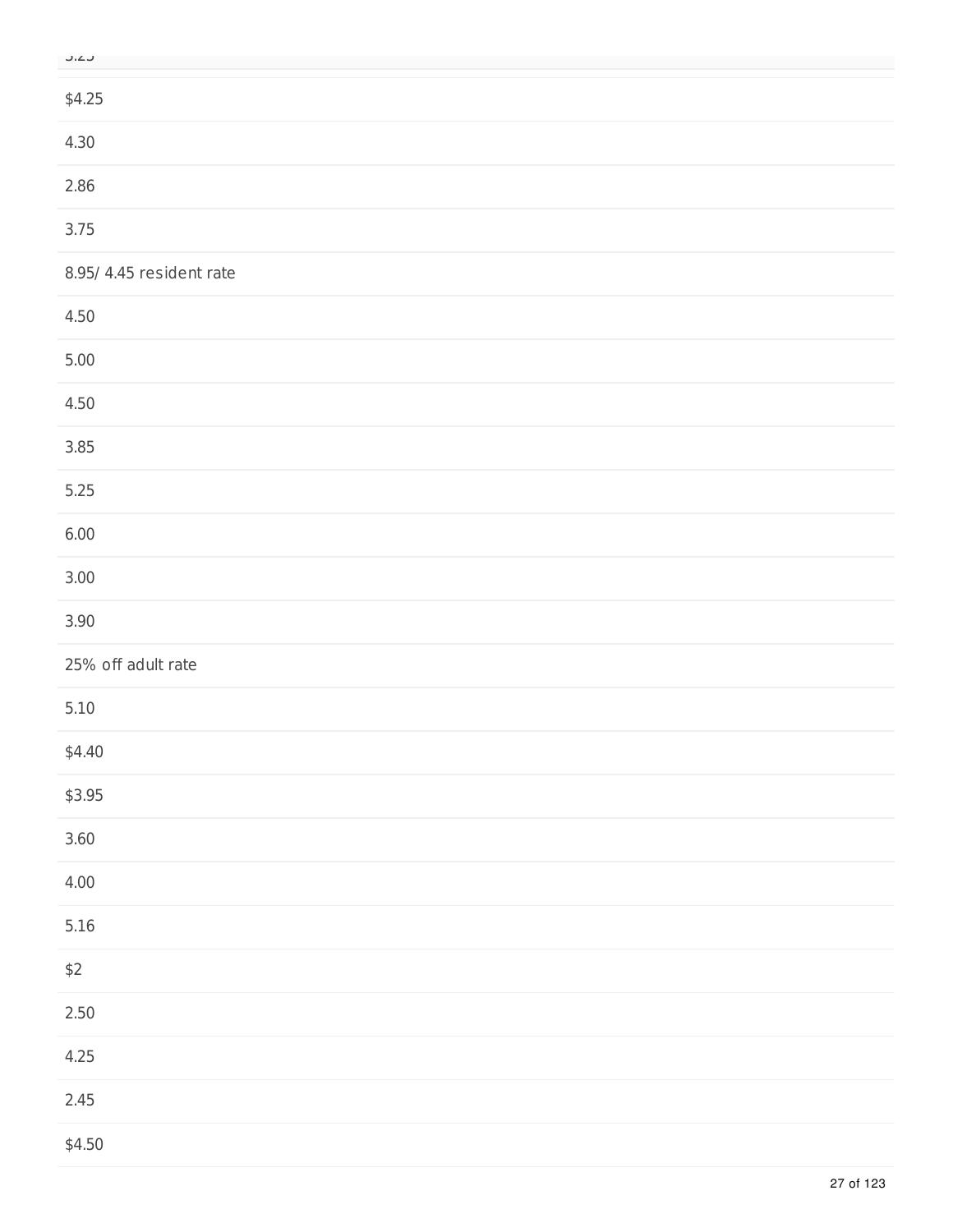| 3.97                      |  |
|---------------------------|--|
| \$4.55                    |  |
| $2.50\,$                  |  |
| 4.70                      |  |
| $3.00$                    |  |
| $3.50$                    |  |
| $\mathsf 9$               |  |
| $\mathsf 3$               |  |
| $3.00$                    |  |
| 4.50                      |  |
| 3.79                      |  |
| 6.25                      |  |
| \$5.25                    |  |
| $5.25$                    |  |
| 4.50                      |  |
| \$5.75                    |  |
| 5.55                      |  |
| 5.71                      |  |
| 8.25                      |  |
| 4.50                      |  |
| 11.45/ 5.75 resident rate |  |
| $6.50\,$                  |  |
| 6.00                      |  |
| 6.00                      |  |
| $5.50\,$                  |  |
|                           |  |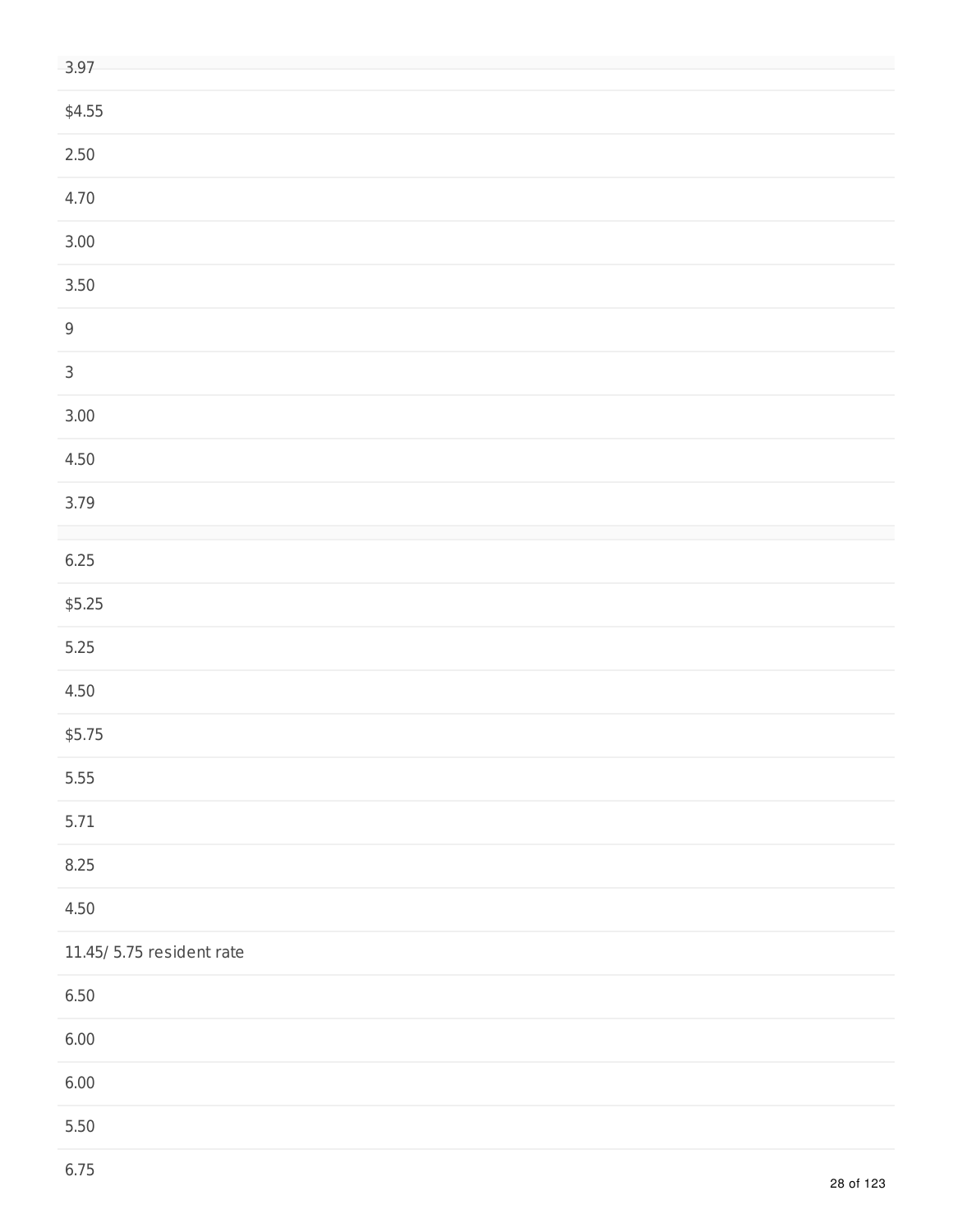| $7.00\,$       |  |
|----------------|--|
| 4.75           |  |
| 5.70           |  |
| 5.35           |  |
| 6.20           |  |
| \$5.60         |  |
| \$5.05         |  |
| 4.50           |  |
| $5.25$         |  |
| 6.80           |  |
| $$2$$          |  |
| $3.50$         |  |
| 5.75           |  |
| 6.70           |  |
| \$6.00         |  |
| 5.27           |  |
| \$6.00         |  |
| 4.00           |  |
| 6.35           |  |
| $\overline{5}$ |  |
| 4.00           |  |
| $5.00$         |  |
| $11\,$         |  |
| $\overline{5}$ |  |
| 4.64           |  |

5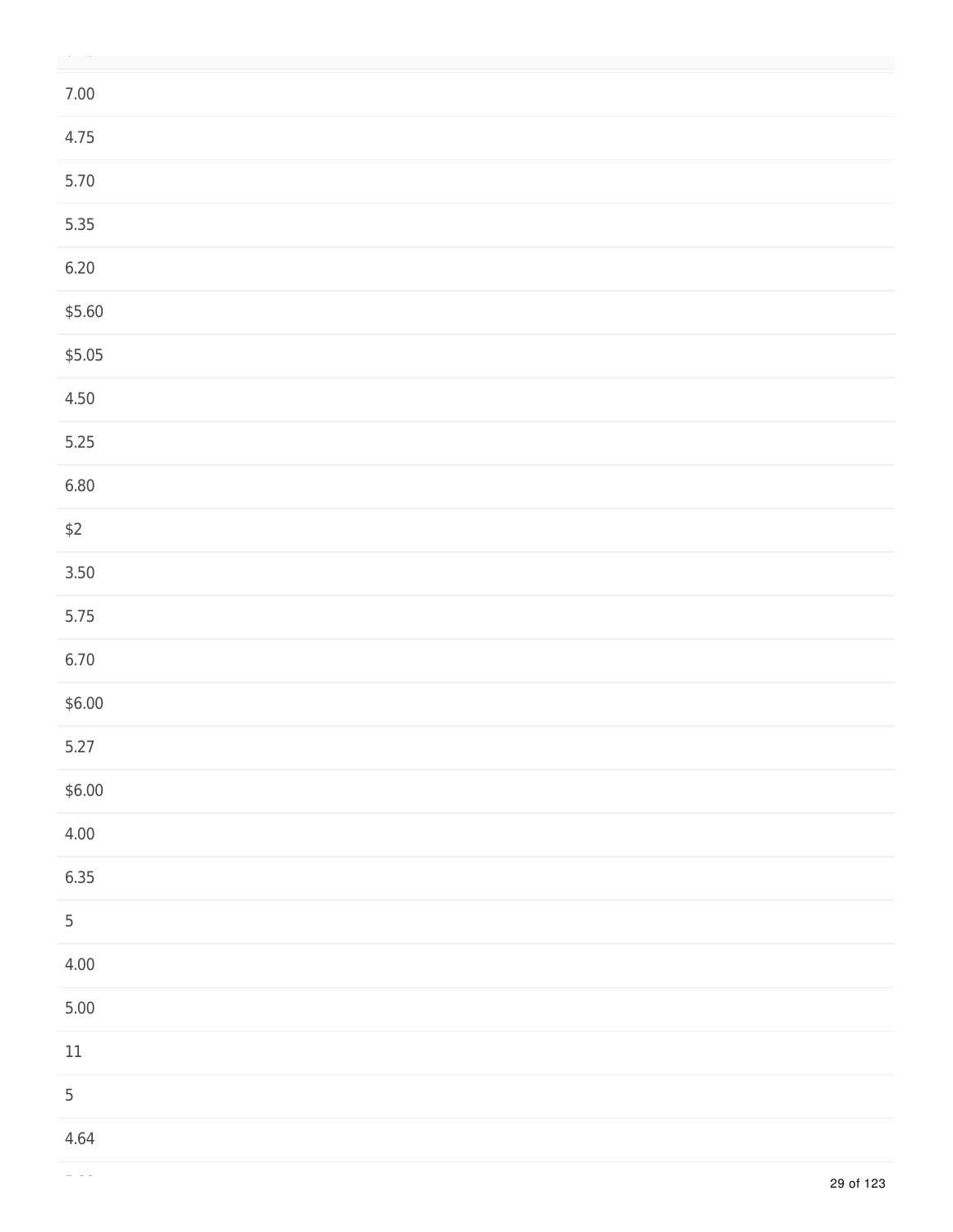| 5.00                     |
|--------------------------|
| 4.97                     |
| $5.25$                   |
| 3.25                     |
| 3.25                     |
| \$4.25                   |
| 4.30                     |
| 8.95/ 4.45 resident rate |
| $5.00\,$                 |
| 3.85                     |
| 5.25                     |
| 6.00                     |
| 3.90                     |
| $5.10$                   |
| \$4.40                   |
| \$3.95                   |
| $5.16$                   |
| $$2$$                    |
| $2.50\,$                 |
| 4.00                     |
| 4.35                     |
| \$4.50                   |
| 3.97                     |
| \$4.55                   |
| 2.00                     |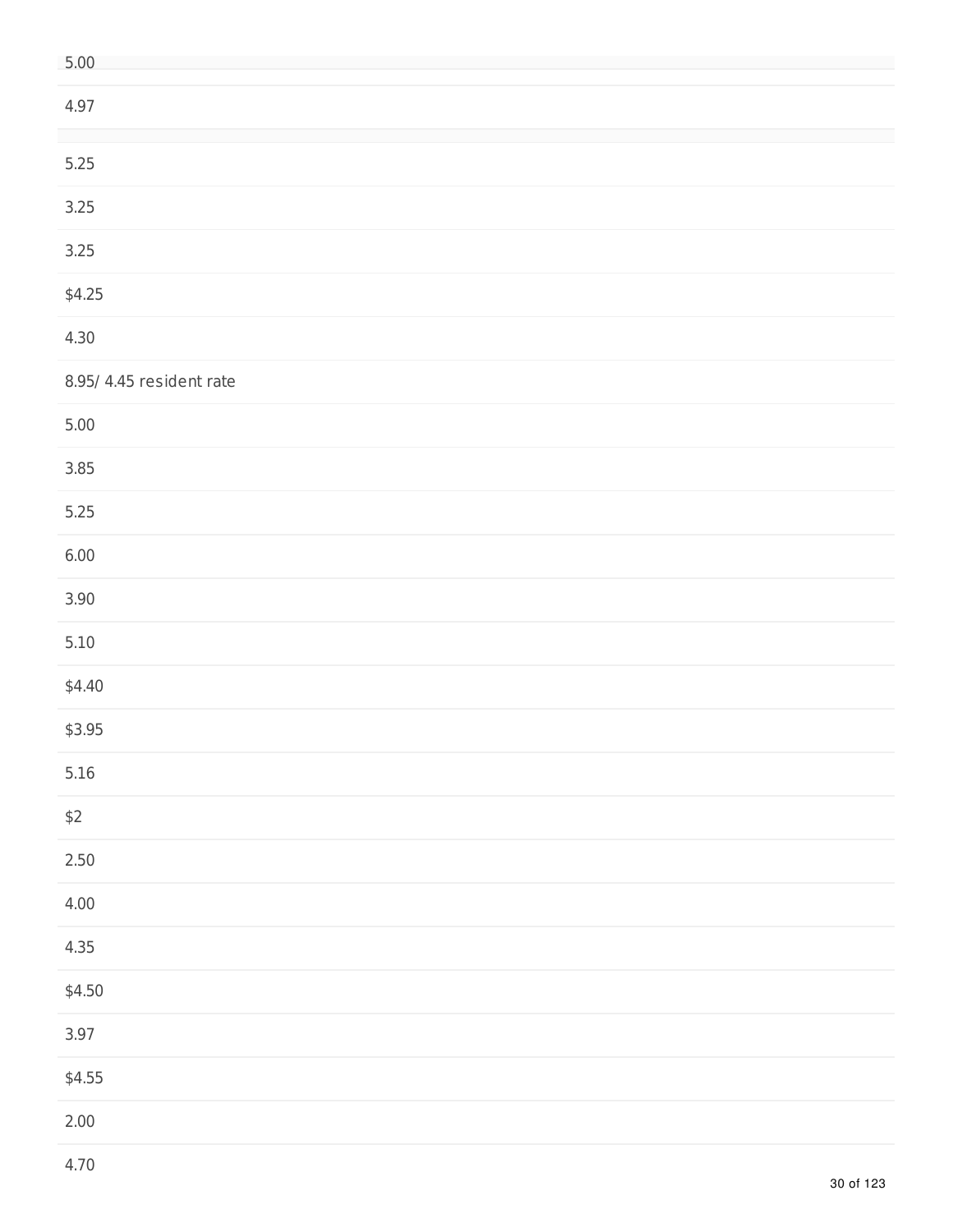| $\overline{4}$           |  |  |  |
|--------------------------|--|--|--|
| 4.00                     |  |  |  |
| 3.55                     |  |  |  |
|                          |  |  |  |
| \$4.00                   |  |  |  |
| 2.75                     |  |  |  |
| 3.25                     |  |  |  |
| 3.71                     |  |  |  |
| $\sqrt{5}$               |  |  |  |
| 3.25                     |  |  |  |
| 8.95/ 4.45 resident rate |  |  |  |
| 4.50                     |  |  |  |
| 3.75                     |  |  |  |
| 4.50                     |  |  |  |
| 3.85                     |  |  |  |
| 3.40                     |  |  |  |
| 3.75                     |  |  |  |
| 4.05                     |  |  |  |
| $3.80$                   |  |  |  |
| \$3.40                   |  |  |  |
| \$3.95                   |  |  |  |
| 3.55                     |  |  |  |
| 4.00                     |  |  |  |
| $$2$$                    |  |  |  |
| $2.50\,$                 |  |  |  |
| 4.35                     |  |  |  |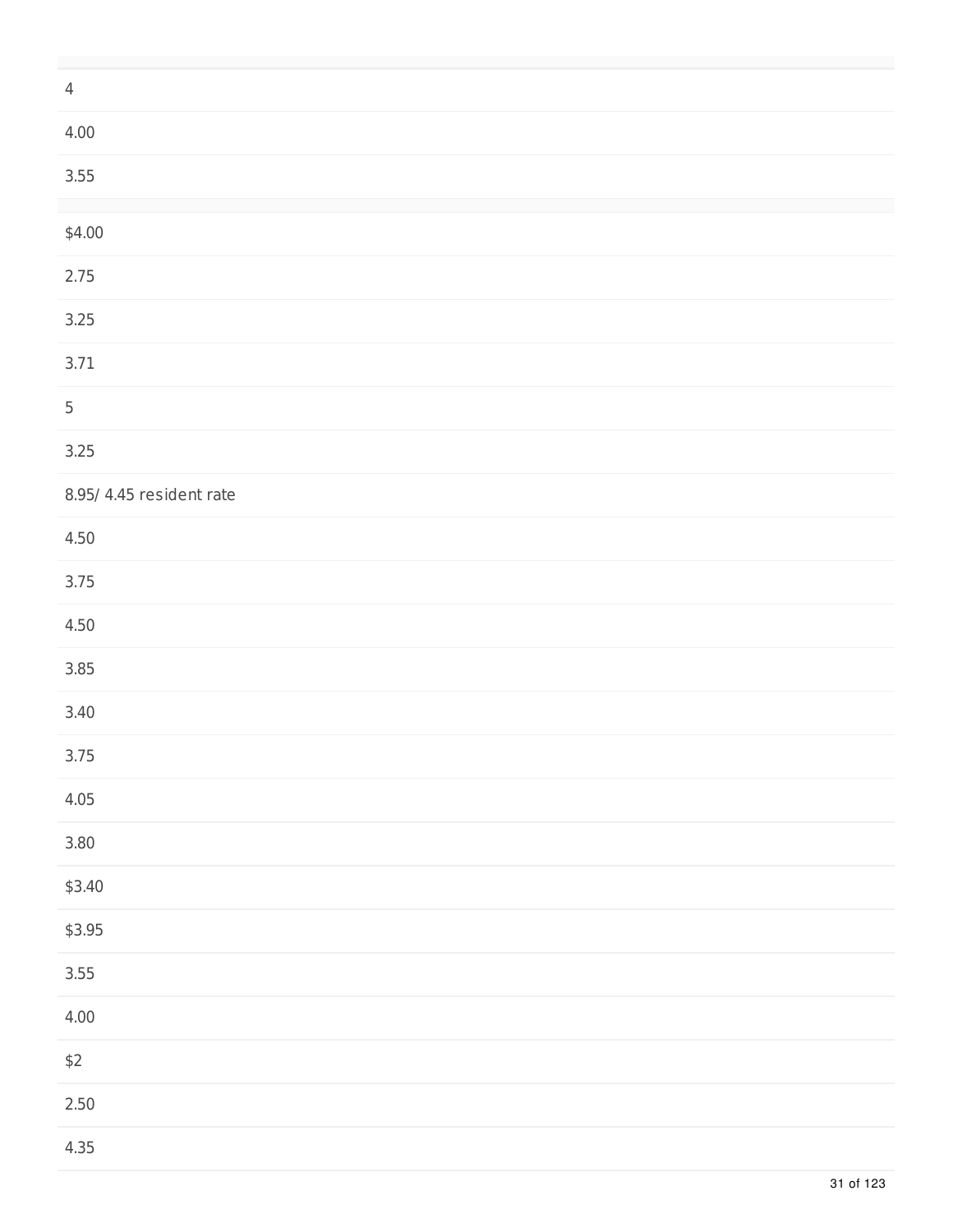| \$3.00                      |
|-----------------------------|
| 3.97                        |
| \$4.55                      |
| 2.00                        |
| 4.70                        |
| $3.00\,$                    |
| $3.50\,$                    |
| $\mathsf 9$                 |
| $3.00$                      |
| 3.75                        |
| $3.13$                      |
| $3.25$                      |
| \$3.00                      |
| 2.75                        |
| $2.50\,$                    |
| \$3.50                      |
| 3.55                        |
| \$4.50                      |
| 4.25                        |
| $2.50\,$                    |
| 6.75/3.35 resident discount |
| 3.75                        |
| $3.00\,$                    |
| 3.00                        |
| 2.80                        |
|                             |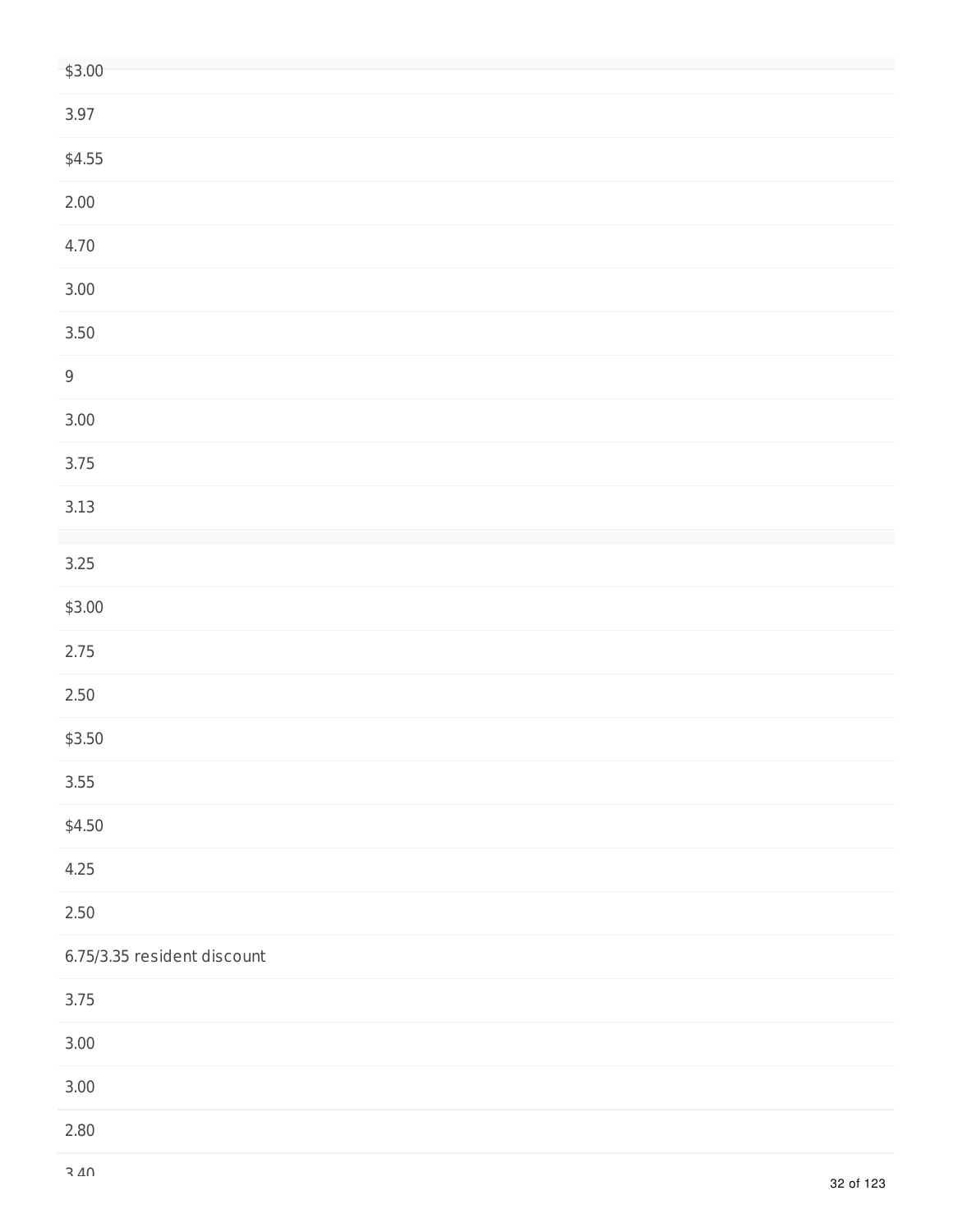| M<br>۰. | ۰.<br>٠ |
|---------|---------|

| $- \cdot \cdot -$ |  |  |
|-------------------|--|--|
| $3.00\,$          |  |  |
| $2.90\,$          |  |  |
| 2.55              |  |  |
| \$2.95            |  |  |
| \$2.50            |  |  |
| 2.65              |  |  |
| $3.50$            |  |  |
| $$2$$             |  |  |
| $3.00$            |  |  |
| 2.30              |  |  |
| \$3.00            |  |  |
| 3.24              |  |  |
| \$3.25            |  |  |
| $1.50\,$          |  |  |
| 2.75              |  |  |
| 2.00              |  |  |
| 2.50              |  |  |
| $\boldsymbol{7}$  |  |  |
| $\mathsf 3$       |  |  |
| \$2.63            |  |  |
| 2.25              |  |  |
| 2.45              |  |  |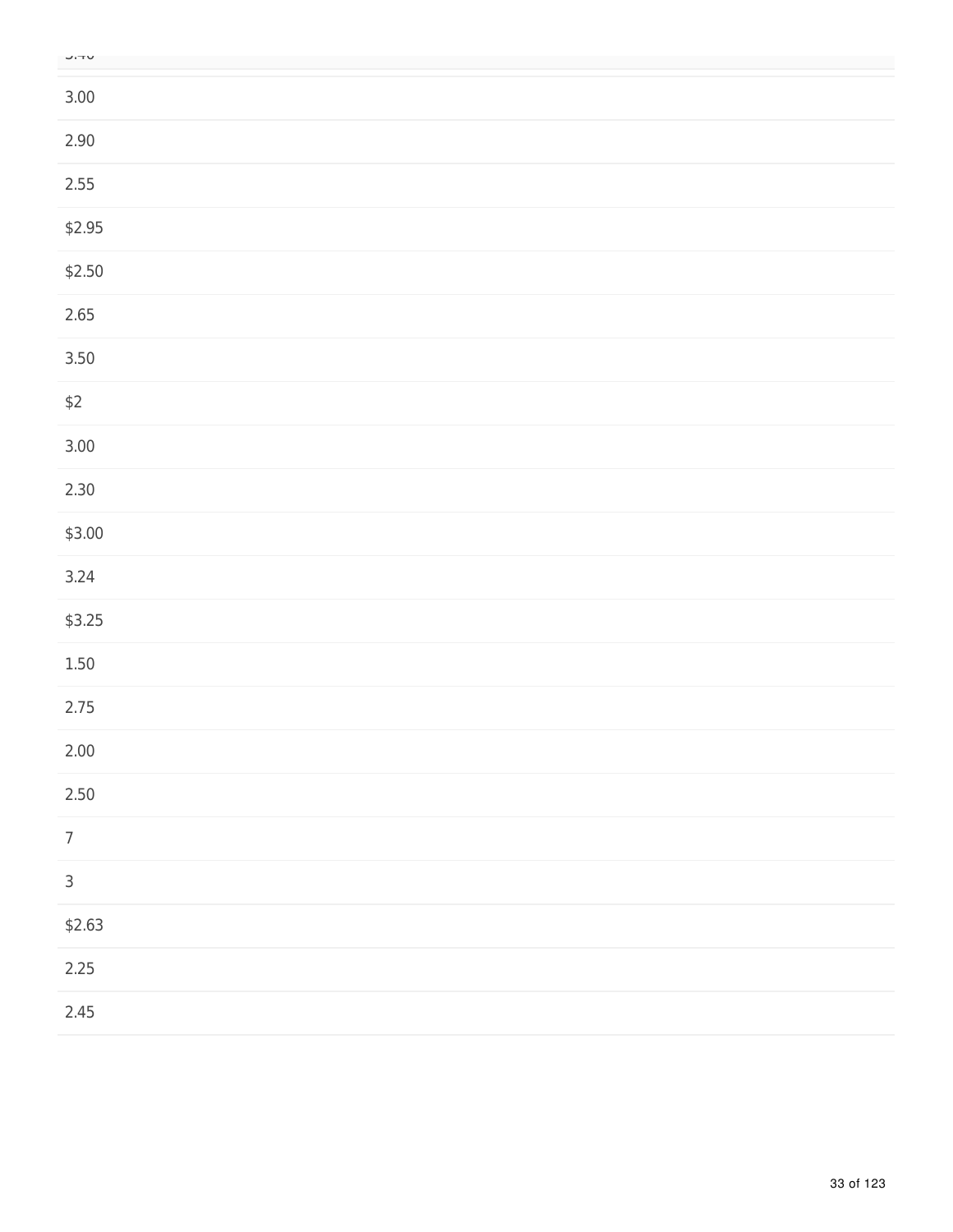| ${\sf free}$                                             |  |
|----------------------------------------------------------|--|
| \$1.00                                                   |  |
| 2.75                                                     |  |
| ${\sf free}$                                             |  |
| 2.55                                                     |  |
| $$3$$                                                    |  |
| $1.00\,$                                                 |  |
| 2.80                                                     |  |
| $1.75\,$                                                 |  |
| $1.80\,$                                                 |  |
| $\ensuremath{\mathsf{N}}\xspace/\ensuremath{\mathsf{C}}$ |  |
| $1.45\,$                                                 |  |
| $1.50\,$                                                 |  |
| $$2$$                                                    |  |
| $3.00$                                                   |  |
| \$3.00                                                   |  |
| $1.50\,$                                                 |  |
| $1.50\,$                                                 |  |
| $\overline{4}$                                           |  |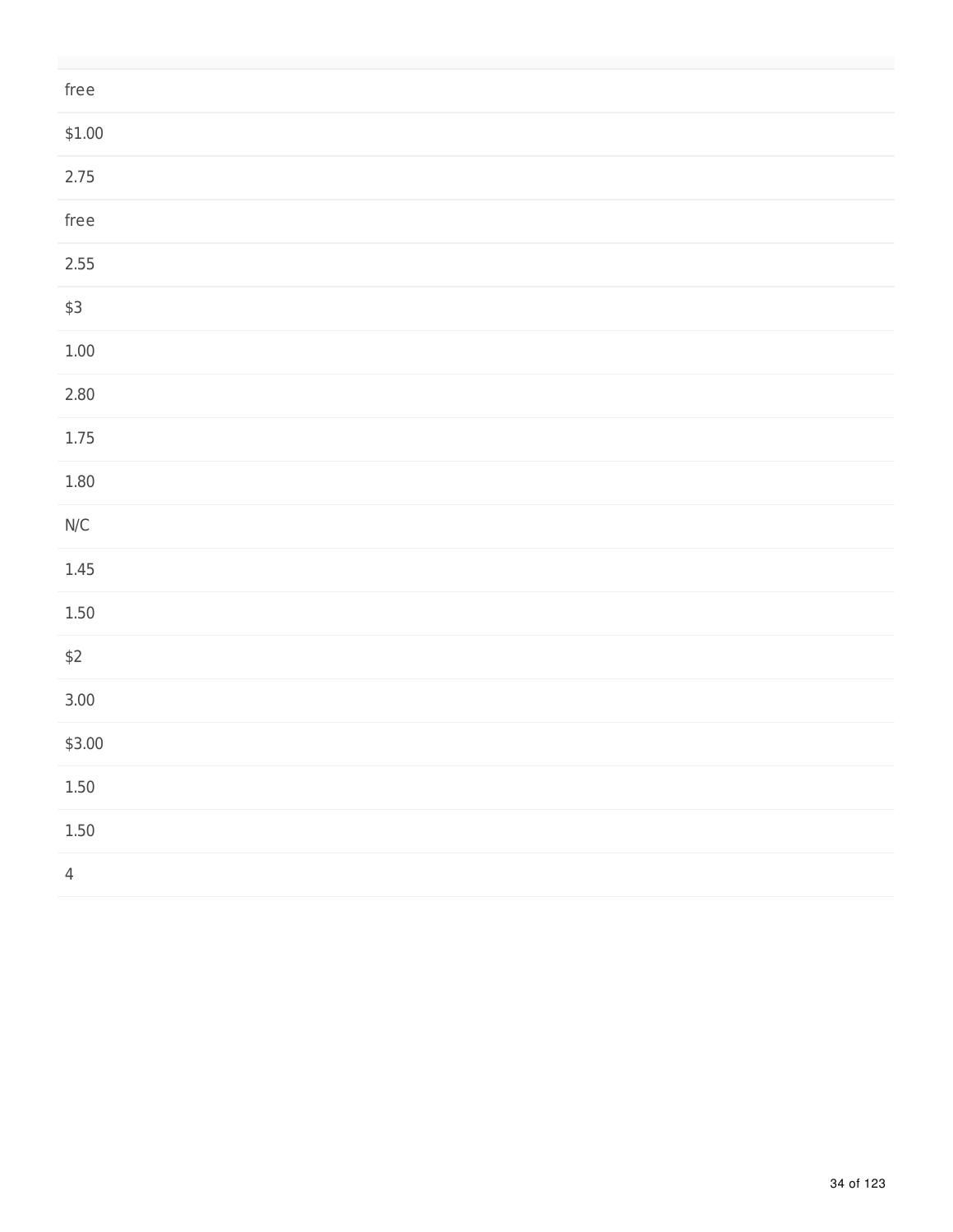| Free                          |
|-------------------------------|
| Free                          |
| free                          |
| free                          |
| ${\sf FREE}$                  |
| 1.05 / no charge for resident |
| Free                          |
| $0.00\,$                      |
| Free                          |
| free                          |
| free                          |
| ${\sf FREE}$                  |
| Free                          |
| Free                          |
| $$2$$                         |
| \$3.00                        |
| .50                           |

Admission rates: | Pass: 1 month

Free

free

1-5 free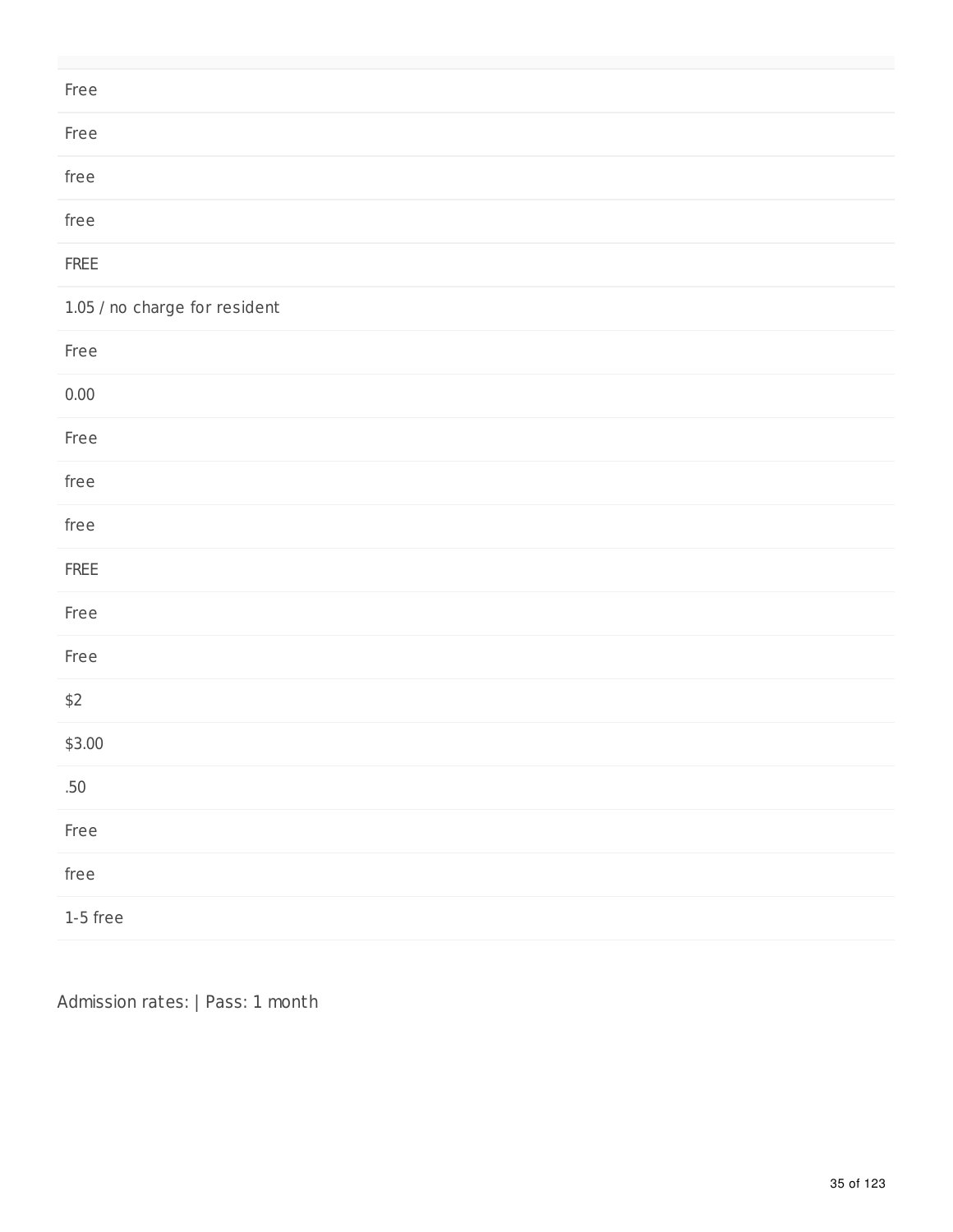| Variable          | Count        |
|-------------------|--------------|
| Infant/Toddler    | 9 responses  |
| <b>Pre-school</b> | 11 responses |
| <b>Child</b>      | 29 responses |
| Youth             | 26 responses |
| <b>Student</b>    | 23 responses |
| <b>Adult</b>      | 34 responses |
| <b>Senior</b>     | 31 responses |
| <b>Family</b>     | 26 responses |
| Other             | 8 responses  |

| $20\,$   |  |  |
|----------|--|--|
| 45.00    |  |  |
| Free     |  |  |
| N/A      |  |  |
| 22.00    |  |  |
| Free     |  |  |
| \$15.25  |  |  |
| 24.29    |  |  |
| \$110.00 |  |  |
| 94.50    |  |  |
| \$136.50 |  |  |
| 90.00    |  |  |
| 148.50   |  |  |
| 78.50    |  |  |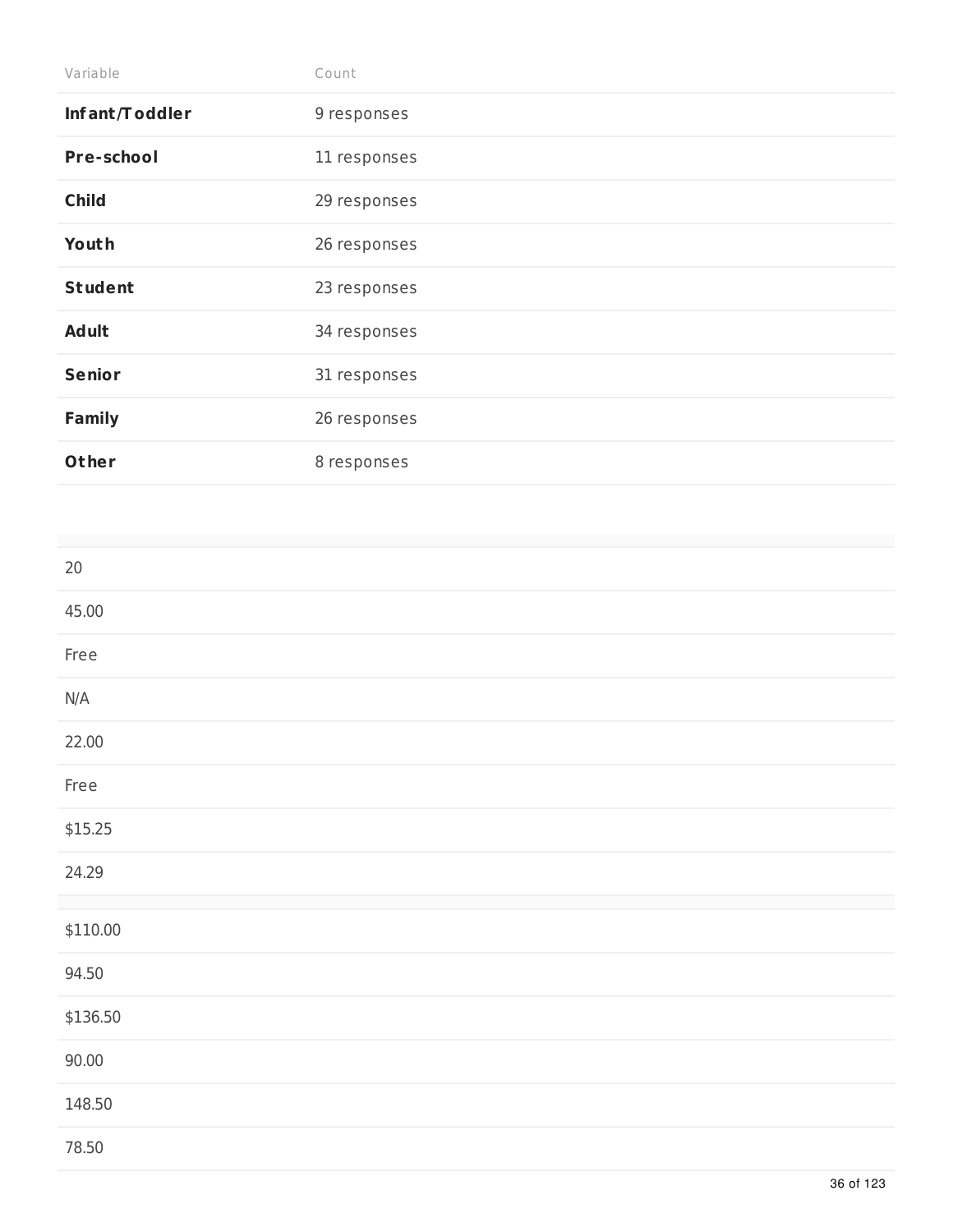| 155.20 resident only (or sports pass holder |
|---------------------------------------------|
| 128.00                                      |
| 108.00                                      |
| 97.45                                       |
| 98.46                                       |
| 133.50                                      |
| 135.25                                      |
| $\mathsf{N}/\mathsf{A}$                     |
| \$121.60                                    |
| 85.00                                       |
| 146.00                                      |
| 144.70                                      |
| \$121.50                                    |
| 126.57                                      |
| 116.35                                      |
| 85.00                                       |
| 110                                         |
| 160ncr/120cr                                |
| 102.50                                      |
| 108.46                                      |
| \$40.00                                     |
| $72\,$                                      |
| 38.25                                       |
| \$42.00                                     |
| 34.40                                       |
|                                             |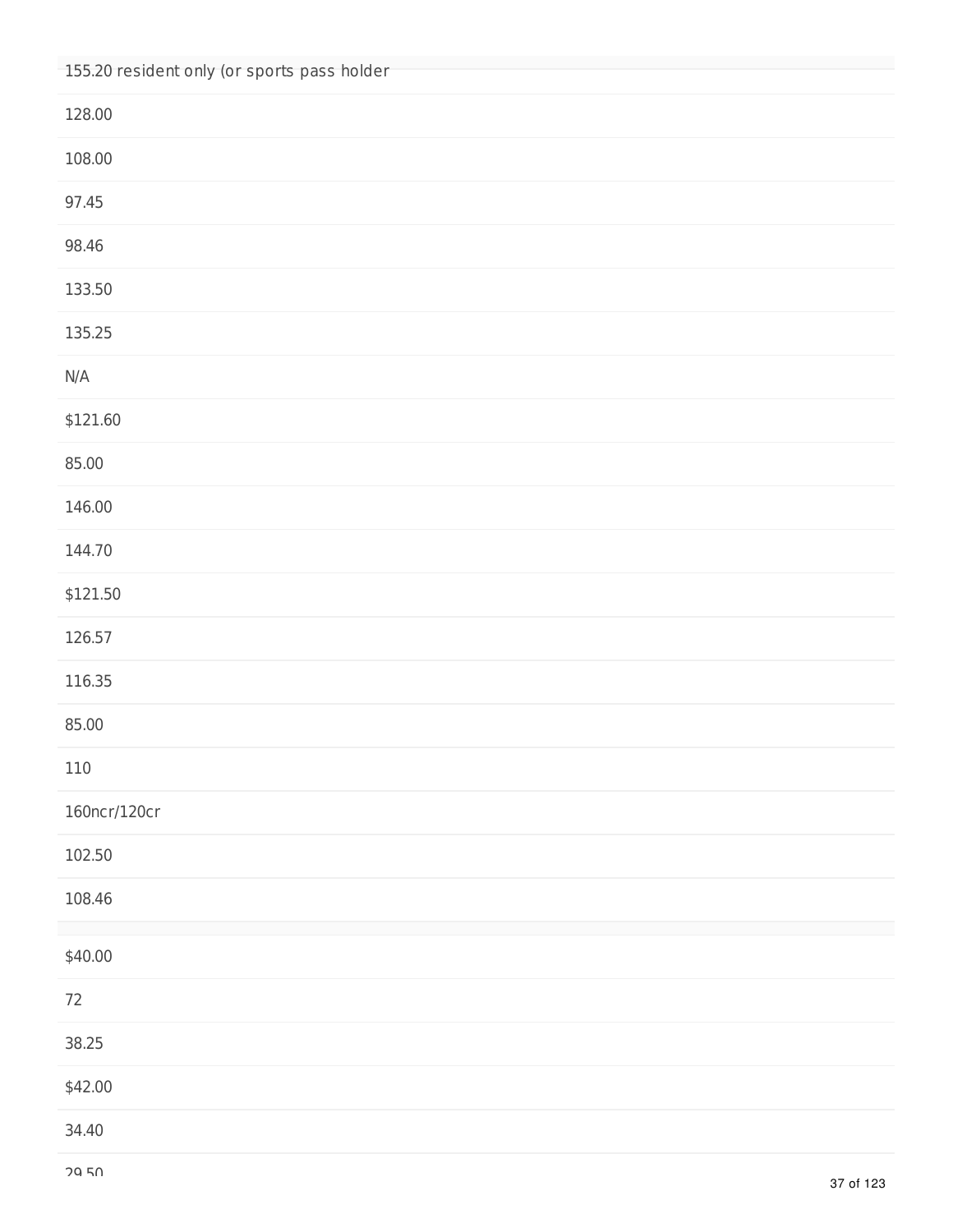## 48.80 resident only (or sports pass holder

| 41.00              |  |
|--------------------|--|
| 52.50              |  |
| 40.50              |  |
| 38.95              |  |
| 43.00              |  |
| 35.10              |  |
| 25% off adult rate |  |
| 54.20              |  |
| \$43.90            |  |
| \$47.40            |  |
| 31.80              |  |
| 49.25              |  |
| 34.50              |  |
| 41.25              |  |
| 26.65              |  |
| \$40.50            |  |
| 47.58              |  |
| \$46.55            |  |
| 40.49              |  |
| 35.00              |  |
| $45\,$             |  |
| 48ncr/28.80cr      |  |
| 45.25              |  |
| 41.69              |  |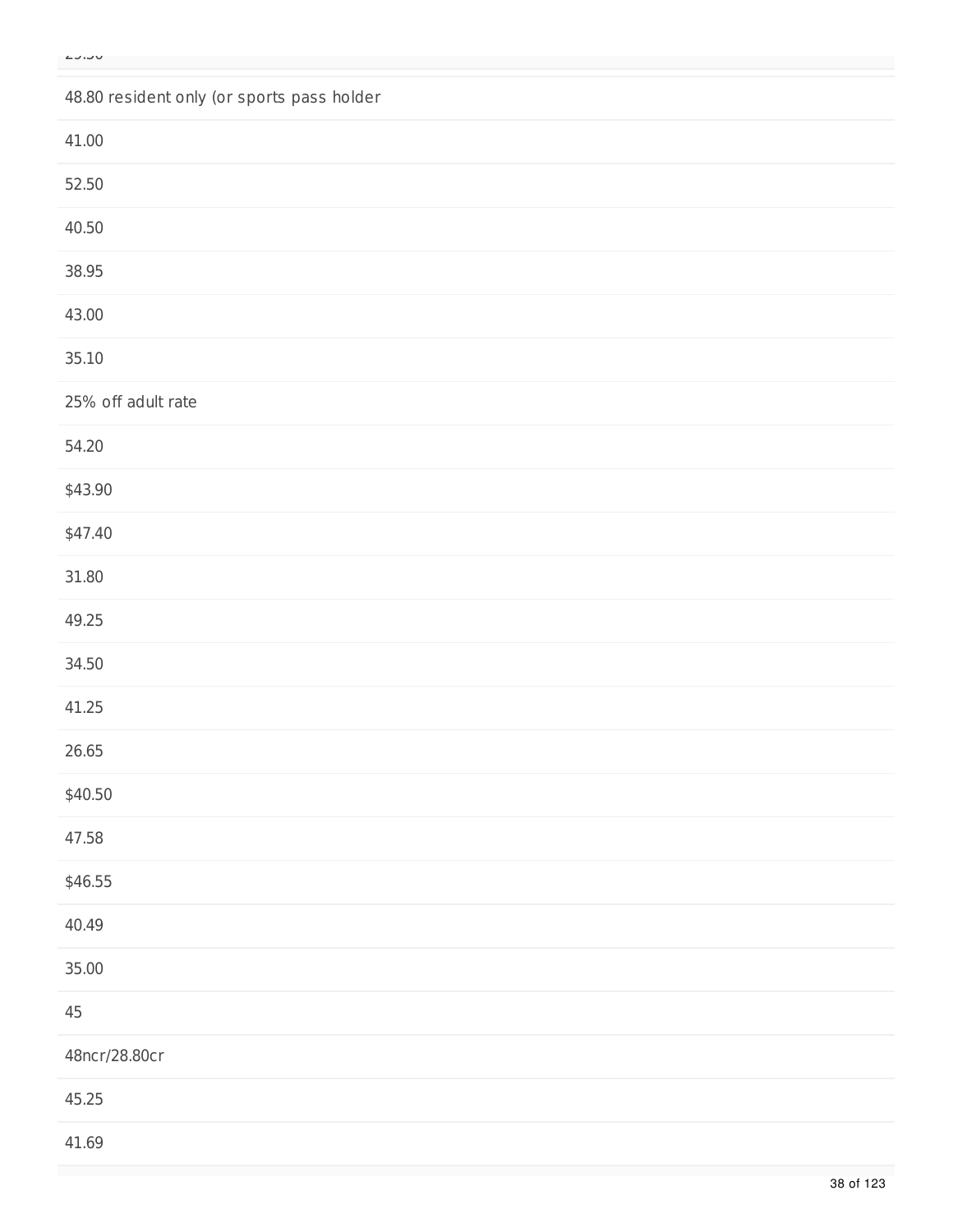| \$52.50                                    |
|--------------------------------------------|
| 64                                         |
| 40.50                                      |
| \$55.75                                    |
| 44.40                                      |
| 53.33                                      |
| 74.25                                      |
| 39.00                                      |
| 63.10 resident only (or sports pass holder |
| 59.00                                      |
| 64.78                                      |
| 54.00                                      |
| 48.70                                      |
| 55.00                                      |
| 51.30                                      |
| 58.90                                      |
| 70.40                                      |
| \$56.05                                    |
| \$60.60                                    |
| 39.75                                      |
| 68.00                                      |
| 40.00                                      |
| 56.00                                      |
| 72.30                                      |
| \$54.00                                    |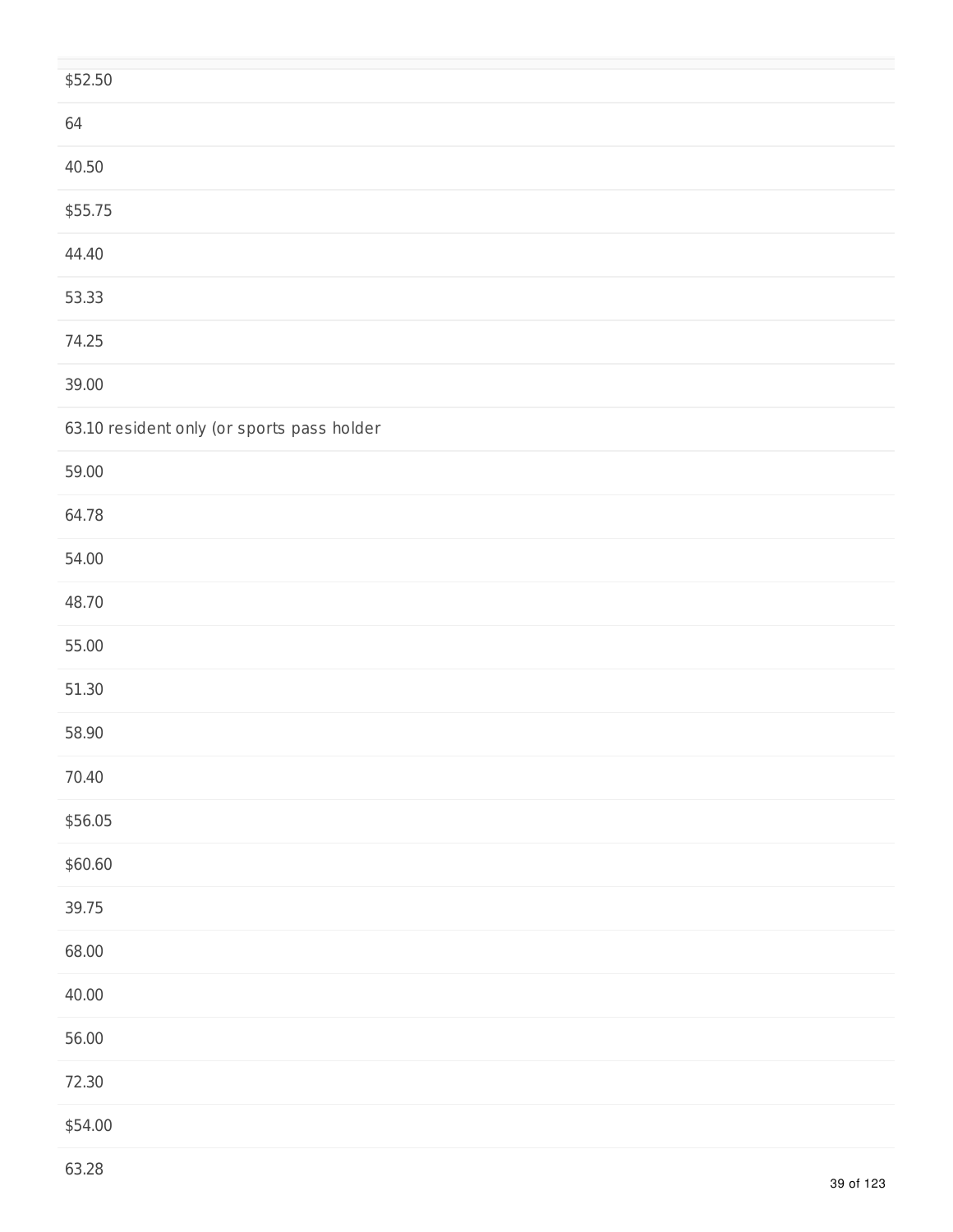| \$61.10    |  |
|------------|--|
| 53.99      |  |
| 45.00      |  |
| 55         |  |
| 80ncr/56cr |  |
| 61.82      |  |
| 5.75       |  |
| 54.67      |  |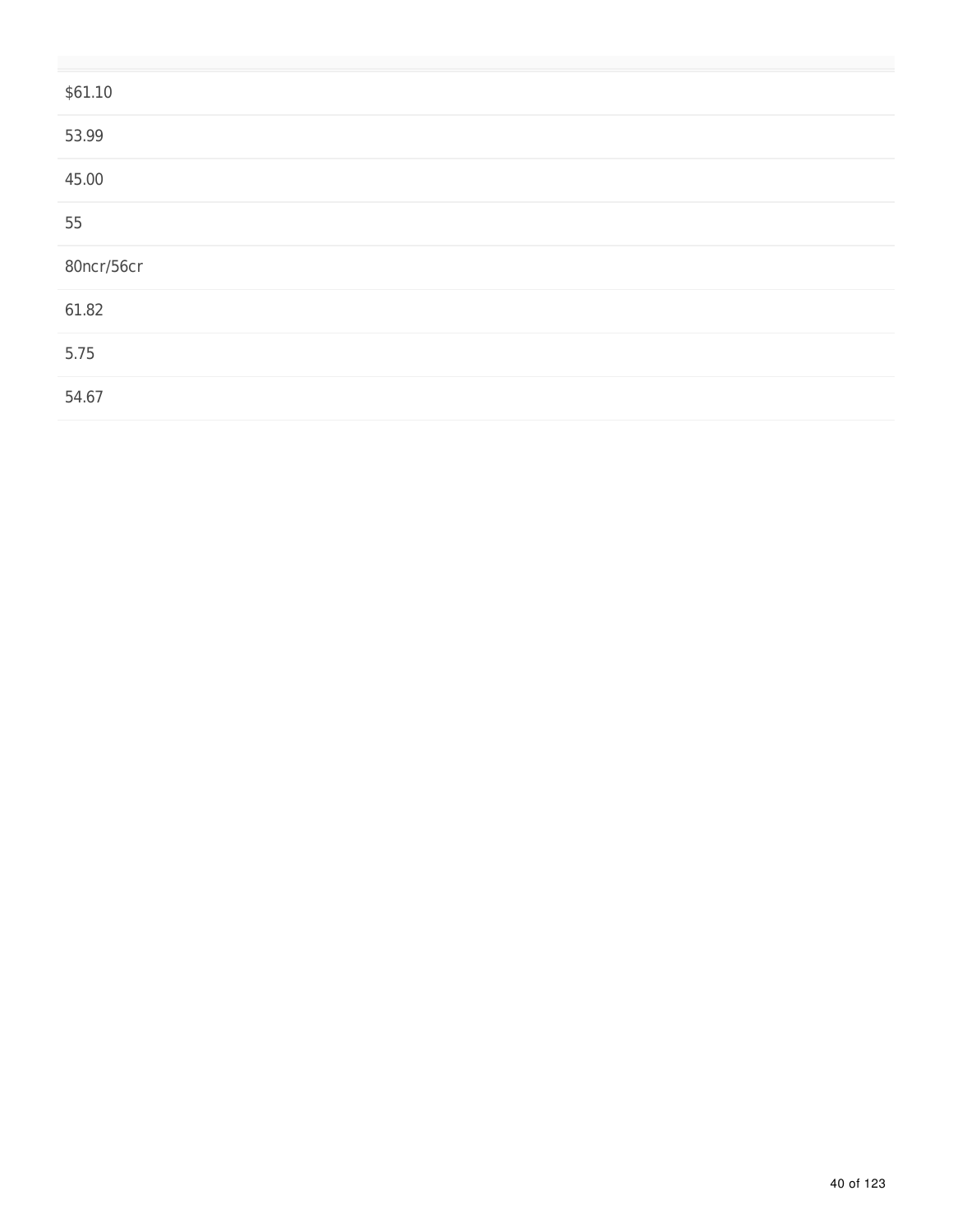| 38.4                                       |  |
|--------------------------------------------|--|
| 38.25                                      |  |
| \$42.00                                    |  |
| 34.40                                      |  |
| 48.80 resident only (or sports pass holder |  |
| 52.50                                      |  |
| 38.95                                      |  |
| 43.00                                      |  |
| 35.10                                      |  |
| 54.20                                      |  |
| \$43.90                                    |  |
| \$47.40                                    |  |
| 49.25                                      |  |
| 34.50                                      |  |
| 38.00                                      |  |
| 46.70                                      |  |
| \$40.50                                    |  |
| 47.58                                      |  |
| \$46.55                                    |  |
| 40.49                                      |  |
| ${\bf 28}$                                 |  |
| 38.75                                      |  |
| 39.05                                      |  |
| \$40.00                                    |  |
| 38.25                                      |  |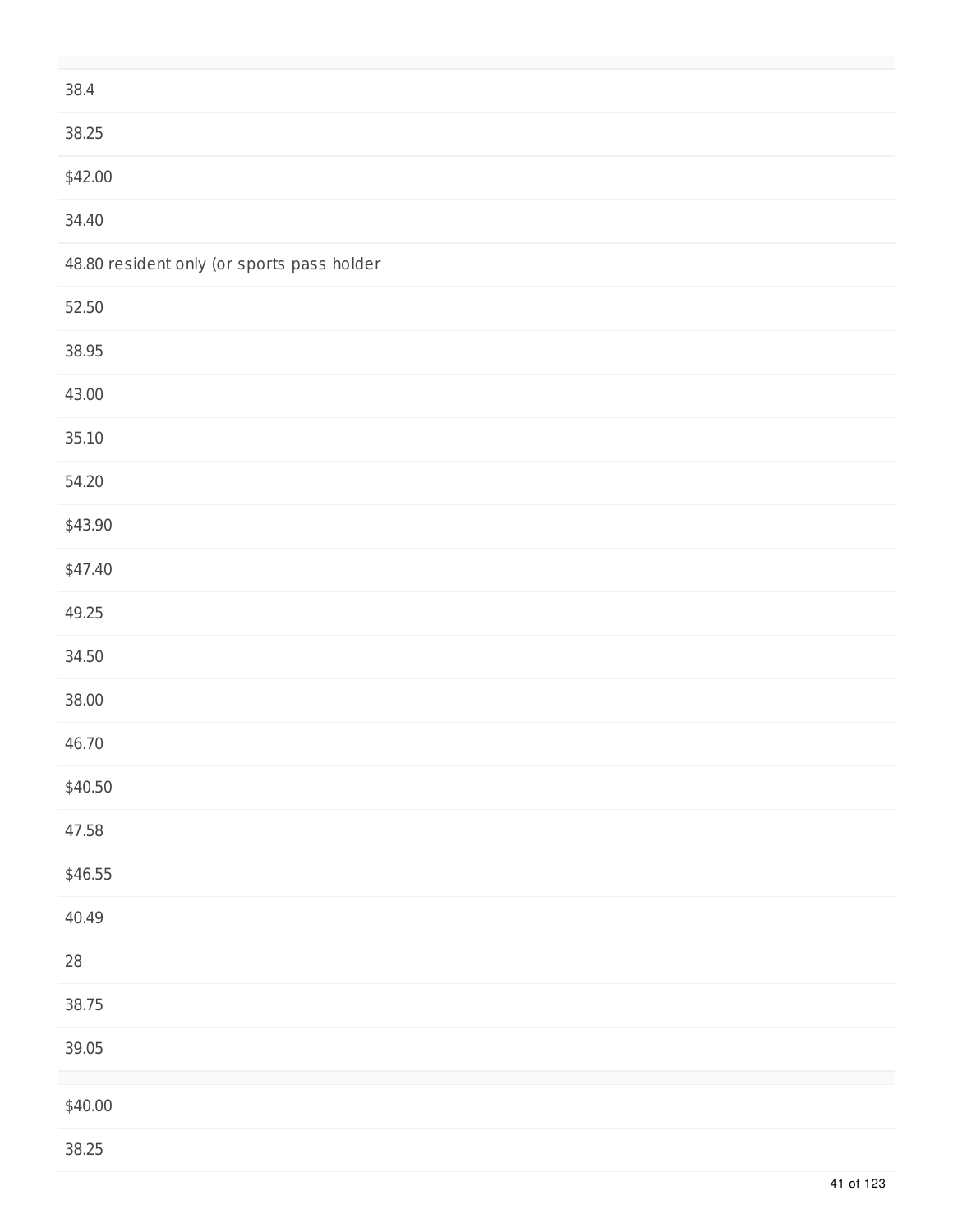| 35.24                                      |
|--------------------------------------------|
| 57                                         |
| 29.50                                      |
| 48.80 resident only (or sports pass holder |
| 41.00                                      |
| 42.00                                      |
| 40.50                                      |
| 38.95                                      |
| 44.70                                      |
| 40.30                                      |
| \$30.70                                    |
| \$47.40                                    |
| 29.50                                      |
| 34.50                                      |
| 46.70                                      |
| \$31.00                                    |
| 47.58                                      |
| \$46.55                                    |
| 40.49                                      |
| 35.00                                      |
| $45\,$                                     |
| 38.20                                      |
| 36.00                                      |
| 34.43                                      |
| \$30.00                                    |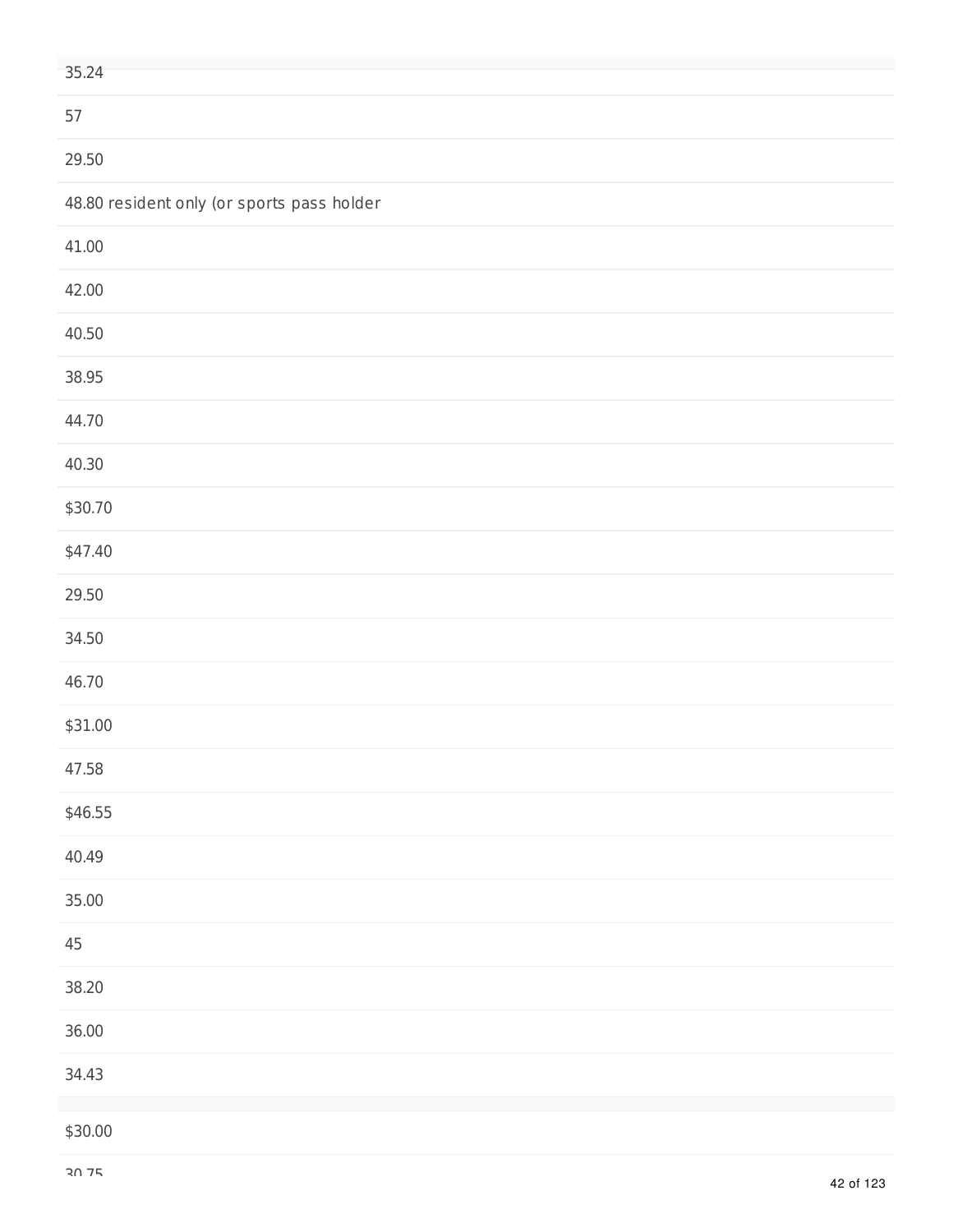| ×.<br>۰.<br>×<br>٠ | ۰. |
|--------------------|----|
|                    |    |

| $\sim$                                     |
|--------------------------------------------|
| \$34.25                                    |
| 28.40                                      |
| 454                                        |
| 38.25                                      |
| 22.00                                      |
| 37.25 resident only (or sports pass holder |
| 34.00                                      |
| 33.60                                      |
| 27.00                                      |
| 26.10                                      |
| 26.25                                      |
| \$29.30                                    |
| \$30                                       |
| 22.70                                      |
| 36.00                                      |
| 27.50                                      |
| 24.85                                      |
| \$31.00                                    |
| 38.92                                      |
| \$33.15                                    |
| 23.49                                      |
| 25.00                                      |
| 34                                         |
| 48ncr/28.80cr                              |
|                                            |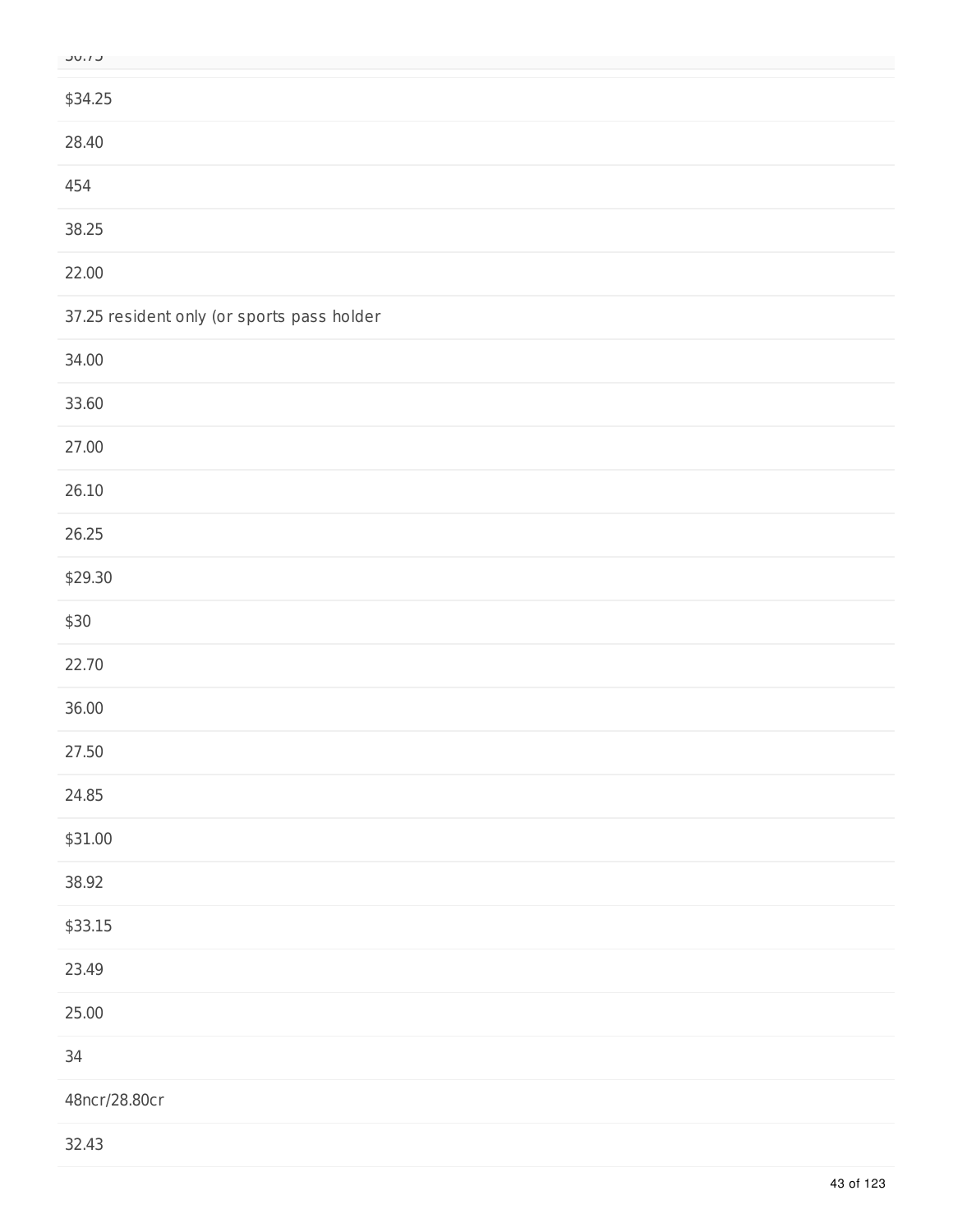| 15.75                                                    |
|----------------------------------------------------------|
| 26.95                                                    |
| \$10.00                                                  |
| free                                                     |
| 20.40                                                    |
| \$36                                                     |
| $\mathsf{N}/\mathsf{A}$                                  |
| 19.85                                                    |
| $\ensuremath{\mathsf{N}}\xspace/\ensuremath{\mathsf{C}}$ |
| 12.65                                                    |
| 27.50                                                    |
| \$31.00                                                  |
| 12.79                                                    |
| Free                                                     |
| free                                                     |
| Free                                                     |
| ${\sf free}$                                             |
| ${\sf free}$                                             |
| ${\sf FREE}$                                             |
| Free                                                     |
| Free                                                     |
| \$31.00                                                  |

Admission rates: | Pass: 3 month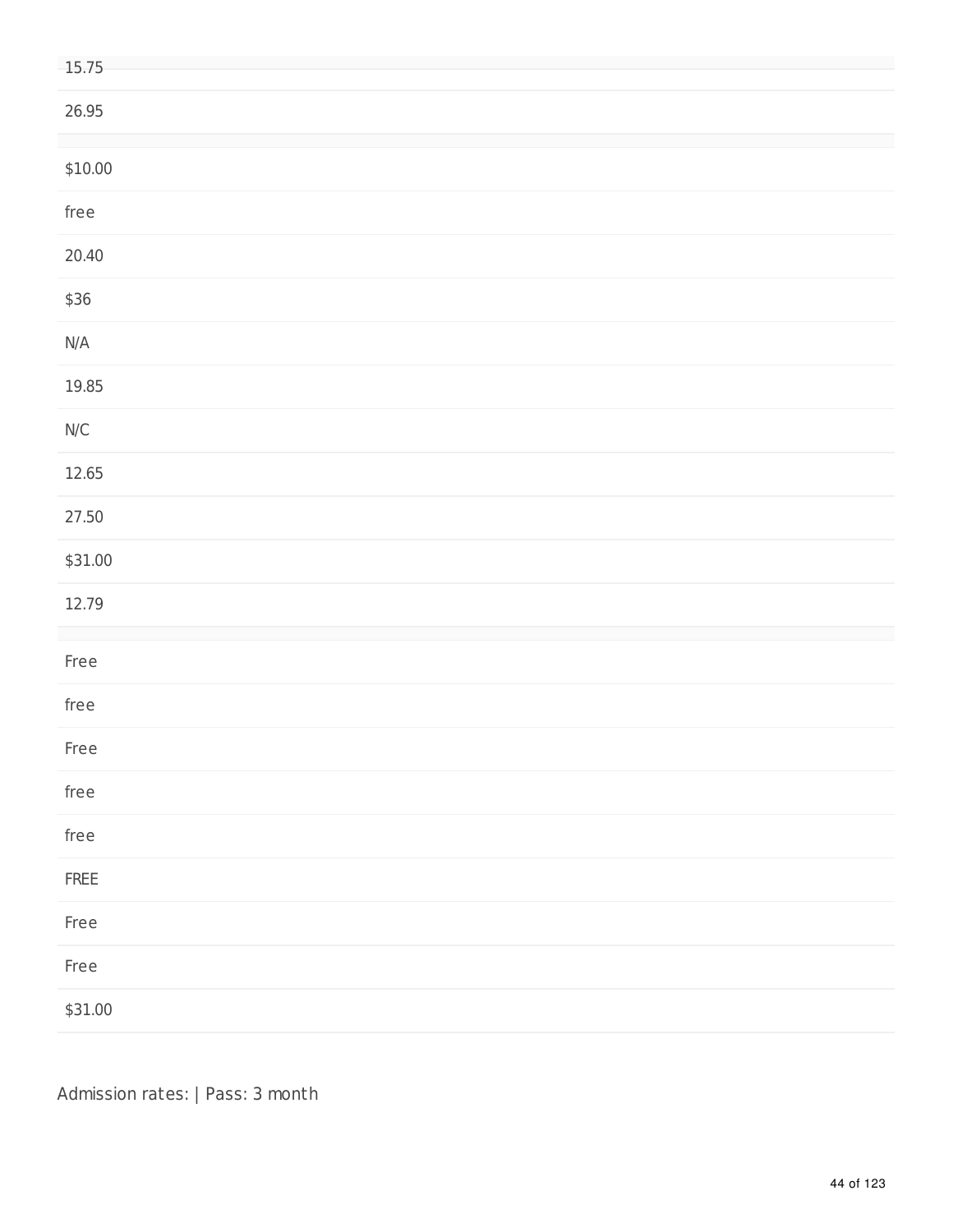| Variable       | Count        |
|----------------|--------------|
| Infant/Toddler | 8 responses  |
| Pre-school     | 11 responses |
| <b>Child</b>   | 25 responses |
| Youth          | 23 responses |
| <b>Student</b> | 21 responses |
| <b>Adult</b>   | 31 responses |
| <b>Senior</b>  | 28 responses |
| <b>Family</b>  | 21 responses |
| Other          | 7 responses  |

| 37     |  |  |
|--------|--|--|
| 128.00 |  |  |
| Free   |  |  |
| N/A    |  |  |
| 58.00  |  |  |
| Free   |  |  |
| 64.30  |  |  |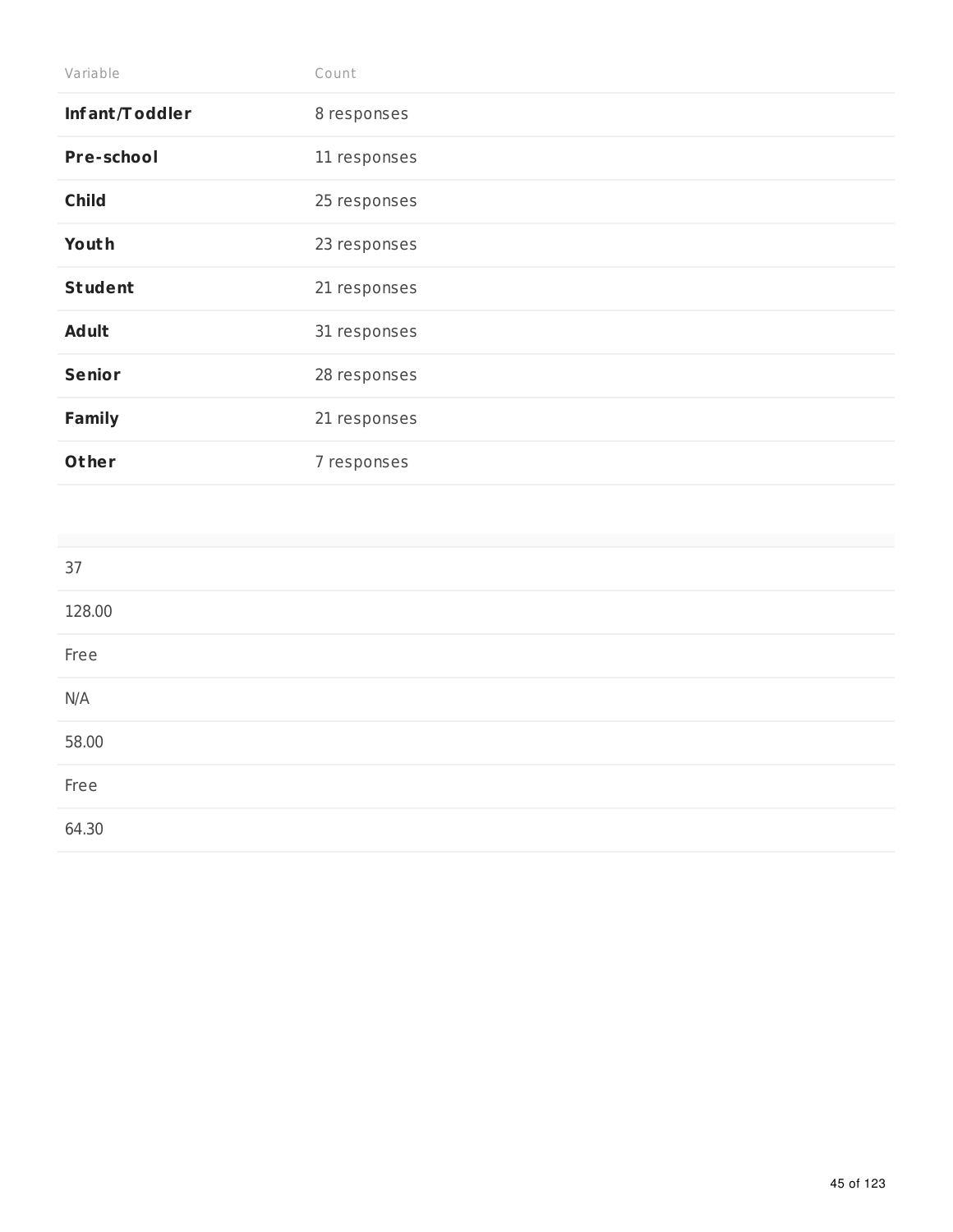| \$297.00     |
|--------------|
| 240          |
| \$346.50     |
| 363          |
| 214.00       |
| 365.00       |
| 312.00       |
| 263.25       |
| 262.56       |
| 273.20       |
| 352.80       |
| N/A          |
| \$\$262.60   |
| 220.00       |
| 370.00       |
| 361.80       |
| 316.41       |
| 308.00       |
| 320ncr/240cr |
| 231.00       |
| 295.80       |
| 111.56       |
| \$108.00     |
| $72\,$       |
| \$99.75      |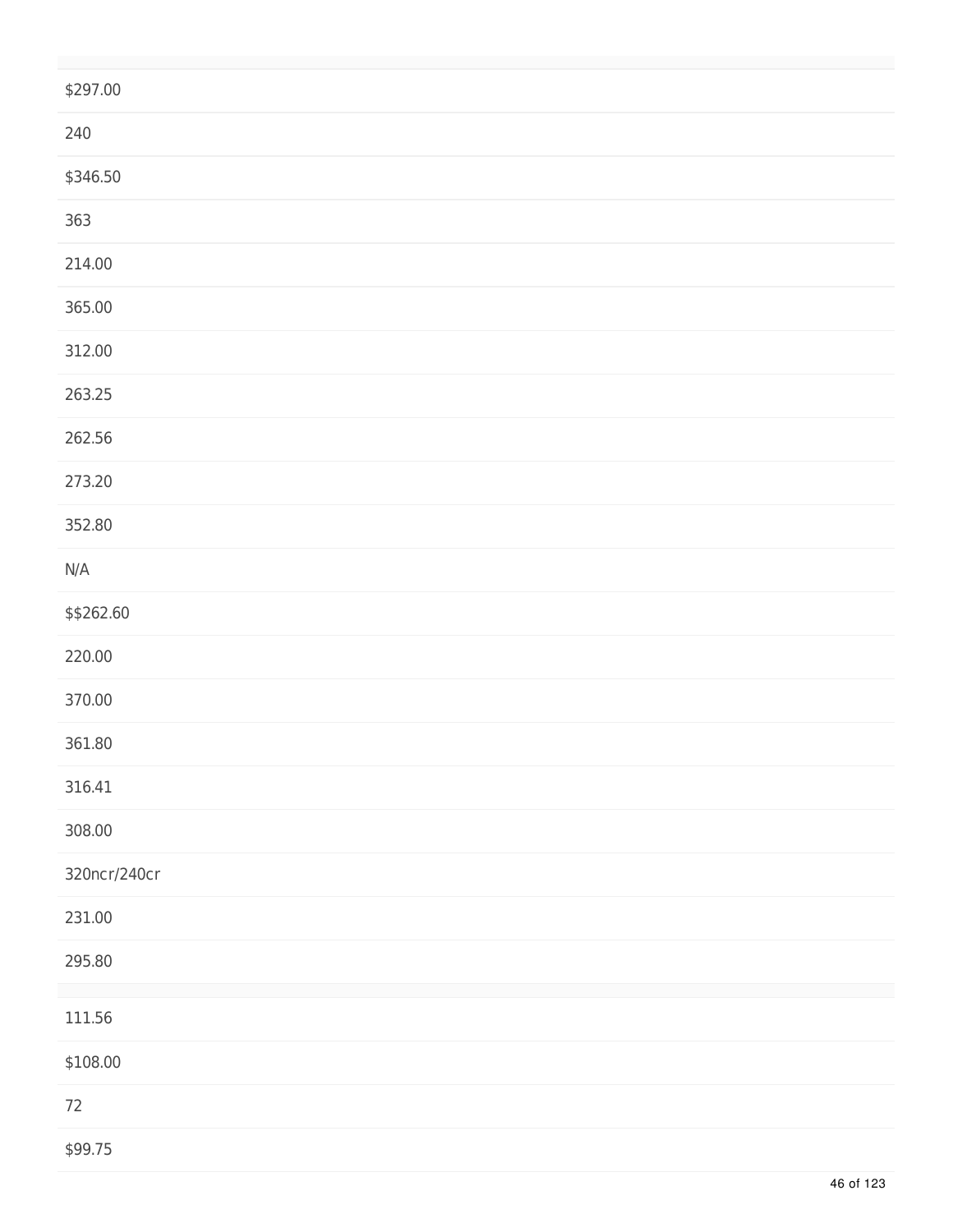| 85.75              |
|--------------------|
| 115.00             |
| 115.50             |
| 117.00             |
| 105.25             |
| 91.00              |
| \$107              |
| 93.60              |
| 25% off adult rate |
| 137.75             |
| \$98.75            |
| \$102.70           |
| 81.20              |
| 120.00             |
| \$20               |
| 65.00              |
| 121.75             |
| 66.75              |
| 118.93             |
| 118.77             |
| 107.18             |
| 96ncr/5760 cr      |
| 100.75             |
| 113.70             |
| 147                |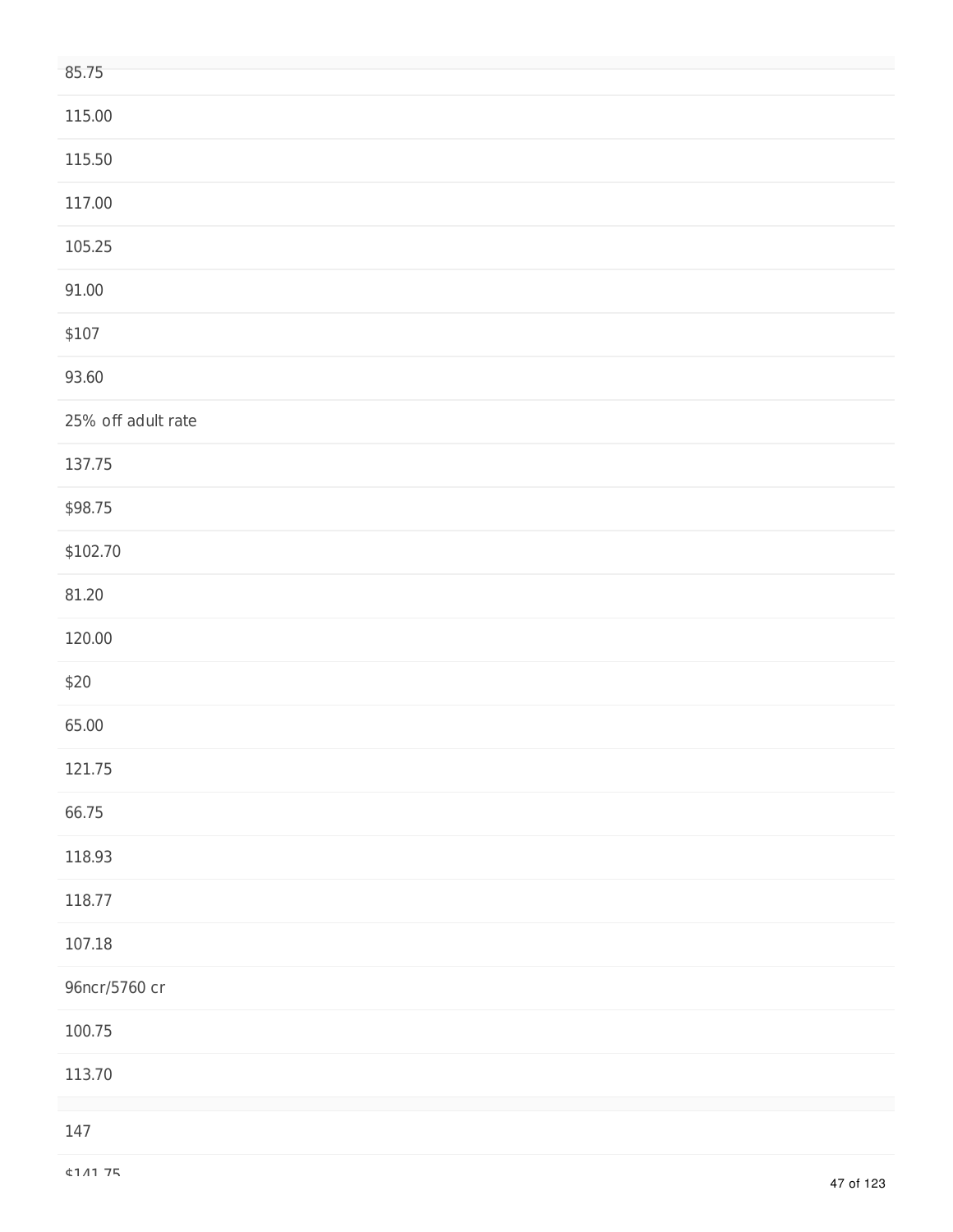| 120      |  |
|----------|--|
| \$141.75 |  |
| 141.43   |  |
| 181.50   |  |
| 100.00   |  |
| 166.00   |  |
| 145.20   |  |
| 156.00   |  |
| 131.60   |  |
| 121.00   |  |
| \$134    |  |
| 136.80   |  |
| 120.60   |  |
| 175.95   |  |
| \$126.15 |  |
| \$131.30 |  |
| 105.00   |  |
| 165.00   |  |
| \$20     |  |
| 88.50    |  |
| 167.50   |  |
| 180.75   |  |
| 158.20   |  |
| 155.83   |  |
| 142.91   |  |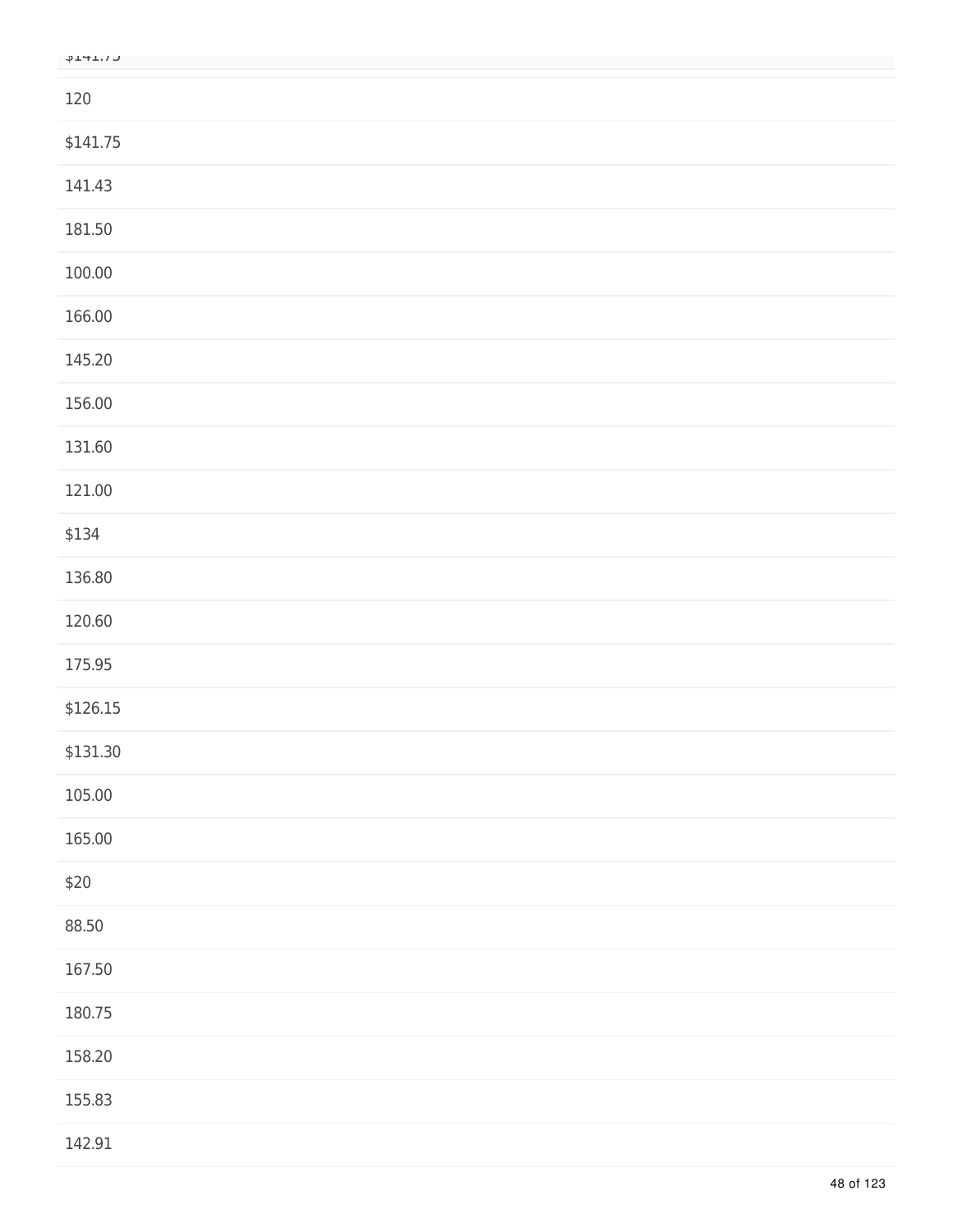| 160ncr/112cr |
|--------------|
| 165.85       |
| 115.50       |
| 149.10       |
| 111.56       |
| $72\,$       |
| \$99.75      |
| 115.50       |
| 105.25       |
| 91.00        |
| \$90         |
| 93.60        |
| 137.75       |
| \$98.75      |
| \$102.70     |
| 120.00       |
| \$20         |
| 65.00        |
| 114.25       |
| 116.80       |
| 118.93       |
| 118.77       |
| 107.18       |
| 86.00        |
| 106.50       |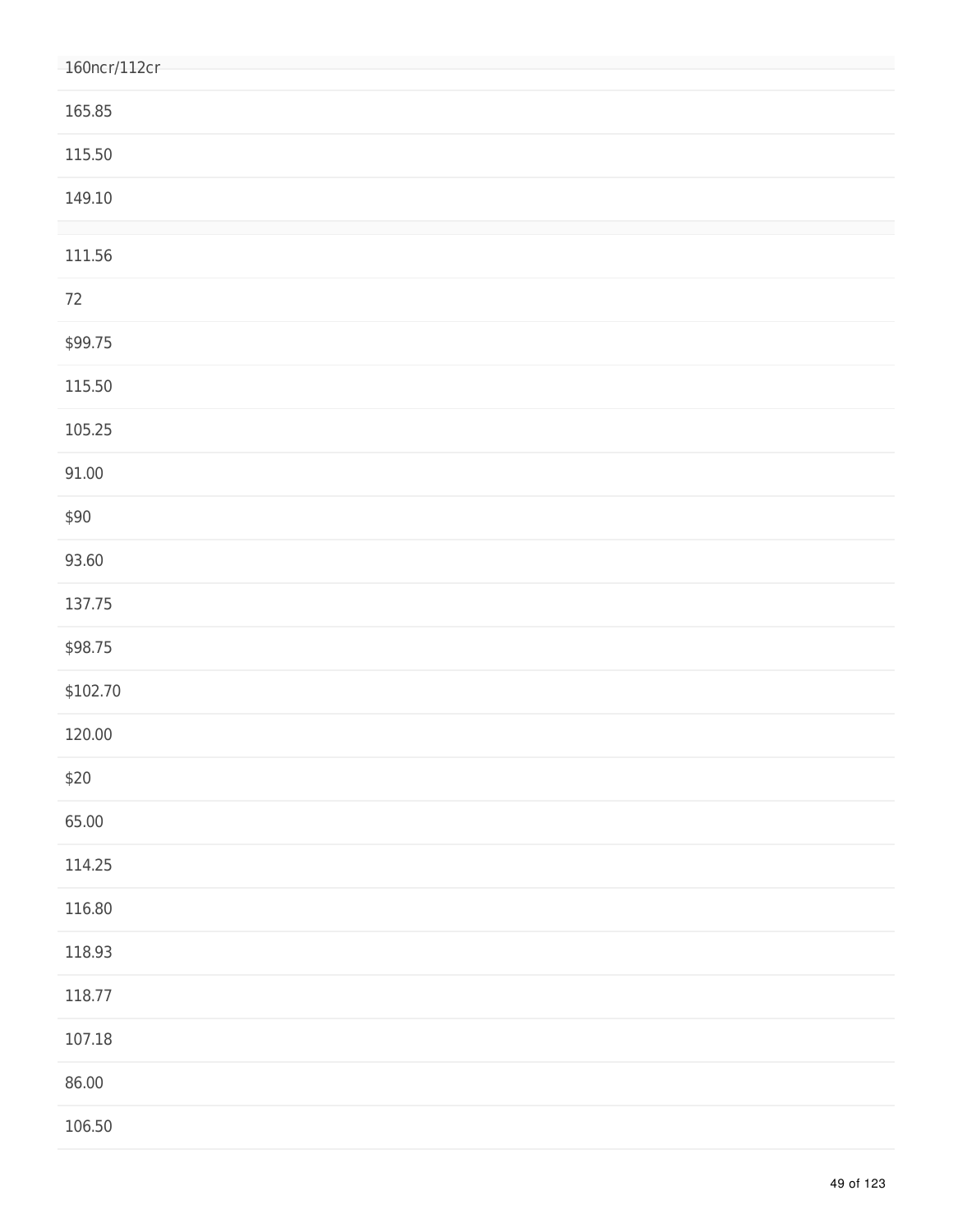| \$90.00  |
|----------|
| 60       |
| 143      |
| 85.75    |
| 115.00   |
| 94.50    |
| 117.00   |
| 105.25   |
| \$90     |
| 91.45    |
| 100.25   |
| \$76.80  |
| \$102.70 |
| 79.00    |
| \$20     |
| 65.00    |
| 116.80   |
| 118.93   |
| 118.77   |
| 107.18   |
| 107.02   |
| 80.50    |
| 93.90    |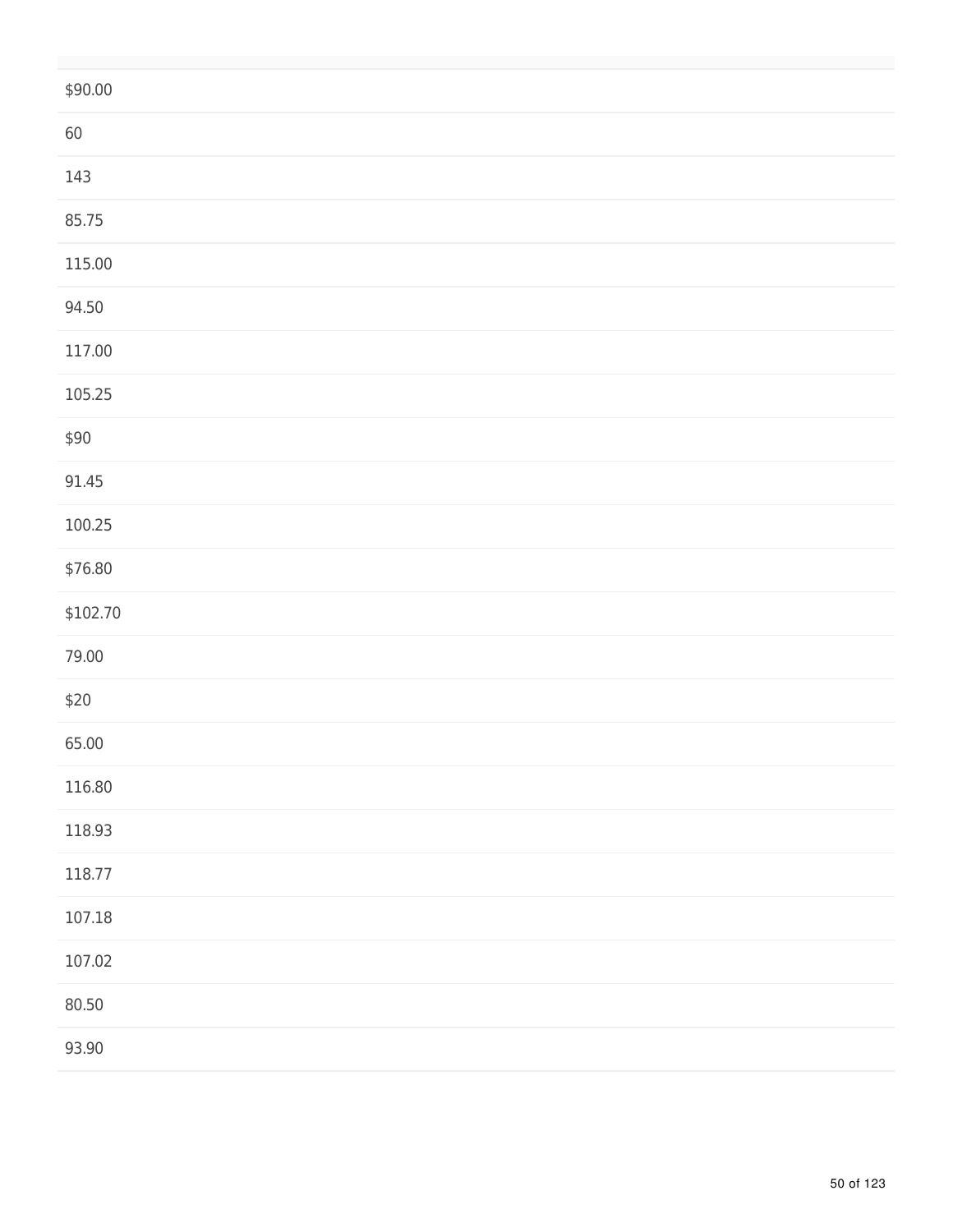| \$67.60       |  |
|---------------|--|
| 60            |  |
| \$80.50       |  |
| \$162         |  |
| 93.50         |  |
| 51.00         |  |
| 96.00         |  |
| 73.50         |  |
| 78.00         |  |
| 69.60         |  |
| 60.70         |  |
| \$65.90       |  |
| \$65          |  |
| 58.15         |  |
| 86.40         |  |
| $$20$         |  |
| 78.50         |  |
| 62.10         |  |
| 97.31         |  |
| 84.47         |  |
| 62.18         |  |
| 96ncr/5760 cr |  |
| 91.55         |  |
| 36.00         |  |
| 73.50         |  |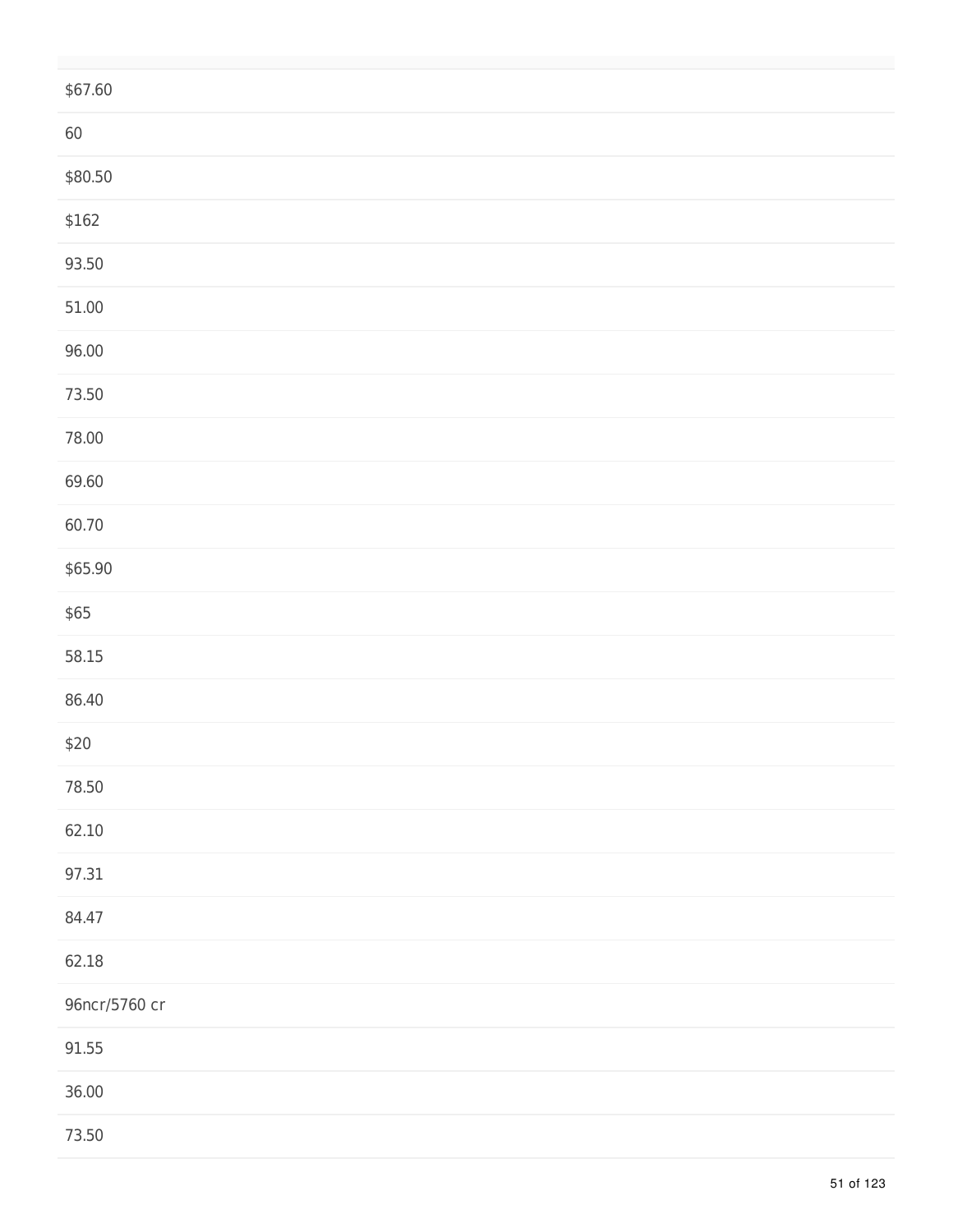| \$22.50                 |
|-------------------------|
| $60\,$                  |
| ${\sf free}$            |
| \$108                   |
| $\mathsf{N}/\mathsf{A}$ |
| 40.60                   |
| $\mathsf{N}/\mathsf{C}$ |
| 32.35                   |
| $$20$                   |
| 78.50                   |
| 33.85                   |
| ${\sf free}$            |
| Free                    |
| ${\sf free}$            |
| free                    |
| ${\sf FREE}$            |
| Free                    |
| Free                    |
| $$20$                   |

Admission rates: | Pass: 6 month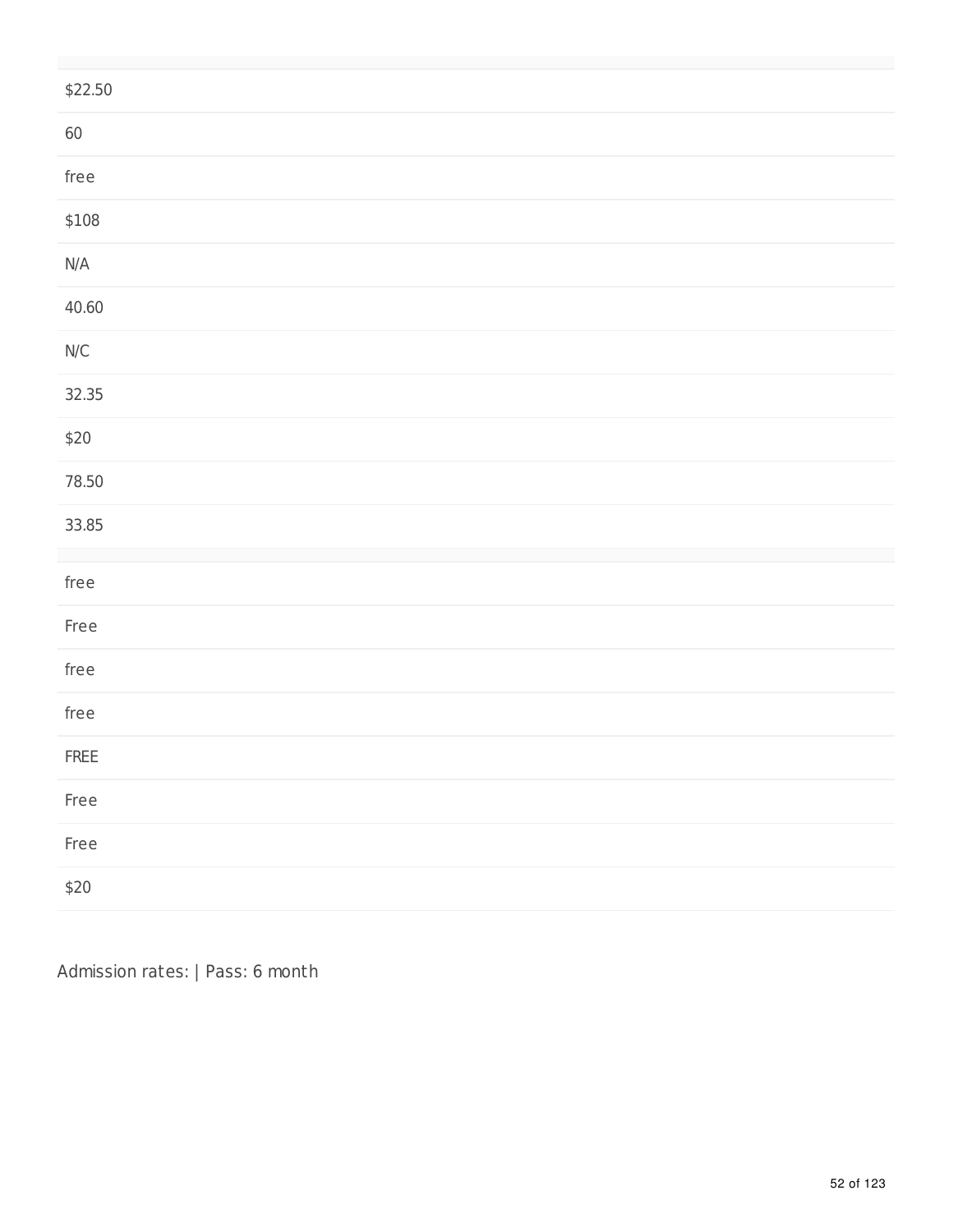| Variable       | Count        |
|----------------|--------------|
| Infant/Toddler | 8 responses  |
| Pre-school     | 10 responses |
| <b>Child</b>   | 23 responses |
| Youth          | 21 responses |
| <b>Student</b> | 20 responses |
| <b>Adult</b>   | 28 responses |
| <b>Senior</b>  | 26 responses |
| <b>Family</b>  | 20 responses |
| Other          | 6 responses  |

| 240.00 |  |  |
|--------|--|--|
| Free   |  |  |
| N/A    |  |  |
| 101.00 |  |  |
| Free   |  |  |
| 111.47 |  |  |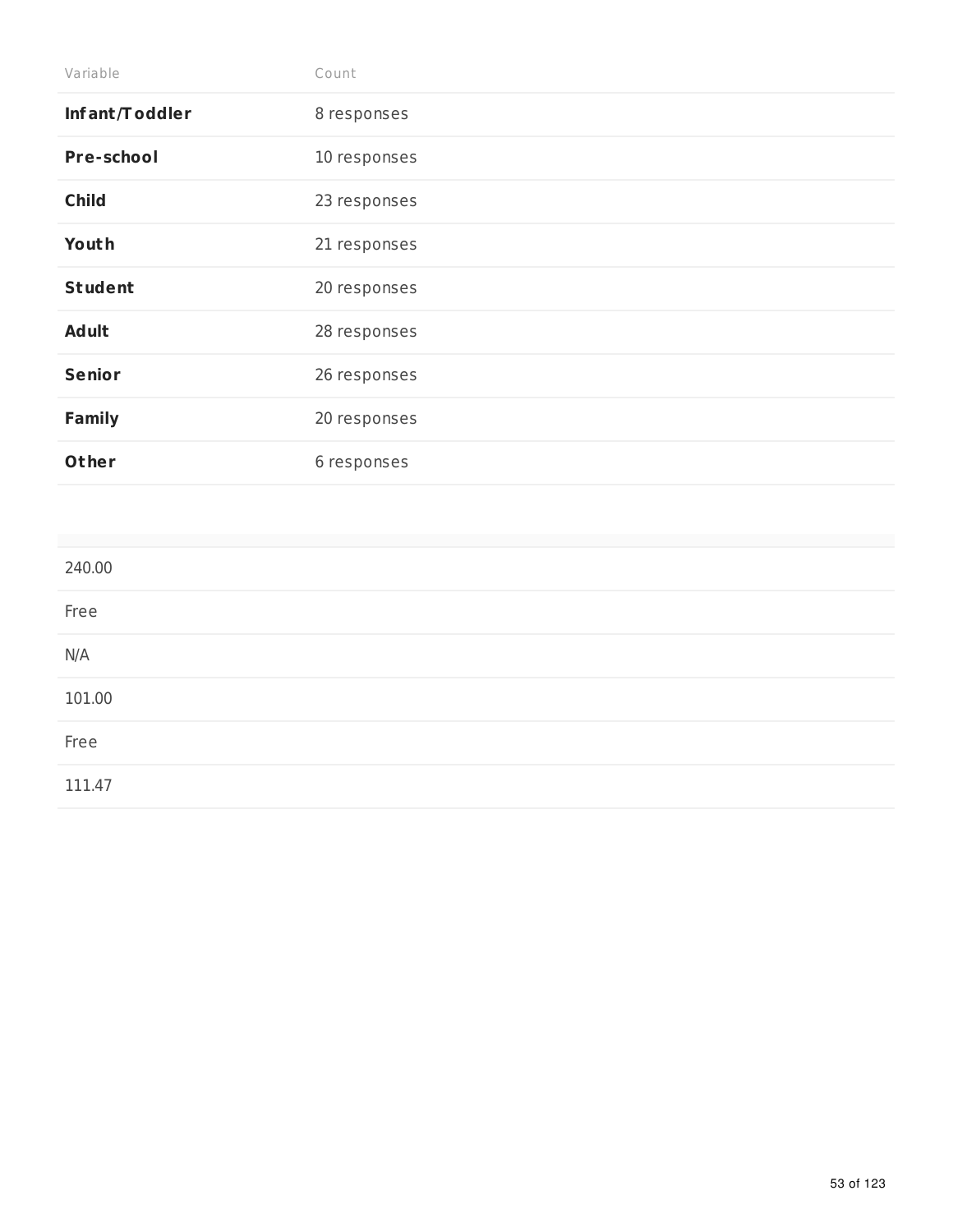| 390                                         |
|---------------------------------------------|
| \$457.75                                    |
| 651.75                                      |
| 271.00                                      |
| 636.55 resident only (or sports pass holder |
| 691.00                                      |
| 592.80                                      |
| 497.15                                      |
| 492.30                                      |
| 468.35                                      |
| 648.15                                      |
| N/A                                         |
| \$404                                       |
| 376.00                                      |
| 634.00                                      |
| 651.25                                      |
| 569.53                                      |
| 484.69                                      |
| na                                          |
| 412.00                                      |
| 189.29                                      |
| $117\,$                                     |
| \$199.50                                    |
| 149.50                                      |
| 207.65 resident only (or sports pass holder |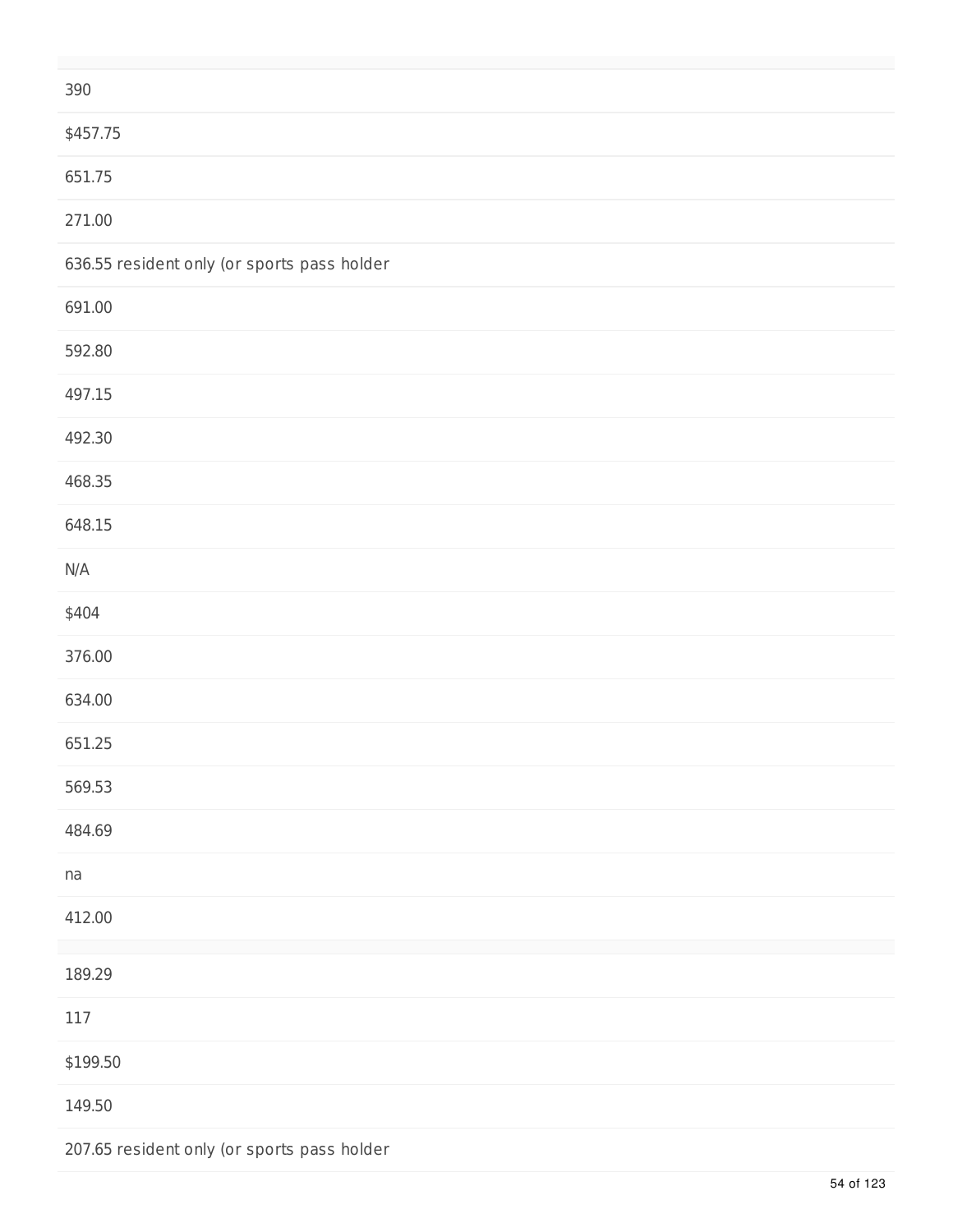| 222.30<br>198.85<br>155.00<br>\$178<br>175.50<br>25% off adult rate<br>249.10<br>N/A<br>\$158<br>141.20<br>207.00<br>\$30<br>123.50<br>196.75<br>120.15<br>214.08<br>223.55<br>185.79<br>na<br>162.50<br>254.36<br>195<br>\$257.25 | 216.00 |
|------------------------------------------------------------------------------------------------------------------------------------------------------------------------------------------------------------------------------------|--------|
|                                                                                                                                                                                                                                    |        |
|                                                                                                                                                                                                                                    |        |
|                                                                                                                                                                                                                                    |        |
|                                                                                                                                                                                                                                    |        |
|                                                                                                                                                                                                                                    |        |
|                                                                                                                                                                                                                                    |        |
|                                                                                                                                                                                                                                    |        |
|                                                                                                                                                                                                                                    |        |
|                                                                                                                                                                                                                                    |        |
|                                                                                                                                                                                                                                    |        |
|                                                                                                                                                                                                                                    |        |
|                                                                                                                                                                                                                                    |        |
|                                                                                                                                                                                                                                    |        |
|                                                                                                                                                                                                                                    |        |
|                                                                                                                                                                                                                                    |        |
|                                                                                                                                                                                                                                    |        |
|                                                                                                                                                                                                                                    |        |
|                                                                                                                                                                                                                                    |        |
|                                                                                                                                                                                                                                    |        |
|                                                                                                                                                                                                                                    |        |
|                                                                                                                                                                                                                                    |        |
|                                                                                                                                                                                                                                    |        |
|                                                                                                                                                                                                                                    |        |
|                                                                                                                                                                                                                                    | 326    |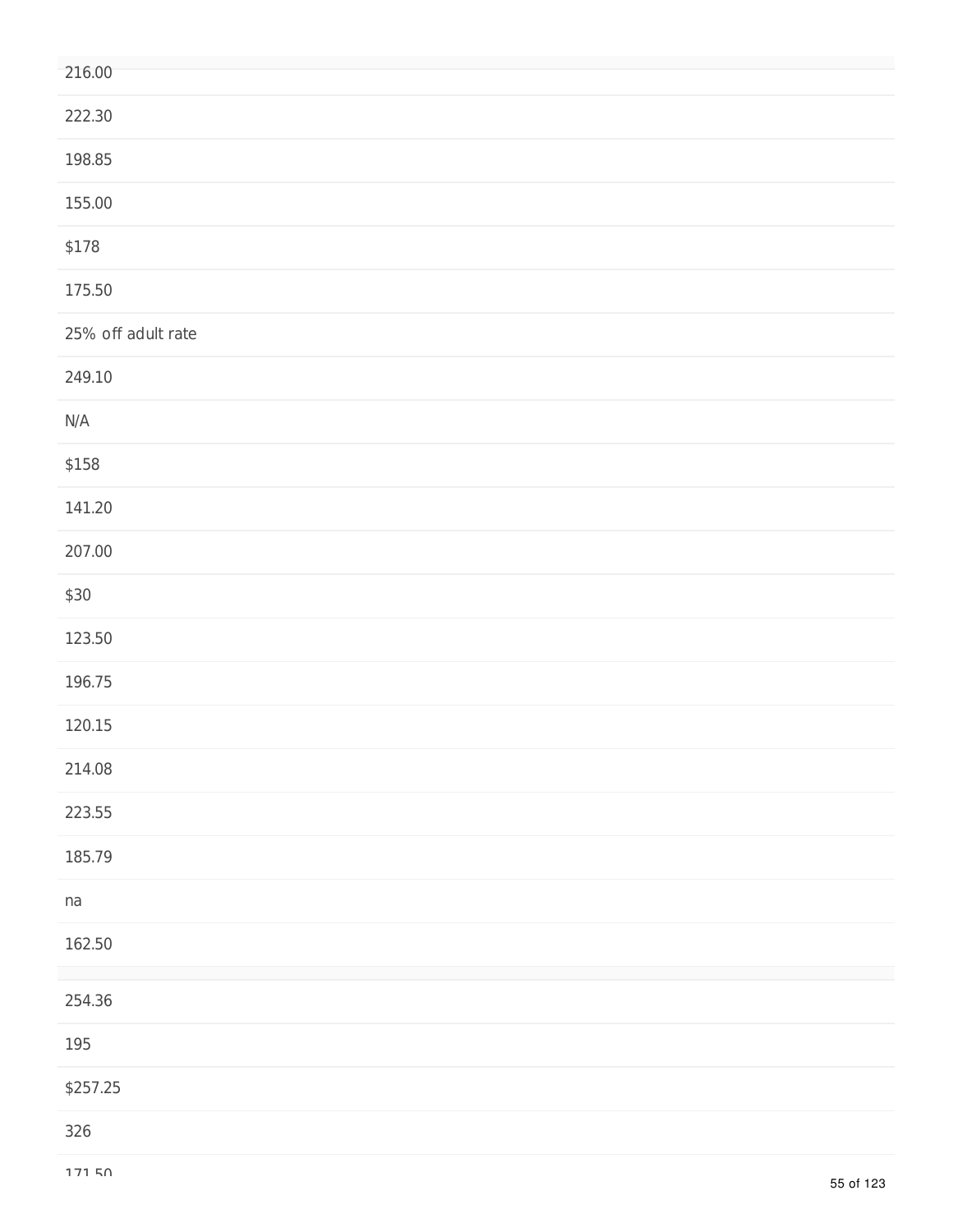268.15 resident only (or sports pass holder

| 312.00                  |  |  |  |
|-------------------------|--|--|--|
| 296.40                  |  |  |  |
| 248.60                  |  |  |  |
| 209.00                  |  |  |  |
| \$223                   |  |  |  |
| 256.50                  |  |  |  |
| 206.70                  |  |  |  |
| 320.80                  |  |  |  |
| $\mathsf{N}/\mathsf{A}$ |  |  |  |
| \$202                   |  |  |  |
| 180.00                  |  |  |  |
| 285.00                  |  |  |  |
| \$30                    |  |  |  |
| 158.50                  |  |  |  |
| 288.50                  |  |  |  |
| 325.40                  |  |  |  |
| 284.77                  |  |  |  |
| 293.31                  |  |  |  |
| 247.71                  |  |  |  |
| na                      |  |  |  |
| 287.91                  |  |  |  |
| 211.00                  |  |  |  |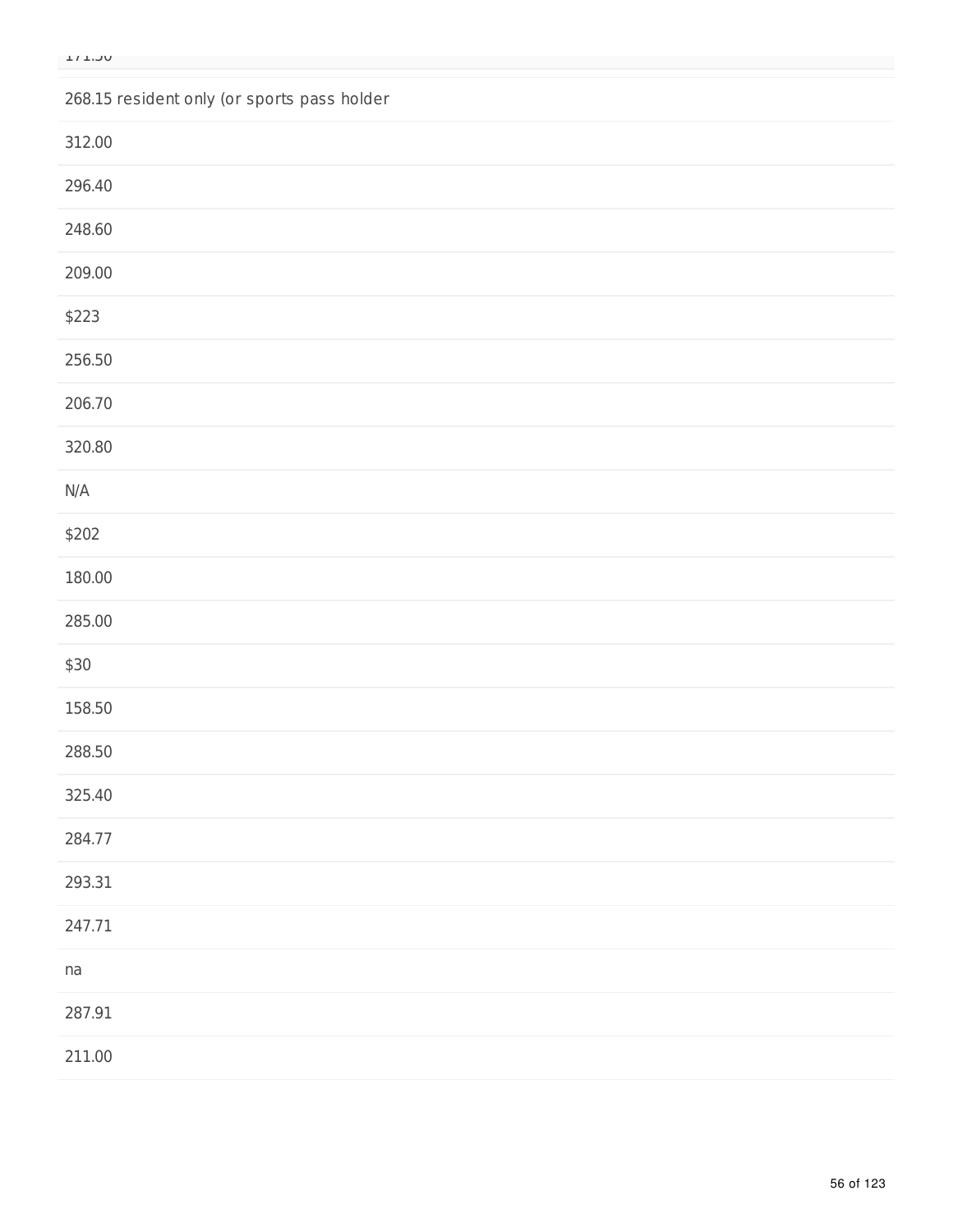| 189.26                                      |
|---------------------------------------------|
| 117                                         |
| \$199.50                                    |
| 195.10 resident only (or sports pass holder |
| 198.85                                      |
| 155.00                                      |
| \$147                                       |
| 175.50                                      |
| 249.10                                      |
| N/A                                         |
| \$158                                       |
| 207.00                                      |
| \$30                                        |
| 123.50                                      |
| 188.50                                      |
| 210.20                                      |
| 214.08                                      |
| 223.55                                      |
| 185.79                                      |
| 153.50                                      |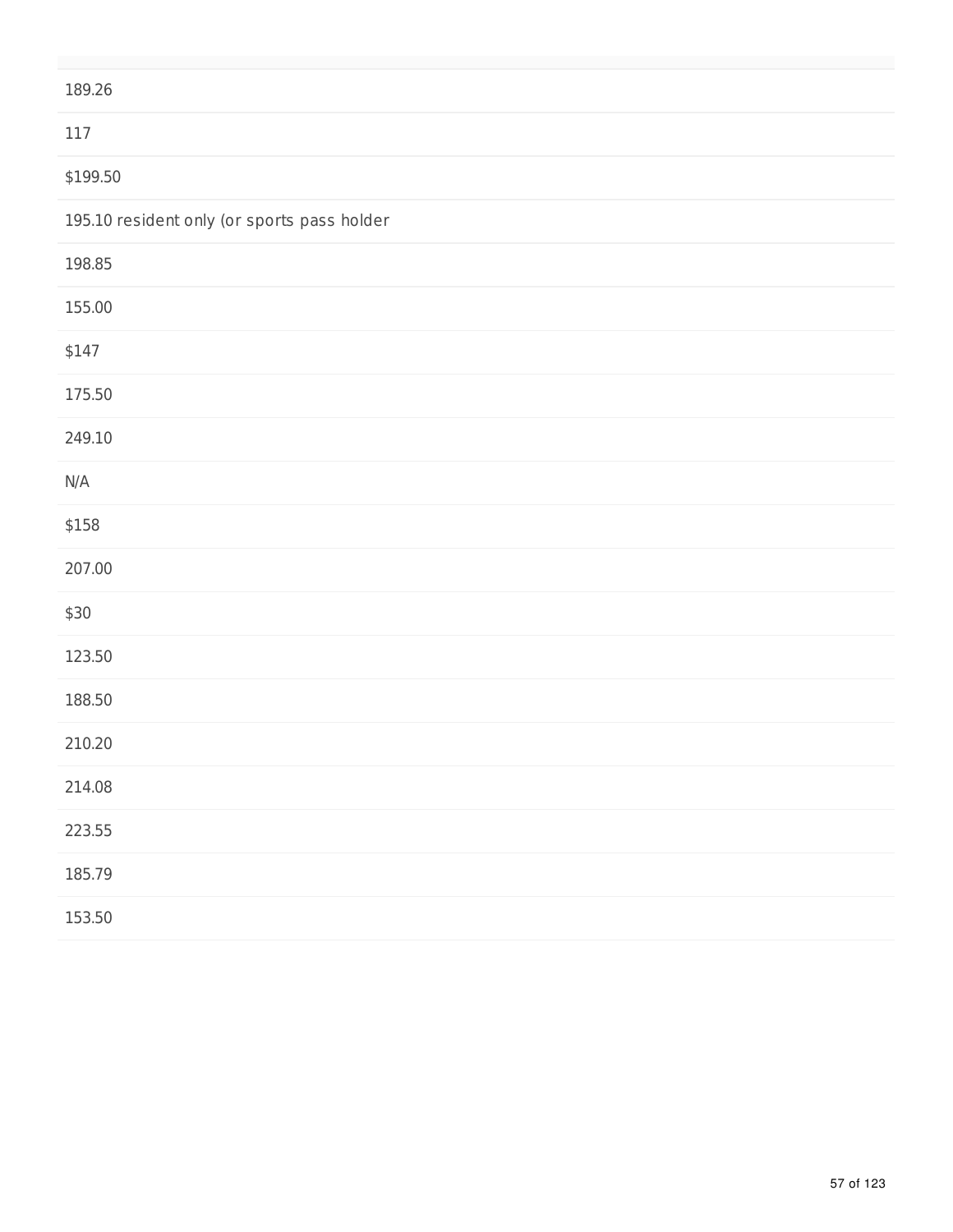| 97.50                                       |
|---------------------------------------------|
| 253.50                                      |
| 149.50                                      |
| 195.10 resident only (or sports pass holder |
| 216.00                                      |
| 222.30                                      |
| 198.85                                      |
| \$147                                       |
| 156.80                                      |
| 187.70                                      |
| N/A                                         |
| \$158                                       |
| 135.00                                      |
| \$30                                        |
| 123.50                                      |
| 210.20                                      |
| 214.08                                      |
| 223.55                                      |
| 185.79                                      |
| 185.77                                      |
| 144.25                                      |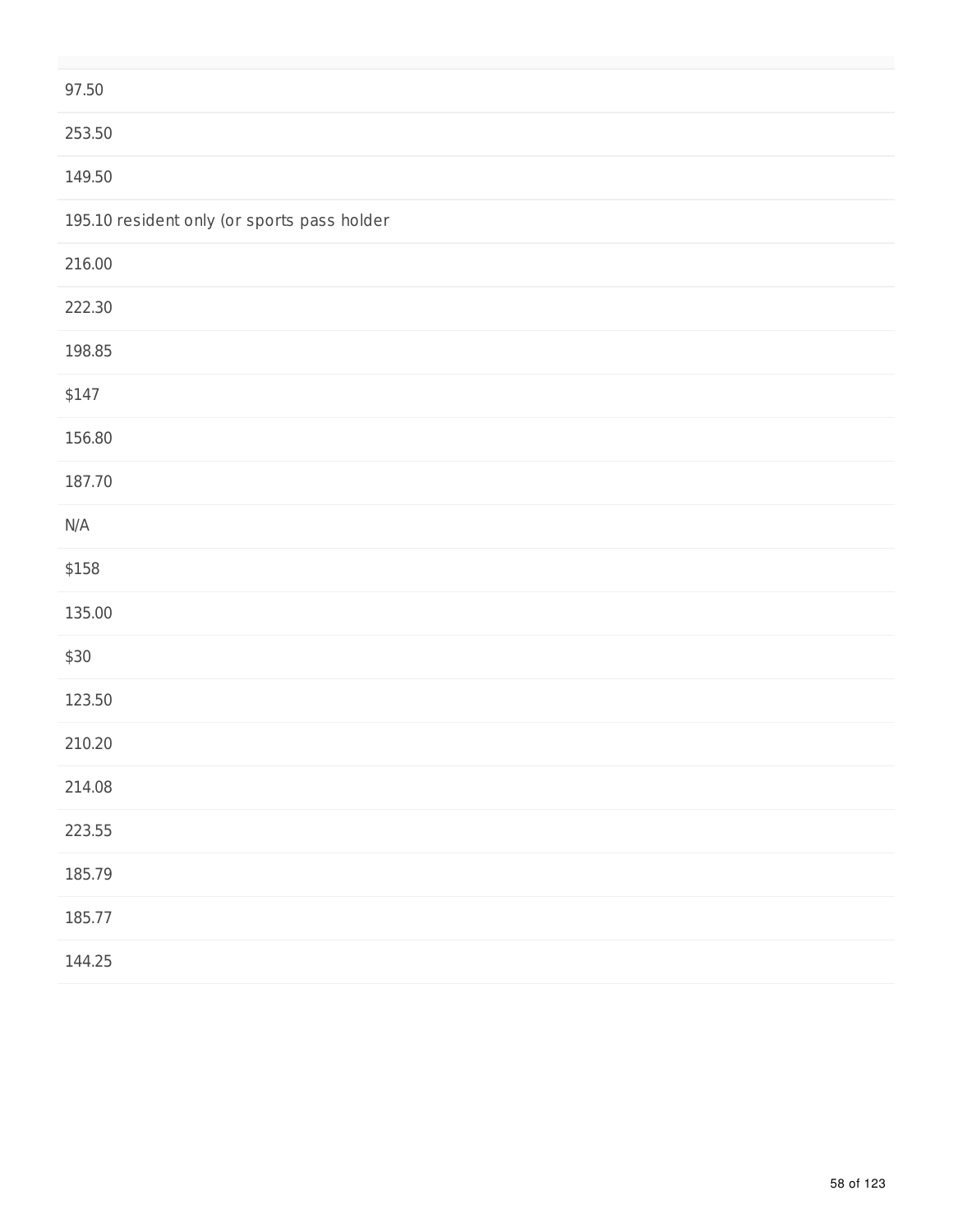| 97.5                                        |
|---------------------------------------------|
| \$134.00                                    |
| \$270                                       |
| 168                                         |
| 93.25                                       |
| 158.60 resident only (or sports pass holder |
| 180.00                                      |
| 148.20                                      |
| 130.50                                      |
| 92.80                                       |
| $\mathsf{N}/\mathsf{A}$                     |
| \$100                                       |
| 101.50                                      |
| 149.33                                      |
| \$30                                        |
| 136.25                                      |
| 112.30                                      |
| 175.16                                      |
| 159.02                                      |
| 107.77                                      |
| na                                          |
| 159.00                                      |
| 63.75                                       |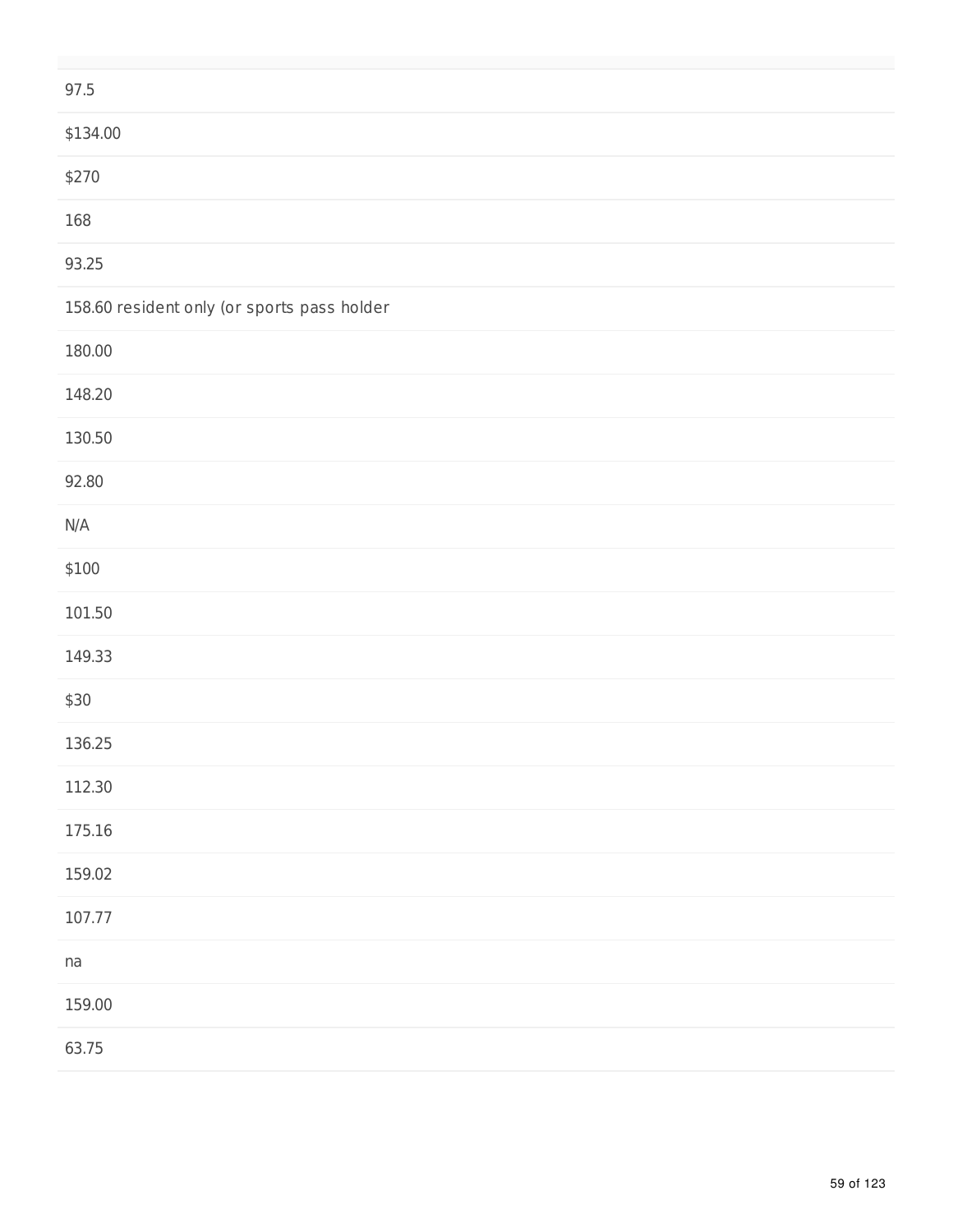| 97.5                                                     |
|----------------------------------------------------------|
| ${\sf free}$                                             |
| \$180                                                    |
| $\mathsf{N}/\mathsf{A}$                                  |
| 69.60                                                    |
| $\ensuremath{\mathsf{N}}\xspace/\ensuremath{\mathsf{C}}$ |
| 56.20                                                    |
| \$30                                                     |
| 136.25                                                   |
| 58.66                                                    |
| ${\sf free}$                                             |
| Free                                                     |
| ${\sf free}$                                             |
| ${\sf free}$                                             |
| FREE                                                     |
| Free                                                     |
| Free                                                     |
| \$30                                                     |

Admission rates: | Pass: Annual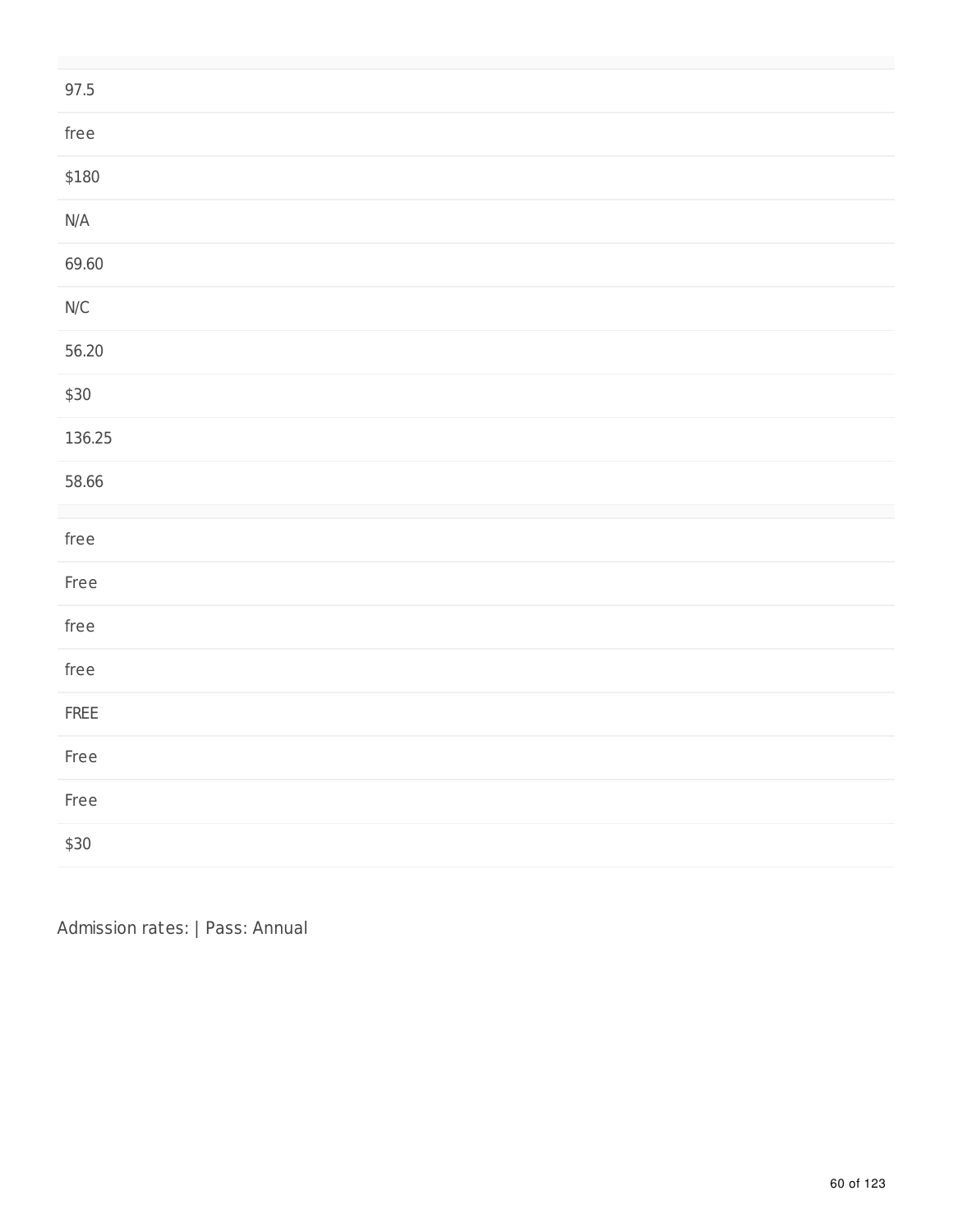| Variable                               | Count        |
|----------------------------------------|--------------|
| Infant/Toddler                         | 9 responses  |
| Pre-school                             | 12 responses |
| <b>Child</b>                           | 31 responses |
| Youth                                  | 29 responses |
| <b>Student</b>                         | 24 responses |
| <b>Adult</b>                           | 37 responses |
| <b>Senior</b>                          | 34 responses |
| <b>Family</b>                          | 32 responses |
| Other                                  | 7 responses  |
|                                        |              |
| 450.00                                 |              |
| Free                                   |              |
| \$262.93 Corporate 5 or more employees |              |

| 170.00   |  |  |  |
|----------|--|--|--|
| Free     |  |  |  |
| \$109.75 |  |  |  |
| 188.63   |  |  |  |
|          |  |  |  |
| \$990.00 |  |  |  |
| 660      |  |  |  |
| 261.00   |  |  |  |
| \$656.25 |  |  |  |
| 810      |  |  |  |
| 1155     |  |  |  |
| 694.50   |  |  |  |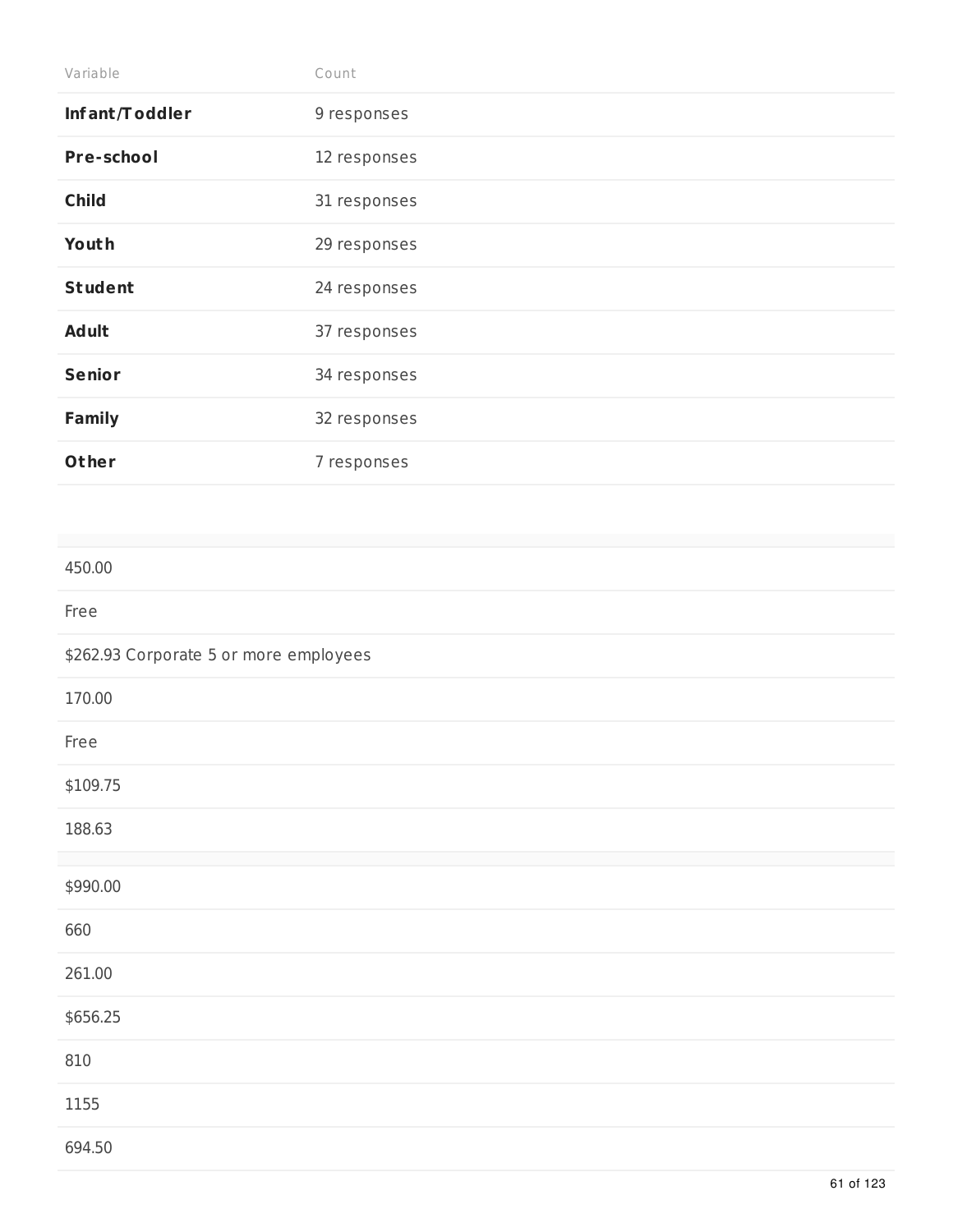| 782.60 resident only (or sports pass holder |
|---------------------------------------------|
| 1306.00                                     |
| 998.40                                      |
| 945.80                                      |
| 854.50                                      |
| 570.00                                      |
| \$735                                       |
| 984.60                                      |
| 815.80                                      |
| 1179.40                                     |
| N/A                                         |
| \$757.50                                    |
| 696.80                                      |
| varies                                      |
| 492.00                                      |
| 1157.75                                     |
| \$874.00                                    |
| 1012.50                                     |
| 800.14                                      |
| 95.00                                       |
| 200.00                                      |
| 1080                                        |
| 960ncr/720cr                                |
| 807.50                                      |
| 838.10                                      |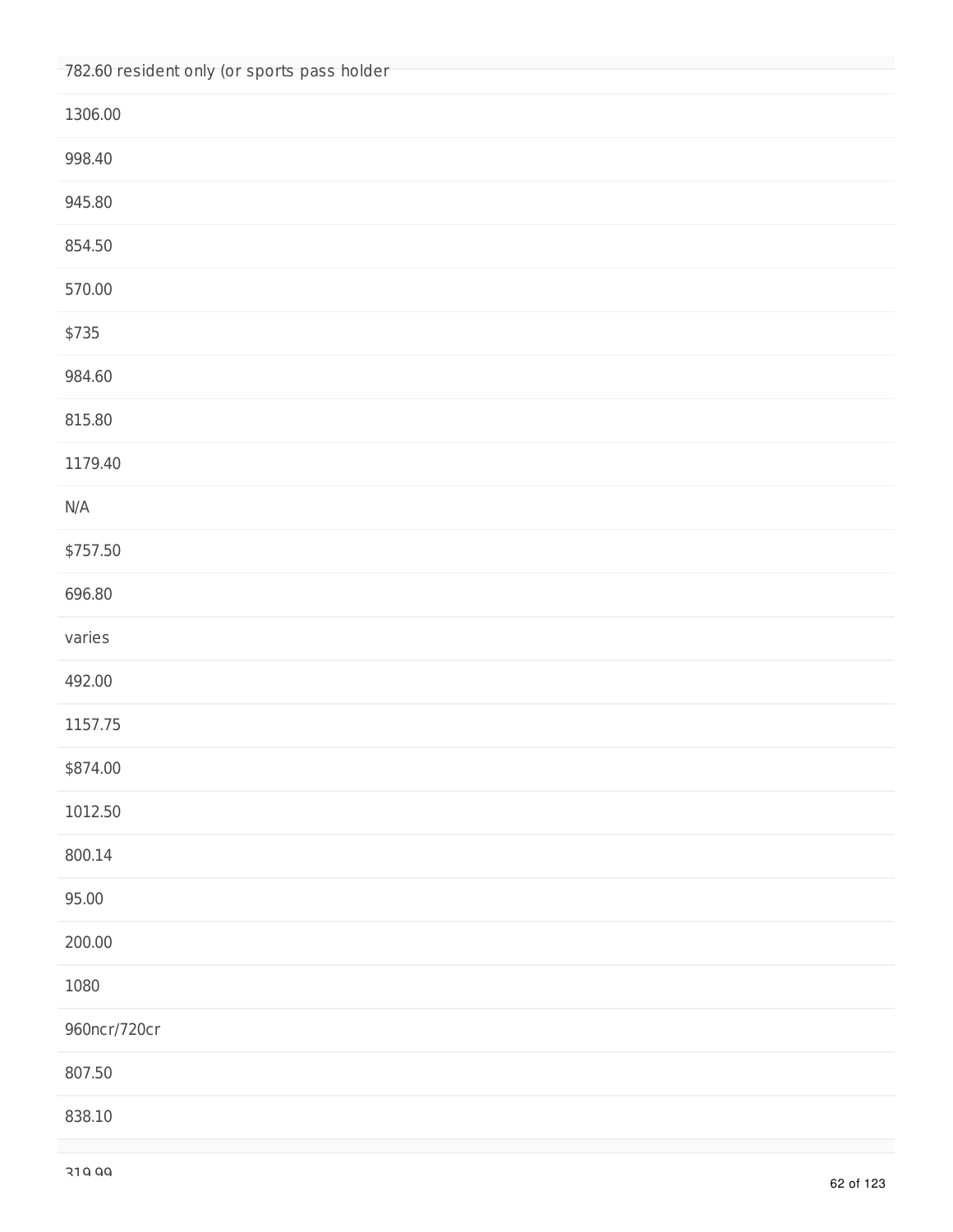|  | しエン・レン |  |
|--|--------|--|

| \$360.00                                    |
|---------------------------------------------|
| 198                                         |
| 81.25                                       |
| \$257.25                                    |
| 309.60                                      |
| 277.75                                      |
| 352.70 resident only (or sports pass holder |
| 404.00                                      |
| 399.00                                      |
| 374.40                                      |
| 377.15                                      |
| 385                                         |
| 229.00                                      |
| 160.00                                      |
| \$281                                       |
| 351.00                                      |
| 25% off adult rate                          |
| 449.60                                      |
| Gold pass \$284.15/ \$260.85 silver pass    |
| \$296.25                                    |
| 261.30                                      |
| 357.00                                      |
| 173.00                                      |
| 213.55                                      |
| \$336.25                                    |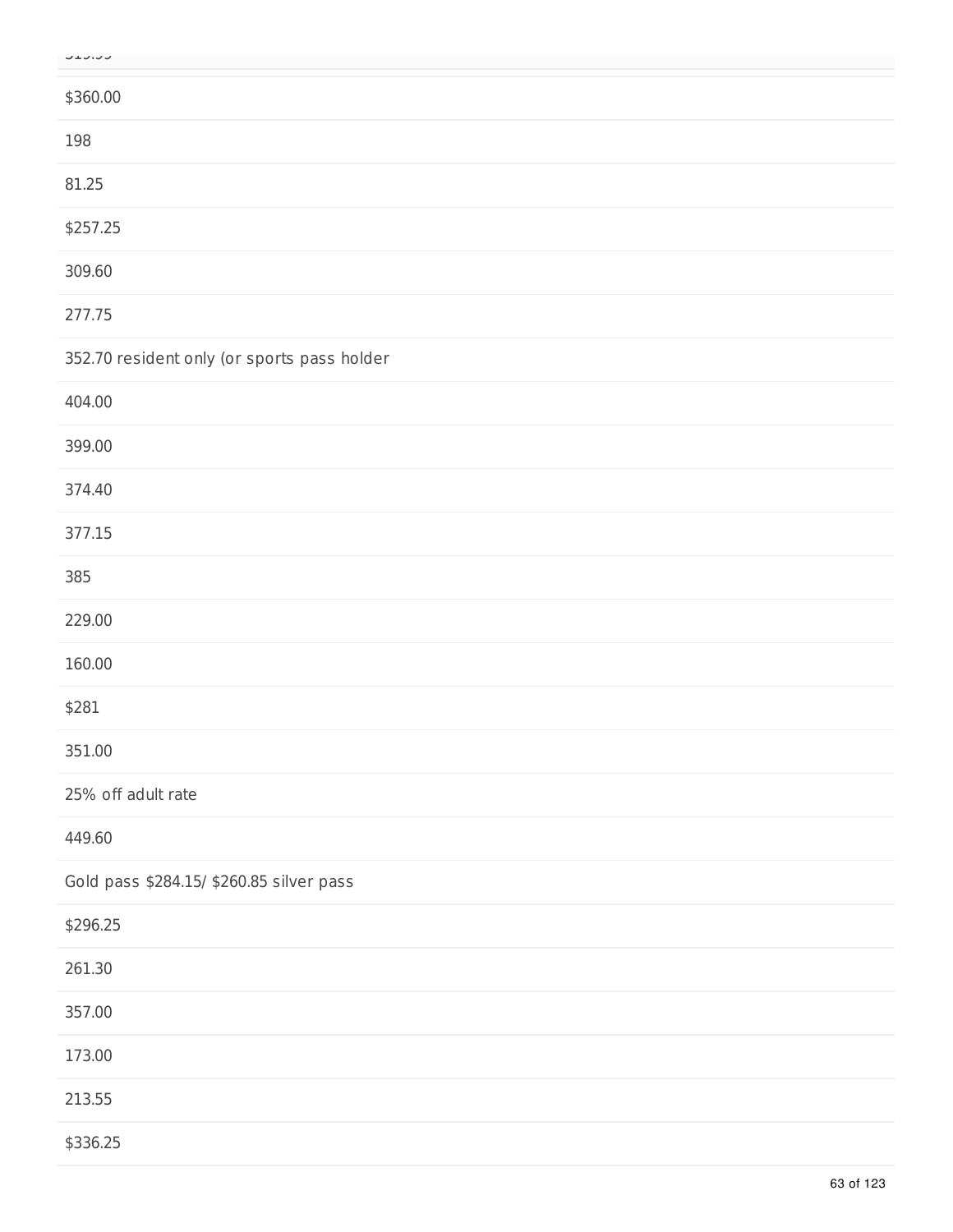| 380.59                                      |
|---------------------------------------------|
| 419.11                                      |
| 314.39                                      |
| 70.00                                       |
| 480                                         |
| 288ncr/172cr                                |
| 302.25                                      |
| 322.15                                      |
| 432.60                                      |
| \$472.50                                    |
| 330                                         |
| 119.00                                      |
| \$346.50                                    |
| 400                                         |
| 577.50                                      |
| 318.50                                      |
| 443.45 resident only (or sports pass holder |
| 585.00                                      |
| 504.00                                      |
| 499.20                                      |
| 472.90                                      |
| 385                                         |
| 314.00                                      |
| 270.00                                      |
| \$352                                       |
|                                             |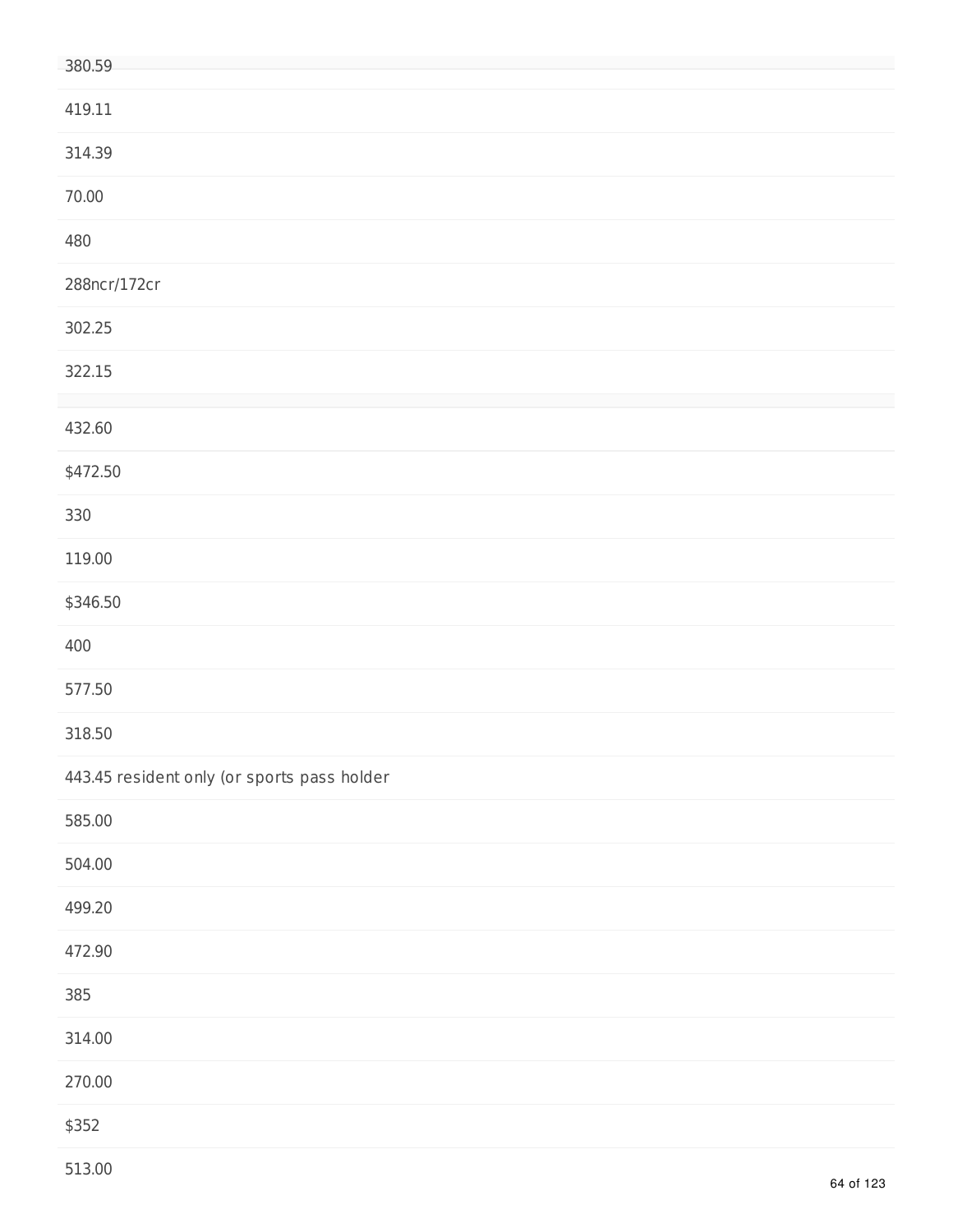## 360.02

## 566.50

Gold pass \$368.10 / \$337.90 silver pass

| \$378.75     |  |  |
|--------------|--|--|
| 326.70       |  |  |
| 459.00       |  |  |
| 246.50       |  |  |
| 578.40       |  |  |
| \$438.25     |  |  |
| 506.25       |  |  |
| 549.98       |  |  |
| 419.19       |  |  |
| 60.00        |  |  |
| 110.00       |  |  |
| 552          |  |  |
| 480ncr/336cr |  |  |
| 479.16       |  |  |
| 400.00       |  |  |
| 422.45       |  |  |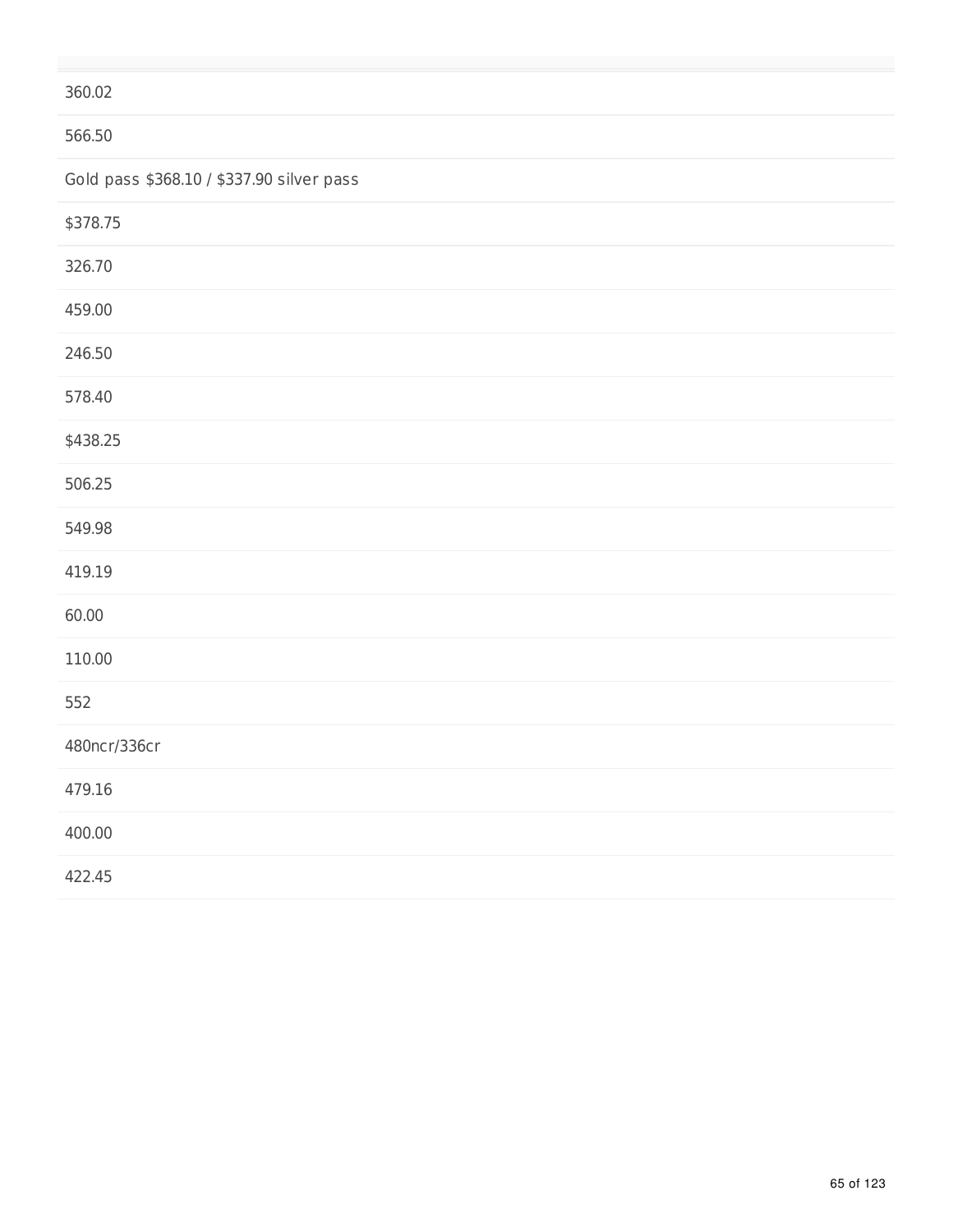| 319.99                                      |
|---------------------------------------------|
| 198                                         |
| 81.25                                       |
| \$257.25                                    |
| 309.60                                      |
| 328.70 resident only (or sports pass holder |
| 399.00                                      |
| 377.15                                      |
| 385                                         |
| 229.00                                      |
| \$229                                       |
| 351.00                                      |
| 449.60                                      |
| \$284.15                                    |
| \$296.25                                    |
| 357.00                                      |
| 173.00                                      |
| 373.80                                      |
| \$336.25                                    |
| 380.59                                      |
| 419.11                                      |
| 314.39                                      |
| 283.75                                      |
| n/a                                         |
| \$360.00                                    |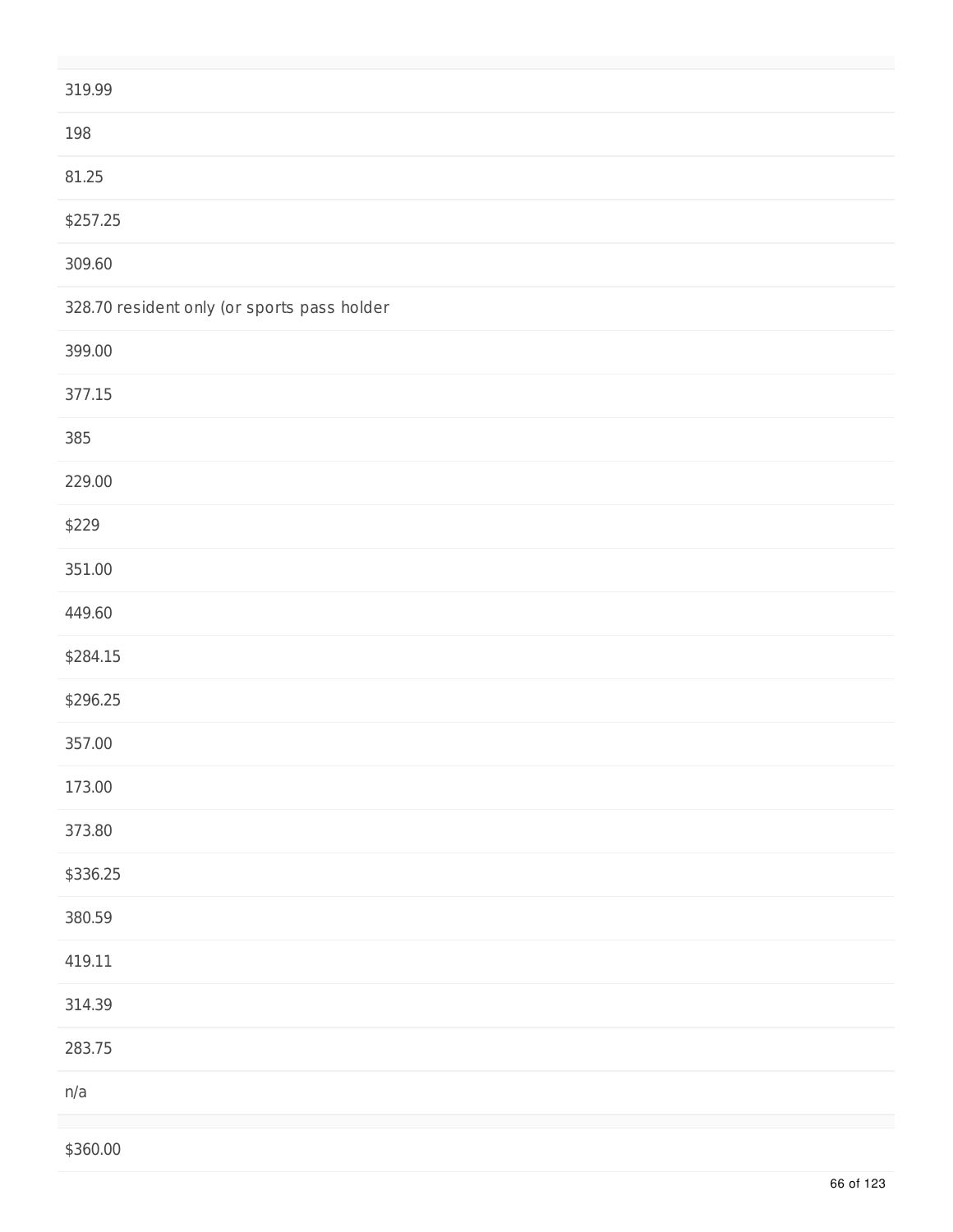| 165                                         |
|---------------------------------------------|
|                                             |
| 81.25                                       |
| 442                                         |
| 277.75                                      |
| 328.70 resident only (or sports pass holder |
| 405.00                                      |
| 325.50                                      |
| 374.40                                      |
| 377.15                                      |
| 169                                         |
| 200.00                                      |
| \$229                                       |
| 272.15                                      |
| 321.25                                      |
| \$221.80                                    |
| \$296.25                                    |
| 240.00                                      |
| 173.00                                      |
| 373.80                                      |
| \$220.00                                    |
| 380.59                                      |
| 419.11                                      |
| 314.39                                      |
| 70.00                                       |
| 480                                         |
|                                             |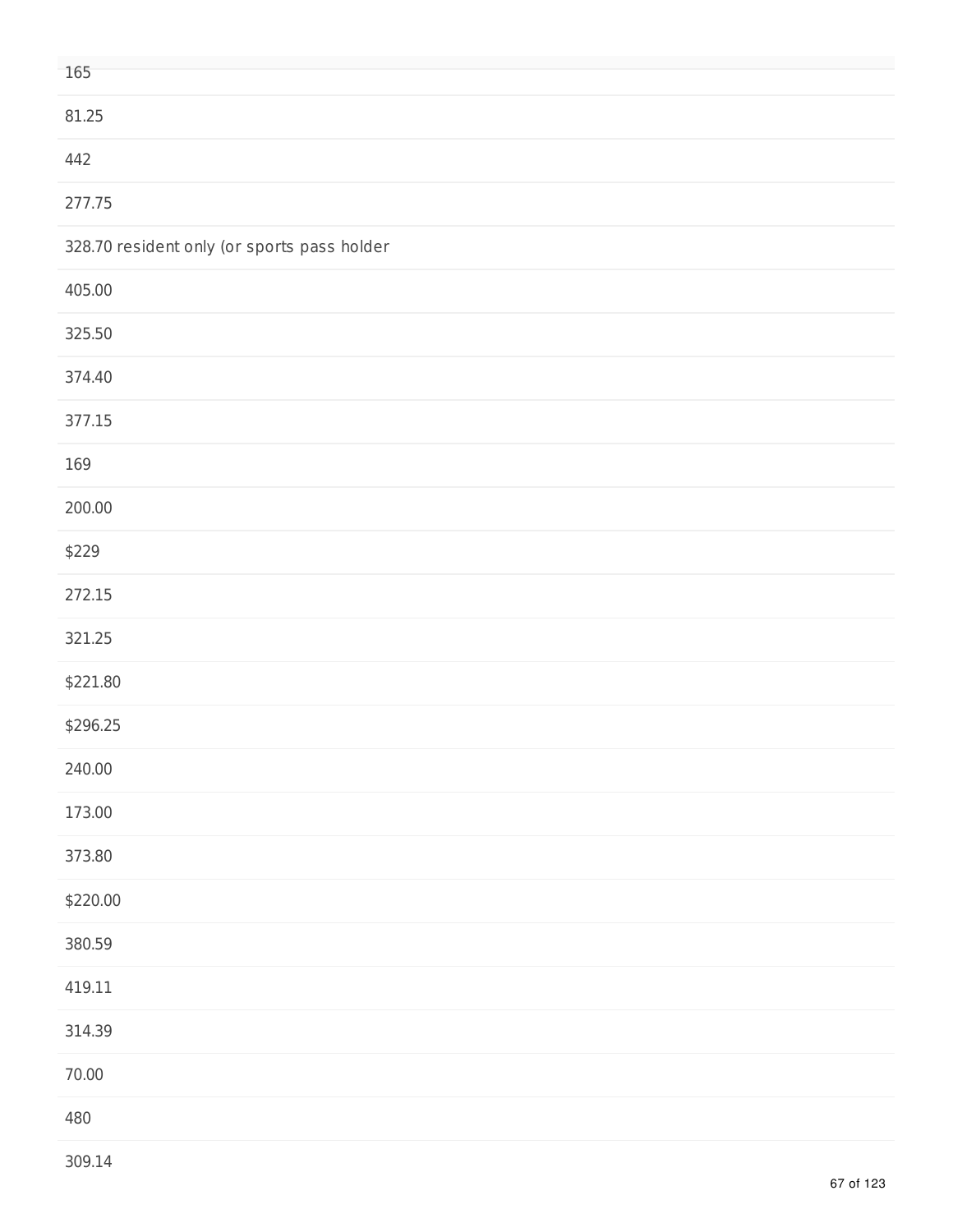| 265.25                                      |  |
|---------------------------------------------|--|
| 266.05                                      |  |
|                                             |  |
| \$270.00                                    |  |
| 165                                         |  |
| 63.75                                       |  |
| \$189.00                                    |  |
| 255.60                                      |  |
| \$540                                       |  |
| 297.50                                      |  |
| 173.50                                      |  |
| 260.85 resident only (or sports pass holder |  |
| 338.00                                      |  |
| 252.00                                      |  |
| 249.60                                      |  |
| 169                                         |  |
| 160.00                                      |  |
| 261.00                                      |  |
| 155.25                                      |  |
| \$188.10                                    |  |
| \$187.50                                    |  |
| 187.15                                      |  |
| 235.74                                      |  |
| 198.26                                      |  |
| \$220.00                                    |  |
| 311.40                                      |  |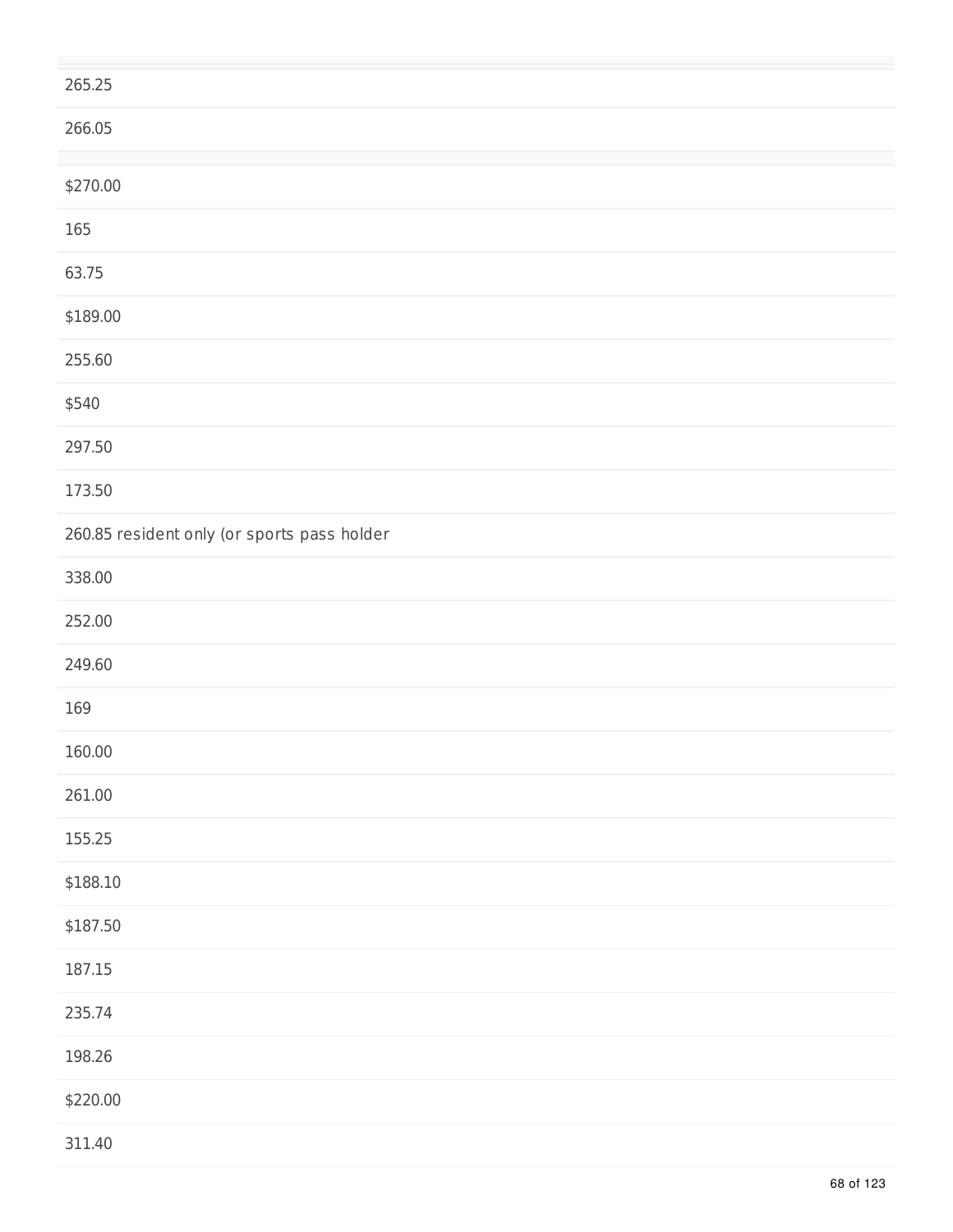| 298.20                                                   |
|----------------------------------------------------------|
| 182.39                                                   |
| 60.00                                                    |
| 348                                                      |
| 288ncr/172cr                                             |
| 264.52                                                   |
| 118.25                                                   |
| 208.25                                                   |
| \$90.00                                                  |
| 165                                                      |
| free                                                     |
| 183.6                                                    |
| \$360                                                    |
| N/A                                                      |
| 60.00                                                    |
| 121.25                                                   |
| $\ensuremath{\mathsf{N}}\xspace/\ensuremath{\mathsf{C}}$ |
| 104.05                                                   |
| \$220.00                                                 |
| 99.28                                                    |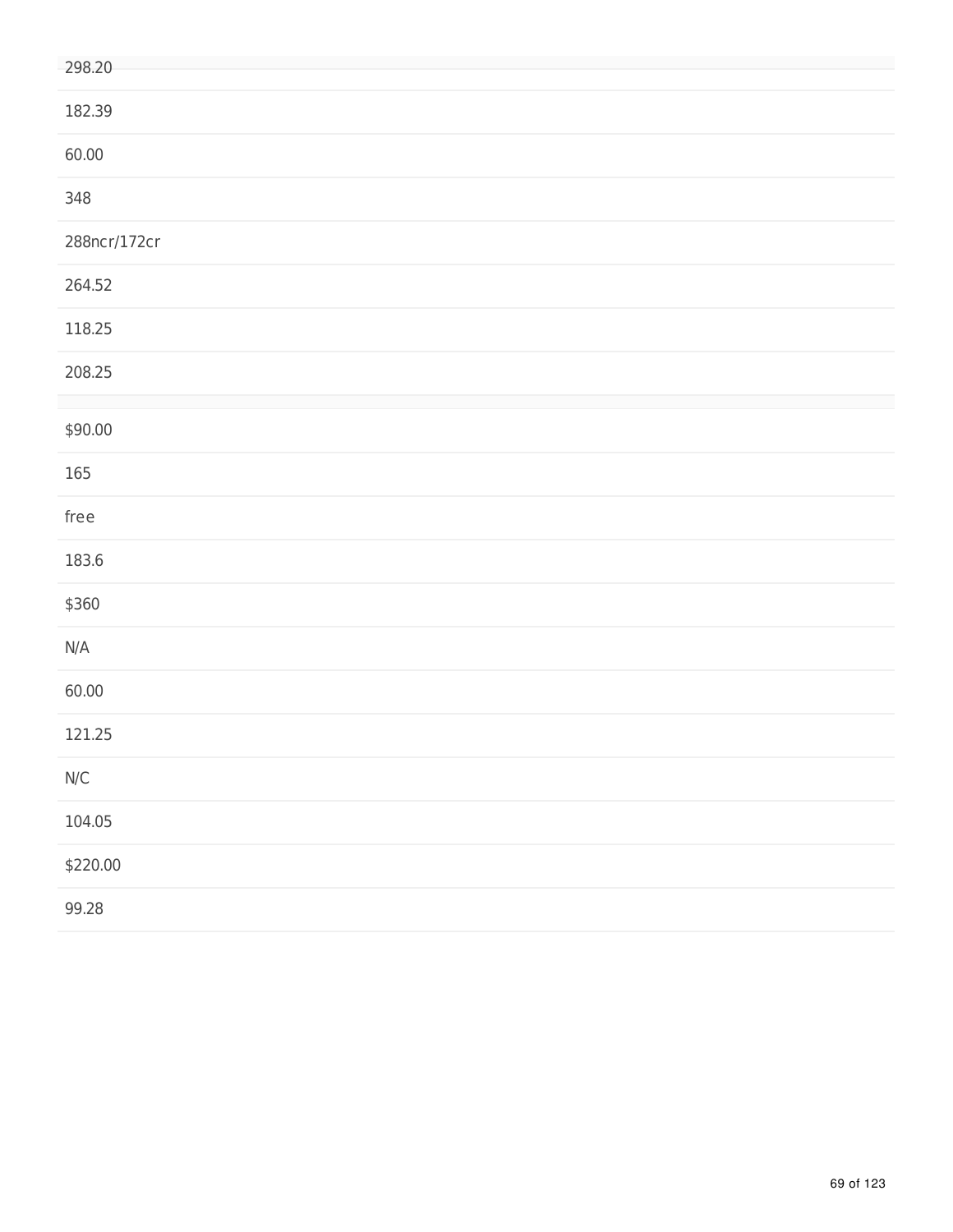| Free     |  |  |
|----------|--|--|
| free     |  |  |
| Free     |  |  |
| free     |  |  |
| free     |  |  |
| FREE     |  |  |
| Free     |  |  |
| Free     |  |  |
| \$220.00 |  |  |

## Punch Card rates: | 10 visits

| Variable          | Count        |
|-------------------|--------------|
| Infant/Toddler    | 8 responses  |
| <b>Pre-school</b> | 13 responses |
| <b>Child</b>      | 34 responses |
| Youth             | 34 responses |
| <b>Student</b>    | 25 responses |
| <b>Adult</b>      | 40 responses |
| <b>Senior</b>     | 39 responses |
| <b>Family</b>     | 30 responses |
| Other             | 7 responses  |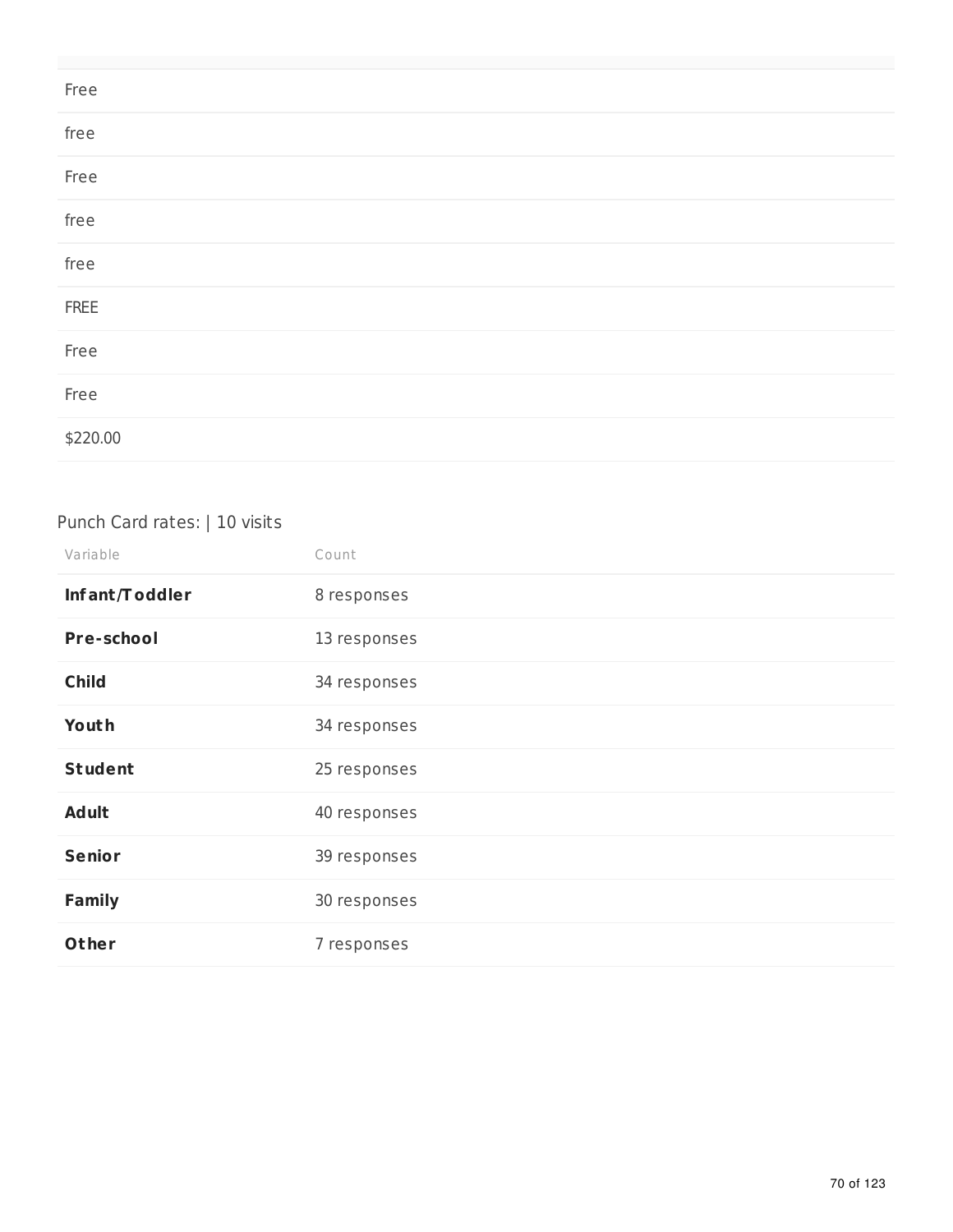| 26.25                   |
|-------------------------|
| 45.00                   |
| Free                    |
| Senior 75+ 21.00        |
| 46.15                   |
| Free                    |
| 22.79                   |
| 110.51                  |
| \$99.00                 |
| $86\,$                  |
| 94.50                   |
| \$136.50                |
| 118.13                  |
| 140.50                  |
| 253.35/ 126.70 resident |
| 34.00                   |
| 108.00                  |
| 93.10                   |
| 101.25                  |
| 98.50                   |
| 108.50                  |
| \$101.00                |
| \$262.60                |
| 80.00                   |
| 113.70                  |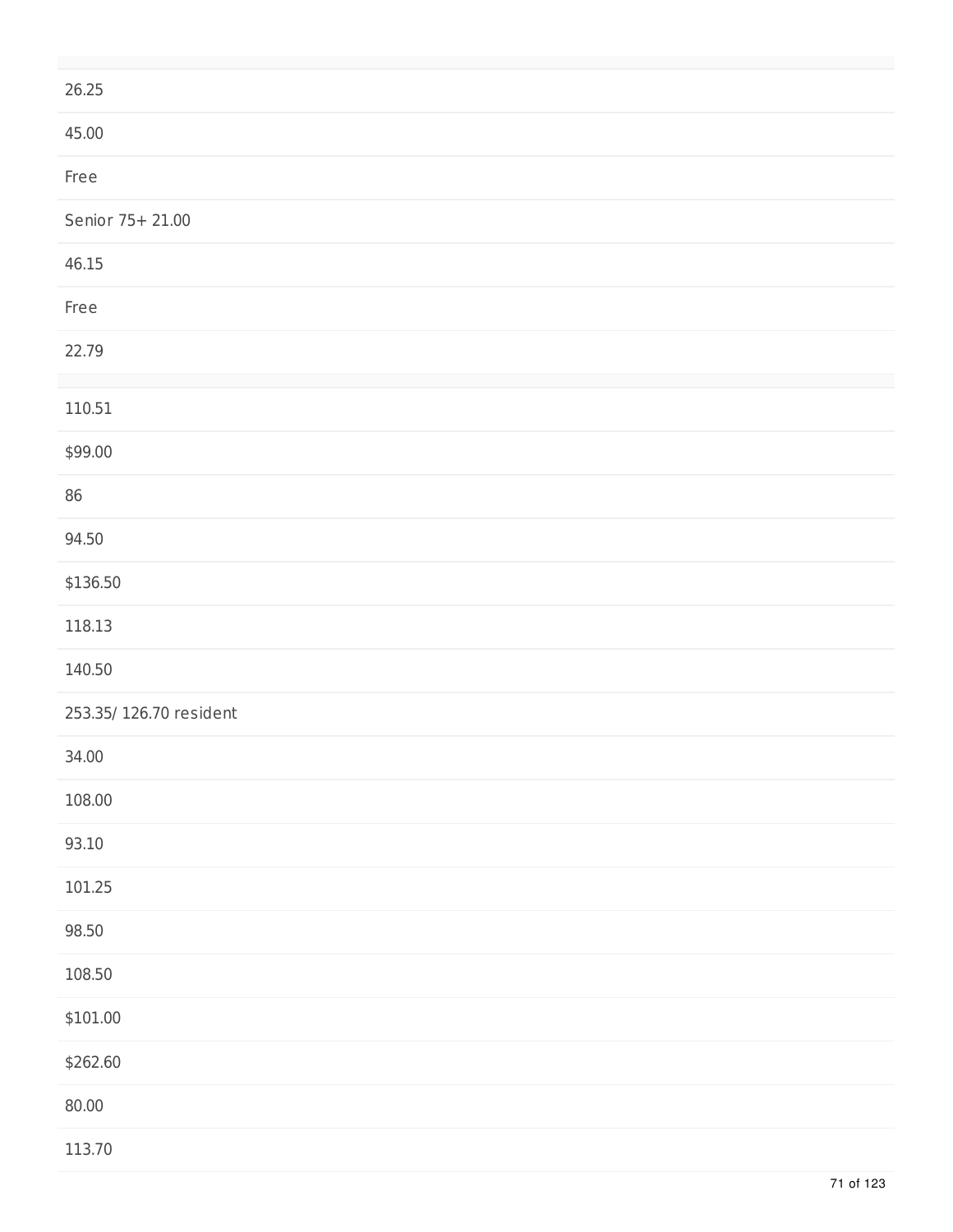| 129.99               |
|----------------------|
| 104.00               |
| \$13.50              |
| 94.92                |
| 109.52               |
| 56.00                |
| 80.00                |
| $250\,$              |
| 120ncr/90cr          |
| 61.74                |
| 77.50                |
| 88.70                |
| 40.95                |
| \$36.00              |
| $26\,$               |
| 29.25                |
| \$42.00              |
| 45.15                |
| 23                   |
| 30.00                |
| 79.80/39.90 resident |
| 41.00                |
| 45.00                |
| 40.50                |
| 32.90                |
|                      |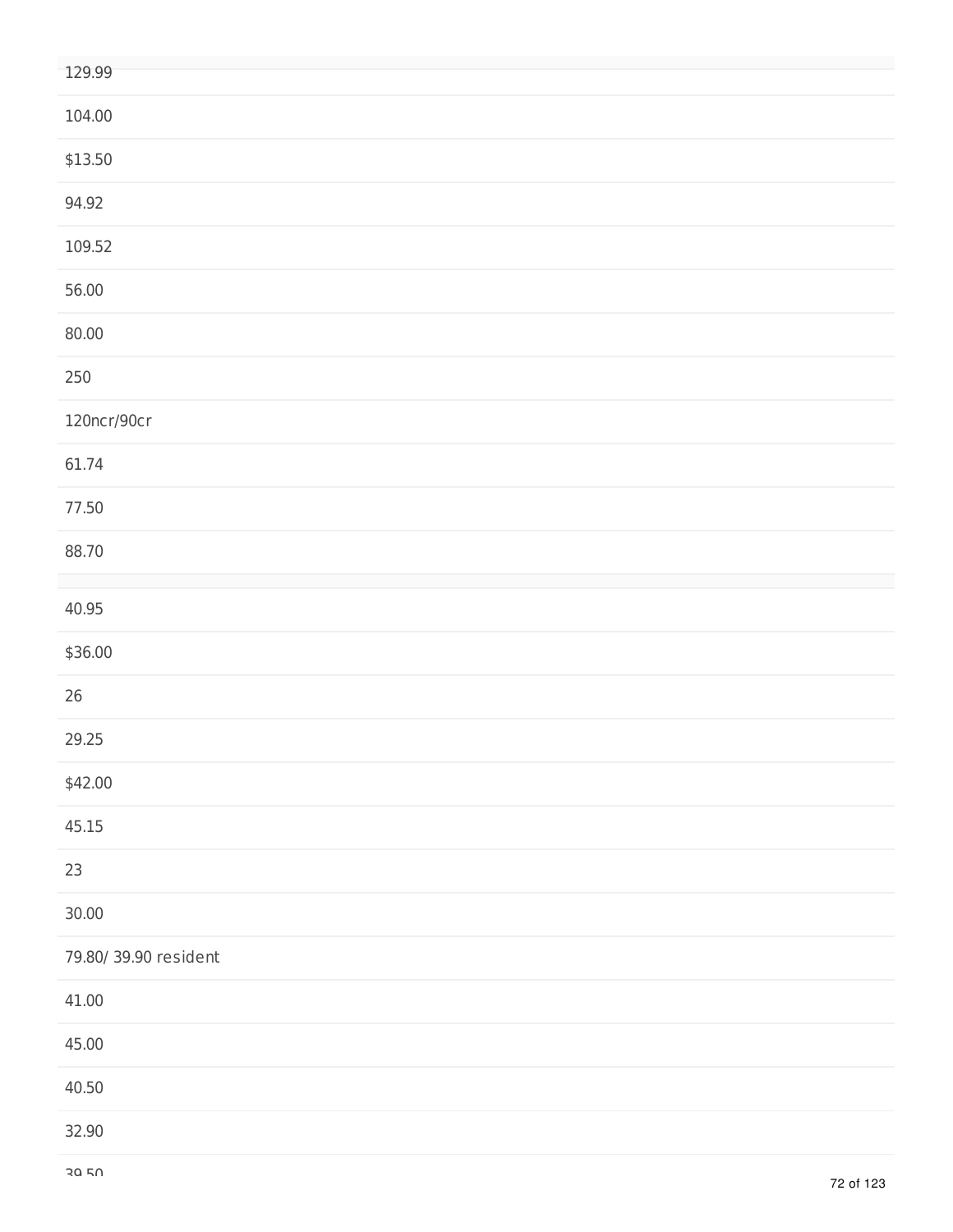| M<br>٠<br>۰.<br>ı | ٠<br>۰. |  |
|-------------------|---------|--|

| ----               |
|--------------------|
| 37.00              |
| \$45               |
| 35.10              |
| 25% off adult rate |
| 44.20              |
| \$39.50            |
| \$35.55            |
| 28.30              |
| 35.55              |
| 47.25              |
| 20.00              |
| 37.70              |
| 23.75              |
| \$40.50            |
| 35.60              |
| 38.80              |
| 23.00              |
| 38.01              |
| 21.00              |
| 30.00              |
| 85                 |
| 30ncr/24cr         |
| 26.99              |
| 38.00              |
| 34.10              |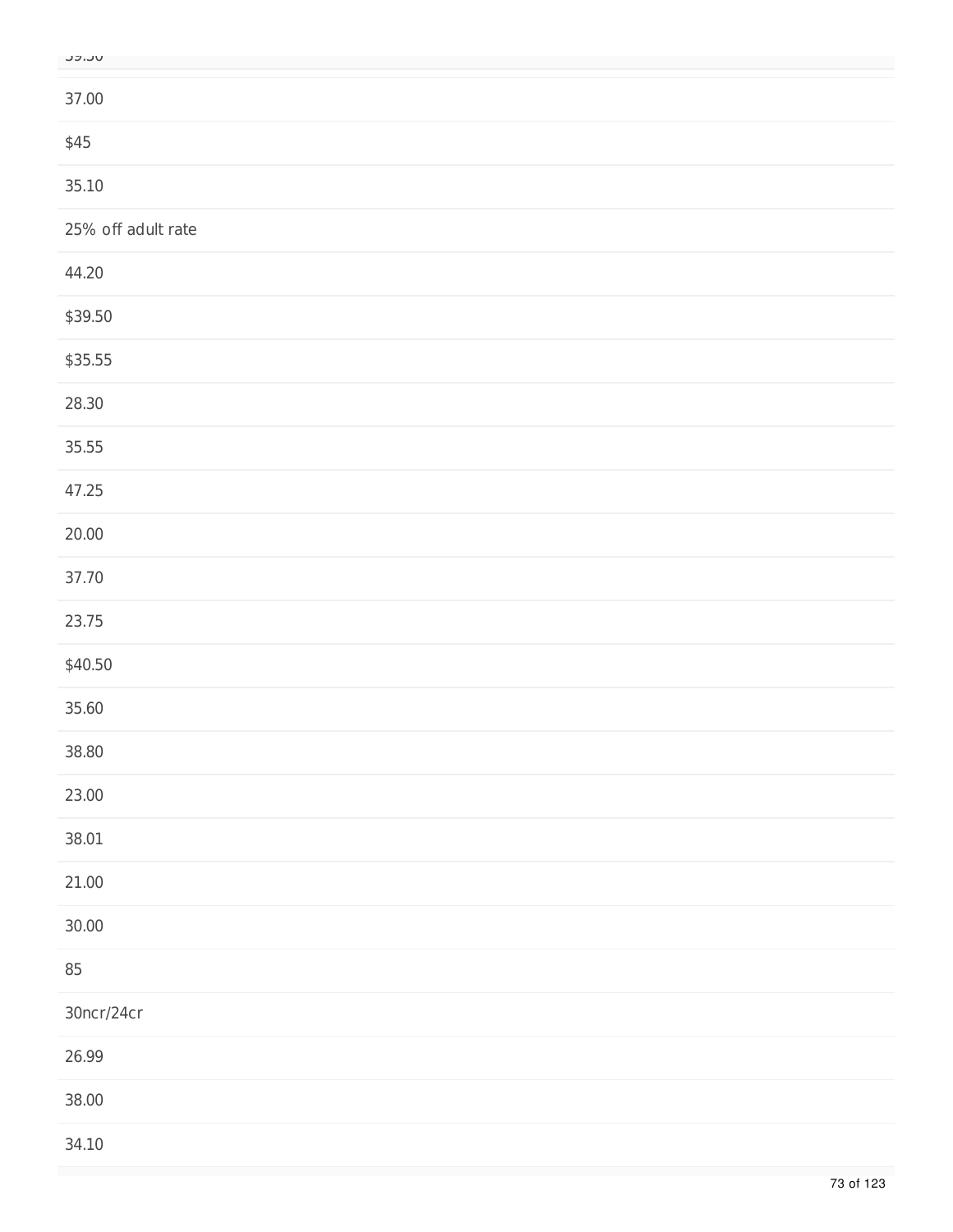| 55.65                  |  |
|------------------------|--|
| \$47.25                |  |
| 42                     |  |
| 40.50                  |  |
| \$55.75                |  |
| 58.28                  |  |
| $45\,$                 |  |
| $70\,$                 |  |
| 37.00                  |  |
| 103.55/ 51.75 resident |  |
| 59.00                  |  |
| 50.00                  |  |
| 54.00                  |  |
| 46.55                  |  |
| 50.75                  |  |
| 50.00                  |  |
| \$54                   |  |
| 51.30                  |  |
| 47.80                  |  |
| 54.60                  |  |
| \$50.45                |  |
| \$45.45                |  |
| 37.00                  |  |
| 46.15                  |  |
| 60.69                  |  |
|                        |  |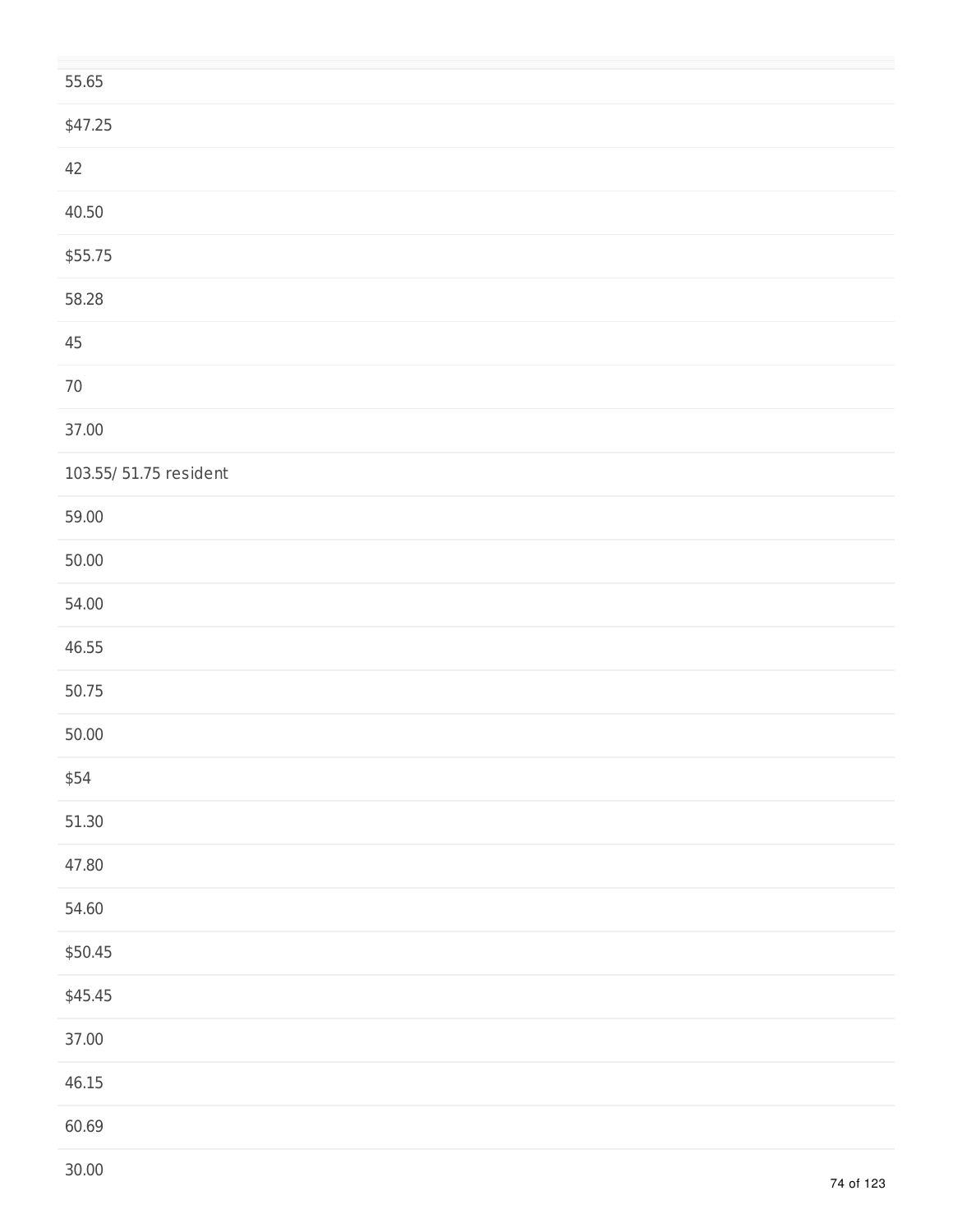| 52.00      |
|------------|
| 64.25      |
| \$54.00    |
| 47.46      |
| 50.90      |
| 38.00      |
| 50.72      |
| 28.00      |
| 45.00      |
| 104        |
| 50ncr/40cr |
| 41.58      |
| 42.50      |
| 44.70      |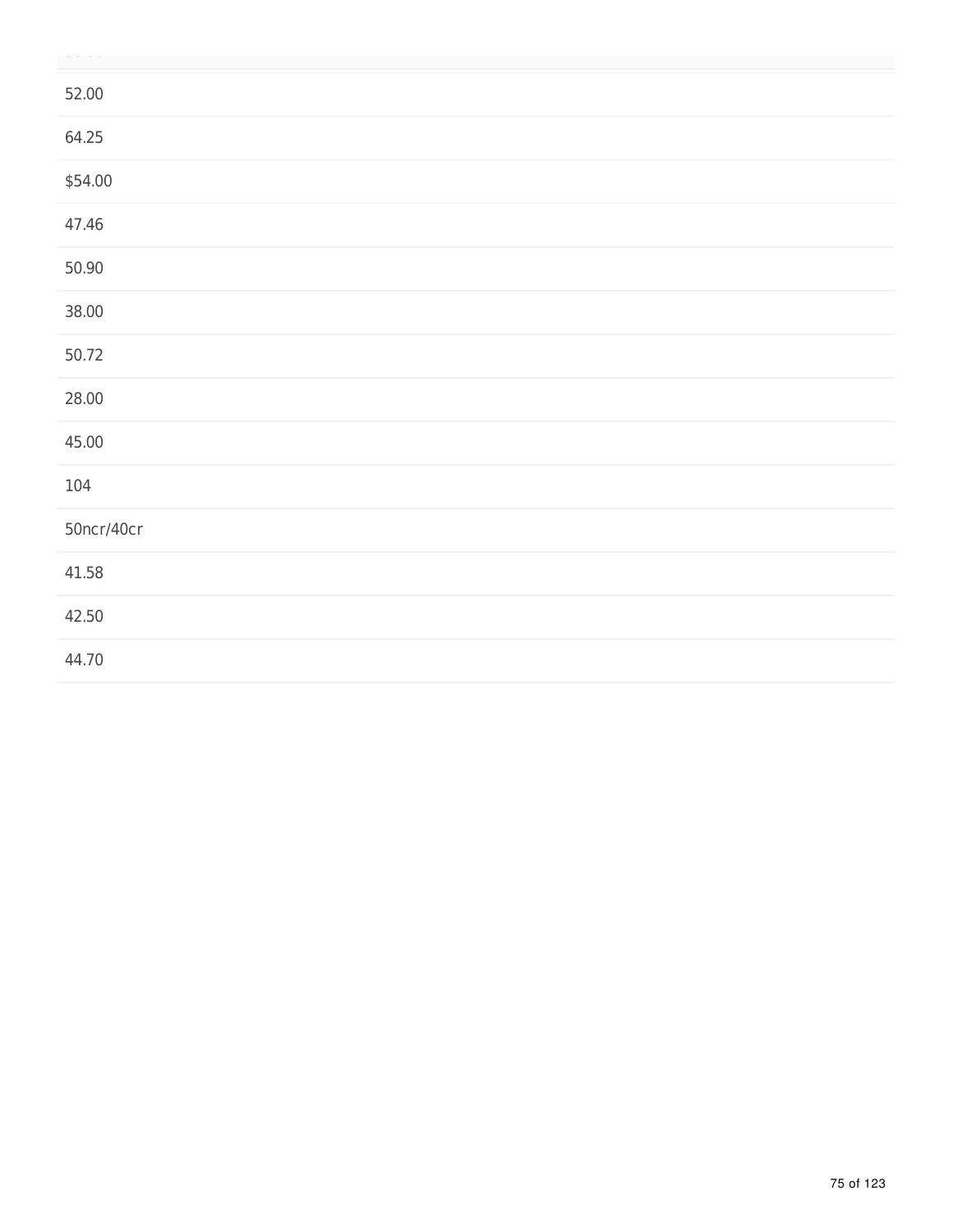| 40.95                |
|----------------------|
| $26\,$               |
| 29.25                |
| \$42.00              |
| 45.15                |
| 79.80/39.90 resident |
| 45.00                |
| 32.90                |
| 39.50                |
| 37.00                |
| \$36                 |
| 44.20                |
| $\spadesuit$         |
| \$35.55              |
| 47.25                |
| 20.00                |
| 35.50                |
| 41.50                |
| \$40.50              |
| 35.60                |
| 38.80                |
| 19.00                |
| 38.01                |
| 33.25                |
| 32.00                |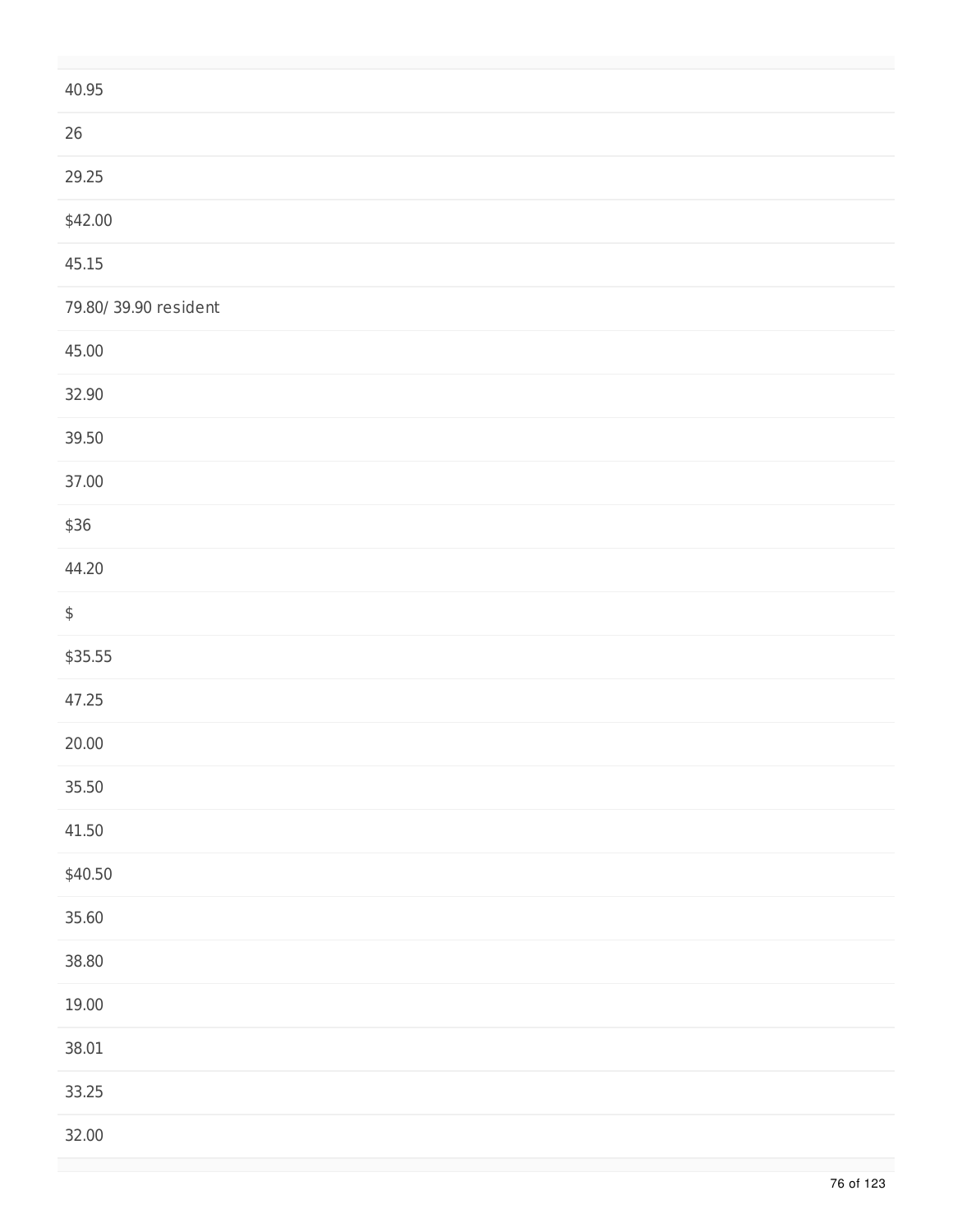| \$36.00              |
|----------------------|
| 22                   |
| 29.25                |
| $30\,$               |
| 42.50                |
| 30.00                |
| 79.80/39.90 resident |
| 41.00                |
| 31.25                |
| 40.50                |
| 32.90                |
| 25.50                |
| \$36                 |
| 35.10                |
| 36.309               |
| 32.50                |
| \$30.70              |
| \$35.55              |
| 28.00                |
| 35.55                |
| 20.00                |
| 41.50                |
| \$27.00              |
| 35.60                |
| 38.80                |
|                      |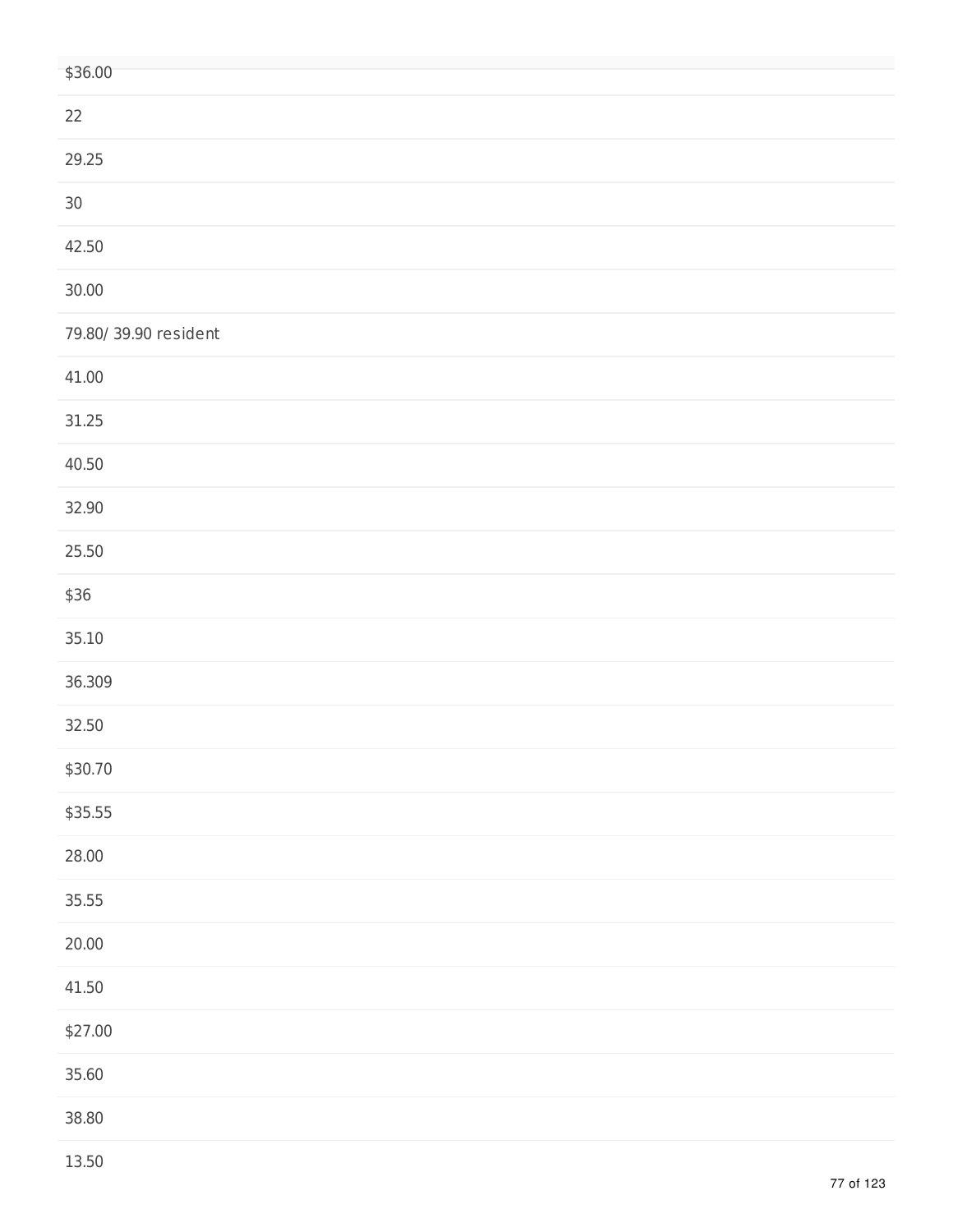| 38.01                |
|----------------------|
| 21.00                |
| 30.00                |
| 85                   |
| 30ncr/24cr           |
| 26.99                |
| 31.50                |
| 28.20                |
| 24.68                |
| \$27.00              |
|                      |
| 22                   |
| 22.50                |
| \$34.25              |
| 37.28                |
| $36$                 |
| 21.00                |
| 60.95/30.50 resident |
| 34.00                |
| 25.32                |
| 27.00                |
| 23.85                |
| 25.50                |
| 26.10                |
| 22.00                |
| \$26.35              |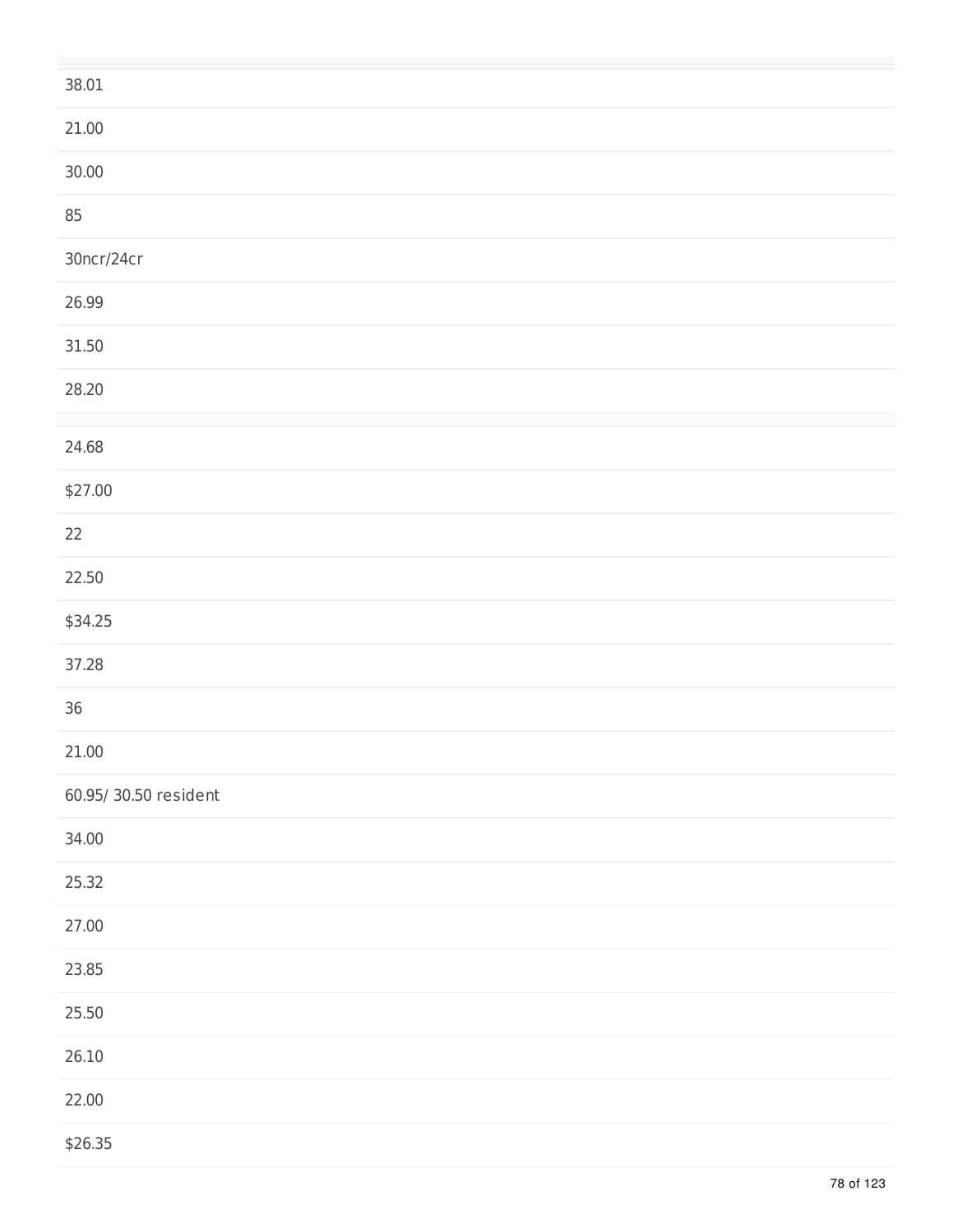| \$22.50    |
|------------|
| 20.65      |
| 31.20      |
| 26.00      |
| 22.25      |
| \$27.00    |
| 29.19      |
| 27.60      |
| 13.50      |
| 22.05      |
| 14.00      |
| 20.00      |
| 67         |
| 30ncr/24cr |
| 23.42      |
| 17.50      |
| 22.10      |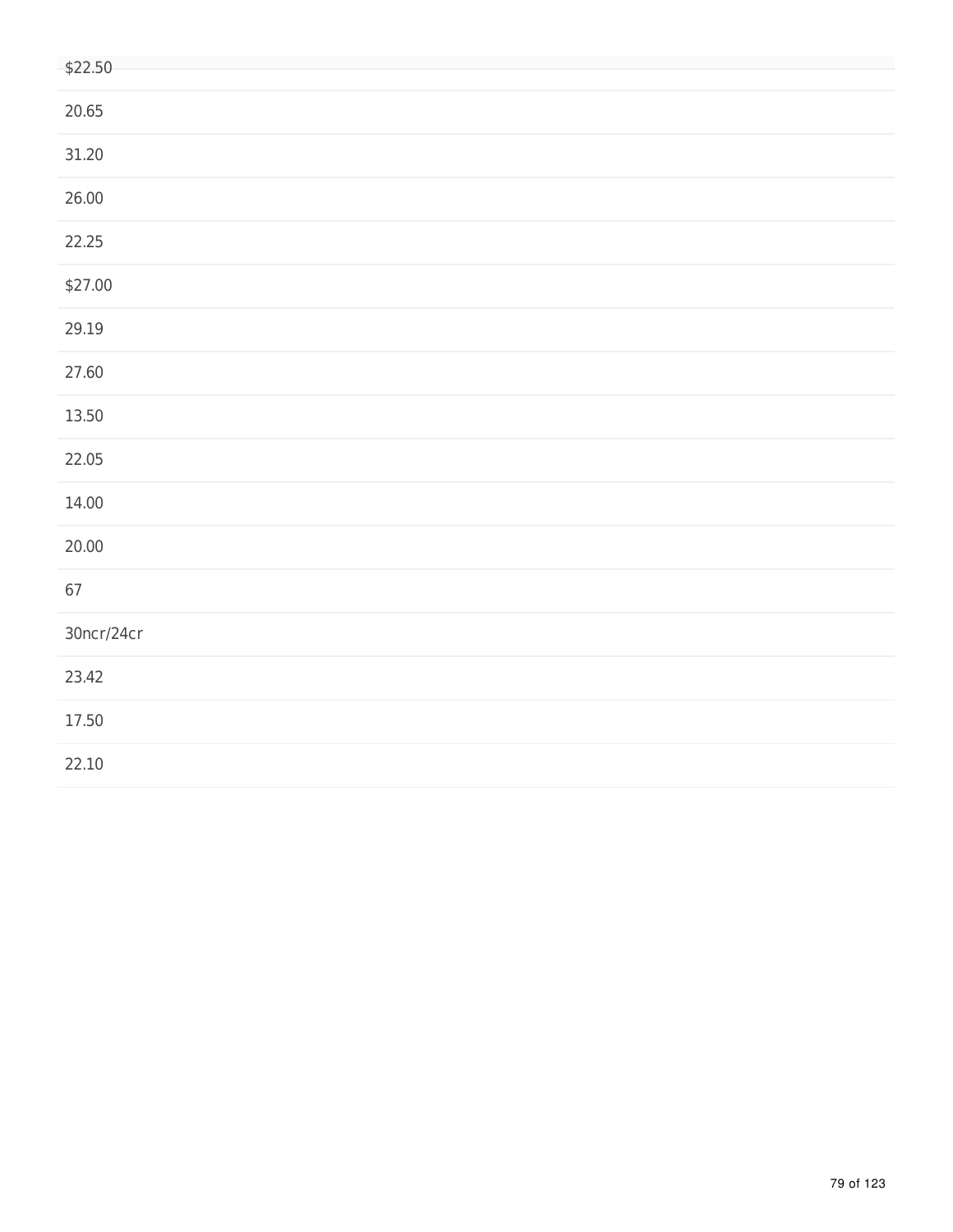| Free                                                     |
|----------------------------------------------------------|
| \$9.00                                                   |
| $22\,$                                                   |
| 26.76                                                    |
| 23.85                                                    |
| 16.10                                                    |
| $\ensuremath{\mathsf{N}}\xspace/\ensuremath{\mathsf{C}}$ |
| 11.75                                                    |
| 14.05                                                    |
| 26.00                                                    |
| \$27.00                                                  |
| 11.97                                                    |
| free                                                     |
| ${\sf FREE}$                                             |
| Free                                                     |
| $0.00\,$                                                 |
| ${\sf FREE}$                                             |
| Free                                                     |
| Free                                                     |
| \$27.00                                                  |
| free                                                     |

Punch Card rates: | 20 visits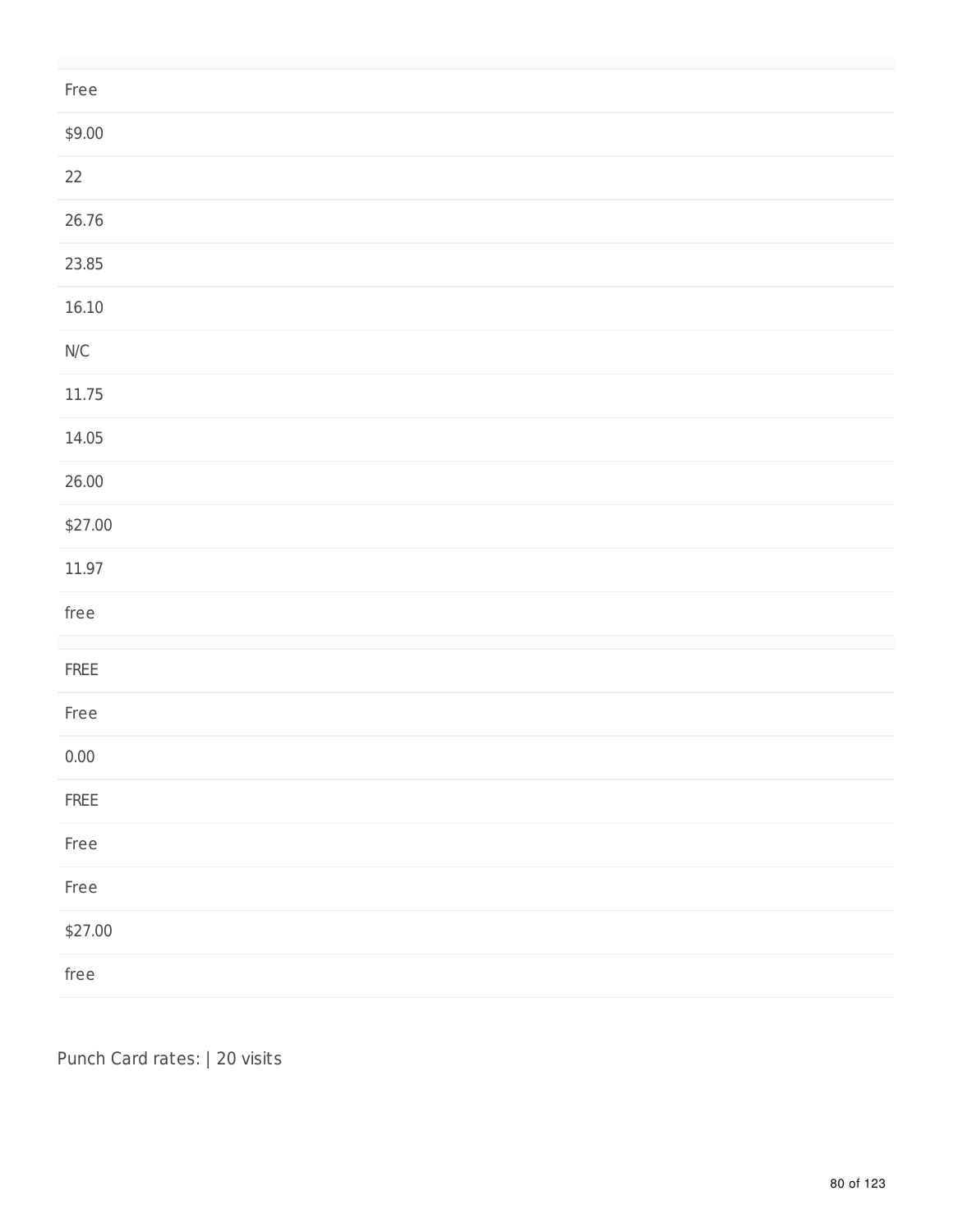| Variable          | Count        |
|-------------------|--------------|
| Infant/Toddler    | 3 responses  |
| <b>Pre-school</b> | 5 responses  |
| <b>Child</b>      | 12 responses |
| Youth             | 14 responses |
| <b>Student</b>    | 8 responses  |
| <b>Adult</b>      | 14 responses |
| <b>Senior</b>     | 13 responses |
| <b>Family</b>     | 11 responses |
| Other             | 3 responses  |

| Free    |  |  |
|---------|--|--|
| 87.20   |  |  |
| 39.90   |  |  |
|         |  |  |
| 247.50  |  |  |
| 192.00  |  |  |
| 167.20  |  |  |
| 204.80  |  |  |
| N/A     |  |  |
|         |  |  |
| \$404   |  |  |
| 214.75  |  |  |
| \$24.00 |  |  |
| 191.52  |  |  |
| 147.00  |  |  |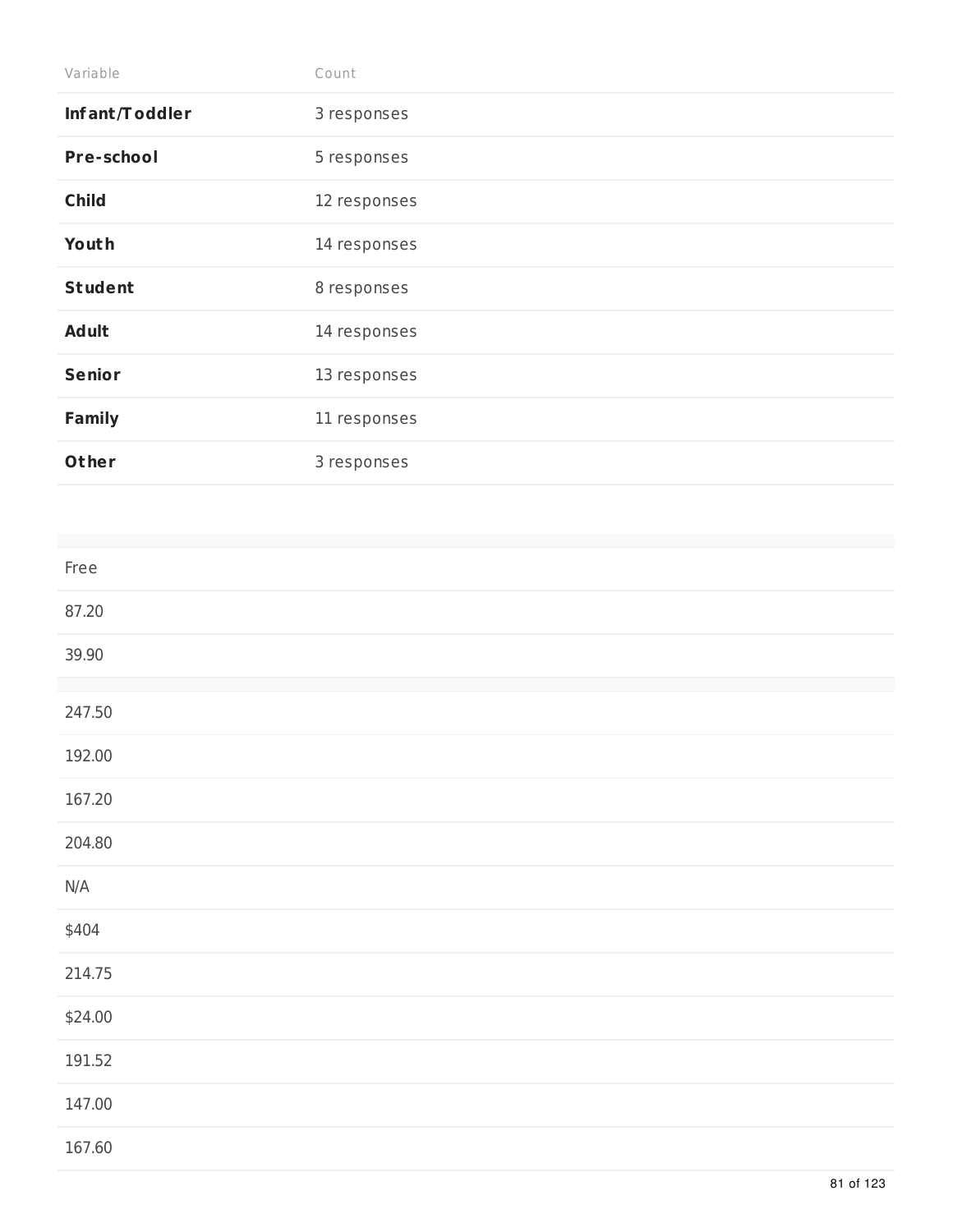| 80.00              |
|--------------------|
| 72.00              |
| 62.40              |
| 25% off adult rate |
| 78.60              |
| N/A                |
| \$63.20            |
| 67.10              |
| \$72.00            |
| 66.57              |
| 51.03              |
| 71.25              |
| 64.40              |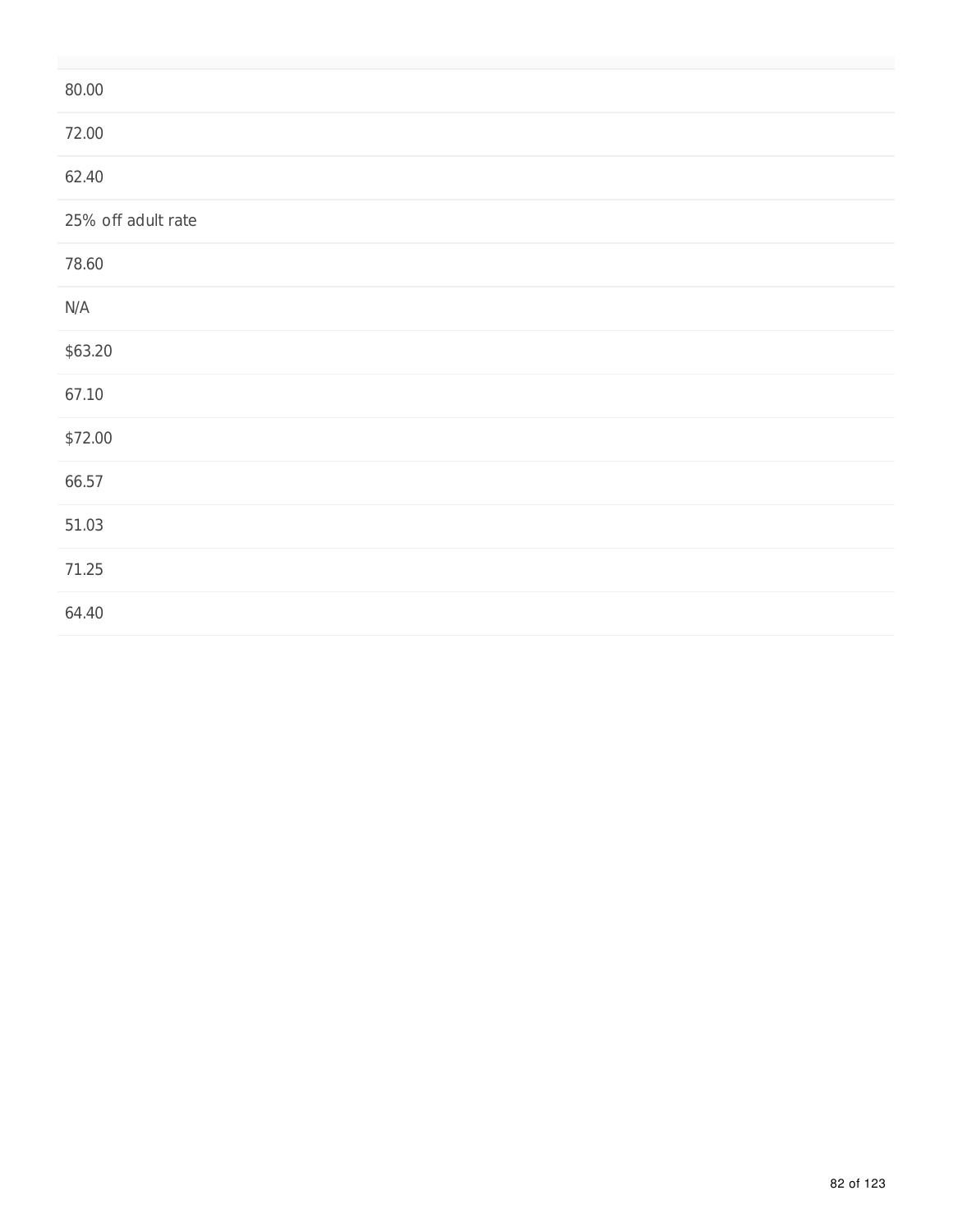| 124                     |
|-------------------------|
| 103.00                  |
| 96.00                   |
| 91.20                   |
| 90.60                   |
| 99.60                   |
| $\mathsf{N}/\mathsf{A}$ |
| \$80.80                 |
| 87.20                   |
| \$96.00                 |
| 88.83                   |
| 78.54                   |
| 79.50                   |
| 84.40                   |
| 80.00                   |
| 78.60                   |
| $\mathsf{N}/\mathsf{A}$ |
| \$63.20                 |
| \$72.00                 |
| 66.57                   |
| 62.75                   |
| 60.40                   |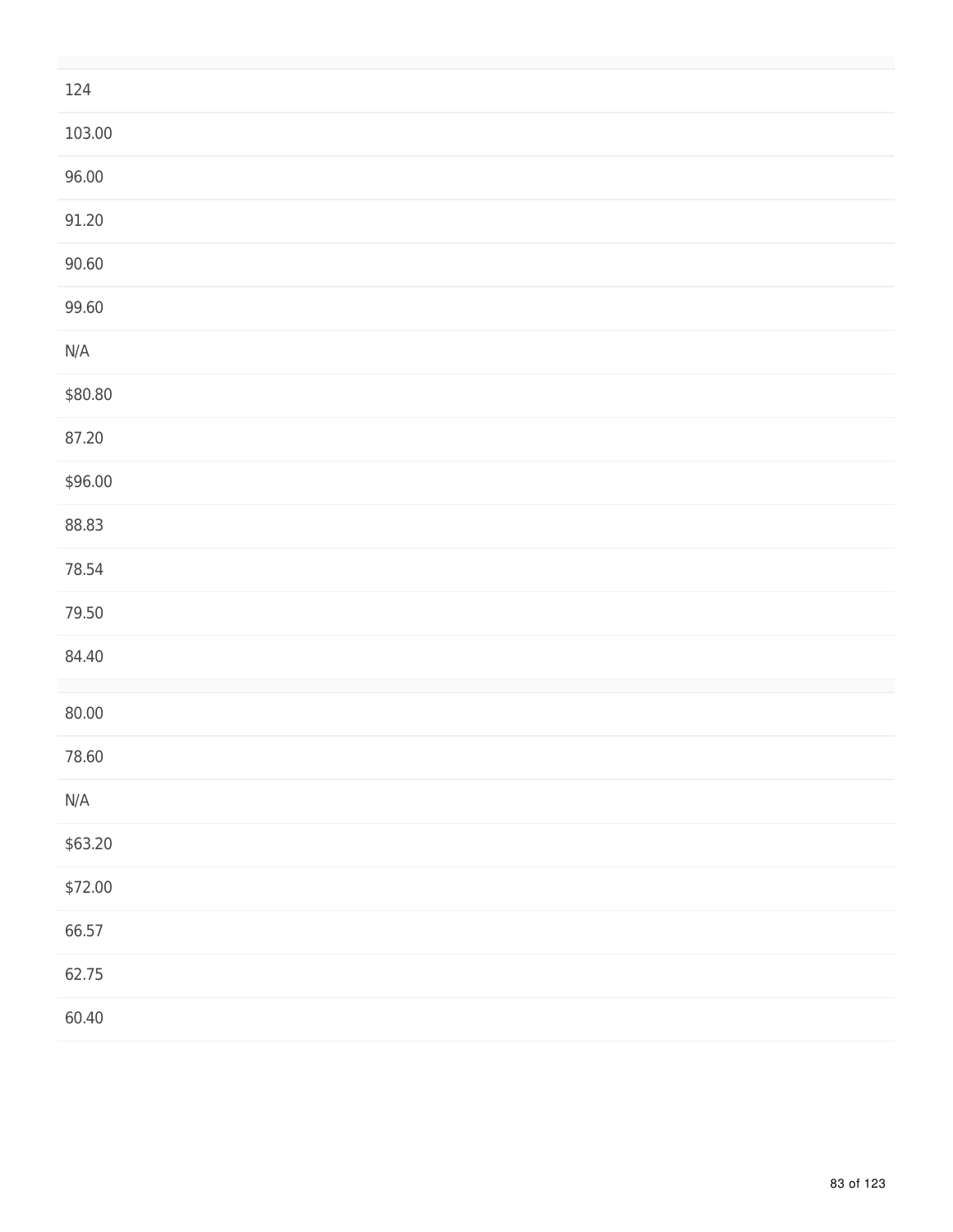| $75\,$                  |  |
|-------------------------|--|
| 56.28                   |  |
| 72.00                   |  |
| 62.40                   |  |
| 68.60                   |  |
| 58.00                   |  |
| $\mathsf{N}/\mathsf{A}$ |  |
| \$63.20                 |  |
| 67.10                   |  |
| \$48.00                 |  |
| 66.57                   |  |
| 51.03                   |  |
| 58.75                   |  |
| 53.20                   |  |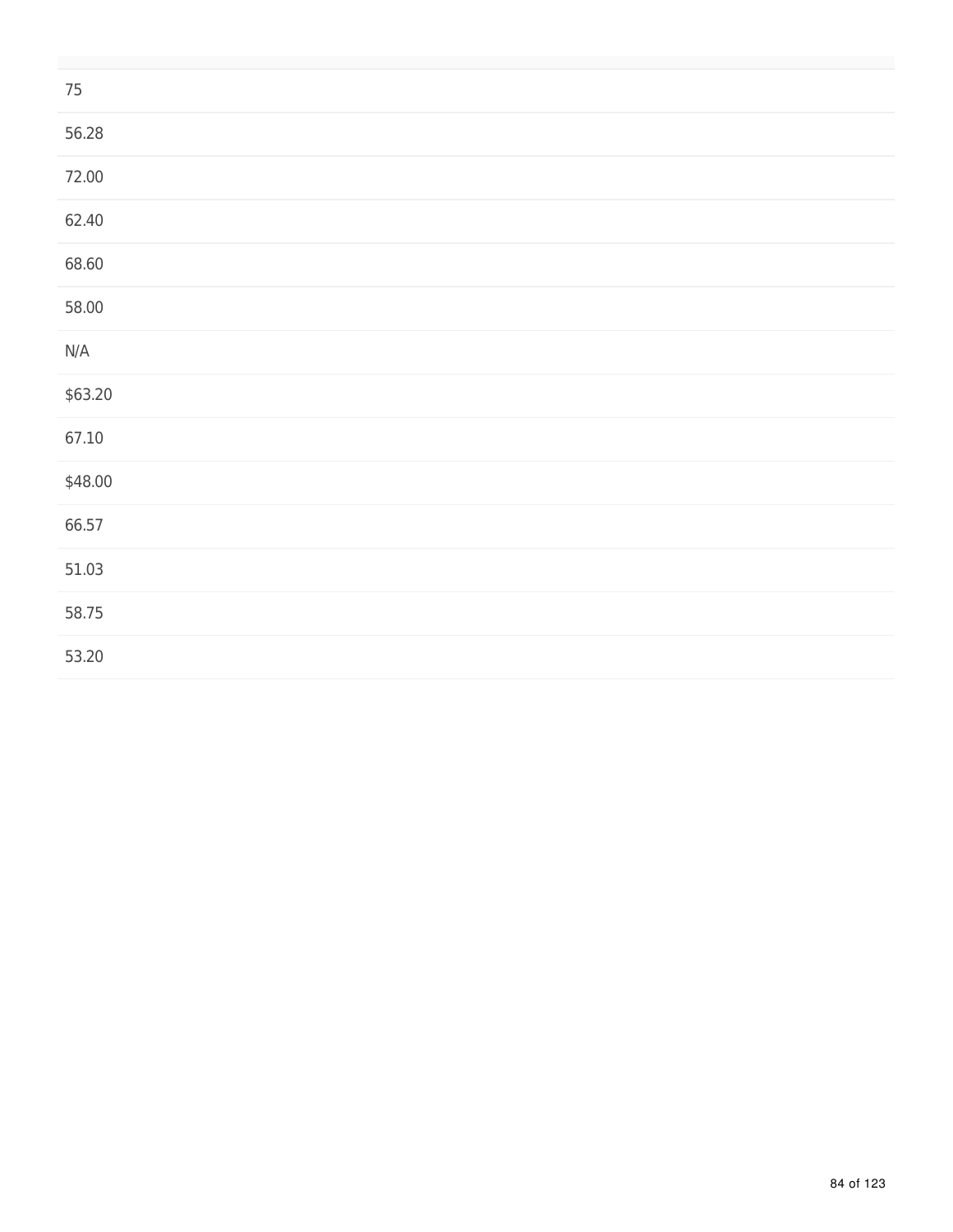| 64                      |
|-------------------------|
| 45.00                   |
| 48.00                   |
| 46.40                   |
| 37.60                   |
| $\mathsf{N}/\mathsf{A}$ |
| \$40                    |
| \$48.00                 |
| 38.64                   |
| 44.31                   |
| 33.25                   |
| 41.60                   |
| 30.20                   |
| $\mathsf{N}/\mathsf{A}$ |
| 26.50                   |
| \$48.00                 |
| 21.21                   |
| Free                    |
| ${\sf FREE}$            |
| \$48.00                 |

Punch Card rates: | 25 visits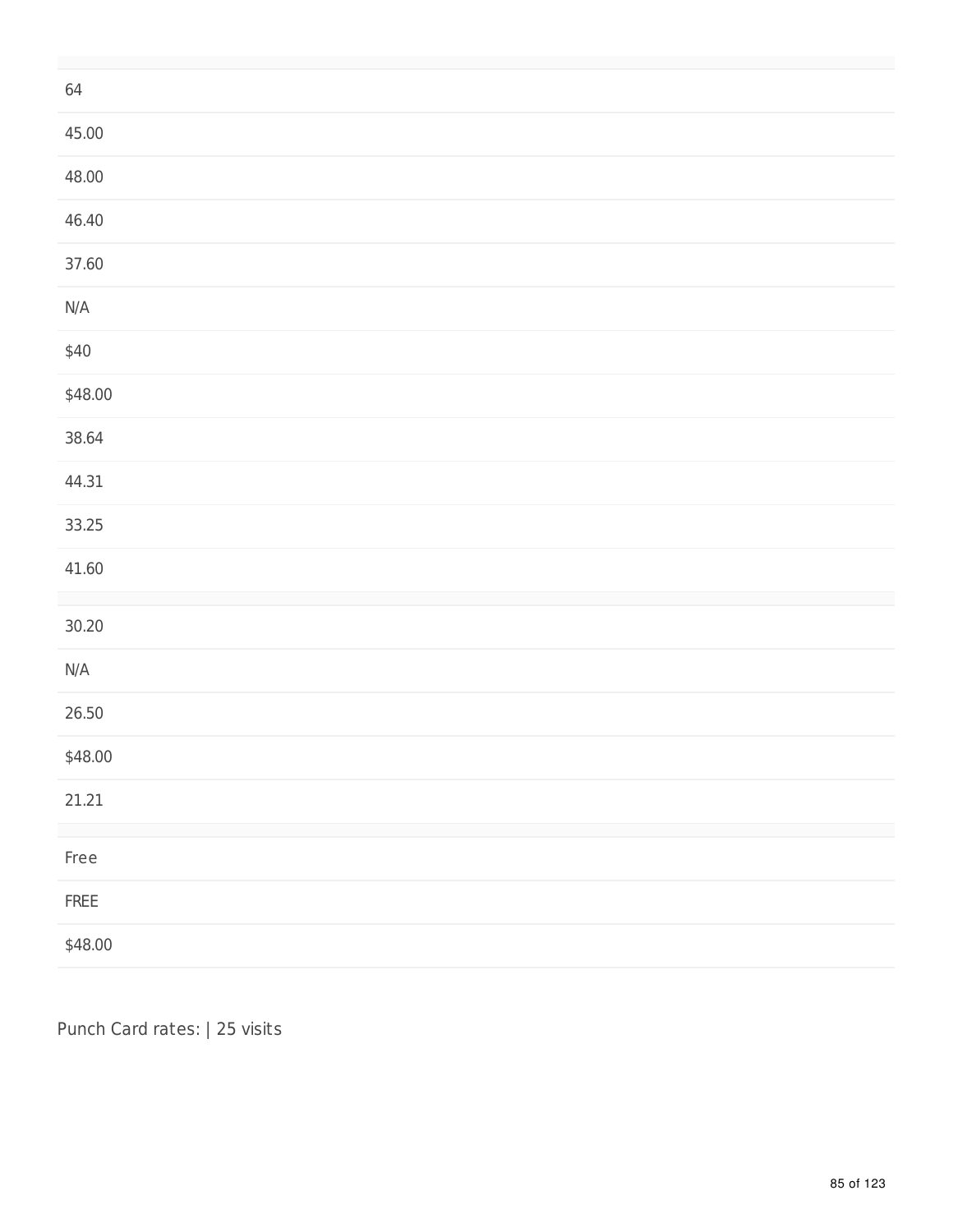| Variable          | Count       |
|-------------------|-------------|
| <b>Pre-school</b> | 1 responses |
| <b>Child</b>      | 3 responses |
| Youth             | 2 responses |
| <b>Student</b>    | 2 responses |
| <b>Adult</b>      | 3 responses |
| <b>Senior</b>     | 3 responses |
| <b>Family</b>     | 2 responses |
| Other             | 1 responses |

| 106.00                  |  |
|-------------------------|--|
| 80.00                   |  |
| N/A                     |  |
| 97.39                   |  |
| 96.00                   |  |
| N/A                     |  |
| 129.68                  |  |
| 138.00                  |  |
| N/A                     |  |
| 97.39                   |  |
| $\mathsf{N}/\mathsf{A}$ |  |
| 96.00                   |  |
| $\mathsf{N}/\mathsf{A}$ |  |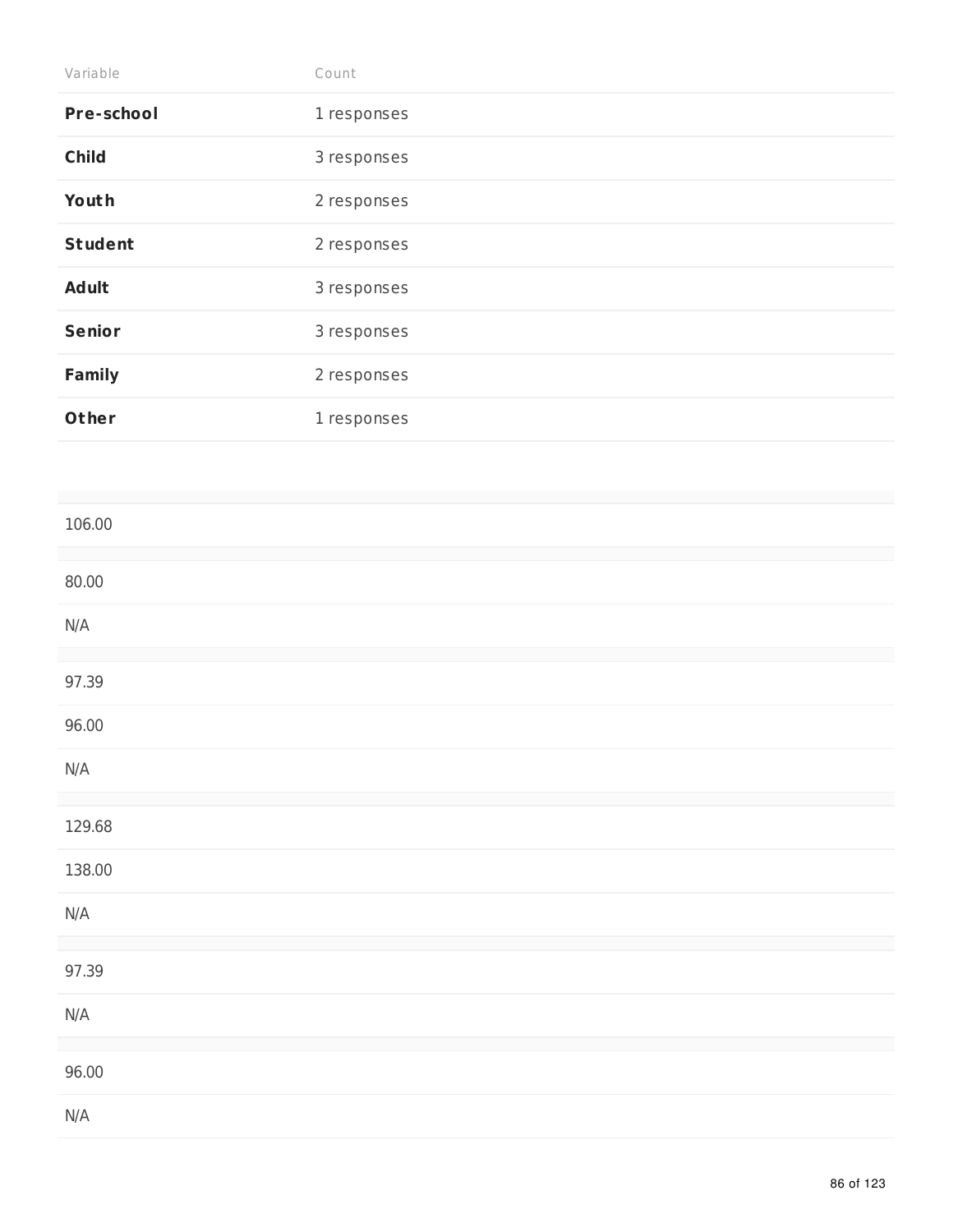| 57.23 |  |  |
|-------|--|--|
| 80.00 |  |  |
| N/A   |  |  |
| N/A   |  |  |

## Punch Card rates: | 30 visits

| Variable          | Count       |
|-------------------|-------------|
| <b>Pre-school</b> | 1 responses |
| <b>Child</b>      | 3 responses |
| Youth             | 4 responses |
| <b>Student</b>    | 2 responses |
| <b>Adult</b>      | 4 responses |
| <b>Senior</b>     | 3 responses |
| <b>Family</b>     | 4 responses |

| 330    |  |
|--------|--|
| 245.70 |  |
| N/A    |  |
| 200.00 |  |
| 87.00  |  |
| N/A    |  |
| 80.00  |  |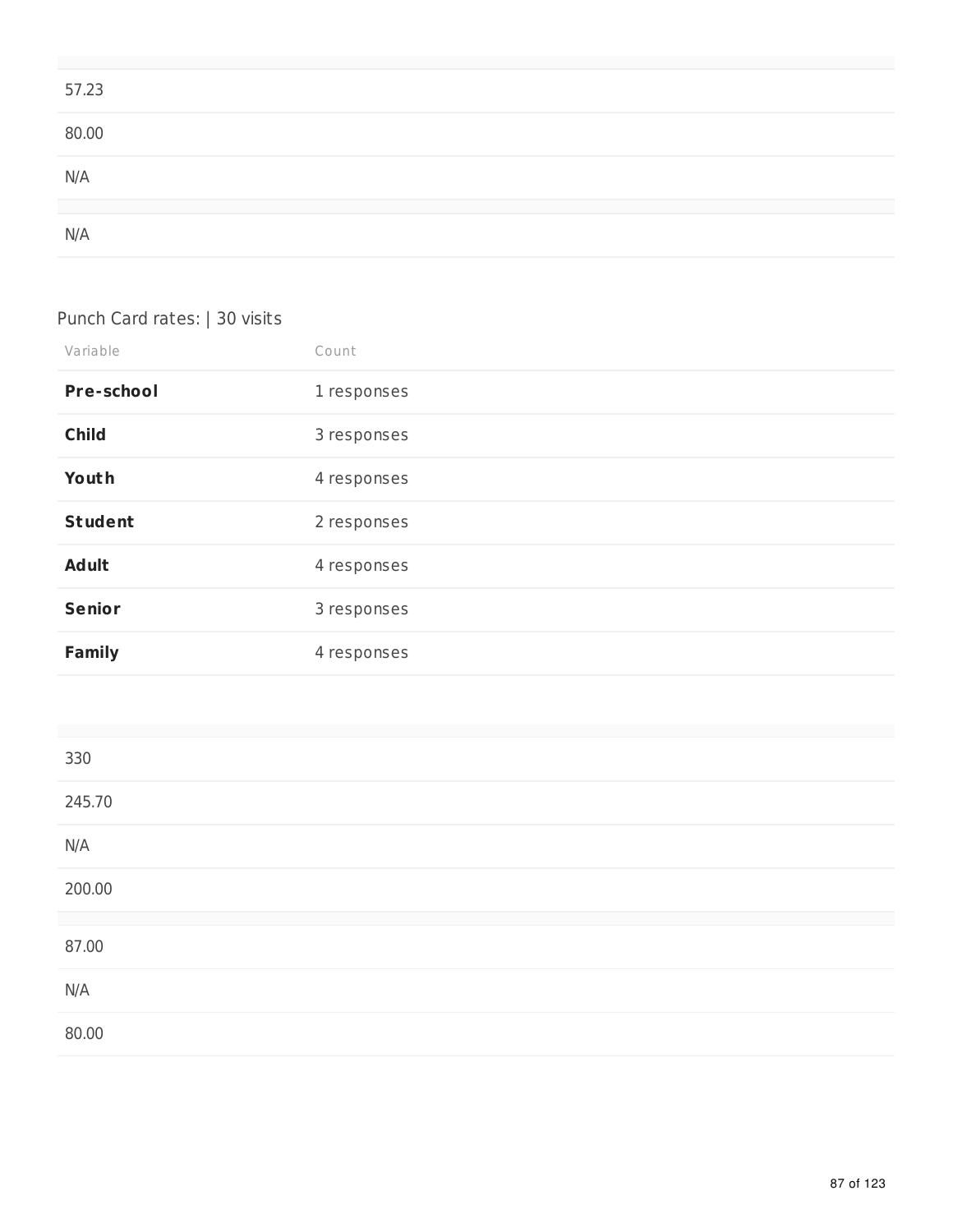| 165                     |  |
|-------------------------|--|
| 122.85                  |  |
| N/A                     |  |
| 100.00                  |  |
| 87.00                   |  |
| $\mathsf{N}/\mathsf{A}$ |  |
| 100                     |  |
| 87.00                   |  |
| $\mathsf{N}/\mathsf{A}$ |  |
| 80.00                   |  |
| 85.50                   |  |
| $\mathsf{N}/\mathsf{A}$ |  |
| 60.00                   |  |
| $\mathsf{N}/\mathsf{A}$ |  |

Punch Card rates: | 50 visits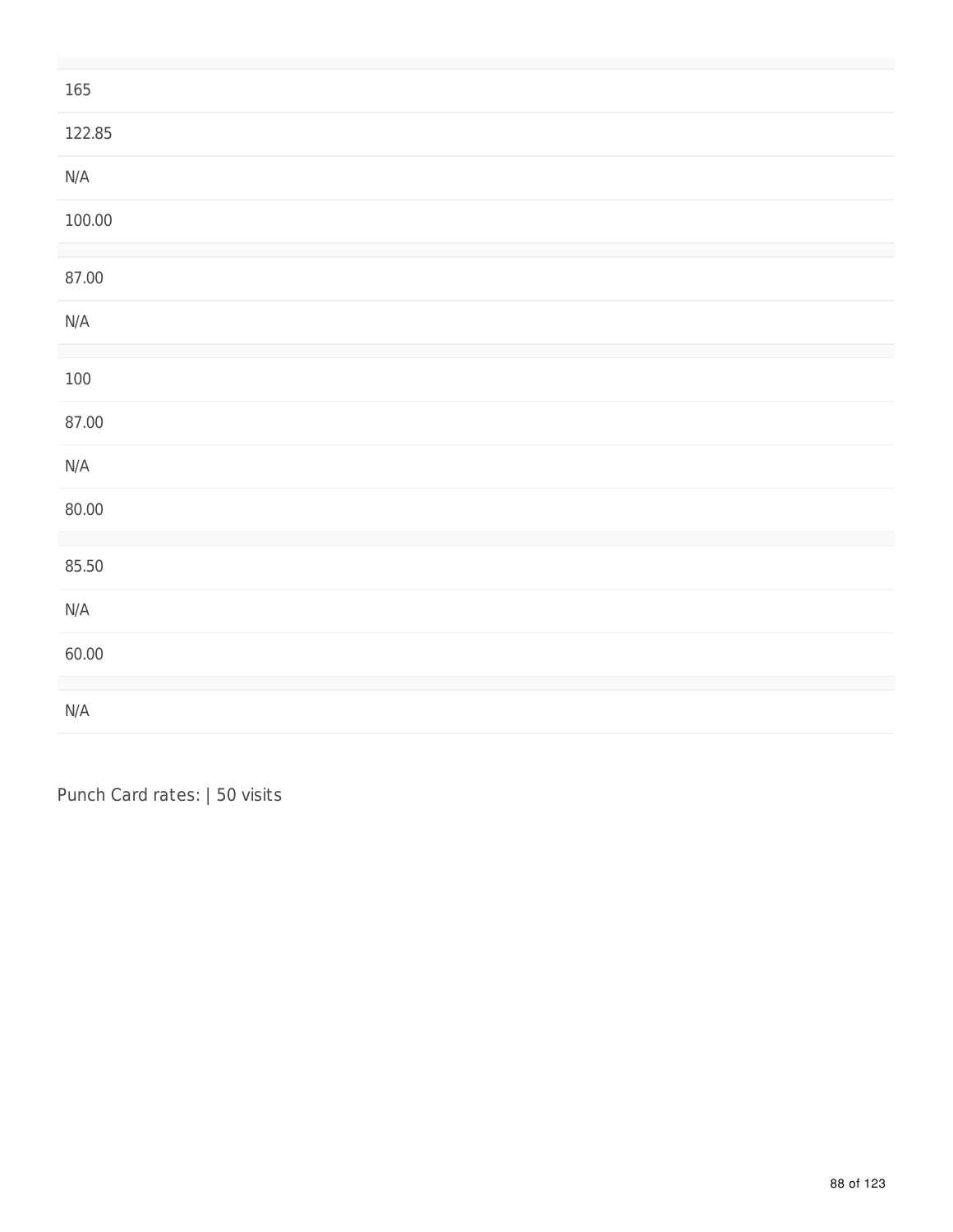| Variable          | Count       |
|-------------------|-------------|
| <b>Pre-school</b> | 1 responses |
| <b>Child</b>      | 2 responses |
| Youth             | 2 responses |
| <b>Student</b>    | 1 responses |
| <b>Adult</b>      | 2 responses |
| <b>Senior</b>     | 2 responses |
| <b>Family</b>     | 2 responses |
| Other             | 1 responses |
|                   |             |

| 200.00                  |  |  |  |
|-------------------------|--|--|--|
| 150.00                  |  |  |  |
| $\mathsf{N}/\mathsf{A}$ |  |  |  |
| 180.00                  |  |  |  |
| $\mathsf{N}/\mathsf{A}$ |  |  |  |
| 260.00                  |  |  |  |
| $\mathsf{N}/\mathsf{A}$ |  |  |  |
| $\mathsf{N}/\mathsf{A}$ |  |  |  |
| 180.00                  |  |  |  |
| $\mathsf{N}/\mathsf{A}$ |  |  |  |
| 150.00                  |  |  |  |
| $\mathsf{N}/\mathsf{A}$ |  |  |  |
| $\mathsf{N}/\mathsf{A}$ |  |  |  |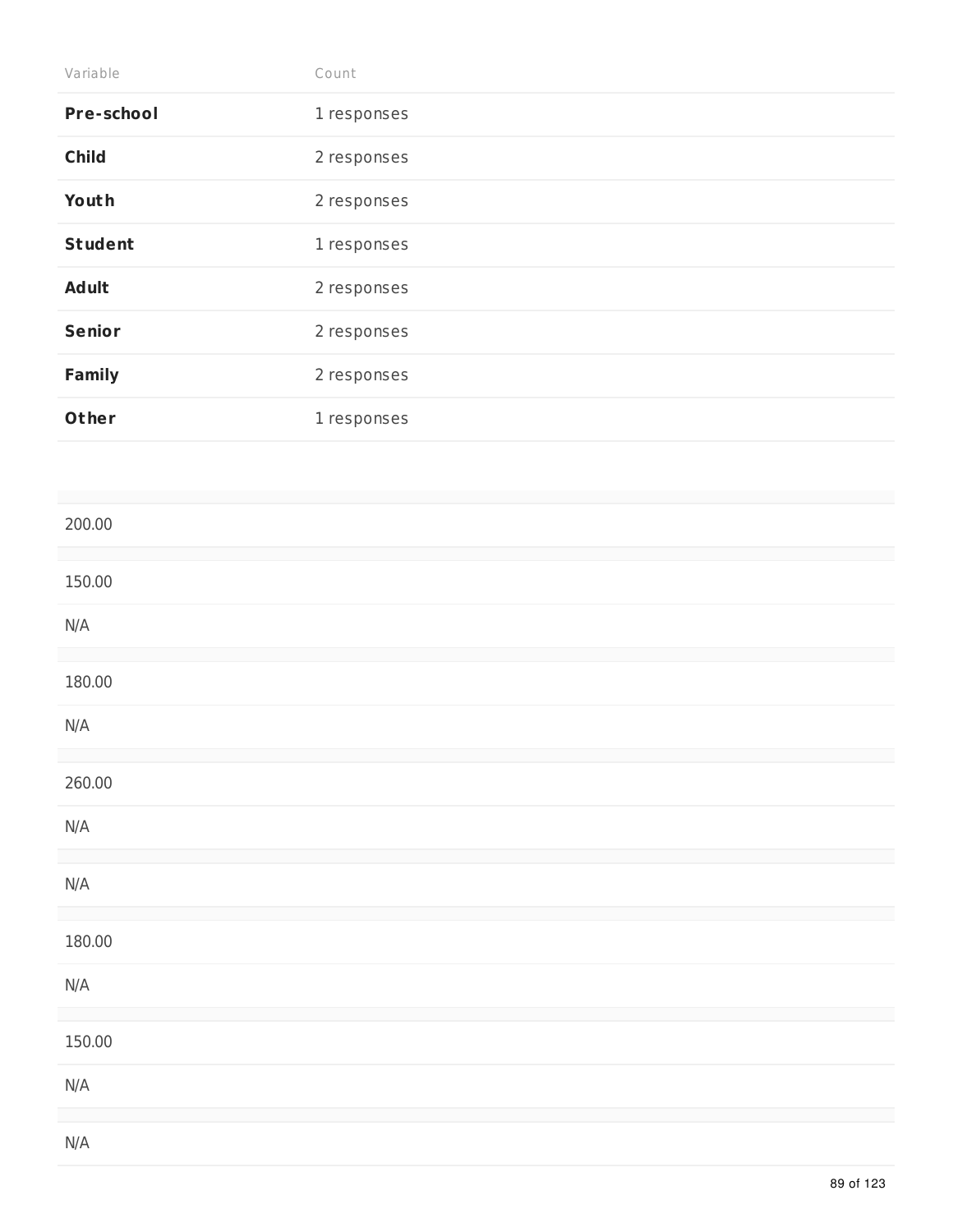# Punch Card rates: | 100 visits

| Variable          | Count       |
|-------------------|-------------|
| <b>Pre-school</b> | 1 responses |
| <b>Child</b>      | 2 responses |
| Youth             | 2 responses |
| <b>Student</b>    | 1 responses |
| <b>Adult</b>      | 2 responses |
| <b>Senior</b>     | 2 responses |
| <b>Family</b>     | 2 responses |
| Other             | 1 responses |

| 375.00                  |  |
|-------------------------|--|
| 281.00                  |  |
| $\mathsf{N}/\mathsf{A}$ |  |
| 338.00                  |  |
| $\mathsf{N}/\mathsf{A}$ |  |
| 488.00                  |  |
| $\mathsf{N}/\mathsf{A}$ |  |
| $\mathsf{N}/\mathsf{A}$ |  |
| 338.00                  |  |
| $\mathsf{N}/\mathsf{A}$ |  |
| 281.00                  |  |
| N/A                     |  |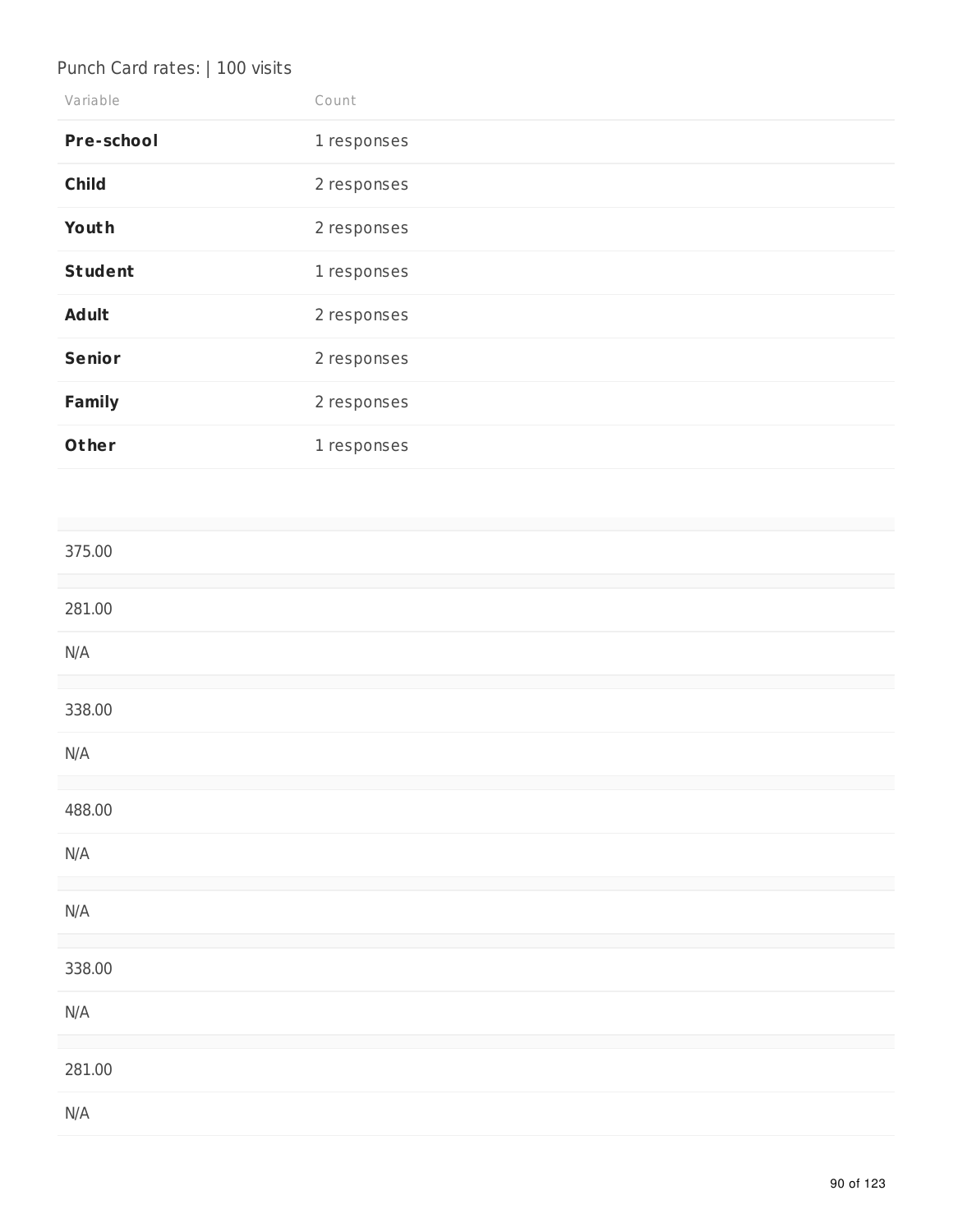## What activities are included in above fees and passes?

| Variable               | Facility not<br>available | Single<br>Admission    | Punch card<br>admission | Monthly/<br>Annual pass | Additional<br>fees apply |           |
|------------------------|---------------------------|------------------------|-------------------------|-------------------------|--------------------------|-----------|
| <b>Indoor Pool</b>     | $\overline{7}$<br>18.4%   | 32<br>84.2%            | 32<br>84.2%             | 32<br>84.2%             | $\mathsf{3}$<br>7.9%     | Total: 38 |
| <b>Outdoor Pool</b>    | 23<br>76.7%               | 8<br>26.7%             | 8<br>26.7%              | $\overline{7}$<br>23.3% | $\overline{0}$<br>0.0%   | Total: 30 |
| <b>Public Skating</b>  | 10<br>28.6%               | 23<br>65.7%            | 20<br>57.1%             | 20<br>57.1%             | 3<br>8.6%                | Total: 35 |
| <b>Drop in Hockey</b>  | 12<br>36.4%               | 17<br>51.5%            | 15<br>45.5%             | 14<br>42.4%             | 5<br>15.2%               | Total: 33 |
| <b>Weight room</b>     | $\overline{7}$<br>19.4%   | 28<br>77.8%            | 29<br>80.6%             | 30<br>83.3%             | $\mathbf{1}$<br>2.8%     | Total: 36 |
| <b>Fitness classes</b> | $\overline{4}$<br>12.1%   | 24<br>72.7%            | 24<br>72.7%             | 22<br>66.7%             | 9<br>27.3%               | Total: 33 |
| Multi-purpose classes  | 13<br>48.1%               | 8<br>29.6%             | 8<br>29.6%              | $\overline{7}$<br>25.9% | $\overline{7}$<br>25.9%  | Total: 27 |
| Raquet courts          | 16<br>57.1%               | $7^{\circ}$<br>25.0%   | $7^{\circ}$<br>25.0%    | $\overline{7}$<br>25.0% | $\overline{4}$<br>14.3%  | Total: 28 |
| <b>Tennis courts</b>   | 22<br>91.7%               | $\mathbf{1}$<br>4.2%   | $\mathbf{1}$<br>4.2%    | $\mathbf 1$<br>4.2%     | $\mathbf 1$<br>4.2%      | Total: 24 |
| <b>Golf course</b>     | 23<br>88.5%               | $\overline{2}$<br>7.7% | $\overline{2}$<br>7.7%  | $\overline{2}$<br>7.7%  | $\overline{2}$<br>7.7%   | Total: 26 |
| Other                  | 8<br>61.5%                | 5<br>38.5%             | 5<br>38.5%              | 5<br>38.5%              | $\mathbf{1}$<br>7.7%     | Total: 13 |

## Specify other:

Response Count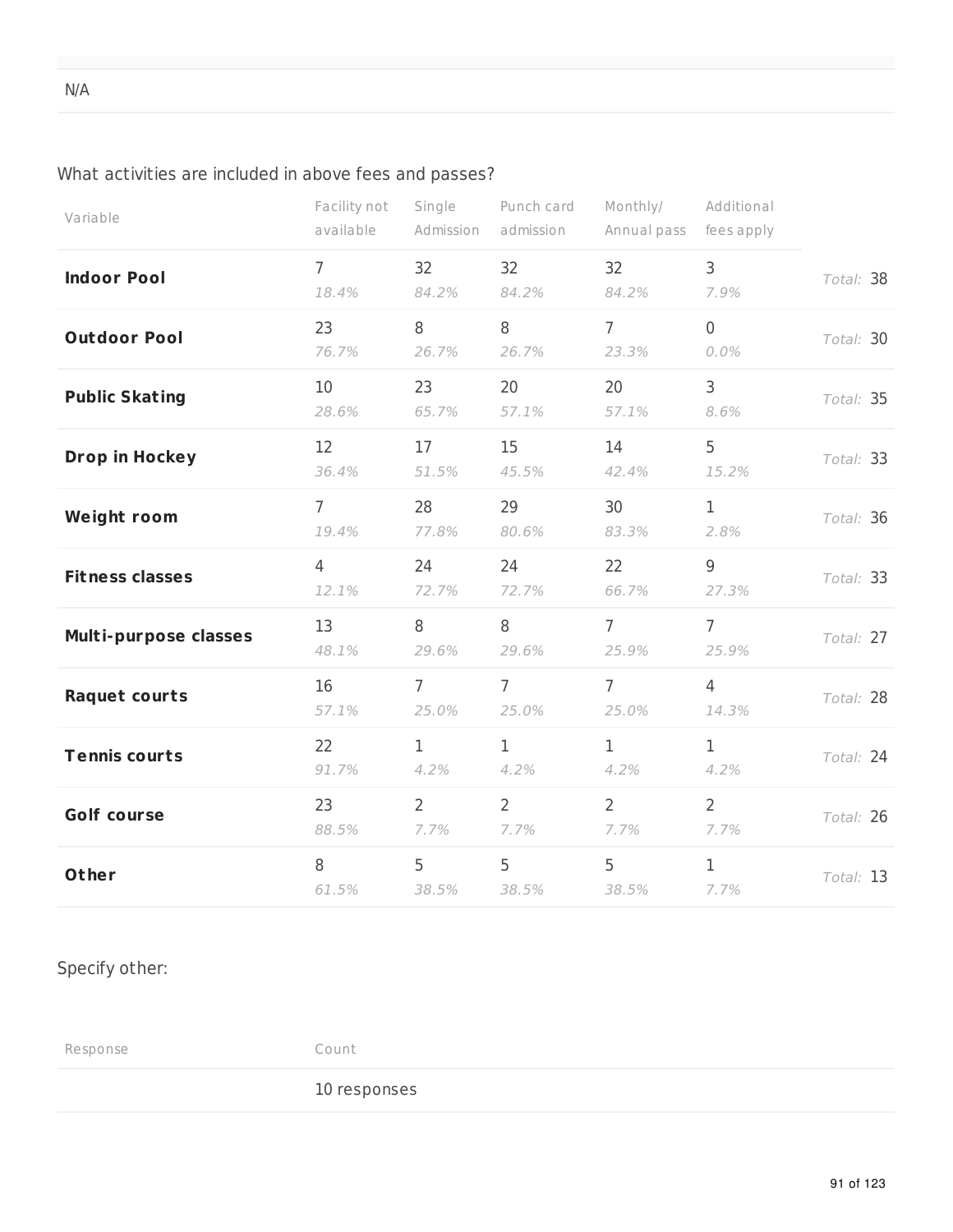Drop in basketball, pickleball, ball hockey, indoor soccer, waterfit/water walking, badminton and table tennis. No squash or tennis

drop in hockey and fitness classes are seperate cost is \$6.00 per session

Have drop in rates for speciality programs (shinny hockey / aquafit) \$5 drop in \$45 - 10 visit punch card

Our punch card rates are for Twelve (12) visits / Only our sixth month & annual pass prices include the pool, weight room and public skating

Gymnasium drop-in programs

sauna room, swirl pool, steam room, water aerobics, gym sports, spinning

Drop in Pickleball, Soccer, basketball

steam room, hot tub

open gym/drop-in sports

Drop-in Gymnasium/Basketball

Do fees vary for residents vs. non residents?

## Residents vs. non residents?

| Response   | Count     |
|------------|-----------|
| <b>Yes</b> | 8 18.2%   |
| <b>No</b>  | 36 81.8%  |
|            | Total: 44 |

## If yes, what is the cost differential for non-residents?

Response Count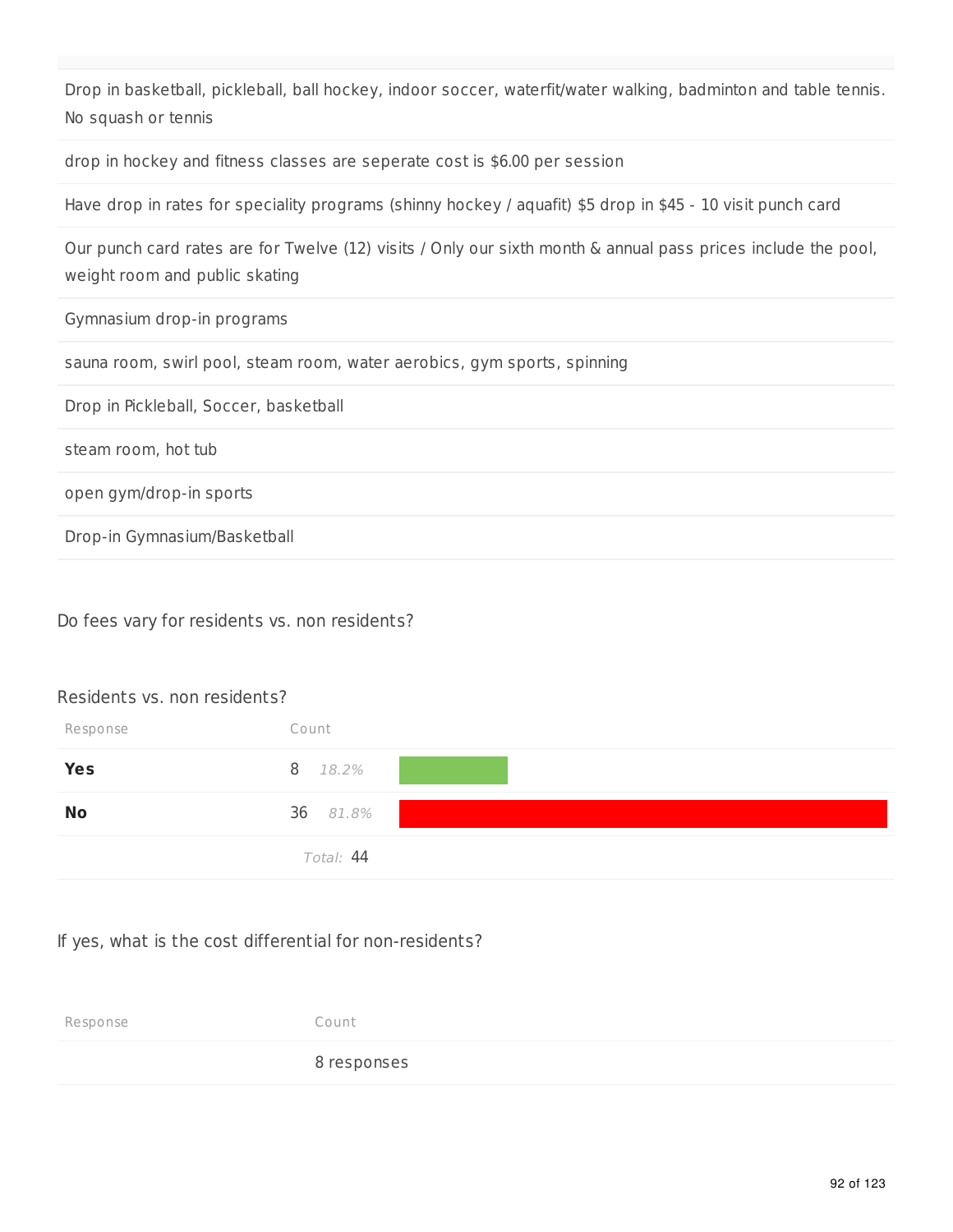## Additional 25% for NR

We charge an extra \$5 for non residents in red cross swimming lessons. No difference for all drop in programs - however we are very diligent on tracking 'where are you from' demographic information that our council is using to leverage cost sharing conversations with the regional district

varies. For aquatics, non-residents pay 100% more than residents. Ice users are approximately 25% more than residents. SImilarily field users are charged approximatly 25% more than residents.

| Only for rentals                                     |
|------------------------------------------------------|
| Non residents pay double the regular admission rates |
| 25% is added to Ice Rental fees                      |
| Non-resident approximately 25% more.                 |
| Child 4.75 ncr/3 cr                                  |

Do you offer payment plans for passes?

#### Payment plans for passes

Adult 8.25ncr/5cr

| Response   | Count     |
|------------|-----------|
| <b>Yes</b> | 17 37.8%  |
| <b>No</b>  | 28 62.2%  |
|            | Total: 45 |

If yes, which plans are eligible?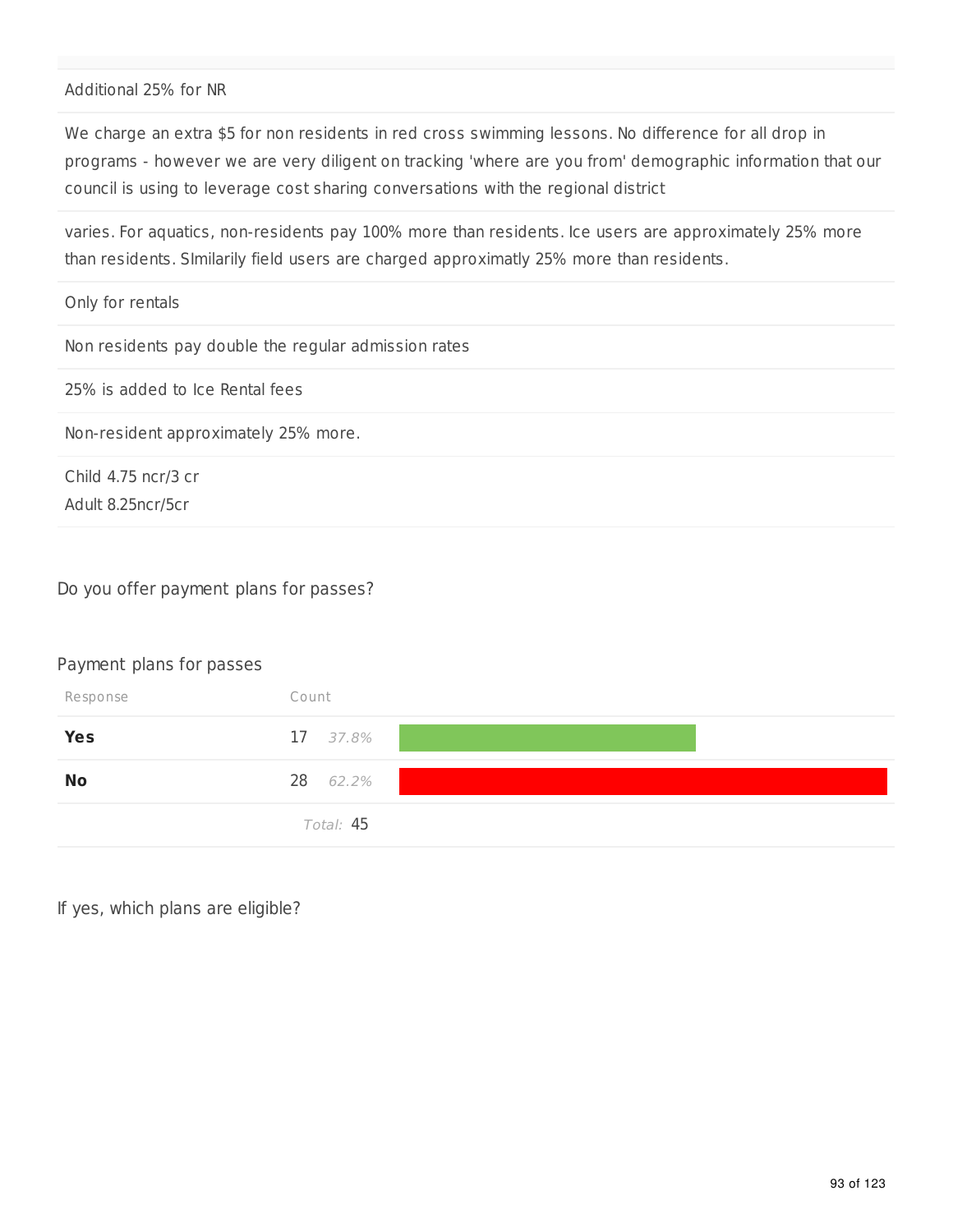| Variable           | Pre-auth Credit Pre-auth Debit |       | Post dated cheques | Other |            |
|--------------------|--------------------------------|-------|--------------------|-------|------------|
| 3 month pass       | 50.0%                          | 50.0% | 50.0%              | 25.0% | Total: $4$ |
| 6 month pass       | 87.5%                          | 12.5% | 62.5%              | 12.5% | Total: 8   |
| <b>Annual pass</b> | 15<br>88.2%                    | 41 2% | 8<br>47.1%         | 11.8% | Total: 17  |

## Specify Other:

Response Count

3 responses

## EFT with a chequing account (not post dated cheques)

1 month pass - credit, debit- cheques

Manager approves and customer pays as they can - special circumstances only

## Do staff receive special offers for passes?

| Response   | Count     |
|------------|-----------|
| <b>Yes</b> | 27 60.0%  |
| <b>No</b>  | 18 40.0%  |
|            | Total: 45 |

## If yes, please provide details:

Response Count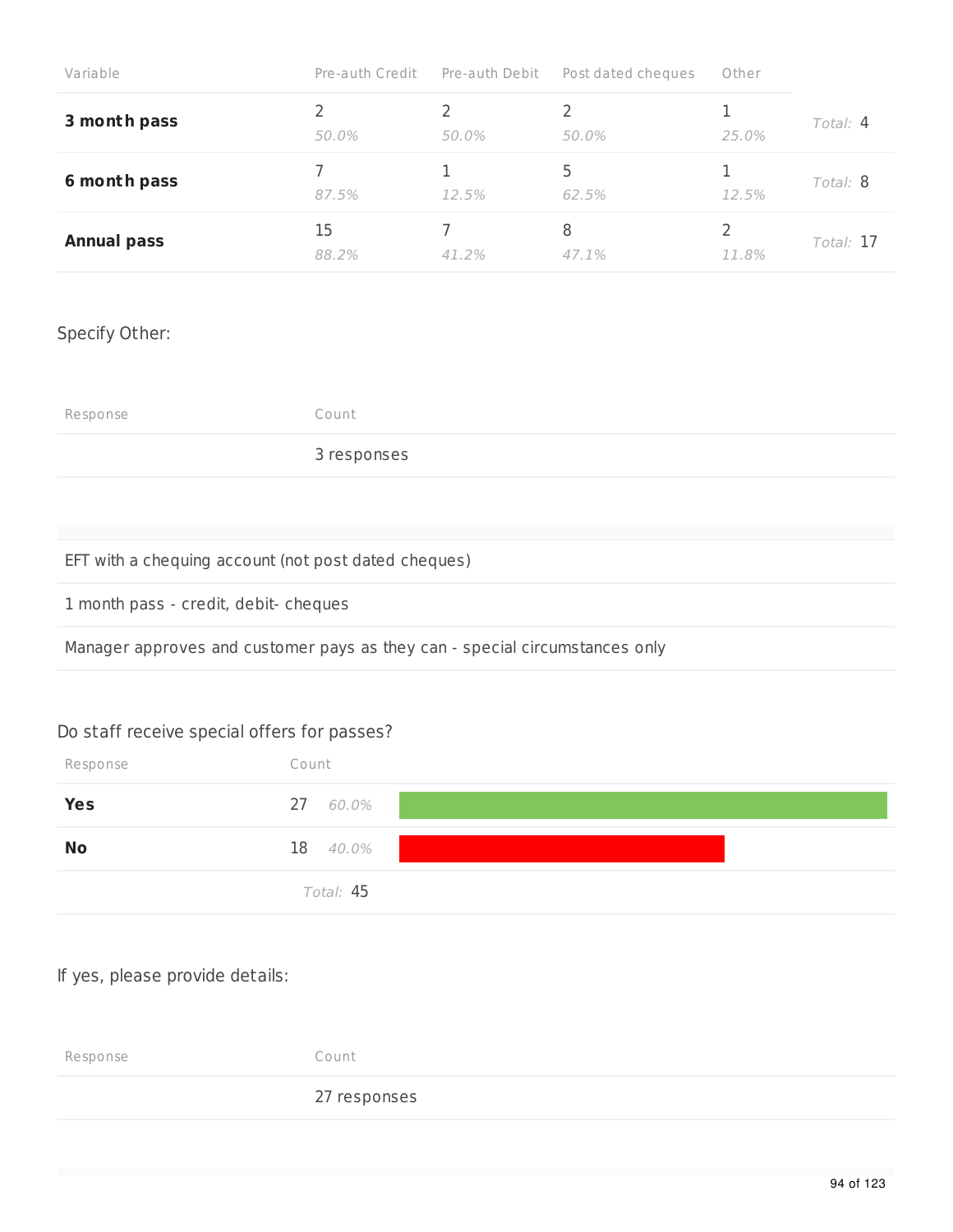All municipal staff and one spouse or dependant can get a saanich pass through payroll deduction at a reduced rate.

CUPE employees receive a 35% discount on fitness/activity programs

Free access to fitness room and all recreation programs (for staff member only - not family members)

City of Revelstoke staff receive a 50% discount off of six month and annual adult and family passes only

Individual complimentary pass for all employees

Employee wellness program is 50% of single admission or 10x pass retail fee.

District staff receive Health Club (gym + pool) memberships \$10/month. Full price for single entry to pool.

Spouse of District staff receive 20% off monthly health club passes.

Yes, staff can set up a \$10.00 pass through HR and payroll.

Staff can participate in programs.

All staff receive 300 punch pass free for use of pool and fitness centre and drop in fitness classes. Registered classes are 50% off non cosponsored classes. (Paid by our Wellness Committee).

free admissions to drop-ins that are applicable.

They receive a health and wellness pass which includes free use to all public swims or lane swims.

For a \$25 fee staff are issued a Health and Wellness plan. This then allows them to access the fitness studio and fitness programs that accept drop-ins for free.

Subsidized by HR program based on usage.

CBA allows for staff under article 18 (aquatic centre staff) to have free access, all other staff can receive a 50% reduction on any monthly pass based on their residency status

They receive a free employee wellness pass.

50% off the purchase of a 12 month pass

all town staff receive a WORKPLACE WELLNESS PASS. This is an annual pass at the Sonora Centre for the weight room and drop-in sports.

20% off regular pricing

Employee wellness pass for \$120.75

Staff drop ins paid for by City Wellness Committee funds.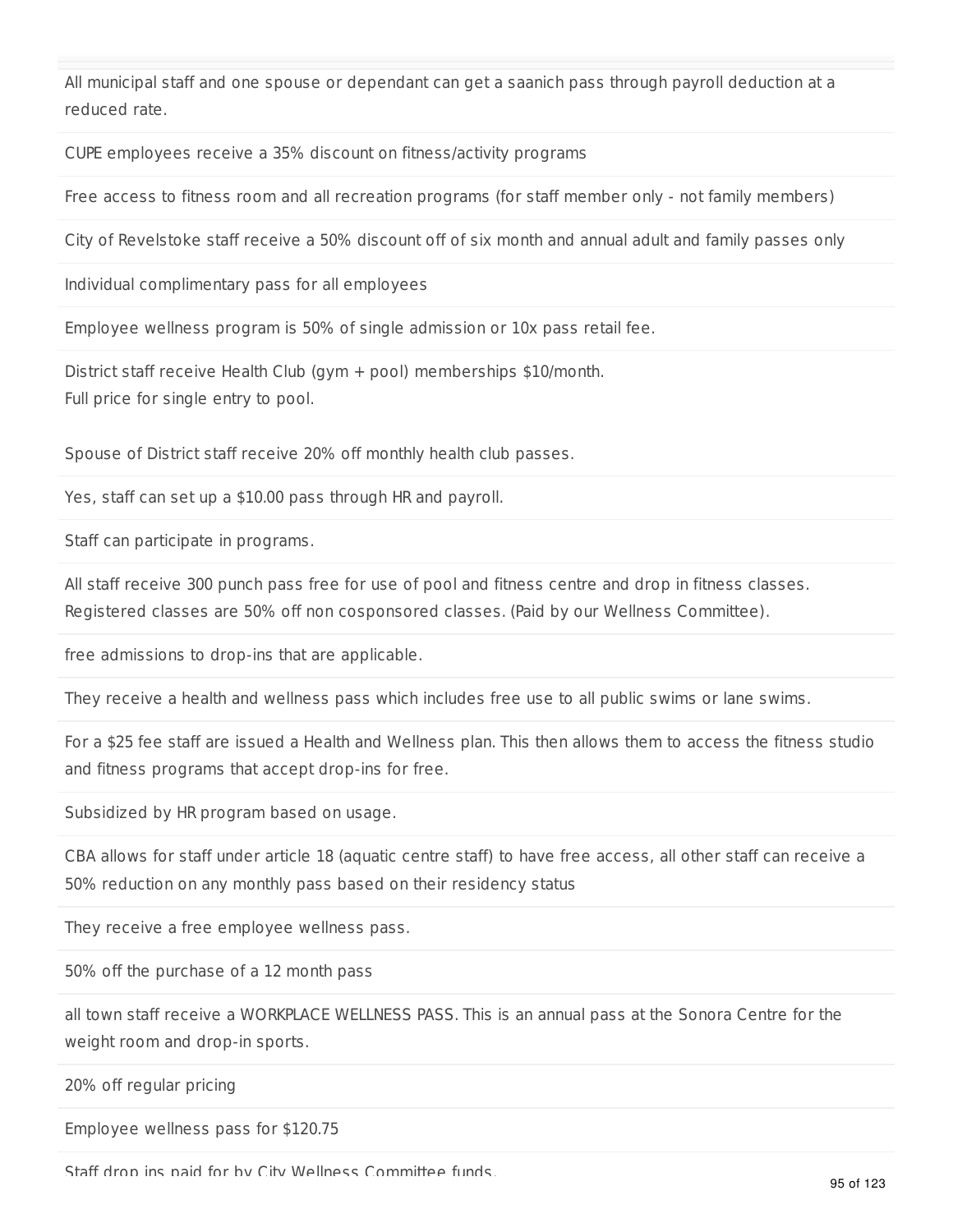Staff drop ins paid for by City Wellness Committee funds.

City of Kelowna Employee Memberships – 50% Discount

• Valid for 6 month and 1 year memberships only.

• Employee can purchase one Adult membership for themselves or one Family membership. Individual passes for spouse and/or family members are not available thru the City of Kelowna employee discount program.

• City of Kelowna passes allow the following extensions:

o 6 month pass – 1 extension up to 2 weeks

o 1 year pass – 1 extension up to 4 weeks

• Verification of employment is required each time a membership pass is sold.

• Scheduled monthly payments are available only on 1 year memberships and are subject to a nonrefundable \$30 schedule payment administration fee.

• Membership passes are non-transferable.

• \$5 cancellation fee is applicable unless cancellation is for medical reasons and is supported by a doctor's note.

• RCMP employees are City of Kelowna employees and qualify for employee rates.

• "Paid on Call" firefighters are not City of Kelowna employees and do not receive employee rates.

Staff are included in the general corporate discount program. We offer payroll deduction.

\$60 for 3 months

Staff can purchase visits/passes at 50%: does not apply to single admissions

Staff and dependents get free admission to pool gym and arena

Our wellness program offers a Lifelinks pass for employees at a reduced rate.

#### What is your refund/cancellation policy on membership/passes?

Response Count

40 responses

All saanich passes can be cancelled at any time and a pro-rated refund given. We have an intermunicipal pass across the greater victoria region that can only be withdrawn due to medical reasons supported by a doctor's note or for military leaves. That would also be a pro-rated refund

doctors note required, or extenuating circumstances - looked at individually

Full refund for medical reasons. 20% administration fee for all other refunds/cancellations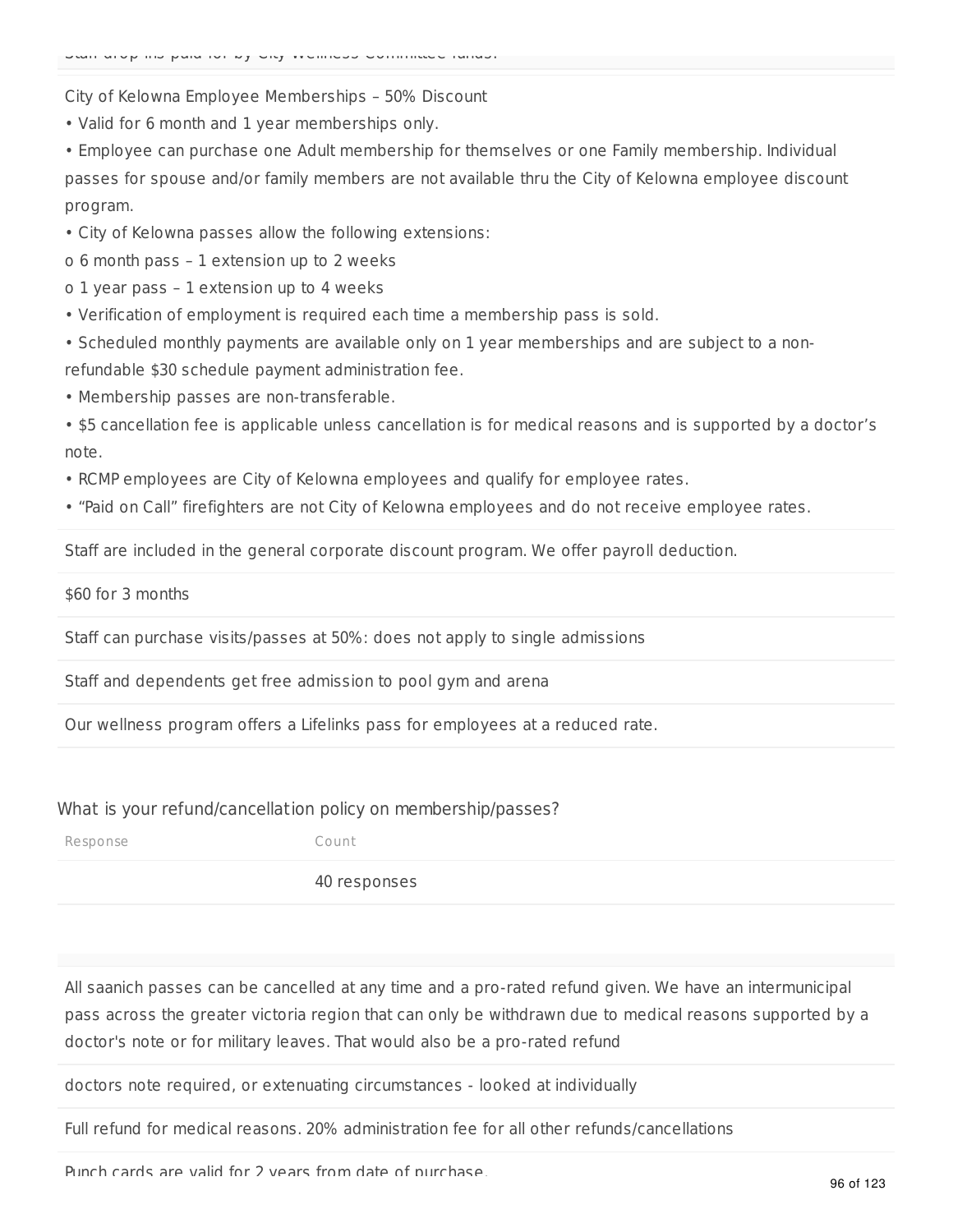No refunds/cancellations unless supported by a Drs. note or with special consideration on an individual case by case basis through the Parks & Recreation Director

Annual only. Must be within 30 days of the purchase. Extensions permitted for month and annual passes due to illness and with doctors note.

full or prorated as situation presents

Doctors note.

no refunds or transfers, however we have done some pro rated for medical reasons.

Refunds are for medical/relocation purposes only; proof is required.

Will be given with special consideration for refunds.

Currently in process of revising out cancellation policy for memberships. Currently, it is pro-rated refunds.

non-refundable or transferable

Medical/family emergency/moving only

\$10 Admin Fee to cancel or \$5 to transfer. No fee if medical note received.

Can be transferred. No refunds issued.

Customers may withdraw at any time due to medical reasons or if they are moving. The refund will be prorated.

Refunds are issued for medical or moving out of the community.

Memberships are non transfereable or refundable.

medical note or forwarding address if moving is required

\$25 cancellation fee is charged when cancelling our of a yearly payment plan.

Pass suspended with doctor's written recommendation.

Full refund up to 48 hours in advance. Less than 48 hours prior to the commencement and before the 3rd class a \$10 admin fee will be applied in addition to the price of the classes attended. After 3rd class no refunds. Refunds will be considered at all times with a doctors note.

No refund/cancellation unless there are extenuating circumstances.

passes are non-transfundable/transferable unless they are able to provide a doctors note stating why they are no longer able to attend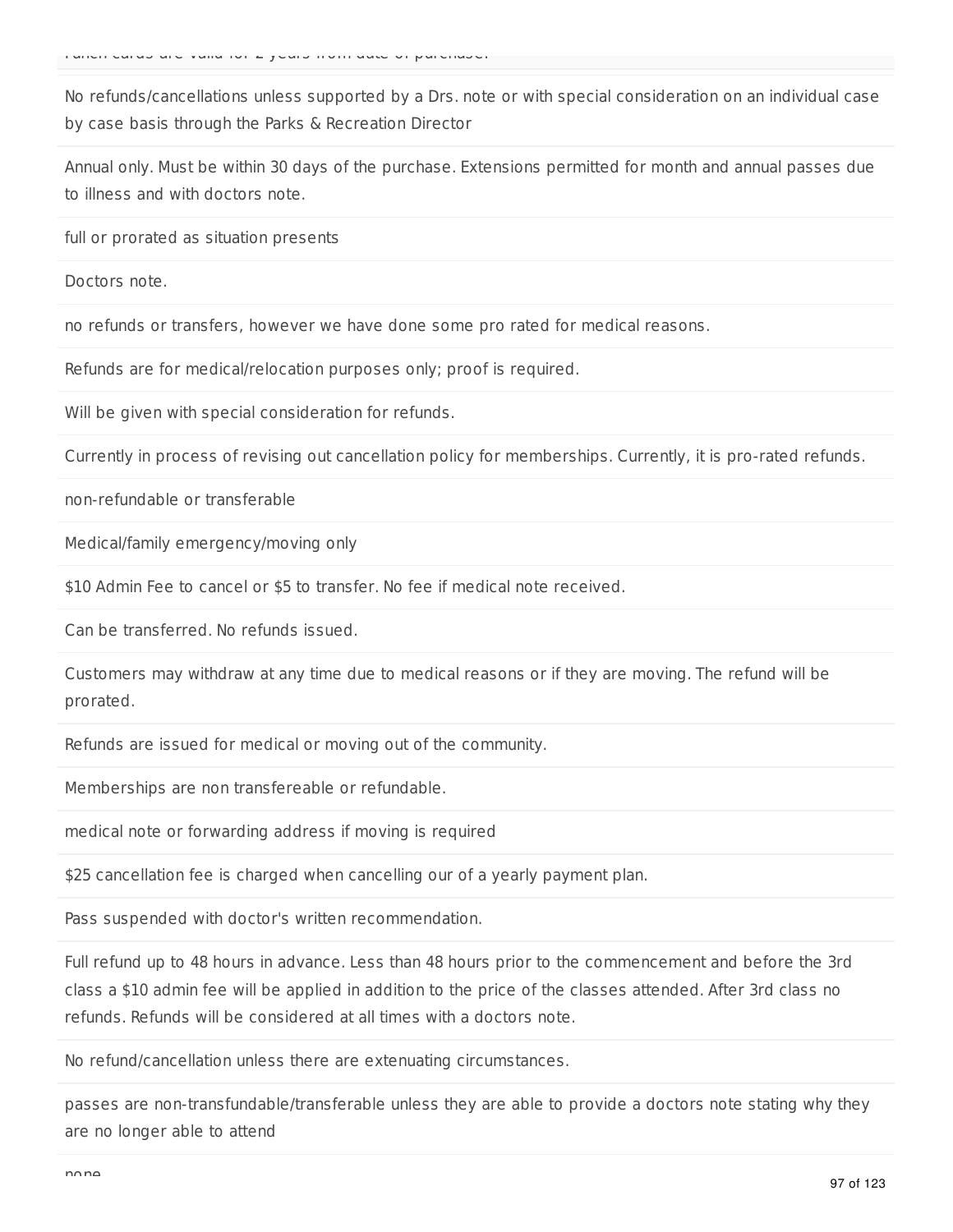We will do a refund or cancellation with a doc's note or in case of a move out of town. But only before ... not after

Non refundable except for medical reason

With a doctor's note or moving out of District only

cancel at anytime and receive a prorated refund. \$5 admin fee for the cancellation

Doctor's note is required for medical withdrawal.

time sensitive - within the calendar year

1 month - no cancellation charge; 3 months - no chrage provided a full month's usage has occurred; 6 month - no charge provided two full month's usage has occurred; Annual - no charge provided three full month's usage has occurred

Memberships are prorated and subject to a \$5.00 cancellation fee. No refund or credit for used 10 or 20 entry passes, not transferable. 30 notice required for a pass on a scheduled payment plan.

n/a

6 month minimum commitment and then \$40 admin fee

Must be with some justification

Medical reasons only: to be approved by dept. supervisor

20% admin fee will be charged for a withdrawal within 72 hours of a program start date

We offer refunds for the remaining balance at the time of cancellation.

#### What percentage of your customers are seniors?

Response Count

| 15 |  |                      |
|----|--|----------------------|
| 15 |  |                      |
| 75 |  | $\sim$ $\sim$ $\sim$ |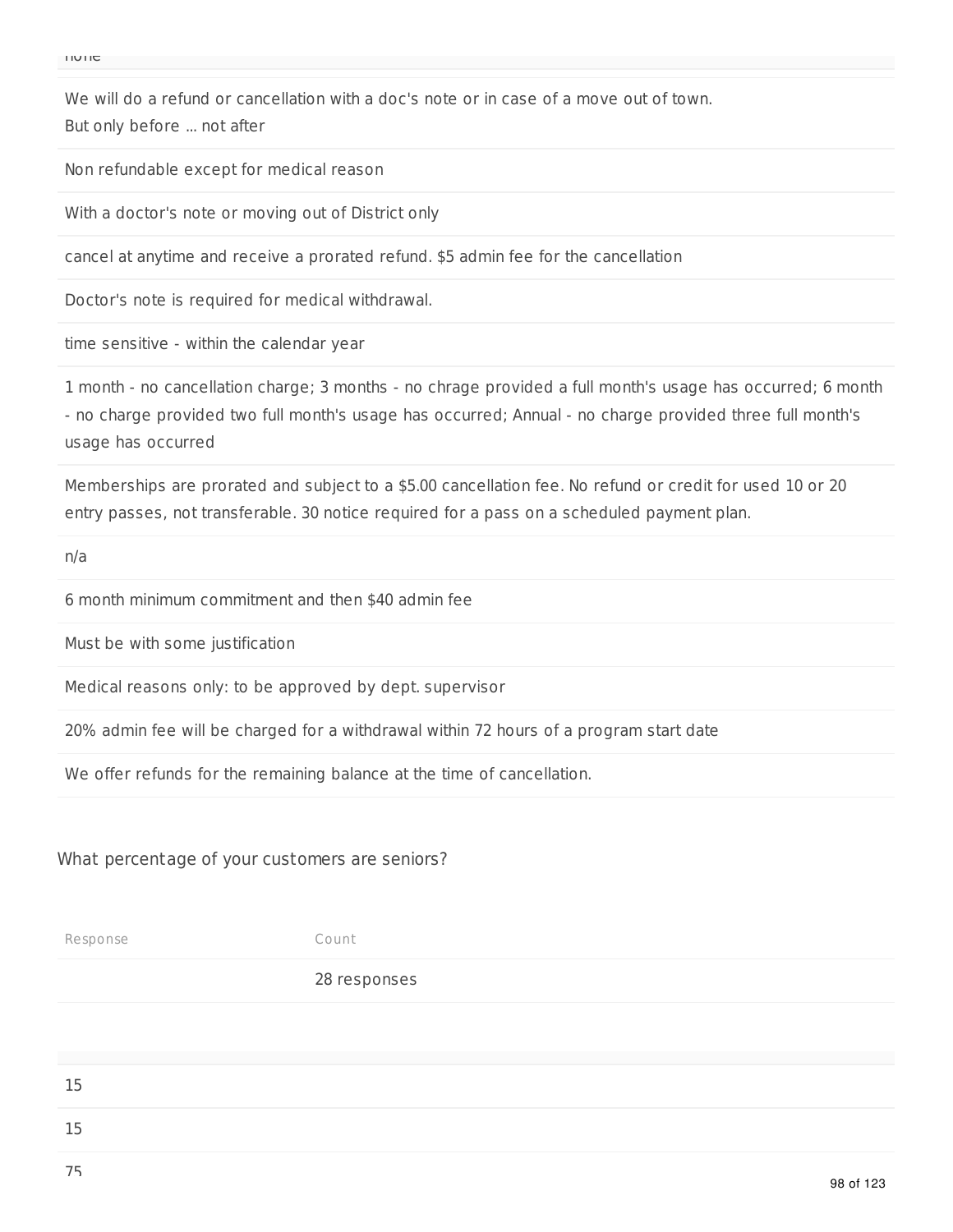| $\overline{\phantom{a}}$ |  |  |
|--------------------------|--|--|
| $\mathsf{3}$             |  |  |
|                          |  |  |
| $\overline{5}$           |  |  |
| $30\,$                   |  |  |
| 65                       |  |  |
| $25\,$                   |  |  |
| $41\,$                   |  |  |
| $25\,$                   |  |  |
| $35\,$                   |  |  |
| $20\,$                   |  |  |
| $27\,$                   |  |  |
| $30\,$                   |  |  |
| 57                       |  |  |
| 37                       |  |  |
| $\mathbf 1$              |  |  |
| 60                       |  |  |
| 12                       |  |  |
| $15\,$                   |  |  |
| $13\,$                   |  |  |
| $25\,$                   |  |  |
| $10\,$                   |  |  |
| 50                       |  |  |
| $\overline{5}$           |  |  |
| $30\,$                   |  |  |
| 50                       |  |  |
| 8                        |  |  |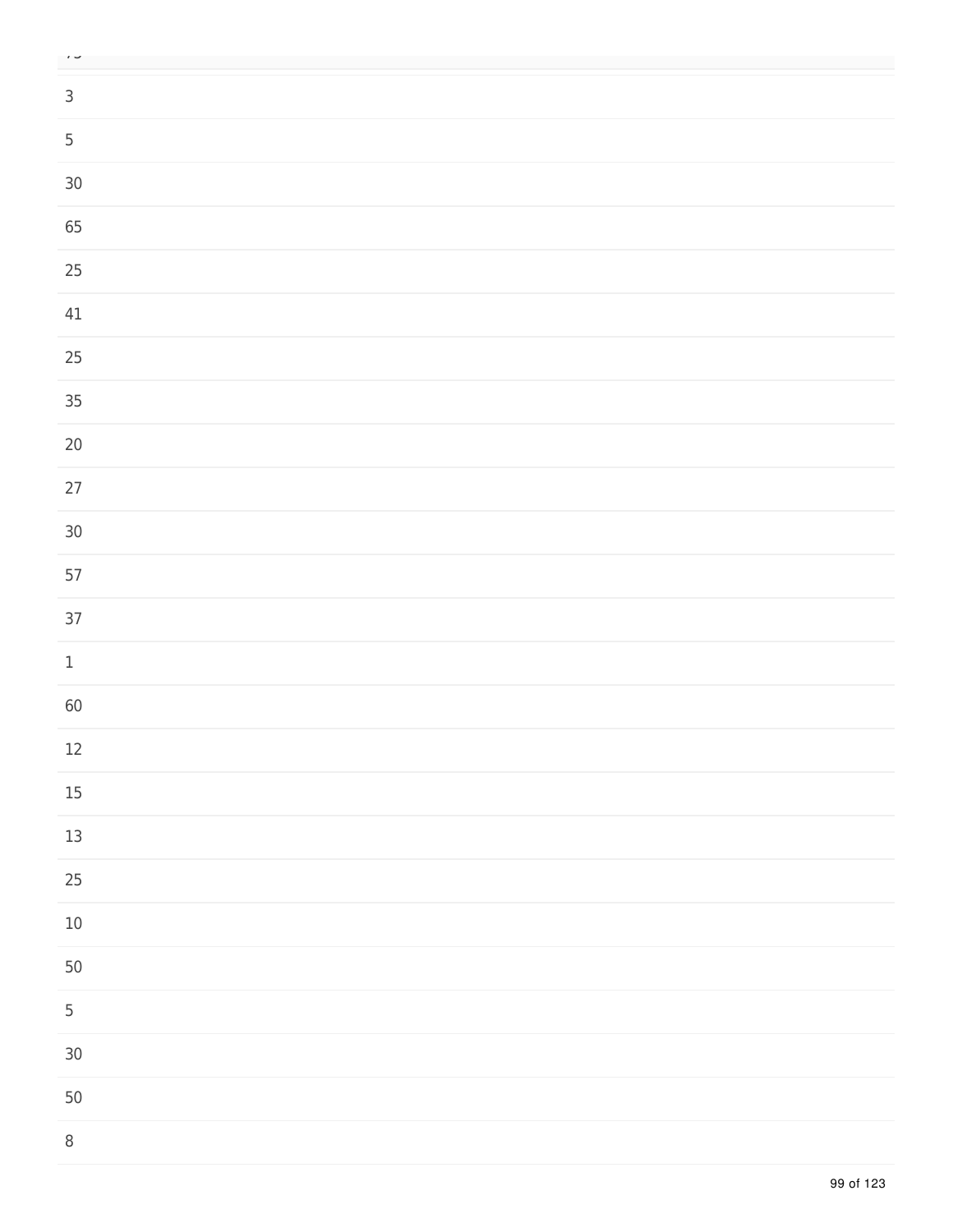## Do you offer a seniors discount?

| Response  | Count     |
|-----------|-----------|
| Yes       | 28 65.1%  |
| <b>No</b> | 15 34.9%  |
|           | Total: 43 |

If yes, at what age do senior discounts become available?

| Variable                | 50      | 51   | 52 | 53 | 54 — 1 | 55                                                     | 56 | 57 | 58   | 59   | 60          | 61   |
|-------------------------|---------|------|----|----|--------|--------------------------------------------------------|----|----|------|------|-------------|------|
| <b>Please</b><br>select | $0.0\%$ | 0.0% |    |    |        | 0 0 0 0 4 0 0 0 0<br>$0.0\%$ 0.0% 0.0% 10.5% 0.0% 0.0% |    |    | 0.0% | 0.0% | 17<br>44.7% | 0.0% |
| age:                    |         |      |    |    |        |                                                        |    |    |      |      |             |      |

What is the percentage discount you offer?

Response Count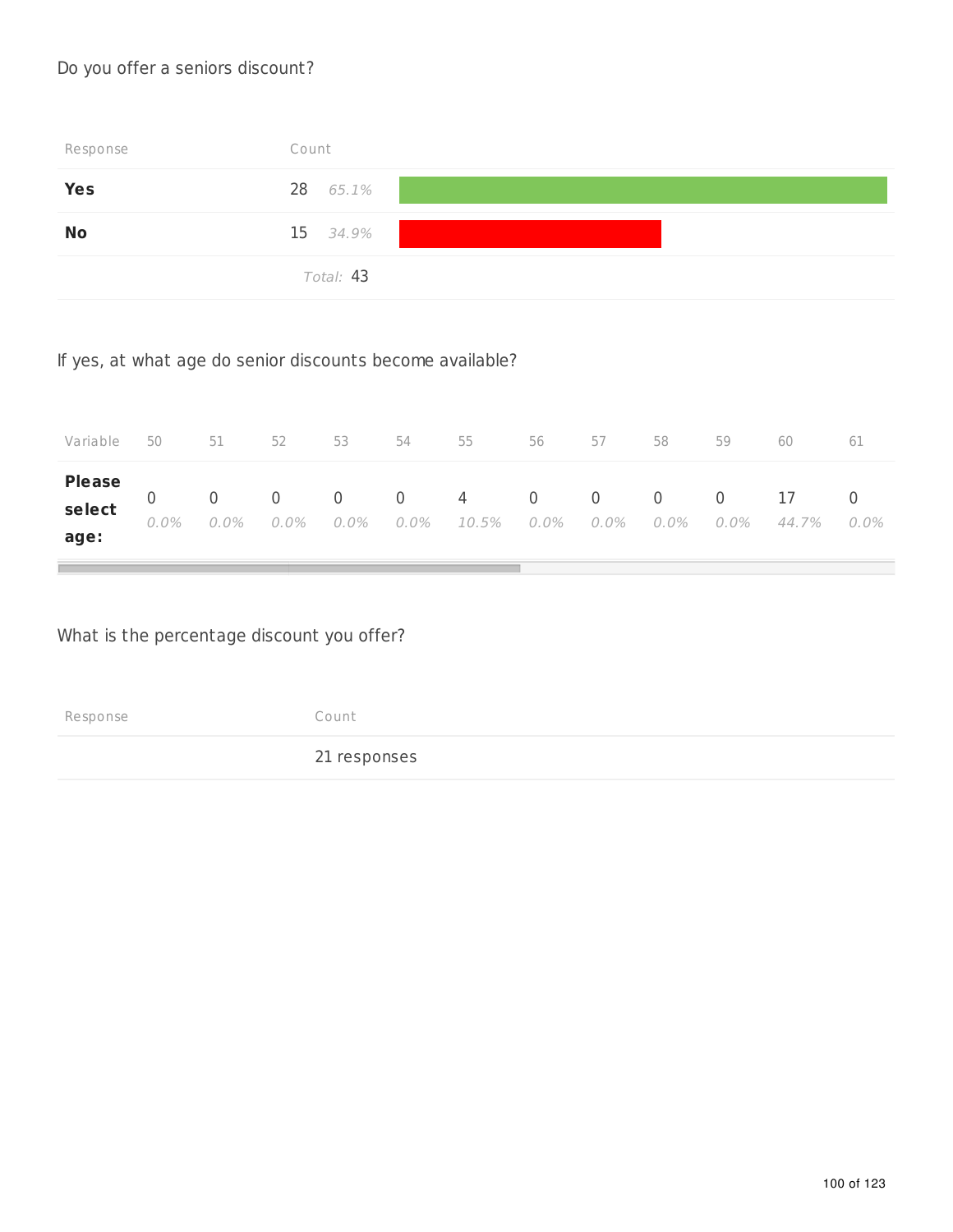| $25\,$ |  |
|--------|--|
| 50     |  |
| $47\,$ |  |
| 28.7   |  |
| $20\,$ |  |
| $30\,$ |  |
| $25\,$ |  |
| $20\,$ |  |
| $21\,$ |  |
| $25\,$ |  |
| $32\,$ |  |
| $30\,$ |  |
| 50     |  |
| 25     |  |
| $15\,$ |  |
| 25     |  |
| $25\,$ |  |
| $18\,$ |  |
| $20\,$ |  |
| $35\,$ |  |
| $25\,$ |  |

For which programs and admission fees is this discount applicable?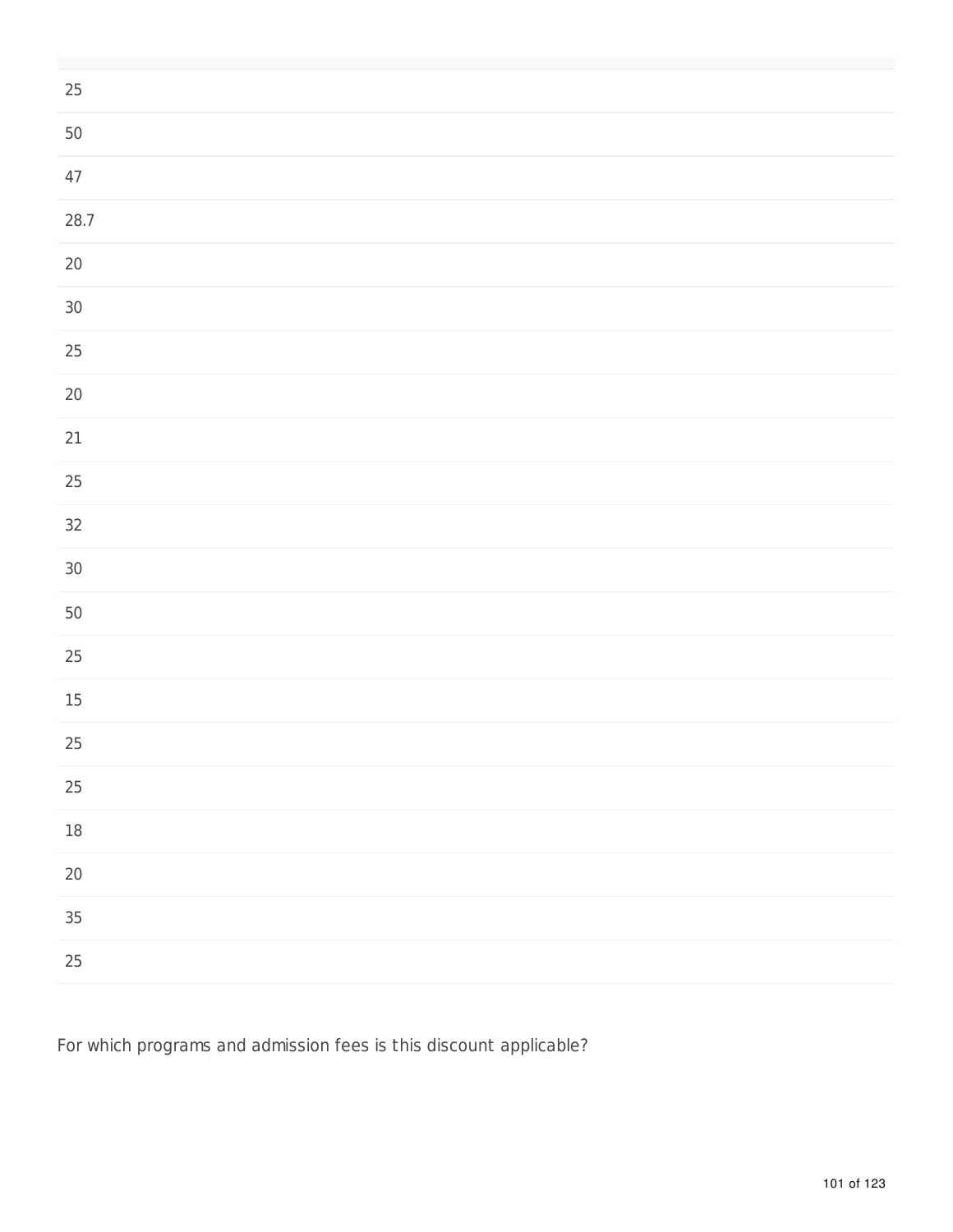#### 29 responses

no programs but all regular admission fees and passes

for admissions seniors are charged a student rate, for programs that are specific to senior activities we aim to discount 50%

swimming, fitness and weight room

aquatics - seniors are charged same rate as youth

All drop-in programs.

Applicable to all admission fees. Not applicable to registered programs.

If you purchase a Wilson Centre membership for \$18.75 for the year, you get discounted program and dropin activity prices. Call Rob Sullivan, Program Coordinator at 604-927-7925 for more detailed information on seniors programming.

Fitness / Weightroom / Courts and our 50+ Programs

Fitness Studio and fitness programs

admissions and memberships only

Public swim, public weight room

This discount is only on general admissions to the pool or for public skating.

for all drop in programs

all

Only for admissions as noted prior.

regular drop in public skating

general admission and pass purchase

none

weight room and drop-in programs.

also memberships and passes.

all programs and admission fees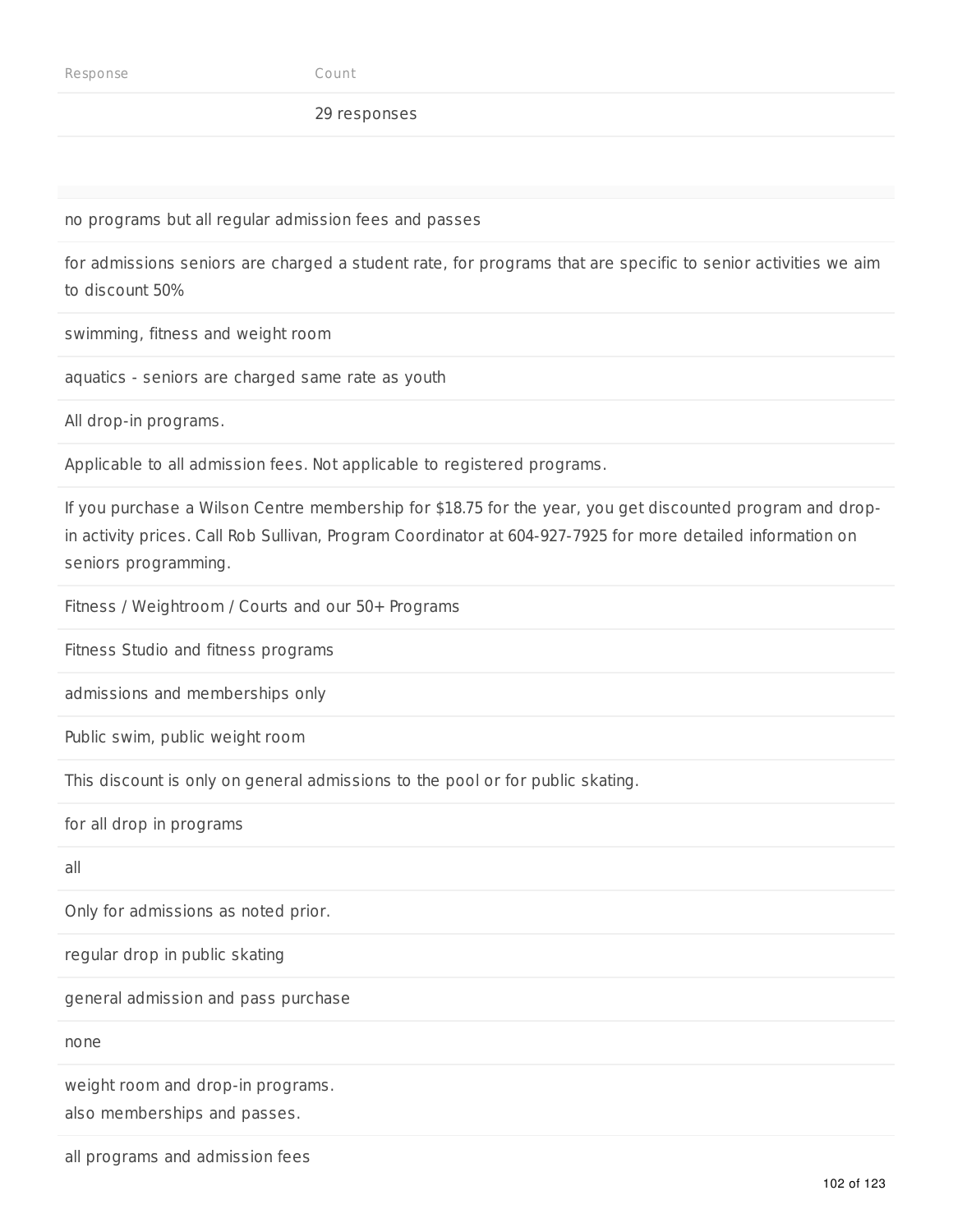|  |  |  |  |  | 25% discounton vs. the adult fee on drop-in admissions,passes and swipes |  |
|--|--|--|--|--|--------------------------------------------------------------------------|--|
|--|--|--|--|--|--------------------------------------------------------------------------|--|

Recreation programs.

Fitness, Weight Room, Courts, Outdoor Pool

Passes, land and aquatic fitness classes.

Full facility memberships, punch cards and passes.

| all admissions |  |
|----------------|--|
|----------------|--|

over 80 free

swim/skate admissions

Seniors receive "discount Mondays" where admission is only \$2.00

All admission fees and passes. Not applicable to registered programs.

### Seniors Programs:

#### | Yes/No

| Variable                                                         | yes              | no          |           |
|------------------------------------------------------------------|------------------|-------------|-----------|
| Are you reviewing the age                                        | $6 \overline{6}$ | 32          | Total: 40 |
| of eligibility?                                                  | 15.0%            | 80.0%       |           |
| Are there plans to change<br>the discount in the near<br>future? | 5<br>12.2%       | 34<br>82.9% | Total: 41 |
| Is the discount available                                        | 25               | 8           | Total: 38 |
| during peak times?                                               | 65.8%            | 21.1%       |           |

Describe the changes to age of eligibility and discount that are being reviewed or approved to change. If available, please include the effective date of the change.

| Response |  |
|----------|--|
|          |  |

9 responses

Count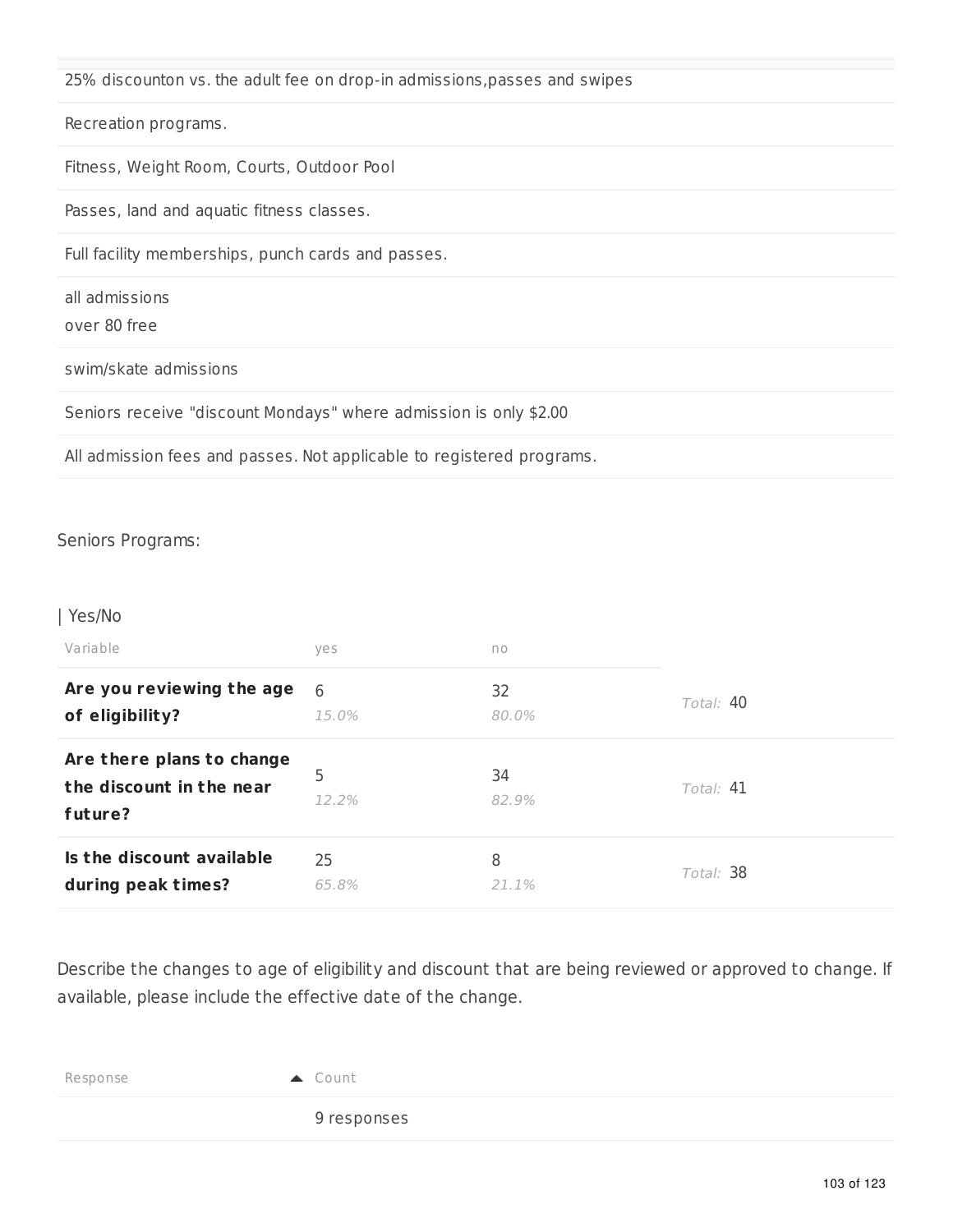Looking at ways to lower senior rates and get more seniors engaged in local drop in programs

The percentage noted of 5% seniors is approximate. Seniors do not get a percentage discount on pool passes, however the pool pass rate is less than an adult

The age of eligibility was raised from 55 to 60 years in the year 2000. The discount has been dropped from approx 25% to 20% in 2014. Plans are being made to close the gap to 10% over the next 2 years.

| <b>NA</b>                                                    |
|--------------------------------------------------------------|
| none                                                         |
| n/a                                                          |
| Recently added a 90 years and older 75% discount.            |
| Entire fee bylaw is under review.                            |
| proposed change of age: from 55 years to 65 years for senior |

### Subsidy Programs:

Do you offer any subsidy programs?

| Response   | Count     |
|------------|-----------|
| <b>Yes</b> | 36 83.7%  |
| <b>No</b>  | 7 16.3%   |
|            | Total: 43 |

## Are any programs or rentals exempt from the subsidy?

| Response | Count        |
|----------|--------------|
|          | 33 responses |

very few programs are exempt and there are no rentals other than our teen centres that allow the use of subsidy discounts

yes the subsidy is only for pool and skating admission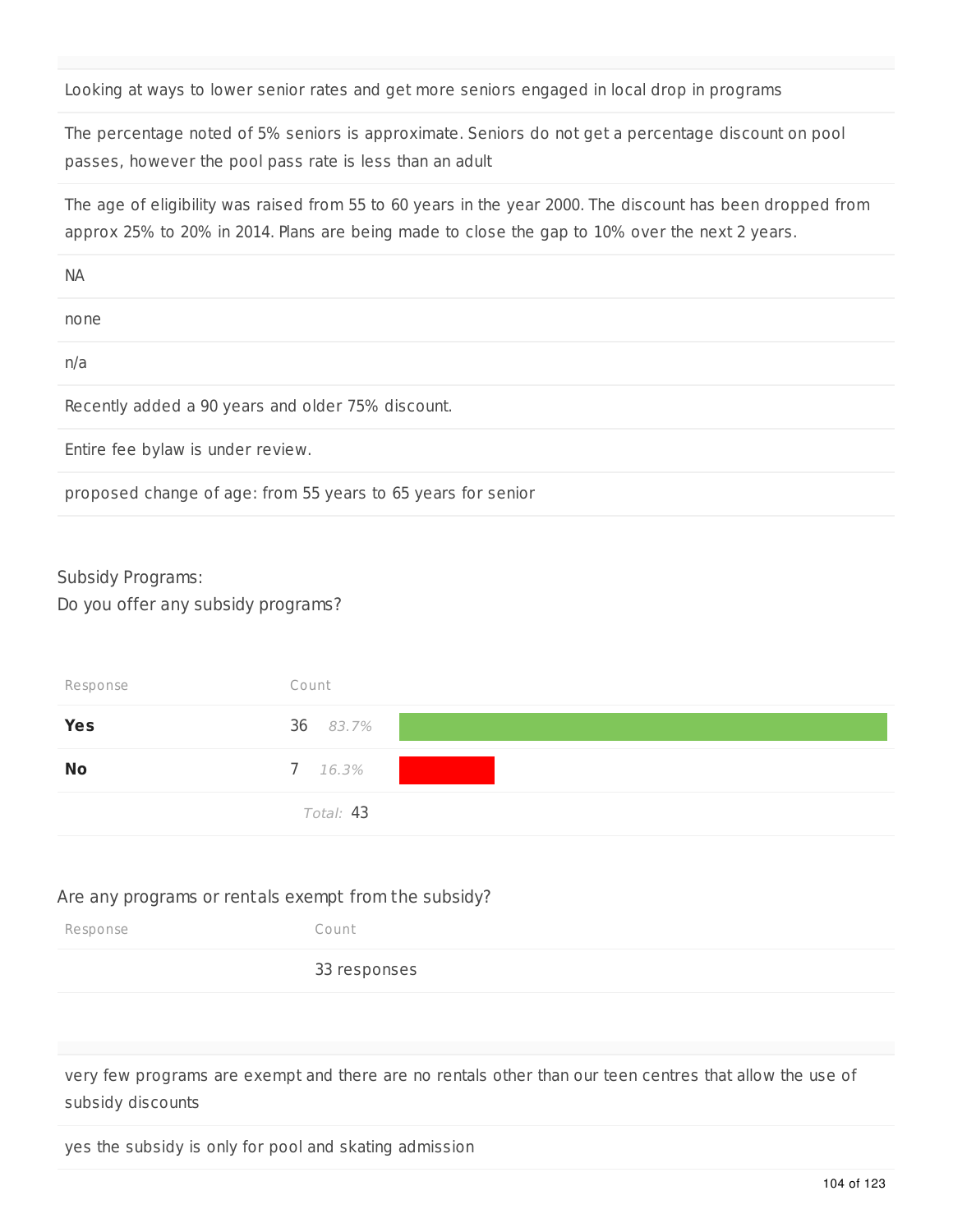yes. Only specified programs are subsidized or free (for all)

Push all subsidy inquires to our community resources society

Subsidy applies to registered swim lessons only

no rental subsidies offered

Passes and programs only

No

our program just provides reduced access to aquatic admissions for low income persons/families. Provides a 75% discount off regular swim admission rates.

Yes, subsidies do not apply to rentals.

Program is for admissions only.

birthday party packages, programs with manuals or through a 3rd party (eg. bus trips).

Yes, co-sponsored programs.

Possibly

Some contract programs

certification courses only

subsidy is only for financially disadvantaged people, only applies to public swim, public use of weight room and drop in aquafit classes in the mornings.

Only admissions rates on 10x and 20 x passes are available at further subsidized rates

no

No

all rentals and programs are exempt from the subsidy program. This program is only valid towards admission to the facility

yes, ones that are for profit and programs that are not run by us.

yes - varies

depends on situation

Speciality programs are exempt (e.g. horseback riding, NLS...) No rentals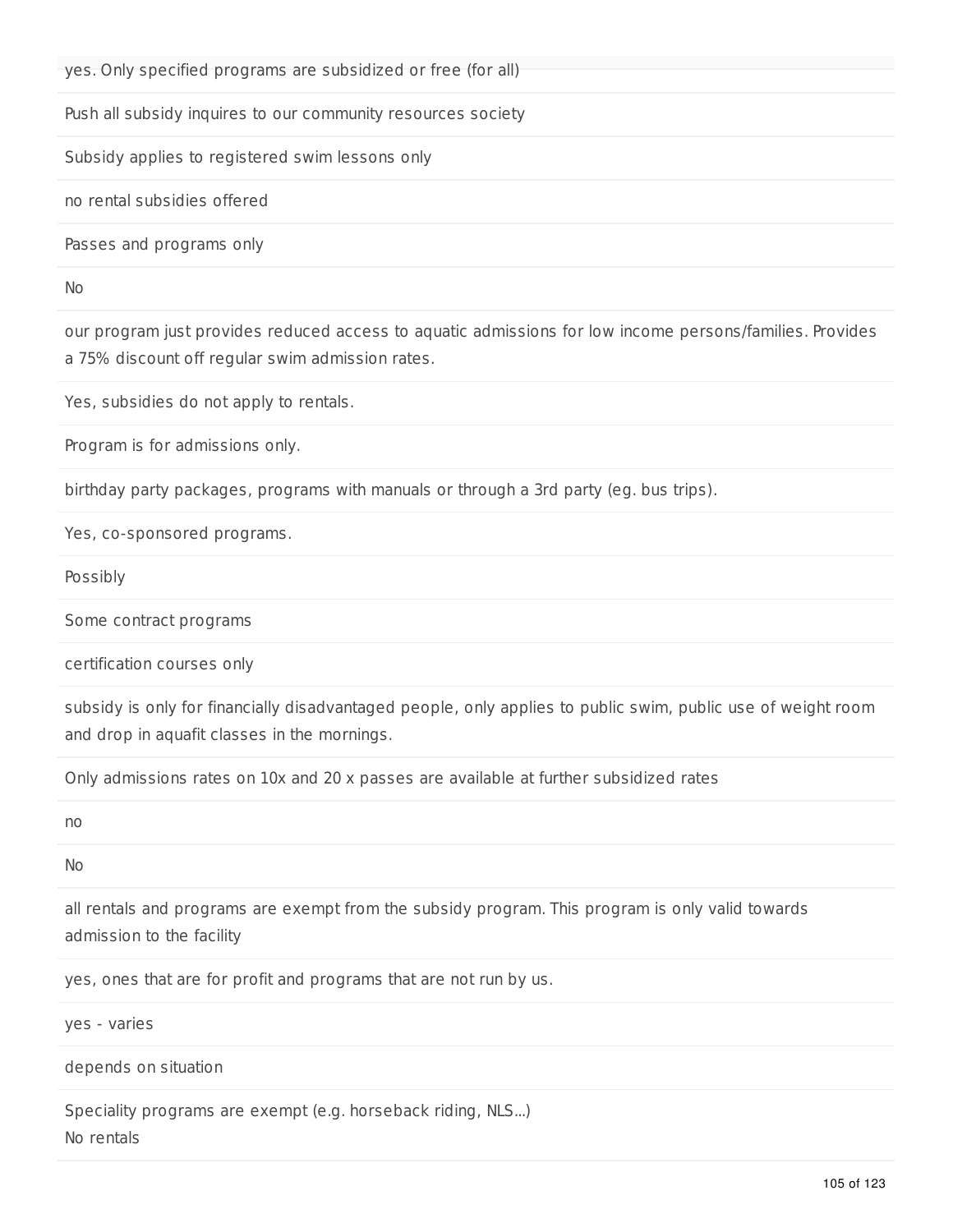| ٠ | v           |
|---|-------------|
|   | I<br>$\sim$ |

no

## No - Leisure Access Program - 40 free public swim or skate passes or 75% off skate/swim programs

Fitness programs that are for seniors and offered in partnership with Interior Health, ie: Osteofit

Yes

no

limited number of spaces available

Yes, programs offered in partnership with an external contractor

### Do you maintain statistics on the subsidy program?



#### How do you market the subsidy program?

Response Count 34 responses

it is a regional initiative that is done across all of greater victoria. It is marketed by each municipality through the web, some direct mailing, centre posters and some direct email.

website, posters etc

Recreation Guide

Push all subsidy inquires to our community resources society

We do not "market" subsidies

106 of 123 Program information made available at social development offices, posting of information in house, website,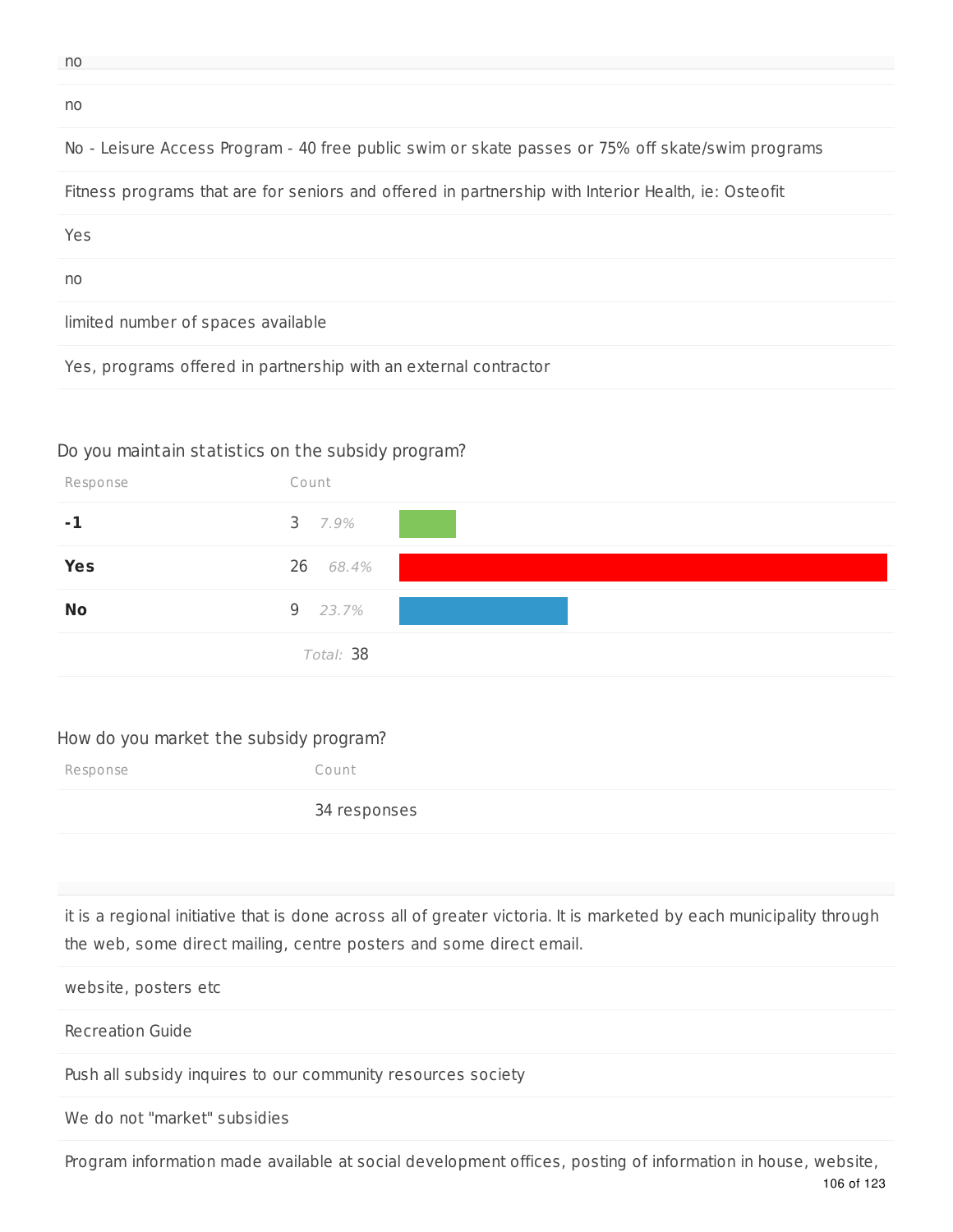liasing with community groups.

usual - website, community partners, word of mouth...

Via WCSS

website, and brochures at Leisure Services.

Promote it on the Corporation of Delta website and in our Leisure Guide.

The the use of Leisure Guide, online, in-house advertising, local service providers.

Leisure guide, website.

on our web site and in our Active Living Guide

Yes & partnered with Strathcona Regional District

Our brochure and website

online, printed material, word of mouth

advertise in our brochures

We only market it to specific agencies at this time. Program is under development.

advertised in our active living guide

brochure, leisure guide

pamphlets available at the facility, word of mouth

through our leisure guide

Regular promotion through Leisure Guide, community events, schools and social agencies

website, brochure, mail outs to social services

yes, in the recreation guide and website

yes

program supplements, word of mouth

Active Living Guide

Coupons distributed through social service programs in Kelowna. 85 organizations at this time.

advertise in seasonal brochure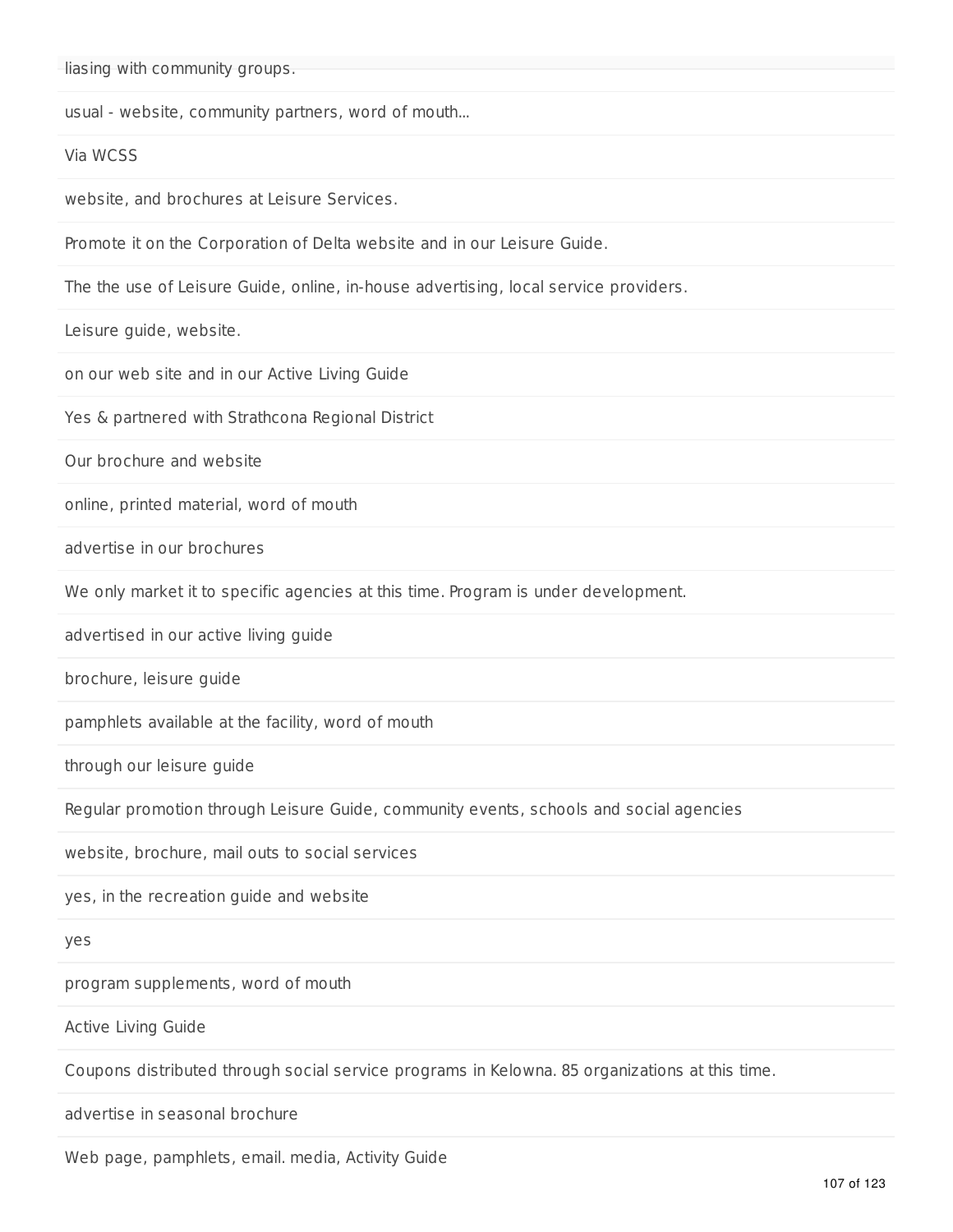| handouts, social services & word of mouth                        |  |  |
|------------------------------------------------------------------|--|--|
| program guide                                                    |  |  |
| The program is marketed on our website and in our Leisure Guide. |  |  |
|                                                                  |  |  |

Approximately, what percentage of users are subsidized in some way?

| Response | Count |
|----------|-------|
|          |       |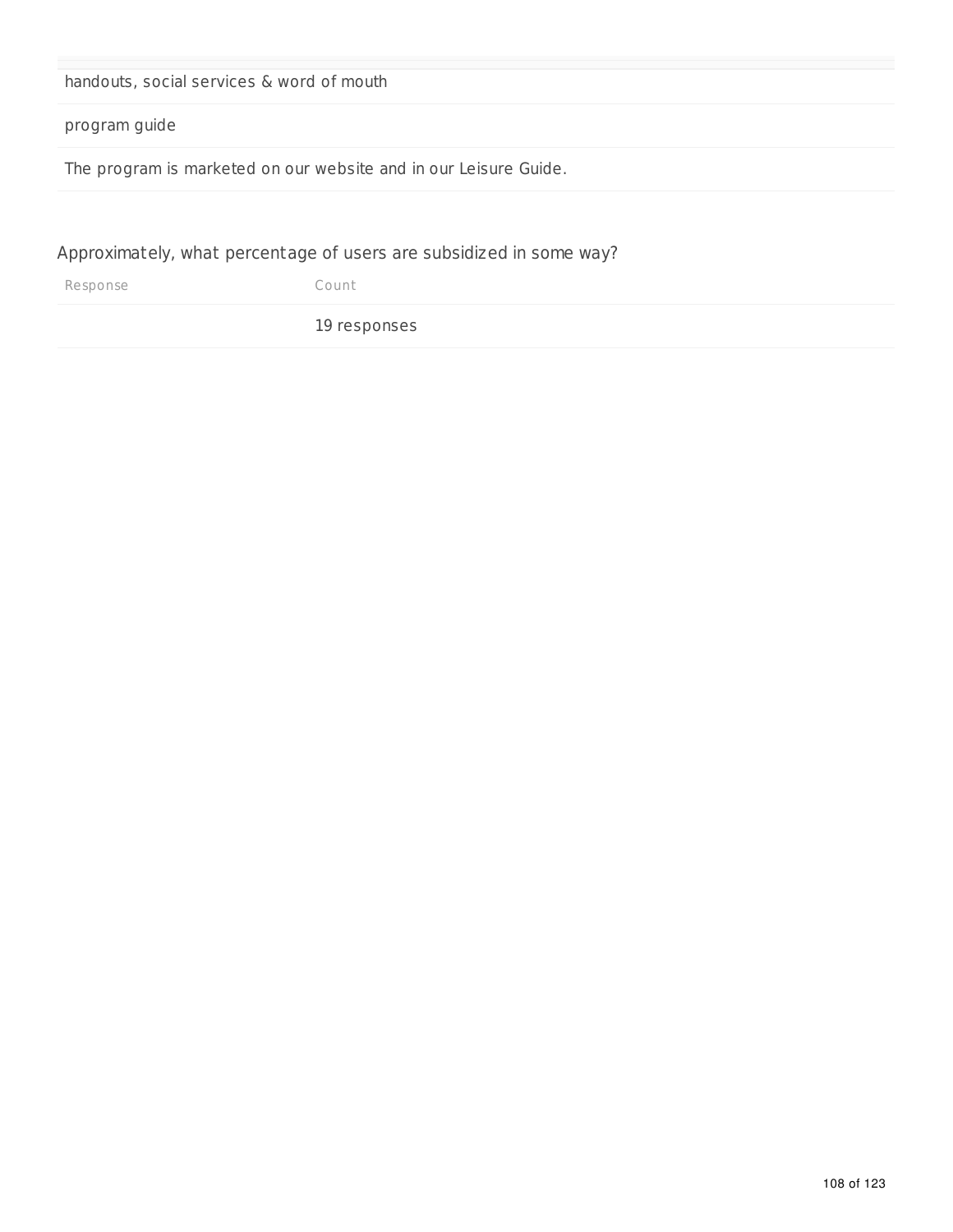| $10\,$                     |  |
|----------------------------|--|
| $10\,$                     |  |
| $30\,$                     |  |
| $\ensuremath{\mathbbm{1}}$ |  |
| $\ensuremath{\mathbbm{1}}$ |  |
| $\overline{4}$             |  |
| $40\,$                     |  |
| $\ensuremath{\mathsf{1}}$  |  |
| 50                         |  |
| $10\,$                     |  |
| $11\,$                     |  |
| $\overline{5}$             |  |
| 2.5                        |  |
| 5                          |  |
| $15\,$                     |  |
| $100\,$                    |  |
| $10\,$                     |  |
| $8.7\,$                    |  |
| $\mathsf{3}$               |  |

# Is there a limit in dollars or time or number of people that can access the subsidy program?

Response Count

## responses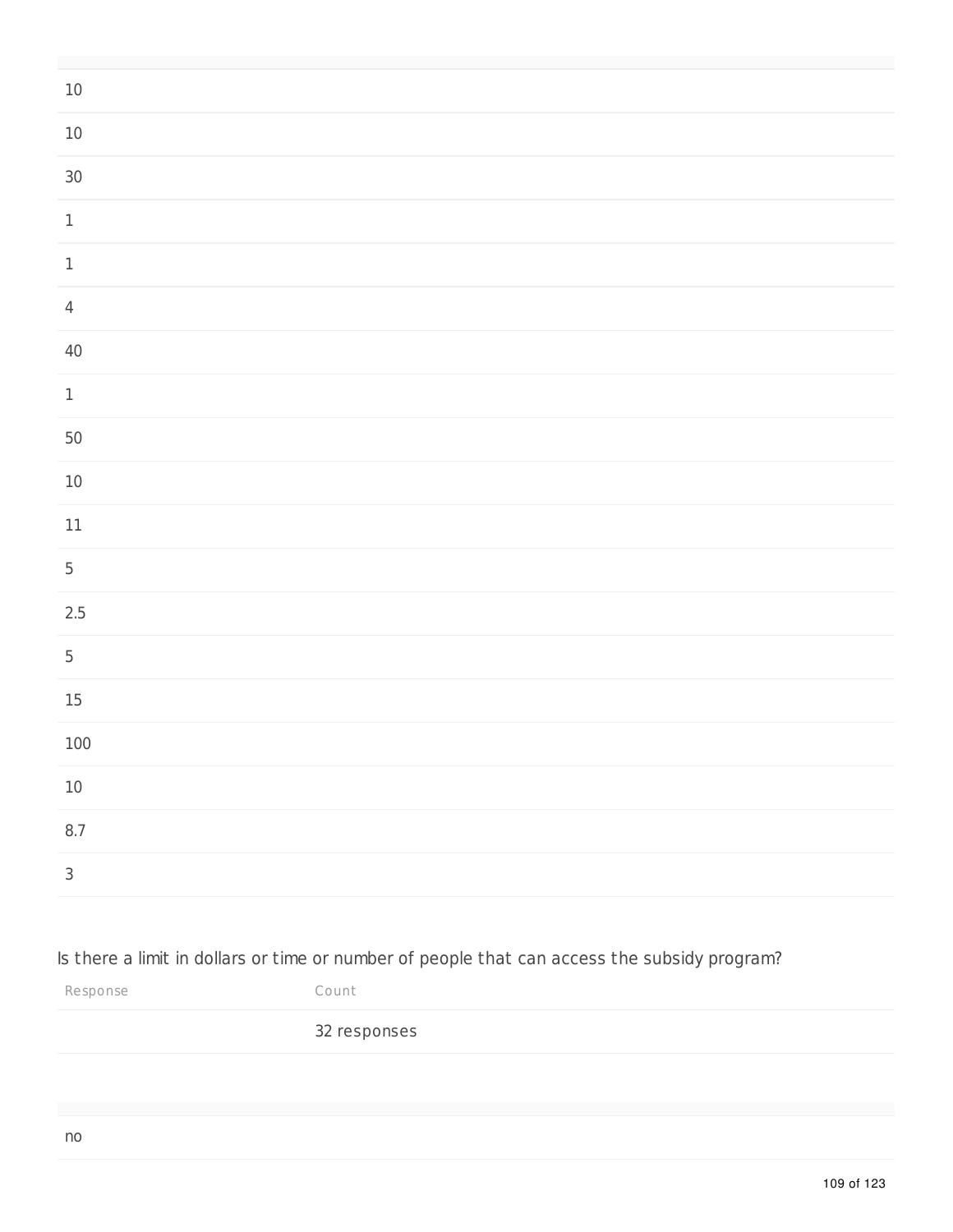| no  |  |
|-----|--|
|     |  |
| No  |  |
|     |  |
| No  |  |
|     |  |
| no  |  |
|     |  |
| Yes |  |
|     |  |

no. Anyone that meets the income threshold will be given the pass.

It is a 6 month pass and costs \$5.00 per person.

No

Currently no but we are revising this program in 2015. We will have a maximum of \$30,000 budget.

No

It is based on their previous years Tax Notice Line 150 Net Income

not at this time

yes 1 program per season up to \$50, 75% off all admissions up to a 3 months pass

| no  |  |  |
|-----|--|--|
| No. |  |  |
| yes |  |  |
| no  |  |  |

Yes, the program is based on a yearly income. If the annual income surpasses the threshold they are no longer able to apply for the subsidy.

not at this time but we are developing a policy which would include a budget.

yes

no

Registered Program limit of \$300/year for 0-18 and \$150/year for 19+

no

yes - \$100 per 1/4 session

yes - program is based on low income levels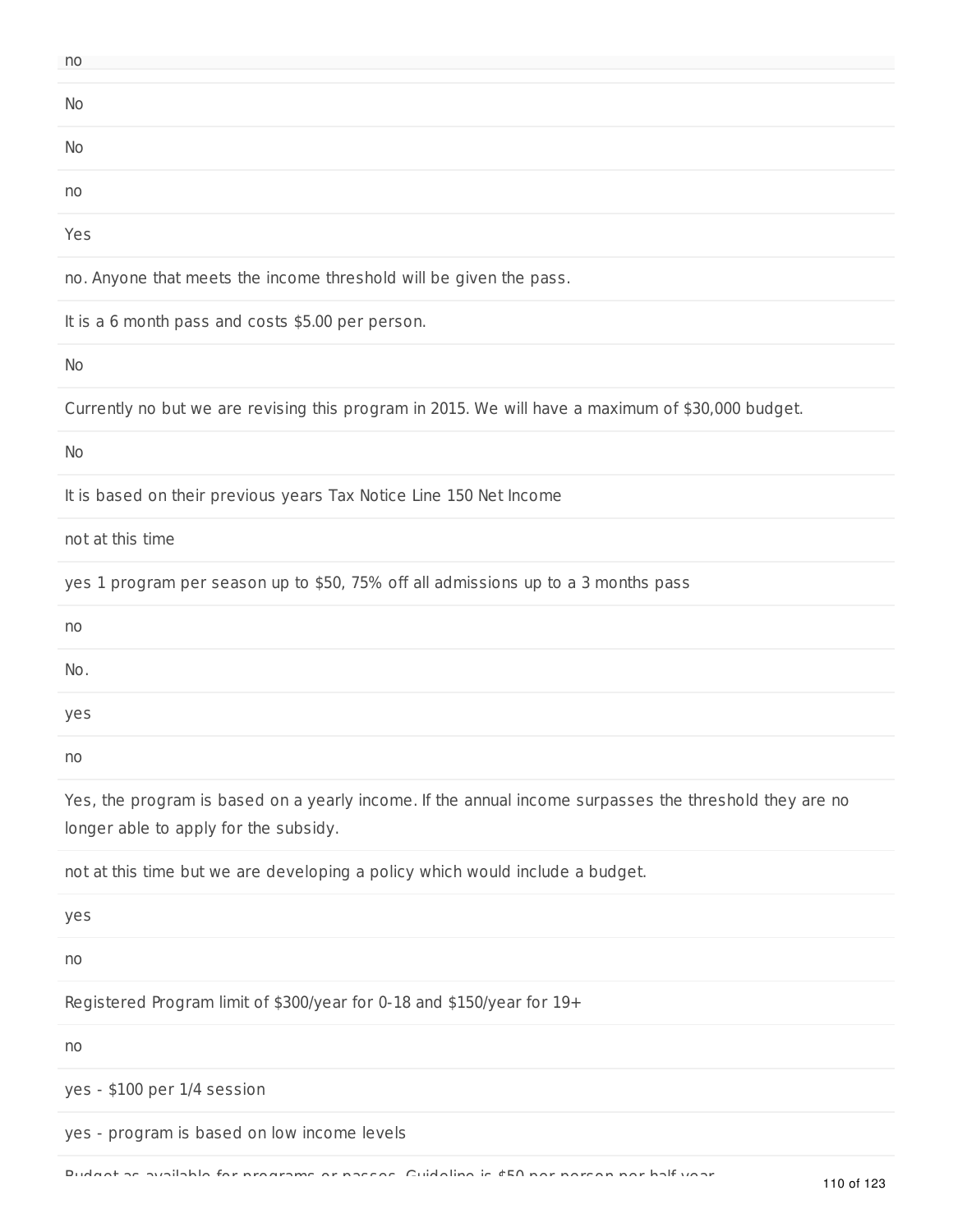two dollars everery thursday for after school twoonie skate

Limited subsidy amount per individual  $=$  unlimited number of people can be eligble

yes

limited to \$100 per quarter;limited to number of discounted fees per program.

There is an annual limit of \$210 in subsidy per person.

### What are the criteria to qualify for subsidies?

Response Count

34 responses

a client must apply for the program in the municipality they are a resident (although the pass works in all) they must prove residency and provide their last Notice of Assessment. The NOA must show they are below the revenue canada low income levels for the amount of members in their household. Full time students of accredited universites/colleges are not eligible but their families are.

Ministry or Service Canada signs a form indicating the recipient (and their dependents) are on income assistance

#### n/a

Income Assistance (MSD), Persons with Disability or Persons with Persistent Multiple Barriers and persons who do not earn enough in wages, employment insurance or other disability plans

Must be within statistics Canada low income threshold for previous taxation year - also based on number of people in household.

household must qualify using the low income cut off threashold

### See WCSS

agencies verify the individual falls below the low income level as per the National COuncil on WElfare. Approved form comes to us and we register person, including family members into CLASS.

It is based on total household income. Before taxes from all family members in Canada and abroad who contribute to the Delta Household. This includes employment of all types, full and p/t reported and not reported, all investments, pensions, child support payments, rental revenues, funds in trust, disability benefits, overseas income, business income, and all other sources.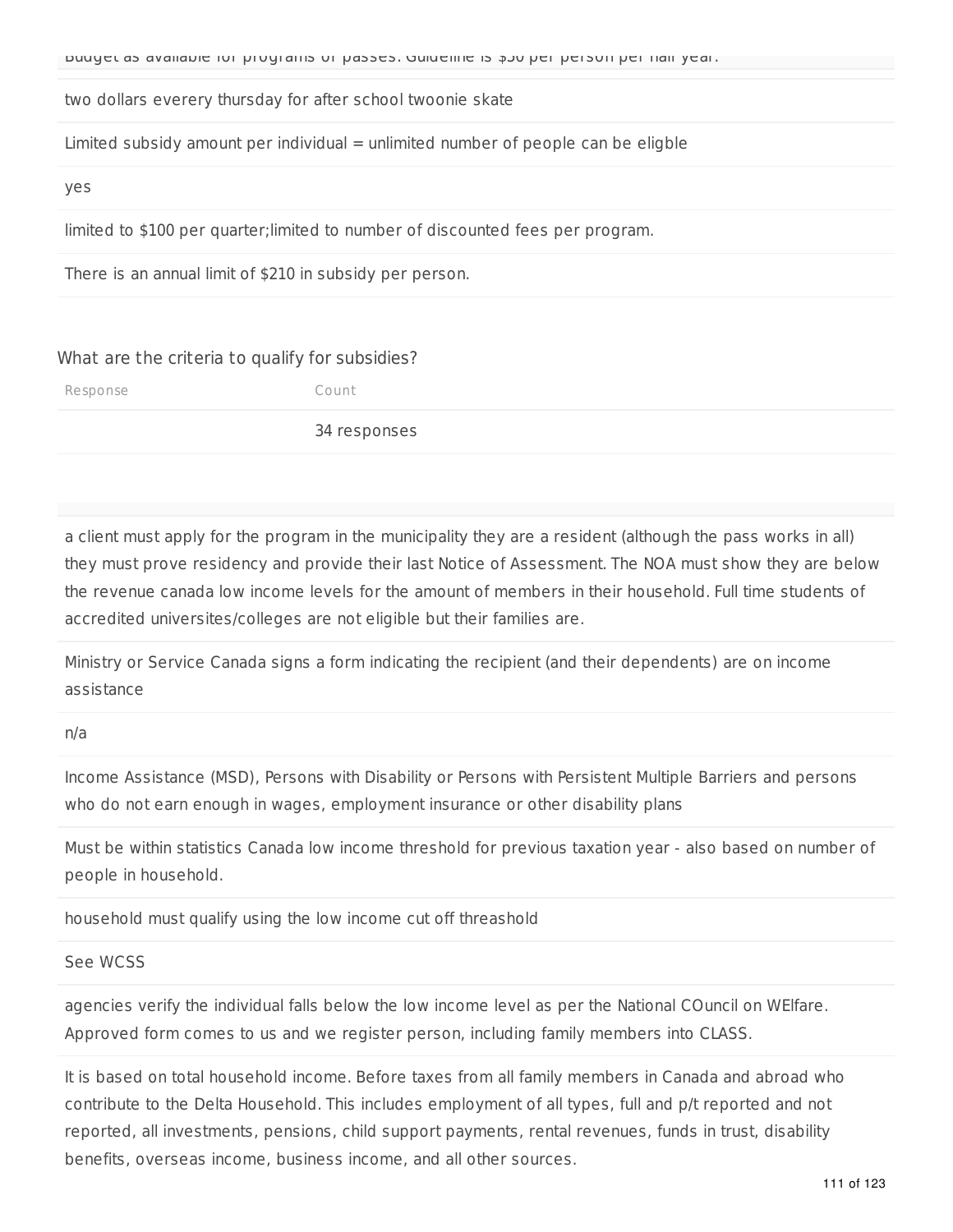Based on income level and number of members in a family.

Resident of Port Coquitlam and low income level for the household.

Family Income and have to live within the Town Boundaries

Statistics Canada Low Income Cut-Offs per # of people in household

based on stats Canada low-income cut-offs

Federal Government low income guidelines

Persons who are receiving financial assistance from one of hte following provincial or federal programs may receive a 75% discount on select programs - regular income assistnace benefits(renewed annually),persons with Disabilities,Persons with PErsistent and Muptiple barriers, Canadian Pension Plan Disabilities, GIS For seniors (renewed annually) Proof of eligibility is received from Ministry of Social Dev. Employment and Assistance Centre or Service Canada. Eligible children under 19 yrs who meet teh following criteria: autism diagnosis, developmental disability, at home eligible.

Program is under development.

low income chart depending on number of individuals in the family

Gross annual income cutoffs for rural communities

Family income must meet or be below the required annual income amount

resident of the community.

Incumbent has lved for at least one month within boundaries, income meets cut-offs as outlined by Stats canada

Family or individual are considered low income by stats Canada. On EI, Disability or Social assistance

LICO-After Tax or Client of the Ministry of Social Development or Client of Immigrant Services Society

low income

self reporting

Low income levels

Stats Canada Low Income Cut-Offs

Users and clients of the Community Social Service Groups that distribute. Expression of need.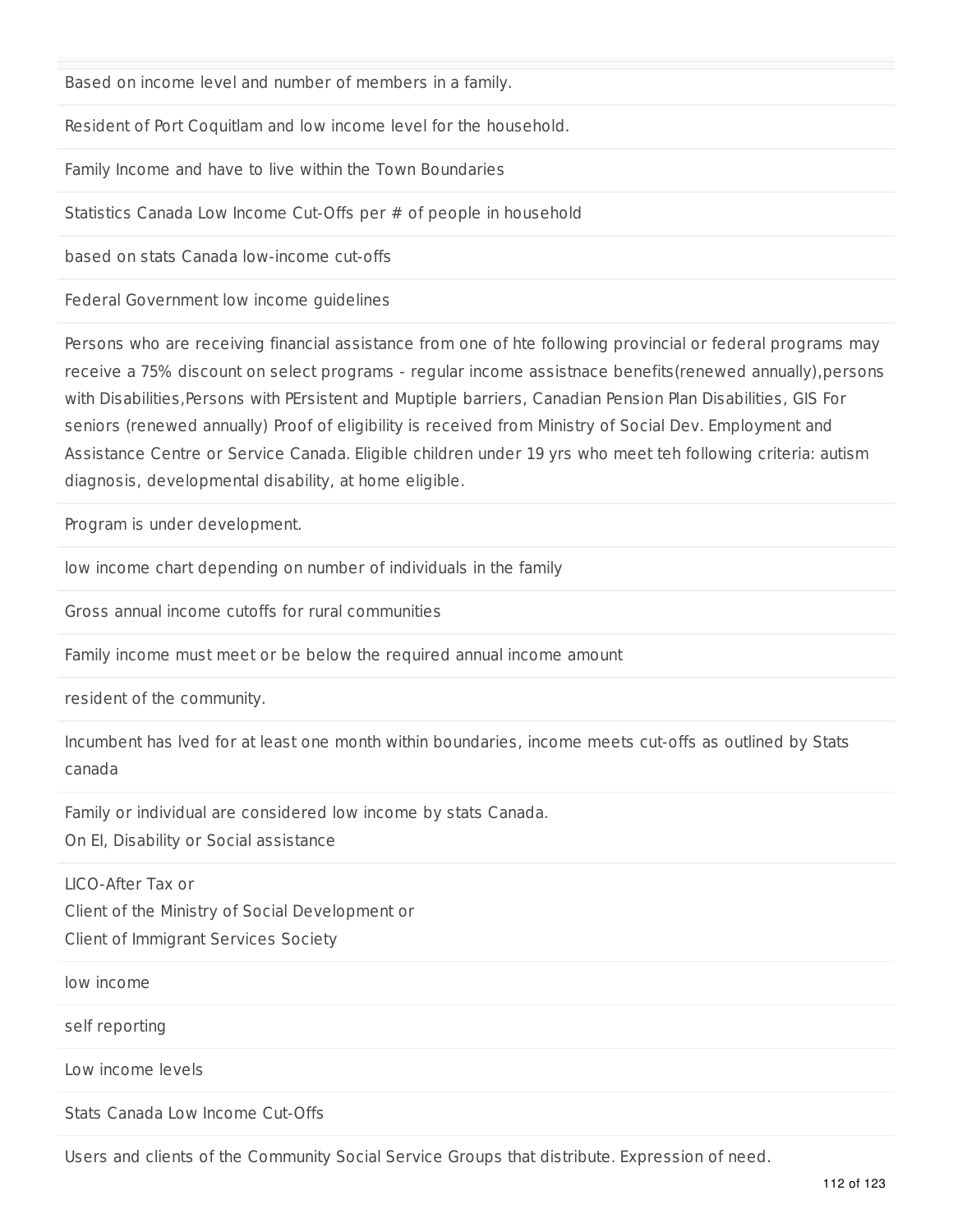### two feet and a heart beat

Fixed income/low income and person with disability

Stats Canada Low income value

low income; disability;

### Eligibility:

Individuals or families with combined incomes from all sources greater than these amounts are not eligible for this program. Combined income includes total taxable and non-taxable income for each family member ie: child support, long term disability, workers compensation payments or pension. Approved applicants will be responsible for paying 25% of the cost for each registration to a maximum of \$210.00 subsidy per person.

1 person \$20,065.00 3 persons \$30,707.00 5 persons \$42,285.00

2 persons \$24,978.00 4 persons \$37,283.00 6 persons \$47,692.00

7 persons \$53,097.00

| Do you verify income? |            |  |
|-----------------------|------------|--|
| Response              | Count      |  |
| $-1$                  | 5 $13.5%$  |  |
| <b>Yes</b>            | 24 64.9%   |  |
| <b>No</b>             | 8<br>21.6% |  |
|                       | Total: 37  |  |

### If yes, how do you verify income?

| Response | Count        |
|----------|--------------|
|          | 26 responses |

Must provide recent Notice of assessment. If this is not possible (i.e. recent immigrant, income has changed since assessment) they may have our adjudicator form filled out. It is a form filled out by someone with a professional designation that "vouches" for the clients need.

as indicated above

Revenue Canada and Stats Canada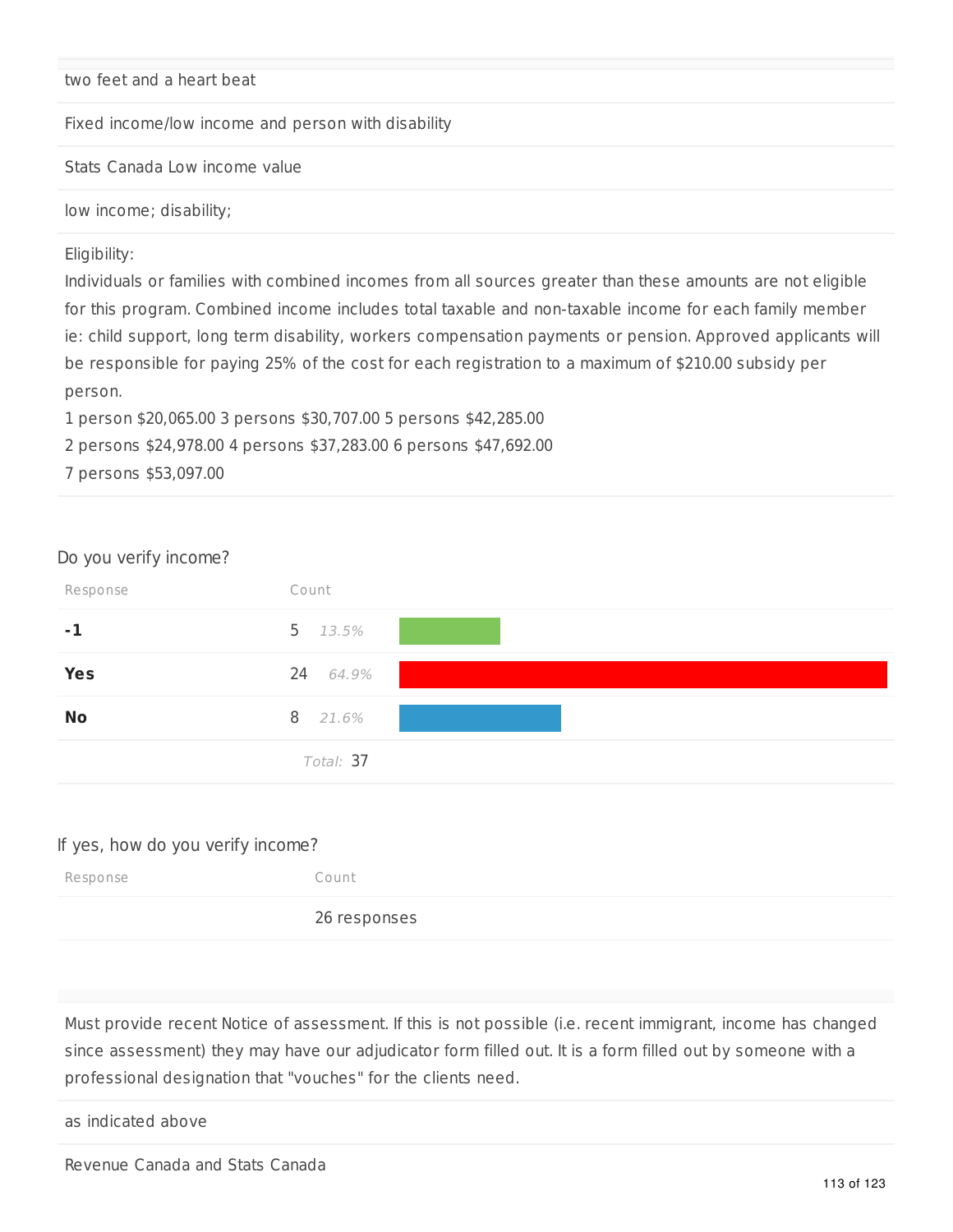Notice of Assessment, or verification stamp and signature from Ministry of Social Services.

through a third social services party partner

WCSS does

done through adjudicating agency - we do not see this personal information. Adjudicators include Salvation Army, Interior Health and Ministry of Housing and Social Development.

Income is verified from provided Notice of Assessments (Line 236).

Canada Revenue Notice of Assessment

Notice of Assessment from Revenue Canada

From Income Tax Notice of assessment or Income Assistance Payment stub from MHSD. CPP/Long-term Disability Payment stub or BC Seniors Supplement Payment stub.

with Notice of Assessment Line 150

Previous years tax notice

They have to provide the paperwork from Service Canada or Ministry of Social Development Employment and Assistance Centre.

last year's income tax return

Income tax assessment, employment income assistance stamp or child tax credit

Annual tax return

Through either previous year tax assessment of through Adjudicator form provided

line 150 of tax return

Notice of Assessments

Must provide a copy of their Notice of Assessment from Revenue Canada

Last years T4 or referall from approved Social Services Agency

Notice of Assessment Line 150 from previous year

Notice of Assessment or Ministry of Social Development

random

We require the following documents: Proof of residency (BC Driver's License, BC Hydro Bill)

Income Tax Notice of Assessment or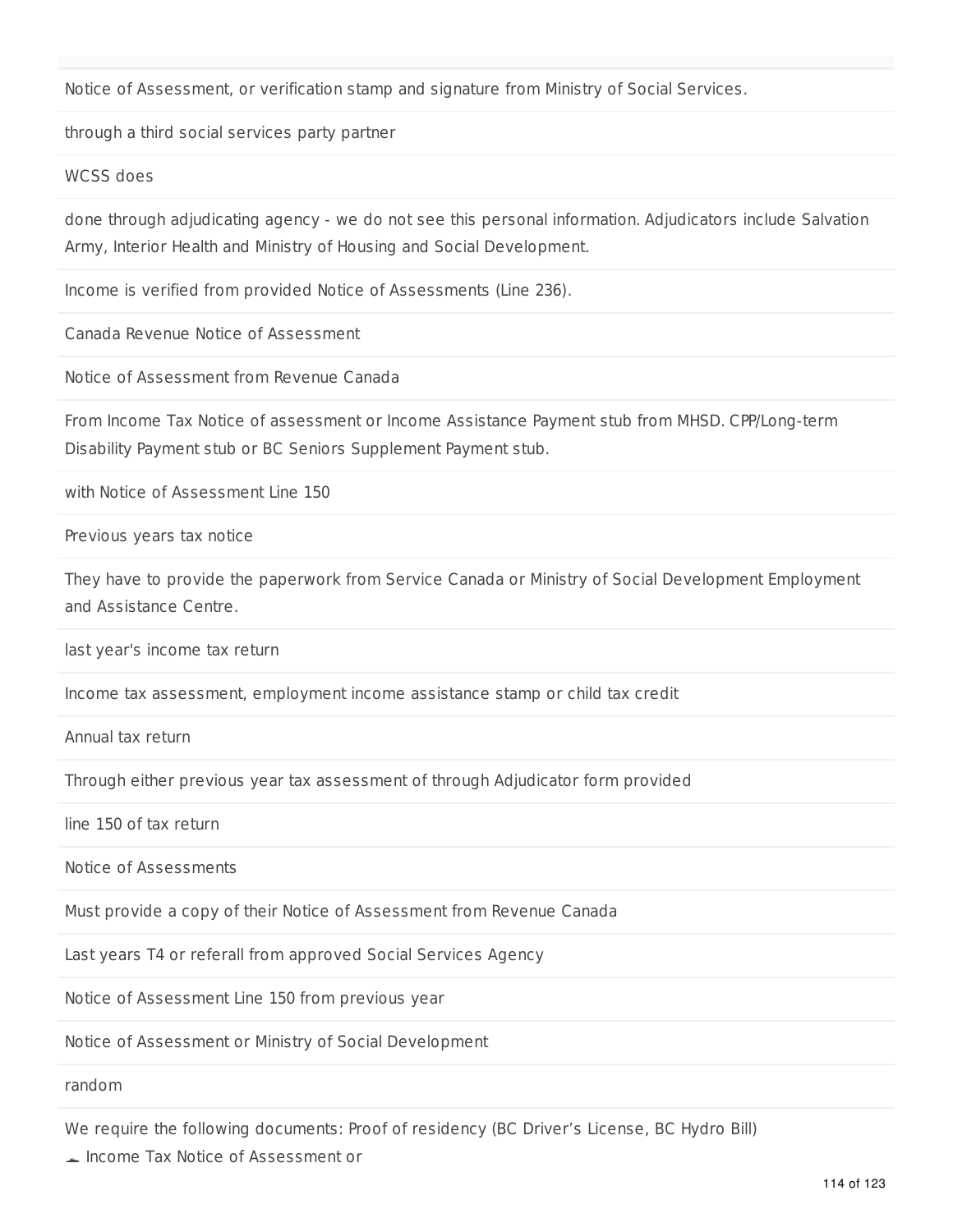| BC Benefits Income Assistance or                                                               |
|------------------------------------------------------------------------------------------------|
| GAIN (Government Assistance Income for Need)                                                   |
| and                                                                                            |
| $\triangle$ Child Tax Credit                                                                   |
| Universal Child Tax Credit                                                                     |
| $\overline{\phantom{0}}$ GST                                                                   |
| Non-taxable income statement (please provide appropriate documentation to verify this income): |
| $\triangle$ Child Support                                                                      |
| $\angle$ Long Term disability                                                                  |
| $\triangle$ WC Board pension or payments                                                       |
| $\triangle$ Other (please specify                                                              |
|                                                                                                |

### What is the process to apply for a subsidy?

Response Count

33 responses

Client visits any rec centre with the proof of residency and NOA. Staff review documents and signs them up on the spot. They are provided with a card that is instantly usable.

come to administration office and pick up a form and take to Ministry or Service Canada for verification

n/a

Patrons go to the Revelstoke Community Connections office and that office ensures the patron meets the proper criteria

Complete application submitted with approved documents BCDL, BCID, Status Card for Identity. Utility Bill or Rental Agreement or Letter from Group Home for Residency.

Notice of Assessment or Stamp from Ministry for Income.

Application package reviewed & approvals completed by Facility Manager.

in person with supporting residency and financial documentation

### See WCSS

Individuals take application to one of four adjudicating agencies -

Applications are available at all Delta PR&C Recreation Facilities. The patron fills it out and drops it off at Municipal Hall to the PR&C office. The coordinator of the program reviews the application and follow-ups with the individual(s) if more information is required.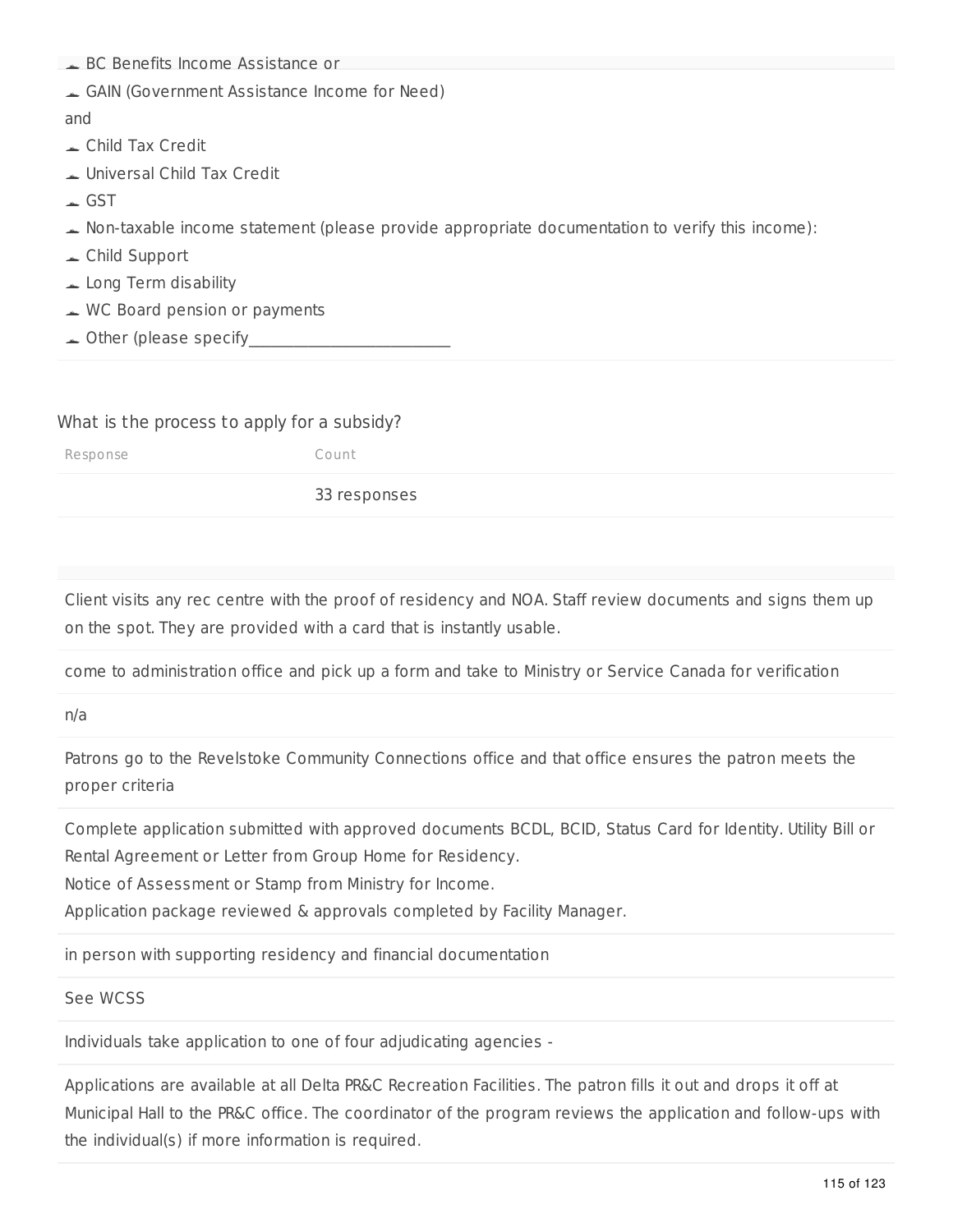Apply in person at recreation Centre or with Social Service Agency.

Complete an application form and submit financial paperwork and proof of residency.

Fillout an application and return with proof of income and address.

To complete an application and meet qualifications specified on the form. Must be a resident of Campbell River.

Customer fills out an application form and supplies proof of town residency and identity.Each family member will then be provided with a card.

Fill out form show proof of income and residency

bring in your paperwork.

they need to fill out an application and provide proff of income and residency.

In person interview, complete application and receive immediate response

the applicant fills out a form with their family/personal information and either supplies us with an annual tax return form, or has the form signed off on by an adjudicator

write a letter to the director of Community Services, the letter then gets approved or not.

Fill in form, ensure they have proof or residency and proof of income

meet with Deputy Director to verify eligibility.

Clients fill out the application form and gatheer the required documents. The information is reviewed by a front counter staff. Approval is usually done on the spot.

Complete application and approved by Manager of Active Living

application - goes to Director of Parks & Recreation

Online or paper version available

complete application and meet requirements

Expression of interest.

pay the twoonie admission fee per person

Application form

Fill out a form and submit to the aquatic centre

fill out application: have information verified at community services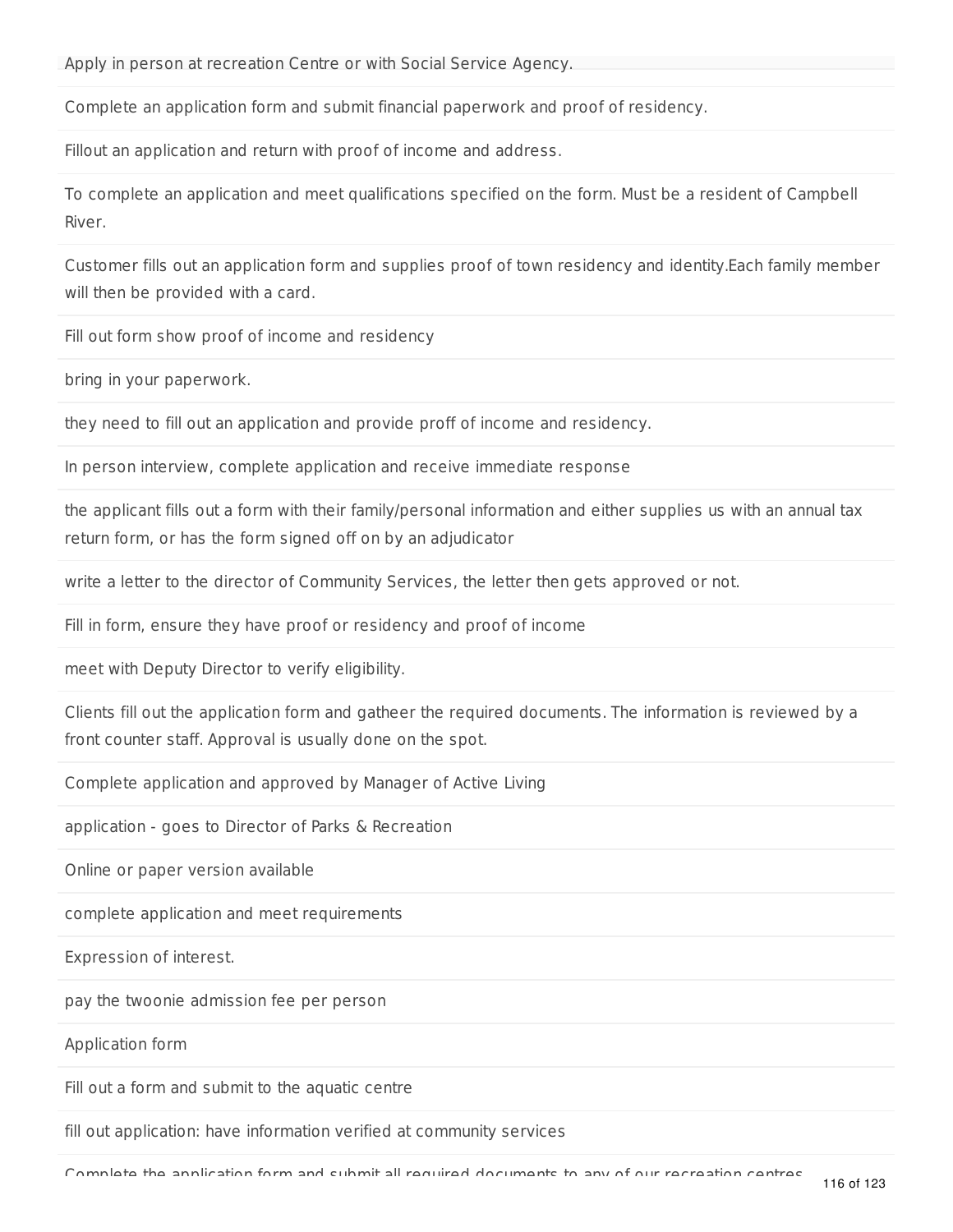## How many pages is your application for subsidy?

| Response                   | Count        |
|----------------------------|--------------|
|                            | 28 responses |
|                            |              |
| $\mathsf{O}\xspace$        |              |
| $\mathbf 1$                |              |
| $\overline{2}$             |              |
| $\overline{2}$             |              |
| $\mathbf 1$                |              |
| $\,1$                      |              |
| $\overline{2}$             |              |
| $\mathbf 1$                |              |
| $\,1$                      |              |
| $\,1$                      |              |
| $\mathbf 1$                |              |
| $\overline{2}$             |              |
| $\mathbf 1$                |              |
| $\,1$                      |              |
| $\ensuremath{\mathsf{1}}$  |              |
| $\ensuremath{\mathbbm{1}}$ |              |
| $\,1$                      |              |
| $\mathsf{O}\xspace$        |              |
| $\ensuremath{\mathsf{1}}$  |              |
| $\overline{2}$             |              |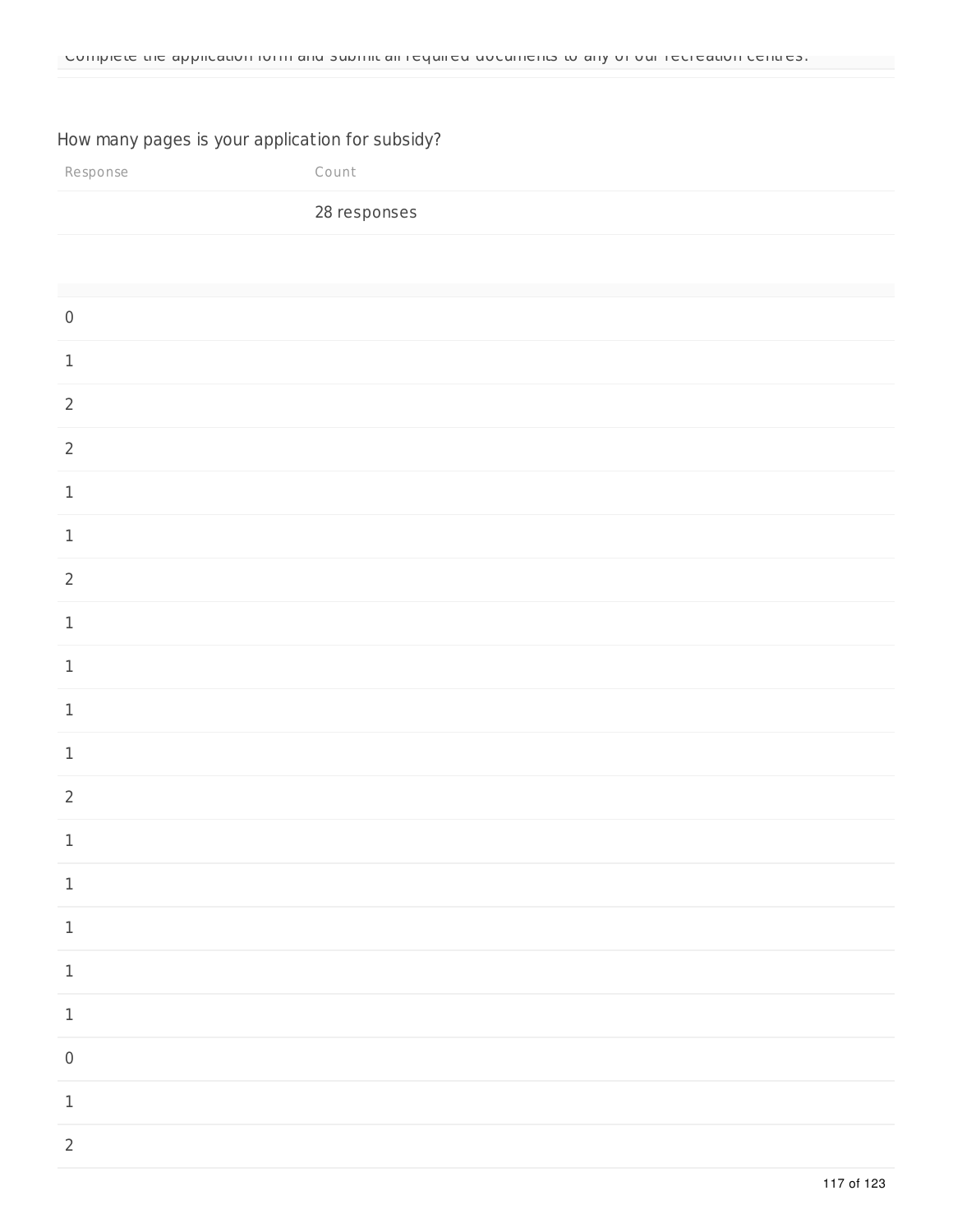# As part of your subsidization program do you offer the following?

| Response                                        | Count       |
|-------------------------------------------------|-------------|
| Low cost events (i.e.<br>Loonie swims)          | 30<br>93.8% |
| <b>Free programs, if yes</b><br>please describe | 25 78.1%    |
|                                                 | Total: 32   |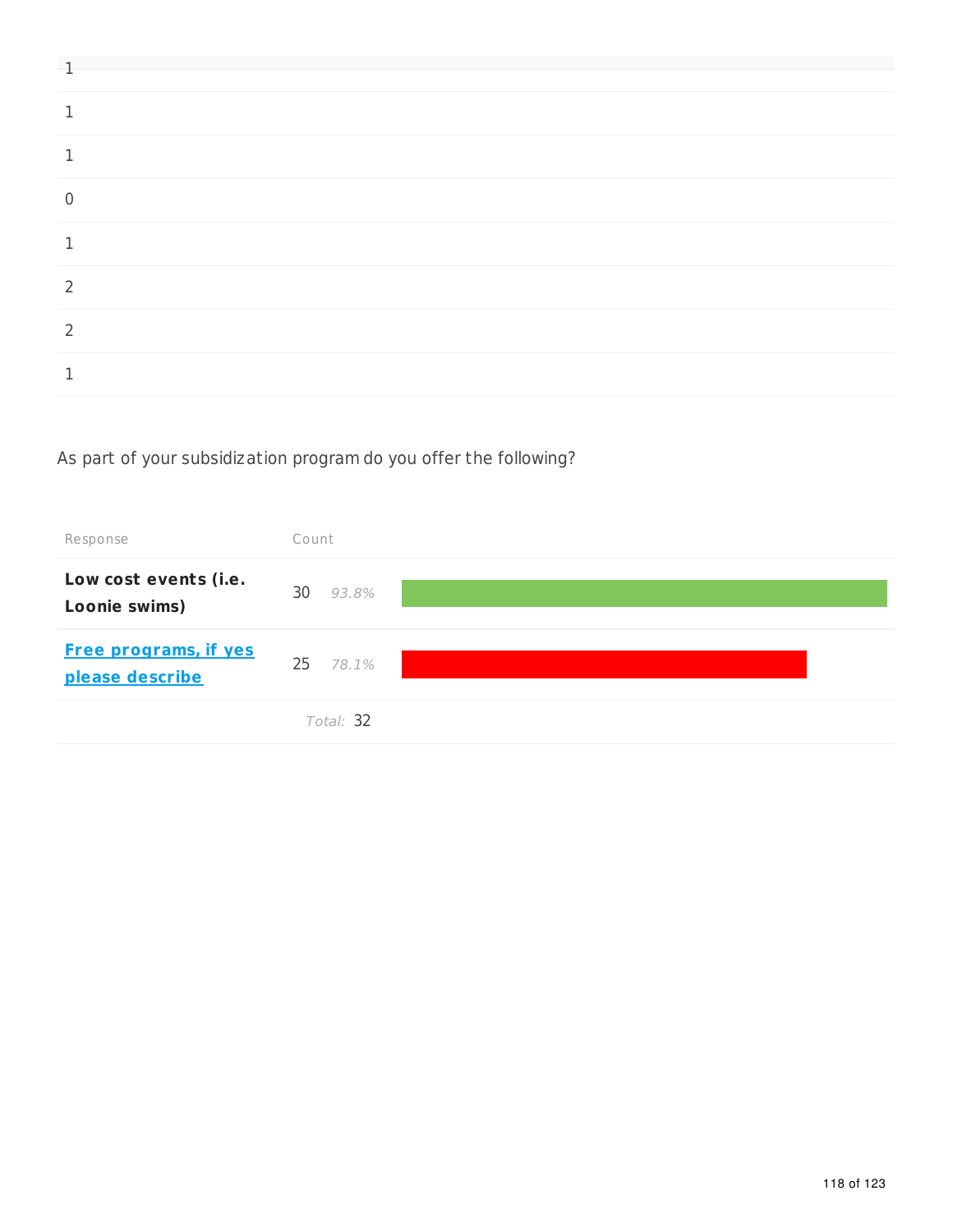staff have identified

Loonie Swims weekly

Sponsored events

Youth Programs

i.e. Family Gym

Coast Capital LIFE swims offered 3-4 times a year

We partner where possible to provide low or no cost programming. Ie) Movie in the Park, Slide into Summer, Kent Canada Days, Halloween Spooktacular

semi-annual free swims and skates

public skating is a free program that is sponsored by the Local Rotary club

Public swims, skates and fitness room

sponsored swim and skates and special events

Sponsored Swims, Community Festivals, Partner lead programs (e.g. free swimming lessons by swimm clubs)

40 Free public swims for example

Seniors LIght Tour

free swims

Provide the details of your subsidy/access program/policy.

Response Count

28 responses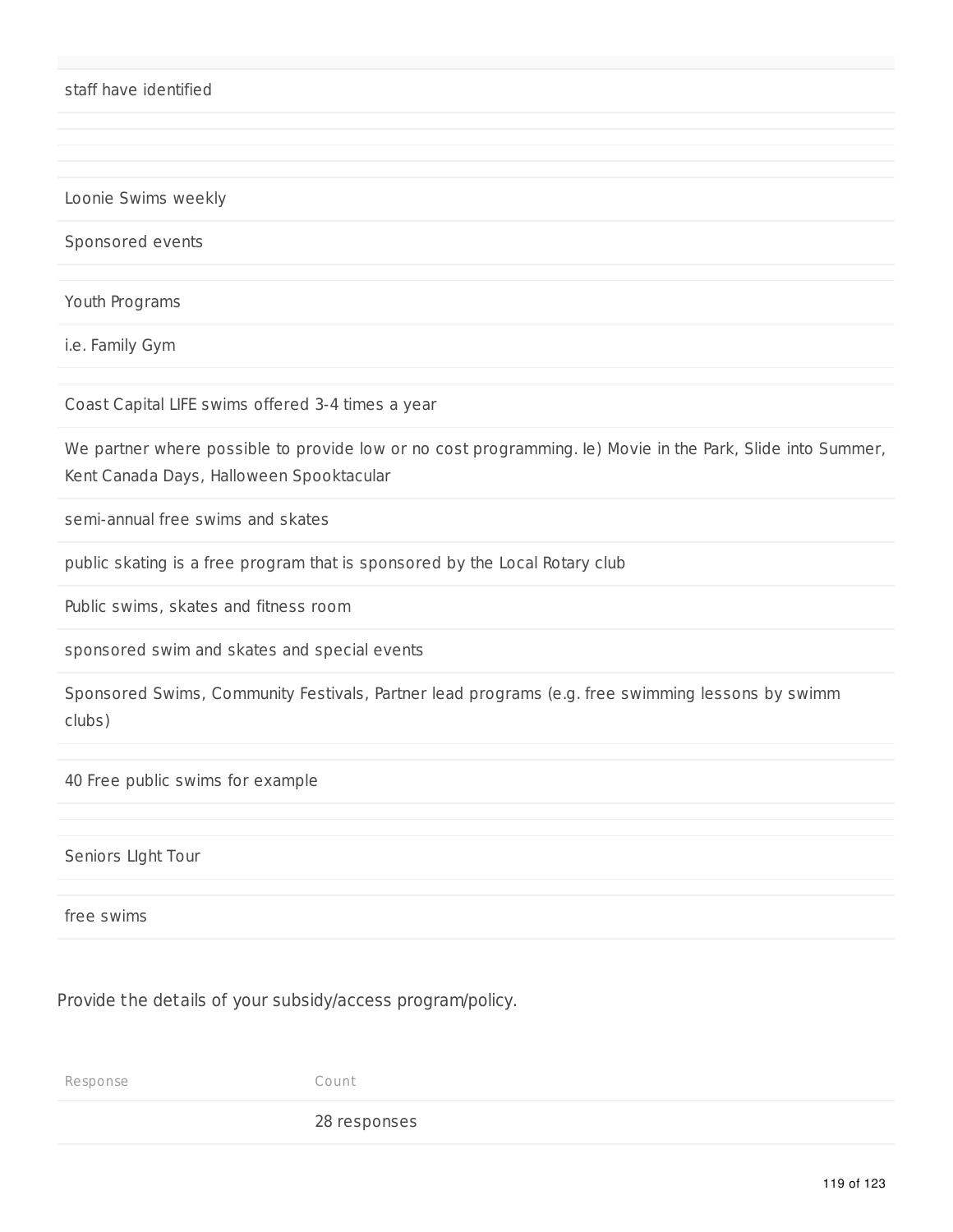http://saanich.ca/parkrec/community/life.html this link has all the information on the program, what is required and who is eligible. It is called the LIFE program (Leisure Involvement for Everyone) and essentially clients can either get 50% off an annual pass or 52 free drop ins at any regional centre (City of Victoria, Saanich, Westshore, Oak Bay, Esquimalt and CRD (Panorama and SEAPARC in sooke). Every municipality also offers other discounts unique to them and only usable in their municipality. Saanich offers items such as 50% off programs, free Summer Playground weeks, childminding and a few more.

People on income assistance can apply to be on Leisure Access Program as indicated above. our facility also offers 1 free swim and 1 free skate every week.

One low cost or free programs is offered per season per demographic Family Drop in - FREE Floor hockey for children - \$2 Indoor walking - \$1

Push all subsidy inquires to our community resources society

### As noted above

A max annual benefit per person of a 26 visit access pass and 75% subsidy credit for program registrations to a maximum value of \$125.00. Alternatively a maximum annual benefit per person of a 52 visit access pass. Based on year running August 1 - July 15th, program benefits reduce each quarter. Benefits on account at end of benefit year are removed and applicant's must re-apply to renew.

http://www.newwestpcr.ca/about\_us/grants-fees-and-financial-assistance

Mon to Fri 11am - 1 pm \$6.25 Tue and Fri after 6pm 50%off Earlybird and Night Owl before 8:30am and after 9pm \$6.25

Leisure Access Pass holders get 75% discount off swim rates. Currently looking to expand so they also receive free transit.

This past summer we offered a \$20.00 pass for all children and youth in order to increase attendance in our facilities during the summer months. The program was very successful.

1-year pass upon approval. Program is for RDCK residents. Program is for individuals and families whose combined gross income falls within or below "Low Income" levels recognized by Stats Canada.

We are in the process of revising the current program.

50% reduction in cost of non cosponsored programs (1 per season per person) and 50% discount on admission fees.

We have a regional LIFE program for low income that entitles the user to 52 drop in visits year and 50% discount on 1 course per term that are applicable.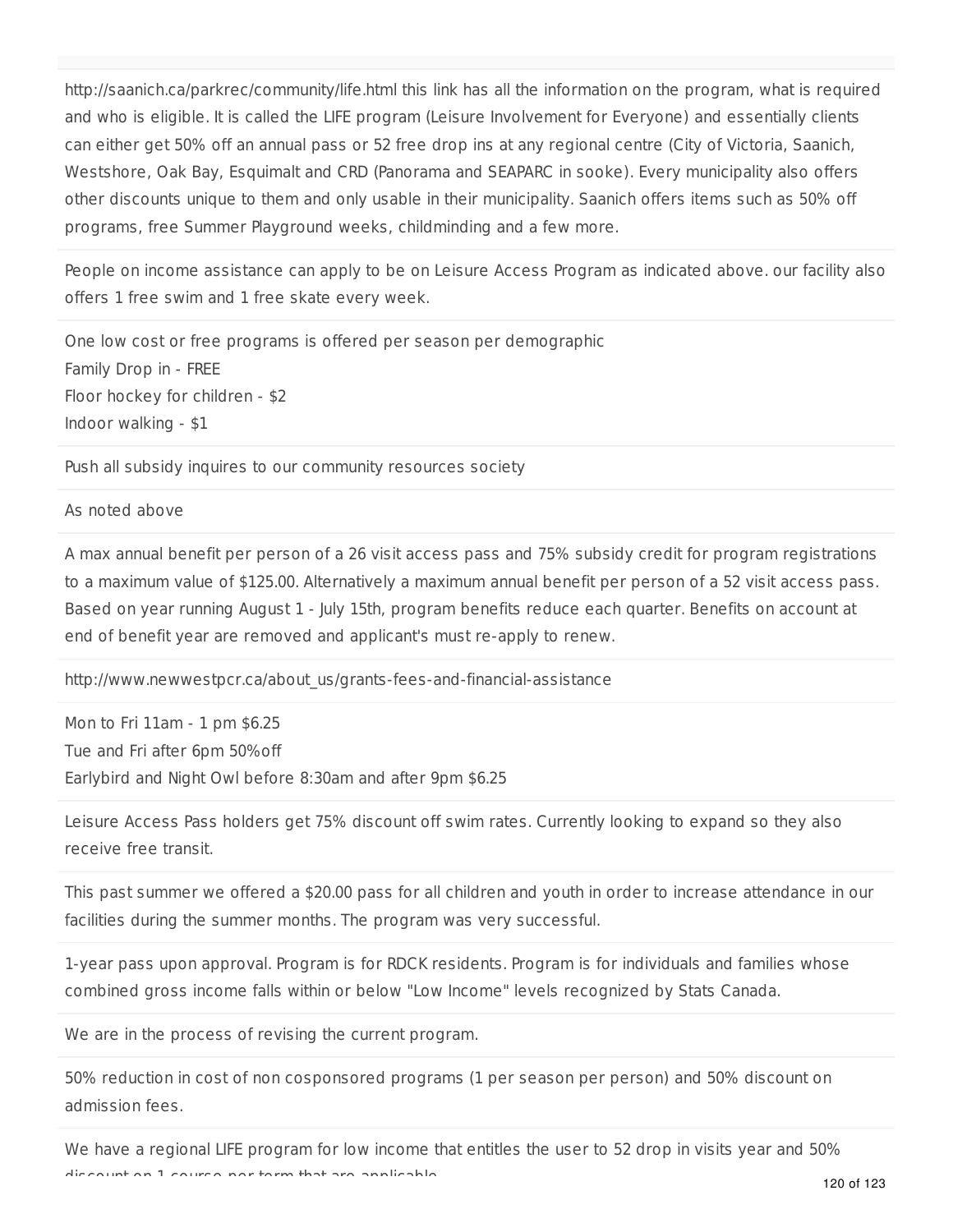The TRIP or the Town of Comox Recreation Inclusion Pass offers each family member five free drop-ins to the fitness studio or recreation programs and four programs (each program is usually 3-4 months in duration)per year at 50% off.

Our policy is currently under development and is expected to be adopted before the end of 2014.

Once a year they can apply for a Life membership in which they receive a \$40credit/adult and \$60 credit/child that can be used towards programs or swim passes. They also receive a 52 punch pass membership for drop in programs, the passes can be used regionally at other rec centres.

Annual discount (fifty percent) to District programs and facility pass purchase, based on before tax lowincome cut-offs for rural communities through the Canadian Council on Social Development Centre for institutions and Economic Performance and Revenue Canada. Individuals / families must show proof of residency and either a Ministry of Employment Income Assistance Stamp OR notice of Income Tax Assessment, Child Tax Credit or other government approved documentation. Annual low-income cut-offs are reviewed annually.

The program provides low income families and individuals in our community with an opportunity to participate in recreation programs. Up to 50% off general admission to the Aquatic Centre, Arena and Fitness Centre including all drop-in programs accessed by general admission only. The program is designed for individuals and families whose combined gross income falls within or below the "low income" levels recognized by Statistics Canada. To continue in the program, participants must reapply each year.

we are developing a policy which would include a budget.

### . ACCESS TO RECREATION PROGRAMS

This policy has been established to provide the economically challenged citizens in our community an opportunity to participate in recreation programs. Interested persons are to meet with the Deputy Director of Leisure Services, Shaun O'Neill, 250 632 8955 in order to access this program. Application can be for one or more family members. The Deputy Director and the applicant will determine the best method of access to the Leisure Economic Access Policy Program based on proof of employment insurance or the combined family household income.

### 2. WHO IS ELIGIBLE?

### Low Income Individuals/Families

Only residents of Kitimat and Kitamaat Village may apply. Post secondary students are not eligible. To be eligible, an individual/families must provide documentation showing they fall within the "Low Income Cut Off Levels" as recognized by Statistics Canada or provide evidence that their income is solely derived from employment insurance or disability insurance. The low income levels below are based on combined gross family income.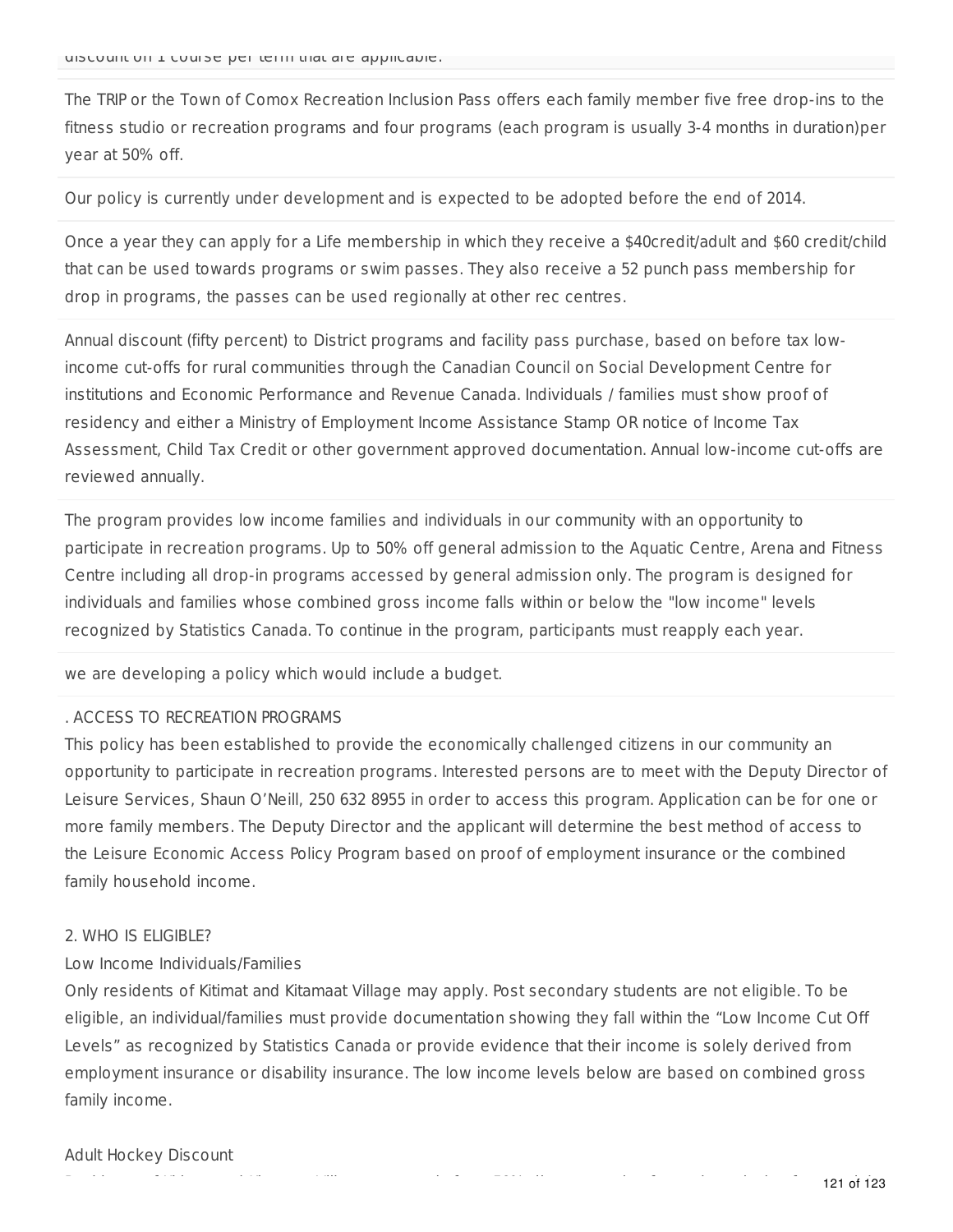Residents of Kitimat and Kitamaat Village may apply for a 50% discount on ice fees when playing for an adult hockey league. Post secondary students are not eligible. Individuals must be on employment insurance at the time of registration in the hockey league. For each individual in the program, their league will receive a discount on the ice rental invoice equal to the reduction of ice fees charged to the individual.

### CONFIDENTIALITY

Information gathered is treated as confidential.

4. HOW OFTEN DO I NEED TO APPLY?:

Each participant in the program will be issued a Recreation ID Card.

The Recreation ID card will be valid until June 1st of each year.

To continue in the program, the participants must meet with the Deputy Director of Leisure Services to review eligibility for the following year.

For a confidential appointment, phone 250 632 8955 and ask for the Deputy Director of Leisure Services.

## 5. WHAT CAN I APPLY FOR?:

Up to 50% off any recreation program offered exclusively by the District of Kitimat Leisure Services Department (swim lessons, fitness classes, general programs, workshops). Material costs are extra. Up to 50% off the regular price of memberships for access to public programs such as swimming, skating, open gym and weight room.

40% off a regular drop in admission or purchase of 12 economy tickets.

Each person on the program receives 3 no charge drop-ins which are good for public swimming, open gym, public skating or the weight room.

Challenged person: A person who is unable to use the facilities without assistance.

Assistant to a challenged person: A person who is assisting someone who is unable to use the facilities without assistance.

## 1. Physio Swim

Citizens with permanent or temporary disabilities may contact the Physiotherapy Department of the Kitimat General Hospital for referral to the Physio Swim. Those referred are permitted 10 free passes per year to the Physio Swim at Sam Lindsay Aquatic Centre, Monday through Friday from 11:30 am - 1:00 pm.

## 2. Living Well Program

Eligible clients will receive 10 complimentary drop in sessions or a one-time 50% discount on a three month membership. Clients can also access an activity based program for a 50% discount during the Fall and Winter